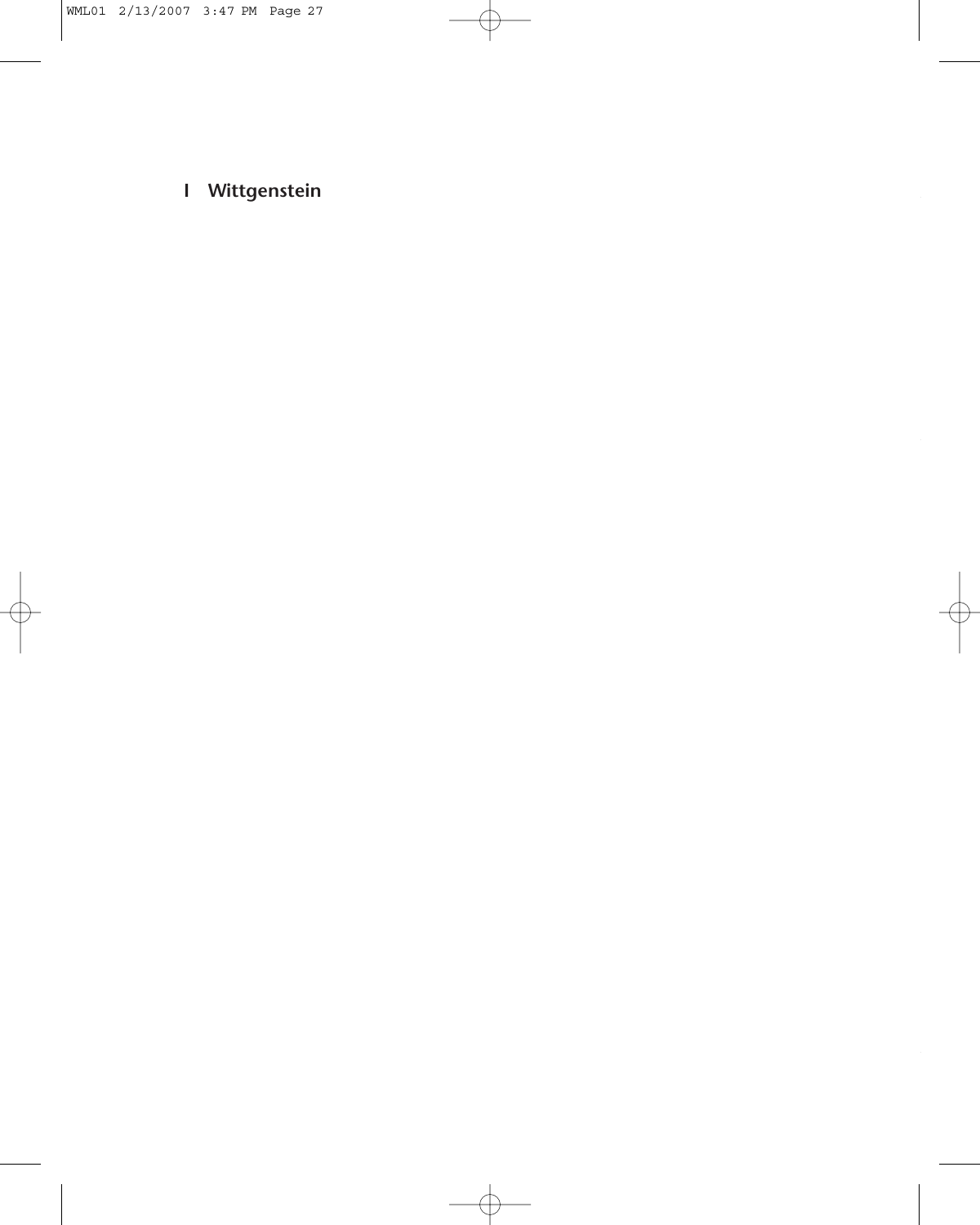WML01 2/13/2007 3:47 PM Page 28

Ŧ

€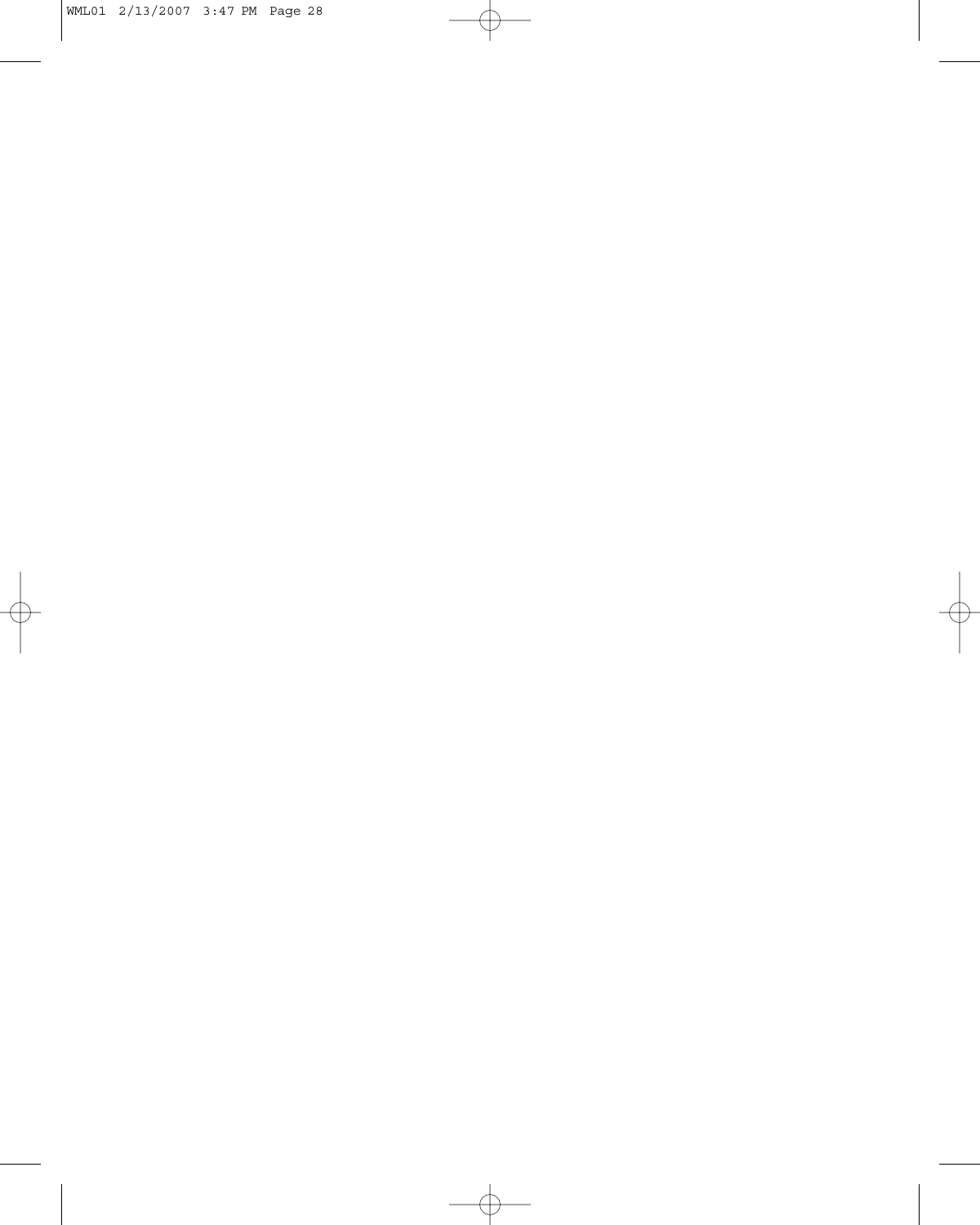# **1 A Recently Discovered Manuscript**

**Edited by Johannes Climacus**

*The document before you is by a member of a fanatical sect of heretical Ludwig scholars. Through a twist of fate it has fallen into my hands. I hesitate to make it public, since its circulation may do more harm than good. What speaks against publication is that it has the power to corrupt young minds. I do not take a light view of the dangers it poses in this regard. What speaks in favor of publication is the fact that these people must be stopped. Through their pamphlets and brochures they continue to attract more converts everyday. The importance of this document lies in the fact that it brings to light some of the more esoteric doctrines of the sect, revealing the vulnerable theological underbelly of their creed. It also speaks of quarrelling within the infidel camp. There are even suggestions that the author fears that he himself may be excommunicated by an up-and-coming generation of zealots. He pleads here for a mild interpretation of their creed. (Oblivious to the stench of his own blasphemies, he even imagines entering into dialogue with mainstream Ludwig scholars!) My main aim in making this text generally available is that more learned men than I may make a study of it. A sound theological thrashing of the author's own (according to him, mild!) version of the creed is devoutly to be wished. But my fondest hope is that, in the hands of one of our finer Ludwig scholars, it might become a weapon that can be turned against the infidel camp. I have a Trojan horse maneuver in mind here. A cunningly crafted pseudonymous publication, addressing some of the niceties of their more peculiar doctrines, under the pretence of attempting to heal the looming schism in their sect, ought to be able to bust it wide open.*

*One particularly confusing feature of the document is that the author occasionally adopts a heavily ironical tone, actually going so far as to refer to himself as an infidel, etc., though without apparently the least appreciation of the fact that the heavier he allows his irony to become, the closer he comes finally to speaking the truth. This makes for some confusing reading. The irony is apparently directed at reputable Ludwig scholars. Alas, the fellow has no sense of the poor impression all this must make on any person of sound theological principles.*

*I have lightly edited the document and corrected some of its grosser infelicities of grammar and spelling, but have resisted any temptation to improve on the author's barbaric mode of expressing himself. The one great editorial liberty I have taken is to insert a brief abstract of each section of the paper at its beginning, in which I briefly indicate the contents of each of the numbered subsections that follow. The merely curious or theologically squeamish might wish to peruse these first. These abstracts should be of assistance to those who prefer to read selectively in heretical tracts or have weak stomachs for blasphemy. I must confess that I have found it somewhat distasteful to allow my prose thus to mingle so closely with that of the infidel. I have placed my initials in square brackets after each abstract in order to indicate that the preceding words*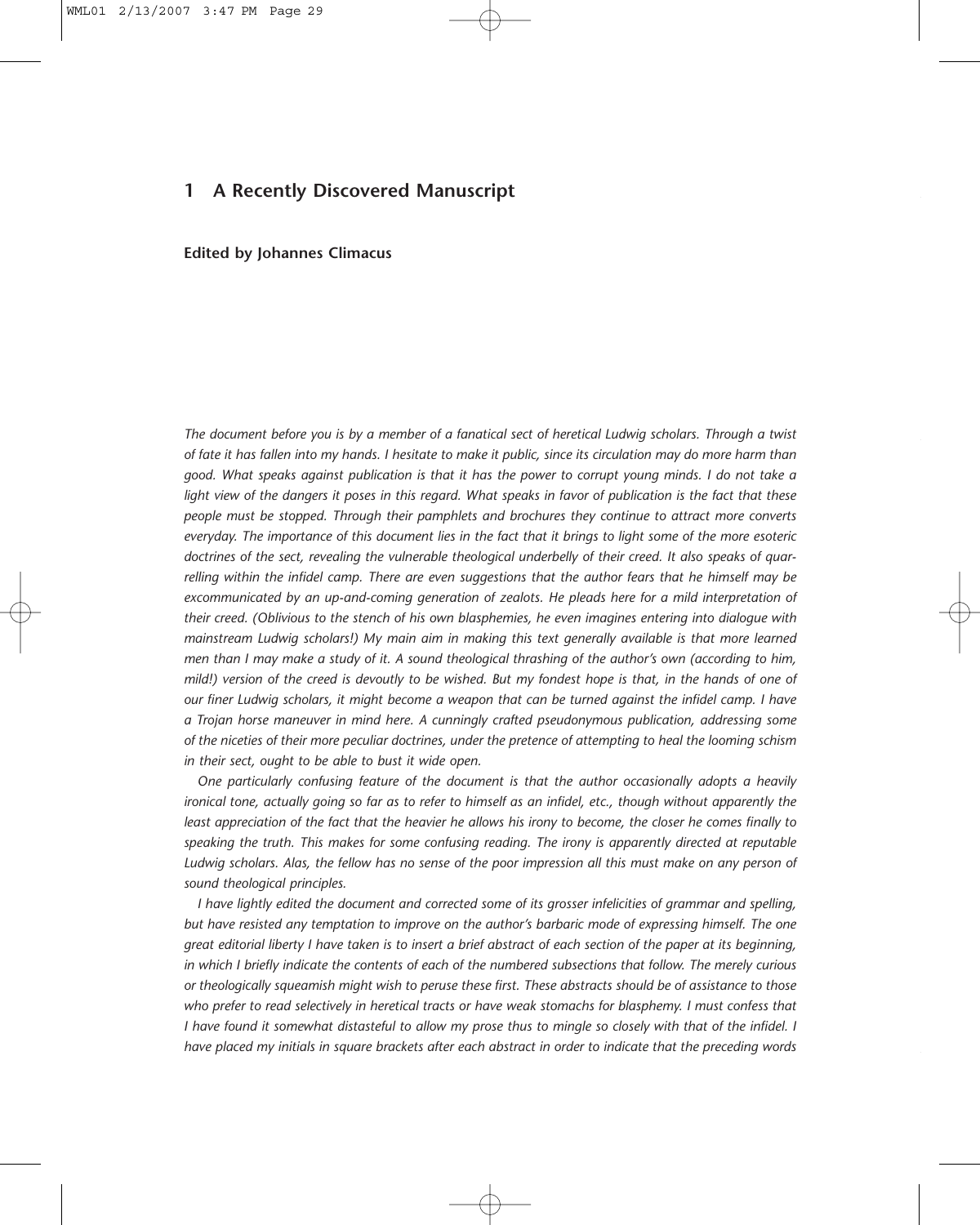#### **30 Johannes Climacus**

*are mine, rather than his, though it is hard to imagine that anyone would ever confuse us. The titles of the sections (which immediately precede my abstracts) and the titles of the subsections (that follow my abstracts) are all his, not mine, and often show a great lack of taste. The quotation from Freud immediately below seems to have been chosen by the author himself to introduce the document. I have no idea what it is doing there. But I have allowed it to stand in case it has a significance that escapes me.*

*Now comes something strange. After the quotation from Freud, there is a second quotation, also apparently intended to introduce the manuscript. It is attributed to someone who has exactly the same name as I. (Incidentally, no works by this author seem to be listed in the catalogues of any of our libraries or for sale in any of our bookstores.) As you might imagine, I felt a small temptation simply to omit the quotation or at least just the name that follows it, especially since neither sheds any light on anything. But, as I have nothing to hide, I have let the passage stand. If all the rest is nonsense, shouldn't the epigraph be as well?*

*Johannes Climacus, Assistant Professor, Department of Ludwig Studies, University of Skjolden*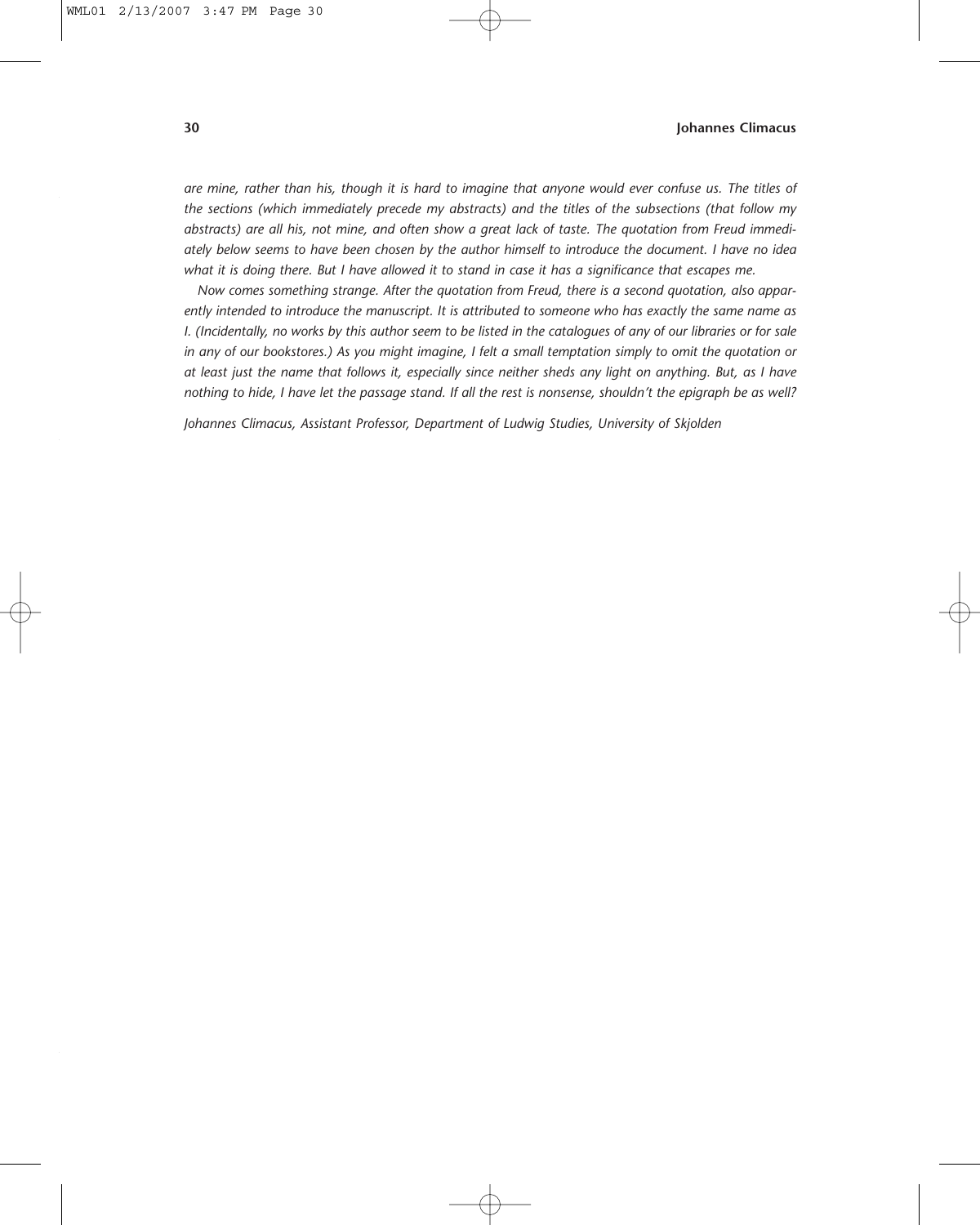### **James Conant**

We may now express the issue before us in the shortest possible way by means of the following formula: . . . *two* moments in which a new religious order is founded, the first one overturned by the second and yet reemerging victorious, and *two* founders, who are both called by the same name, . . . and whose personalities we have to separate from each other.

 $-$ Sigmund Freud<sup>1</sup>

From the fact that irony is present it does not follow that earnestness is excluded. Only an assistant professor would assume otherwise.

—Johannes Climacus2

### *To Cora*

This essay represents an effort to advance the debate between those who advocate resolute readings of Wittgenstein and those who deplore them. It seeks to do so by, on the one hand, attempting to correct certain misunderstandings of such readings (explaining, in effect, why they amount to caricatures) while, on the other, seeking to discourage advocates of such readings from accepting the terms of the debate as defined by the critics (thereby, in effect, embracing the caricature and seeking to defend it). The twin qualifications ("mild" and "mono-") that figure in the title jointly seek to introduce a sort of equilibrium into our reading of Wittgenstein that has hitherto proven elusive to commentary on his work. The difficulty has two sides that must be balanced against each other, without permitting either to assume an undue share of the burden. The first half of the difficulty is to do full justice to the profound discontinuity in Wittgenstein's thinking without neglecting (as those whom I will call "standard readers" do) the extent to which it is folded within a fundamental continuity in his philosophy. The second half of the difficulty is to do full justice to the profound continuity in his thinking without minimizing (as those whom I call "severe mono-Wittgensteinians" do) the extent to which it is folded within a fundamental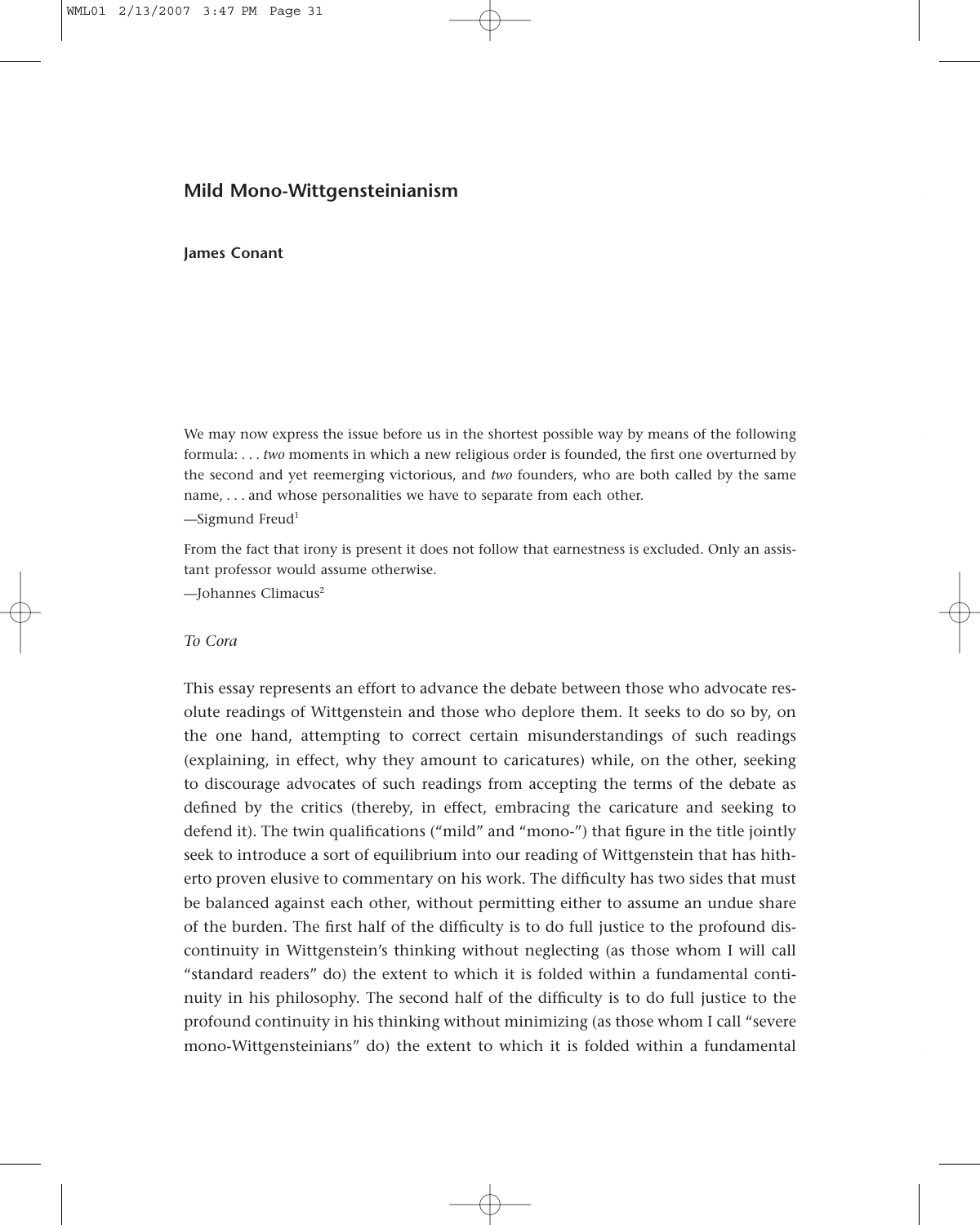discontinuity in his philosophy. The aim of this paper will be twofold: (1) to argue that a full acknowledgment of the moment of continuity requires a reasonably heterodox degree of mono-Wittgensteinianism, and (2) that an equally full acknowledgment of the complementary moment of discontinuity requires that the degree of this heterodoxy remain reasonably mild.

### **I Infidel Wittgensteinianism**

*[The infidel scholar begins by (1) confessing his membership in the heretical sect, (2) attempting in the most pathetic way to reunite himself with the Church, and (3) discovering that the reconciliation will not hold as long as he persists in his blasphemous practice of defacing copies of the authorized edition of* The Life and Works of Saint Ludwig*.—J. C.]*

#### **1 The Heresy**

Cora Diamond and I, along with others, $3$  have sought to advance and defend an interpretative framework for understanding Wittgenstein's *Tractatus* that has come to be known as "the resolute reading of the *Tractatus*."4 In this essay, I want to isolate and consider one particular strand of criticism of this reading. The problem with this reading, it is sometimes alleged, $5$  is that it commits one to the view that *there is only one Wittgenstein* (whereas every educated person, of course, knows that there are two Wittgensteins).<sup>6</sup> Thus it has come to pass (in the predominantly polytheistic world of contemporary Wittgenstein scholarship) that resolute readers of the *Tractatus* are taken to espouse the heresy of (what one might call) *mono-Wittgensteinianism*. One might lend an Islamic flavor to this credo by summing up its central tenet as follows: "There is no Wittgenstein but Wittgenstein, and his name is Wittgenstein!"

Now, whatever one's attitude toward the corresponding tenet of a genuinely monotheistic creed, one can be forgiven for thinking that this particular sentence (about the man named Wittgenstein) ought to be interpretable as saying something far too innocuous to occasion a scholarly jihad. What alternatives are there to affirming it? What is poly-Wittgensteinianism? Well, presumably, it is the view that there are at least two Wittgensteins: "Early" and "Later" being the names of the two most famous members of the family. Yet, when one is talking about people named Wittgenstein, no one believes Early and Later to bear the sort of relation to one another that William and Henry do (when talking about Jameses) let alone Irving and Isaiah (when talking about Berlins). So what does either side of the squabble (concerning how many Wittgensteins there are) believe that the other would want to deny? How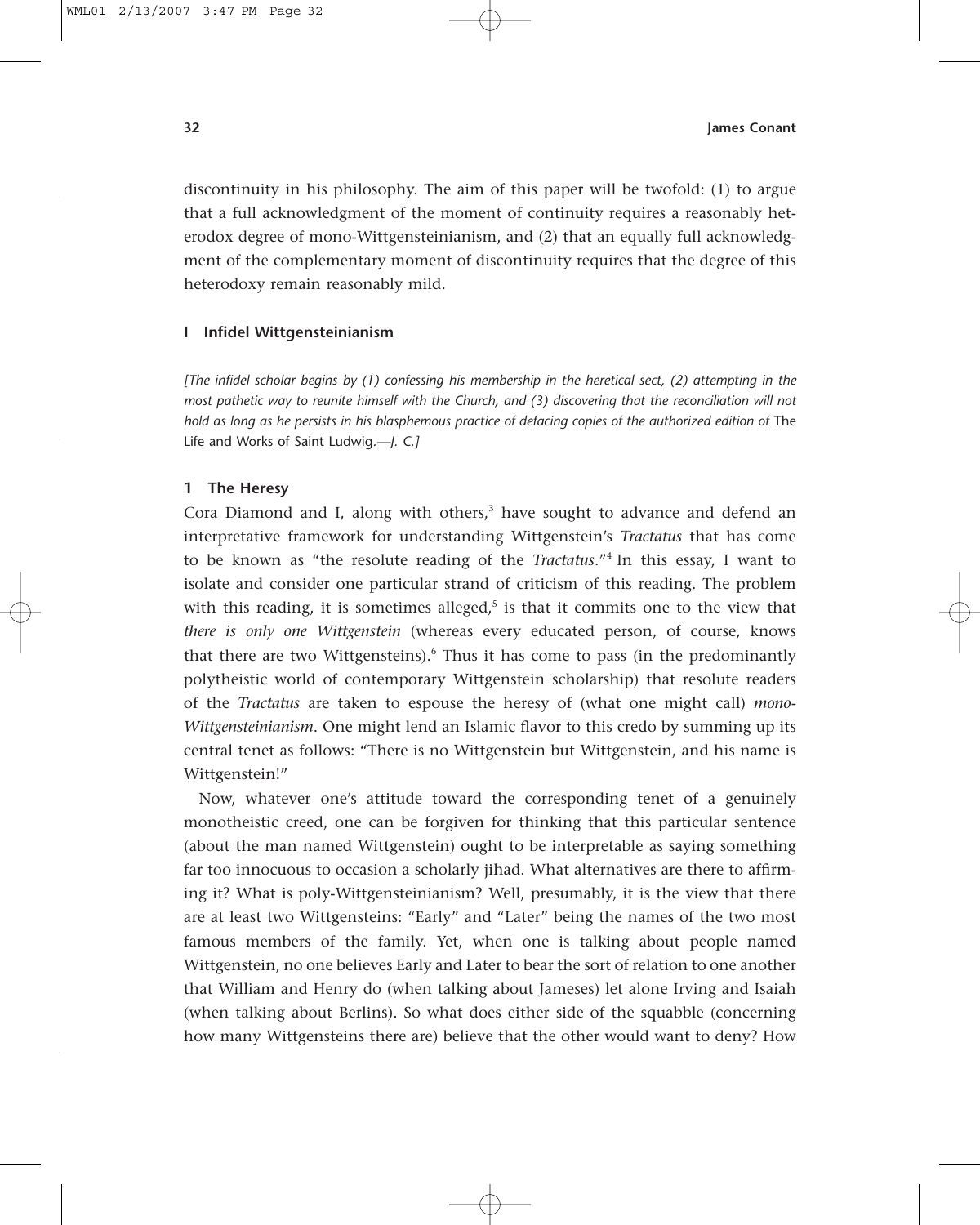ought one to go about adjudicating disputes between infidel mono-Wittgensteinians and orthodox poly-Wittgensteinians?

## **2 Premature Ecumenicalism**

One might profess to find any dispute of this general form misguided on the ground that the following two sorts of claim regarding the work of a given philosopher are perfectly reconcilable:

(1) Every important line the philosopher in question ever wrote over the course of his lifetime bears the highly individual marks of his particular philosophical personality: his entire body of work is recognizably the product of a single author and thus marked by numerous points of continuity—in this sense his work forms a unity.

(2) The philosophical views of the individual in question and the manner in which they are expressed developed very substantially over the course of his lifetime: so substantially, indeed, that it behooves a commentator to distinguish between different significant periods in his thought—in this sense, his work does not form a unity.

(1) and (2) are perfectly compatible because there are two different understandings in play of the sense in which it can be said of a philosopher's work that it "forms a unity." Affirming that his work does so in the first sense does not preclude one from denying that it does so in the second. More to the point, if the dispute at issue concerns Wittgenstein's development in particular, one might well be inclined to affirm each of the following specifications of the foregoing pair:

(1′) All of the writings currently published under the name of Wittgenstein are the product of a single, highly distinctive philosophical mind, and recognizably so: there are countless discernible points of continuity in philosophical concern, sensibility, aim, style, topic, and mode of authorship across the full range of the corpus.

(2′) The thought of this philosopher underwent substantial development across the years of his productivity—in particular, at least one such moment of substantial development can be traced to the period beginning sometime not too long after his return to active philosophical work in 1929; and one can quite properly speak of this moment as marking a significant break in his thought.

It should be equally clear that  $(1')$  and  $(2')$  express perfectly compatible thoughts. This opens up the heady prospect that one might go ecumenical and subscribe to *both* (the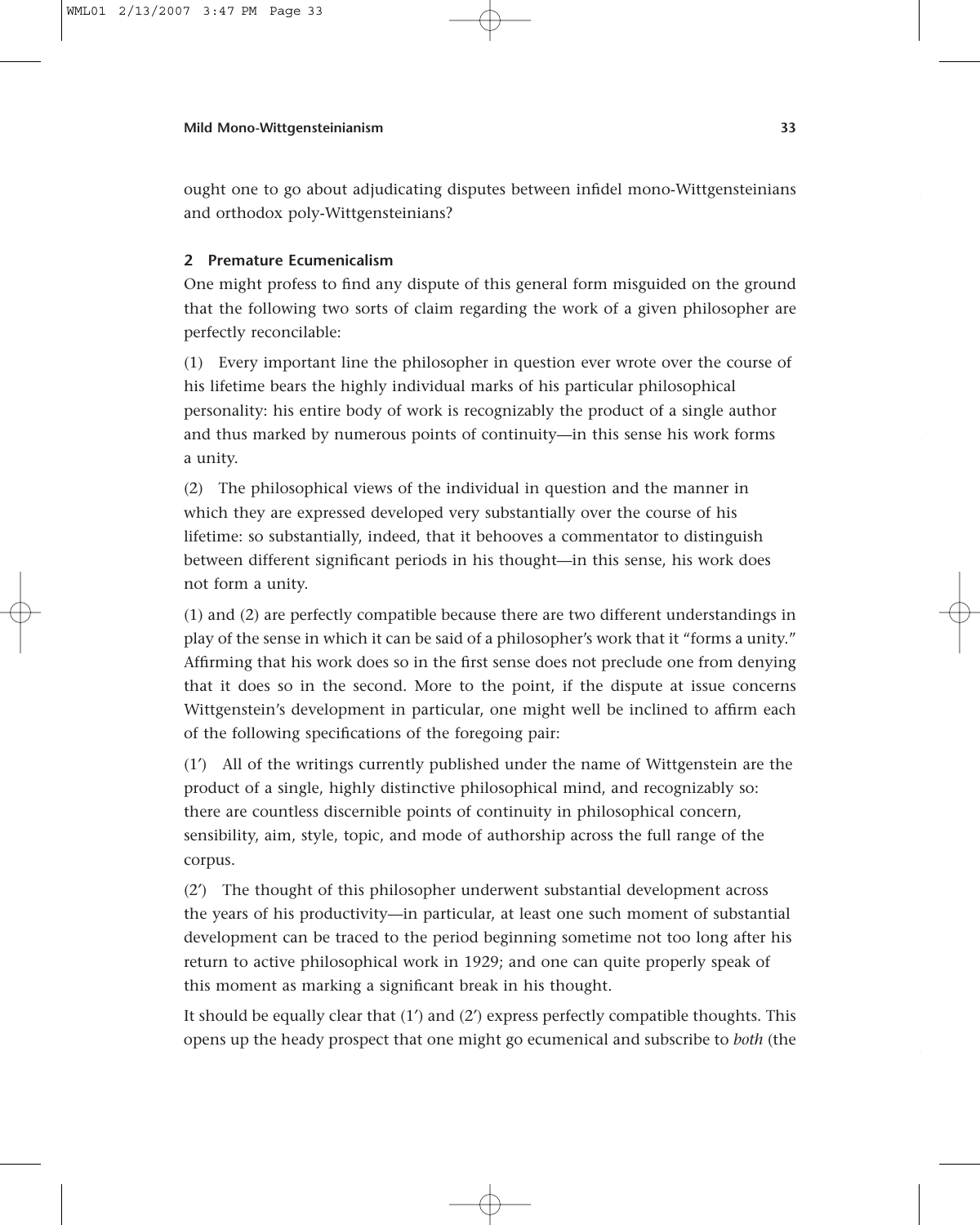mono- and poly-) variants of Wittgensteinianism all at once.<sup>7</sup> Or, if that seems too wishy-washy, perhaps go Trinitarian: there is a single being who exists as three indissoluble persons—Early, Later, and Wittgenstein.

#### **3** *The Life and Works of Saint Ludwig*

But let us not be so hasty. When it comes to the very special case of *Wittgenstein*, many are apt to feel that a conjunction of commonsensical observations such as (1′) and (2′) above, if allowed to stand without further qualification, fails in an important respect to do full justice to what they take themselves to know about the intellectual trajectory of this singular figure in the history of philosophy. For the special character of Wittgenstein's achievement is generally thought to lie precisely in the following fact: Wittgenstein's thought did not merely *develop*, as another philosopher's might, rather he accomplished the feat of establishing two *disjoint* schools of philosophic thought in a single human lifetime. Here, for example, is how Wolfgang Stegmüller summarizes the feat in question: "Wittgenstein's position in the history of philosophy is . . . remarkable: first of all, because he developed two distinct philosophies, of which the second cannot in any way be properly characterized as a continuation of the first."<sup>8</sup> Others will want to insist that the relation between these phases in Wittgenstein's thought is not to be characterized merely as one of radical disjunction, but rather as one of radical *contradiction*, his later philosophy being devoted to nothing less than the complete overturning of his early philosophy. Here, for example, is how Anthony Quinton summarizes the point of significant intellectual contact between the early and the later philosophy: "Although Wittgenstein came to reject most of the particular doctrines of the *Tractatus*, the fact that he spent so much of his time in the *Investigations* in refuting them, shows that even if the answers in the earlier book were wrong the questions that they were given to were not."9

Thus, on a streamlined and Promethean telling of it, a rough outline of the tale of Wittgenstein's intellectual trajectory goes like this: Wittgenstein's unique achievement lies in his having, at a remarkably young age, successfully formulated a conception of philosophy sufficiently compelling to transform the entire way in which philosophy was (and, to this very day, still is) conducted by some of its practitioners, and then, after the philosophical equivalent of a decade of wandering in the desert, having seen the light, and in a complete about-face, throughout his later years, tirelessly devoting himself to the task of converting (and, to this very day, from beyond the grave, still converting) practitioners of the subject to the task of undoing that very conception of philosophy. So when the charge is leveled at resolute readers by their critics that they hold the mistaken view that *there is only one Wittgenstein* (whereas every educated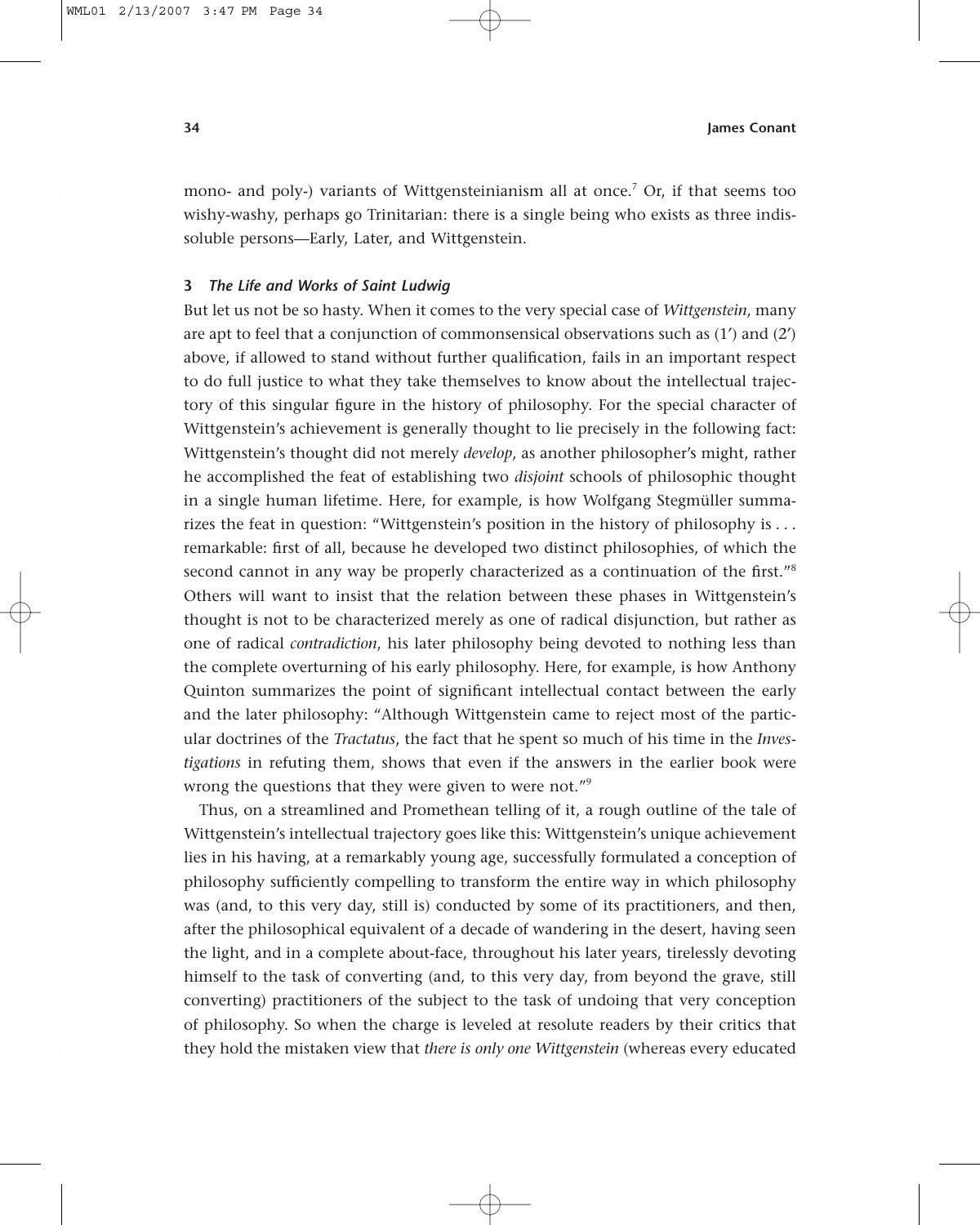person knows that there are at least two), it is not some anodyne mono-Wittgensteinian creed that such readers are taken by their critics to espouse, but rather a genuinely heretical one—heretical precisely because it seeks to challenge even the basic outline of the foregoing canonical version of *The Life and Works of Saint Ludwig* and its account of wherein the uniqueness of his philosophical accomplishment and its pleasingness to all who behold it is supposed to lie.

### **II An Alleged Failure to Acknowledge Ludwig's Recantation**

*[The infidel scholar here undertakes (1) to clarify the grave charge that has been entered against him and all members of his sect by leading authorities of the Church (and he finds a pretext for mentioning Saint Bertrand and Saint Rudolf), (2) to lament that the first phase of the dialogue between the infidels and the Church stalled, thereby causing what he seems to imagine is some great schism, (3) to initiate a second phase of dialogue, and (4) to comment on his fear that finer theological minds than his will be able to show that his doctrine entails an outright denial of the Miracle of the Recantation.—J. C.]*

### **1 The Charge**

This essay will not attempt anything like a nailing of *The Ninety-Five Theses of Any Resolute Reading* to the church door, let alone a summary of the ongoing dispute between resolute readers and their critics over how to read the works of Ludwig.<sup>10</sup> I will say a few words about what makes a reading resolute in the next section of the paper. All that matters for this section is the charge against resolute readers already before us: namely, their willful interference in the telling of the canonical tale. The tale presupposes, among other things, that the fundamental aims of Wittgenstein's philosophy suffer little significant misunderstanding in the course of their reception by the unwashed masses, both among those who were converted to his early conception of philosophy and among those converted to his later conception. Whereas resolute readers are obliged to hold, first and foremost, that the aim of Wittgenstein's early philosophy has not been widely understood let alone received. This feature of what is under dispute in exchanges between resolute readers and their critics has remained (in so far as anything ever has in this debate) reasonably clear, accordingly figuring as the central bone of contention.<sup>11</sup> What has not been equally clear (and what I hope to make clearer in what follows) is that it is equally open to resolute readers further to hold, secondly, that it is this very misunderstanding of the aim of Wittgenstein's early philosophy that has helped to bring about a correlative misunderstanding of the aim of his later philosophy. This has an immediate bearing on the original dispute for the following reason: many of their critics look to evidence in Wittgenstein's later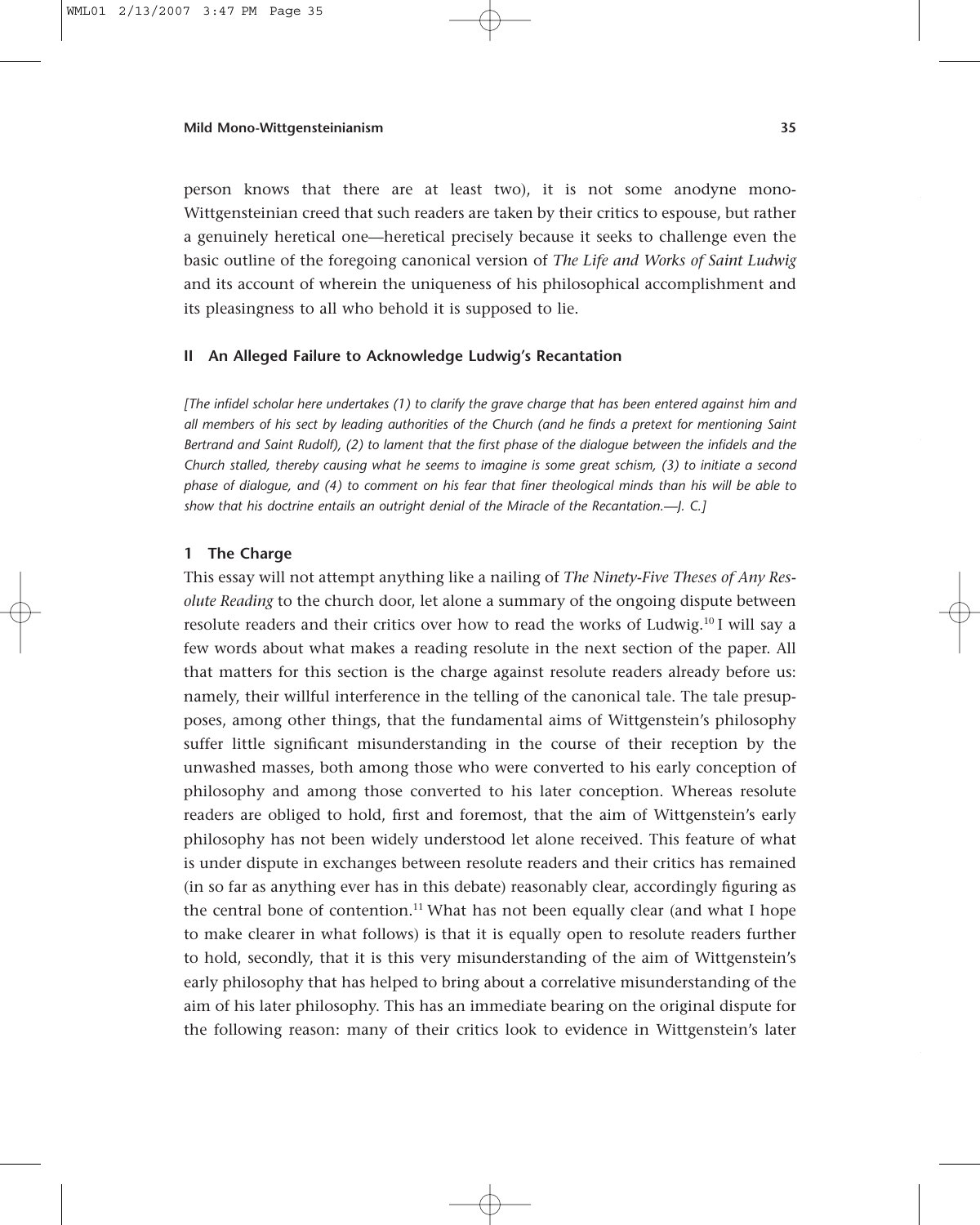#### WML01 2/13/2007 3:47 PM Page 36

**36 James Conant**

writings to bolster their case against the approach that resolute readers take to the early work. This is fair play, of course, if the proper interpretation of the evidence and its bearing on the debate is reasonably clear. If, however, putative refutations of resolute readings proceed in part by looking to passages in Wittgenstein's later writings (that are adduced as evidence against those readings), with the critics in question (in their understanding of the bearing of the relevant passages) simply presupposing their preferred understanding of the later philosophy (reading it in ways that it is open to resolute interpreters to contend rests upon a misunderstanding related to the original one under contention), then such a procedure of refutation runs a serious risk of begging the original question. $^{12}$ 

It is true that if any version of a resolute approach to reading Wittgenstein were allowed to form a standing part of an introductory philosophical curriculum, then it would interfere with the narration of various episodes in other canonical tales (e.g., from the life of Saint Bertrand or that of Saint Rudolf) as these are typically recounted in the currently popular potted history of the development of early analytic philosophy. But the claim that some piece of potted history might be false is itself hardly a ground for philosophical scandal. Interesting work in the history of philosophy often takes the form of unsettling potted narratives. The charge leveled against resolute readers at issue here (to which this essay seeks to respond) only partly rests on this (comparatively shallow) sort of ground of dissatisfaction. Formulated in the broadest of terms, the charge at issue is therefore most helpfully understood as coming in two separate parts: (i) resolute readings of the *Tractatus* leave us with an account of Wittgenstein's early work that is heretical, in that it flies in the face of what we all already (supposedly) know to be the case about at least the basic outline of Wittgenstein' philosophical development, and moreover (ii) such readers of Wittgenstein's early work leave themselves in the position of having no satisfactory story of their own to tell about the shape of Wittgenstein's overall philosophical development.

It is worth separating out the charges in this way for two reasons. First, resolute readers are more than happy to plead guilty to the first of these charges (the charge of heresy); it is the second of these charges (the charge of being unable to square the *Tractatus* with the *Investigations*) that they ought to deny (and it is to one aspect of this charge that I will primarily seek to respond here). Second, the sense (on the part of at least some of their critics) of there being something scandalously inadequate about the approach to the interpretation of Wittgenstein's work that they take is not merely a function of their refusal to toe a party line. It can be traced at least in part to a prevalent sense that the reading of the *Tractatus* with which they thus saddle themselves is such as to *leave no room* for any plausible alternative story about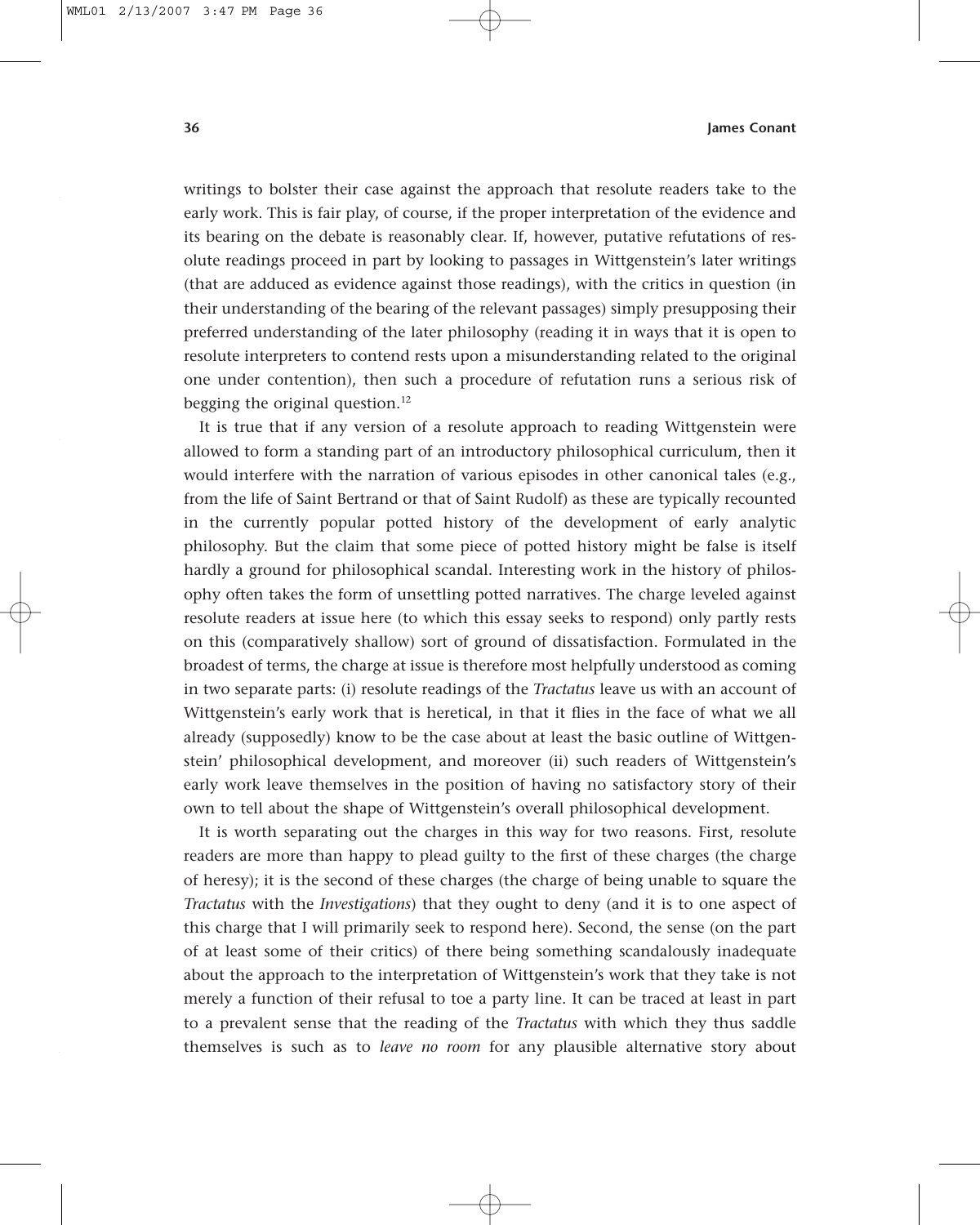Wittgenstein's development—that is, a story in which Wittgenstein's own vehement later criticisms of his earlier thought can be accorded an appropriate gravity.

### **2 The First Phase**

Resolute readers tend, at this point, not to be able to resist going on the offensive, urging that any reader of Wittgenstein ought to be uncomfortable with the following sort of account of the relation between Wittgenstein's early and later thought (to which the quotation from Quinton above gives characteristic expression):

The *Tractatus* and the *Investigations* are both trying to answer the same philosophical questions, but in each case in which early Wittgenstein aimed to show that the answer to a given philosophical question was  $p$ , later Wittgenstein aims to refute his earlier self and show instead that the answer to the question is really *not p*.

Let's call this "the doctrinal schema." It is not that resolute and standard readers disagree about which doctrines are to be plugged in for *p* above (in a proper reconstruction of Wittgenstein's own understanding of the character of his philosophical development). It is rather that resolute readers hold that any schema of this form must yield a distorted account of Wittgenstein's philosophical aims early and late.<sup>13</sup> There are in fact many reasons to be uncomfortable with an account of this form, but perhaps the most textually ready-to-hand one, they will urge, lies in the various characterizations that Wittgenstein, early and late, supplies of his own philosophical procedures. To cite just one instance, already in the *Tractatus*, Wittgenstein announces his interest in pursuing an approach to philosophical questions in which the answers to the questions, we are told, are to be seen in the vanishing of the questions themselves.14 And, in the *Philosophical Investigations*, Wittgenstein says things that are not dissimilar.15 So resolute readers will want to ask: if the *Tractatus* and the *Investigations* both aspire to bring about a situation in which many of the same philosophical questions are caused to vanish, then in what sense can it be right to say (as not only Quinton does, but many others do): "Although Wittgenstein came to reject most of the particular doctrines of the *Tractatus*, the fact that he spent so much of his time in the *Investigations* in refuting them, shows that even if the answers . . . were wrong the questions . . . were not." One might have thought that, whatever the differences between Early and Later, there is at least this much agreement between them: it is the questions themselves that stand under indictment (and not merely any particular set of answers that we are inclined to give to them). If this is right, then the doctrinal schema would appear to be poorly suited to its purpose.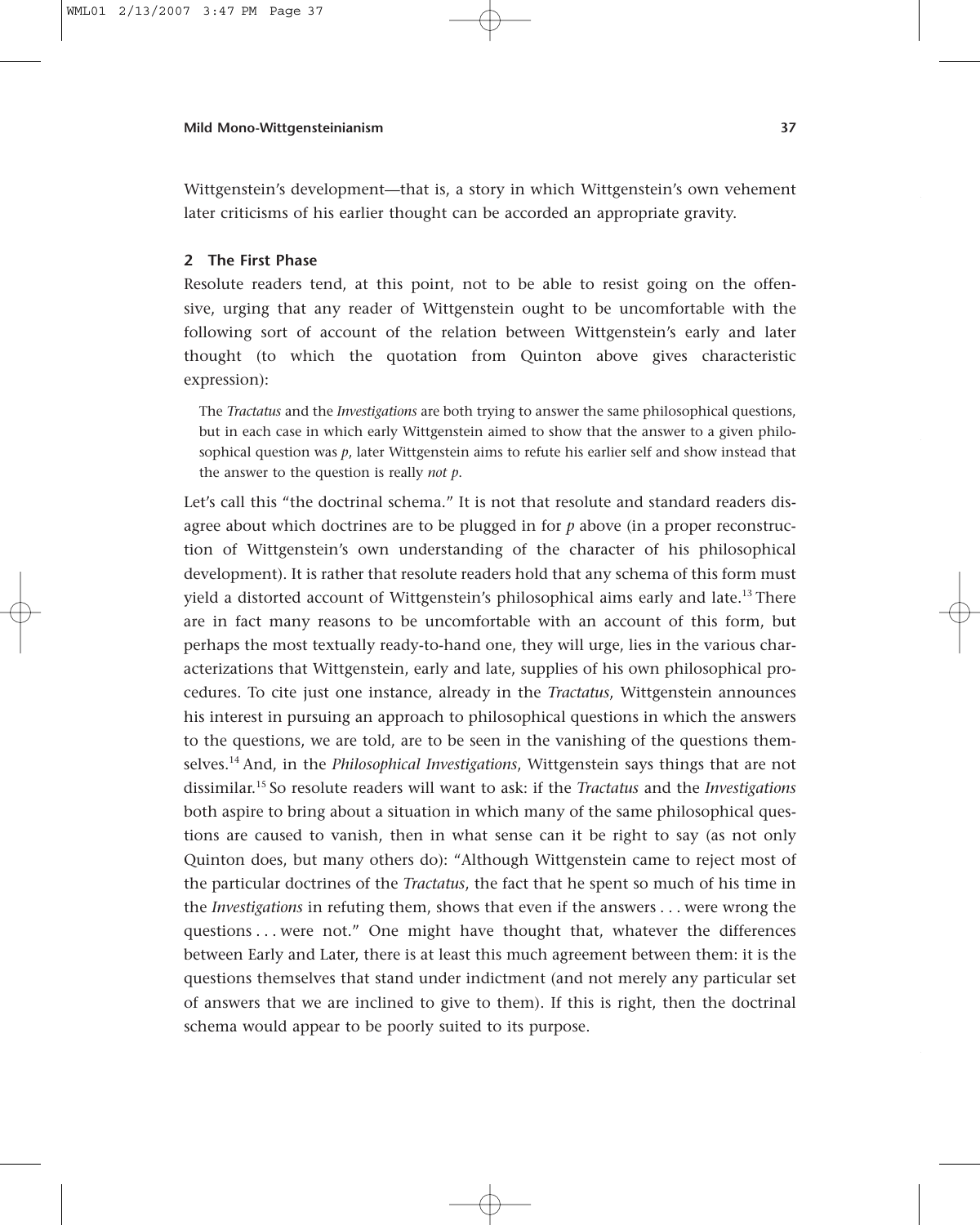The critics of resolute readings tend to respond at this point by saying, in effect: ah, yes, but we must distinguish between (Early's conception of) "vanishing" (which is best placed in scare quotes) and (Later's conception of) vanishing. Early only sought to make the questions "vanish" in the limited sense that he wished to show that there could be no stable linguistic formulations of the questions to which we seek answers in philosophy. The really important philosophical questions (about, say, the nature of, and relation between, language, thought, and reality) do not stand under indictment here, but merely the possibility of their successful formulation in language. To say that Early "sought to make the questions vanish" is therefore not to claim that he did not supply answers to them. On the contrary, it is only to claim that he sought to show that the particular answers he favored were (like the questions themselves) such as to be incapable of satisfactory expression in linguistic form, but were, for all that, *qua answers to those questions*, quite correct. Whereas, so this response continues, Later was concerned to show that those very same answers (that Early had sought to impart and defend) had to be made really to *vanish* (now in a much less forgiving sense of the term) because he saw that they were (even qua unsayable answers to the questions) not in the least correct.<sup>16</sup>

### **3 The Second Phase**

In previous exchanges between resolute readers and their critics, the debate has tended to get hung up at just this point—that is, over questions about what ought to count as a satisfactory reading of the overall text of the *Tractatus*, taken on its own terms with resolute readers, for example, challenging the coherence of the aforementioned distinction between "vanishing" and vanishing, as well as the exegetical adequacy of ascribing the former of these two varieties of "vanishing" to the *Tractatus*. 17 I propose in this essay, to the extent that this is possible, simply to leap over this first stage in the ongoing debate (prior, in the minds of many, no doubt, to any satisfactory clarification of its terms). That is, I propose simply to postpone for the time being any further discussion of the many criticisms to which a resolute approach to the *Tractatus* considered strictly as a reading of the text might appear to be vulnerable, in order to give some indication of what a further possible stage in the dispute between resolute readers and their critics might look like (if it ever were to be reached by less unnatural means)—a stage at which attention could now shift, without prejudging the outcome, to the question of how best to conceive the relation between Wittgenstein's earlier and later thought.

The leap I hope to perform in this essay is, however, not one straight into the midst of this further stage of the dispute, but rather only up to its *threshold*. For, already at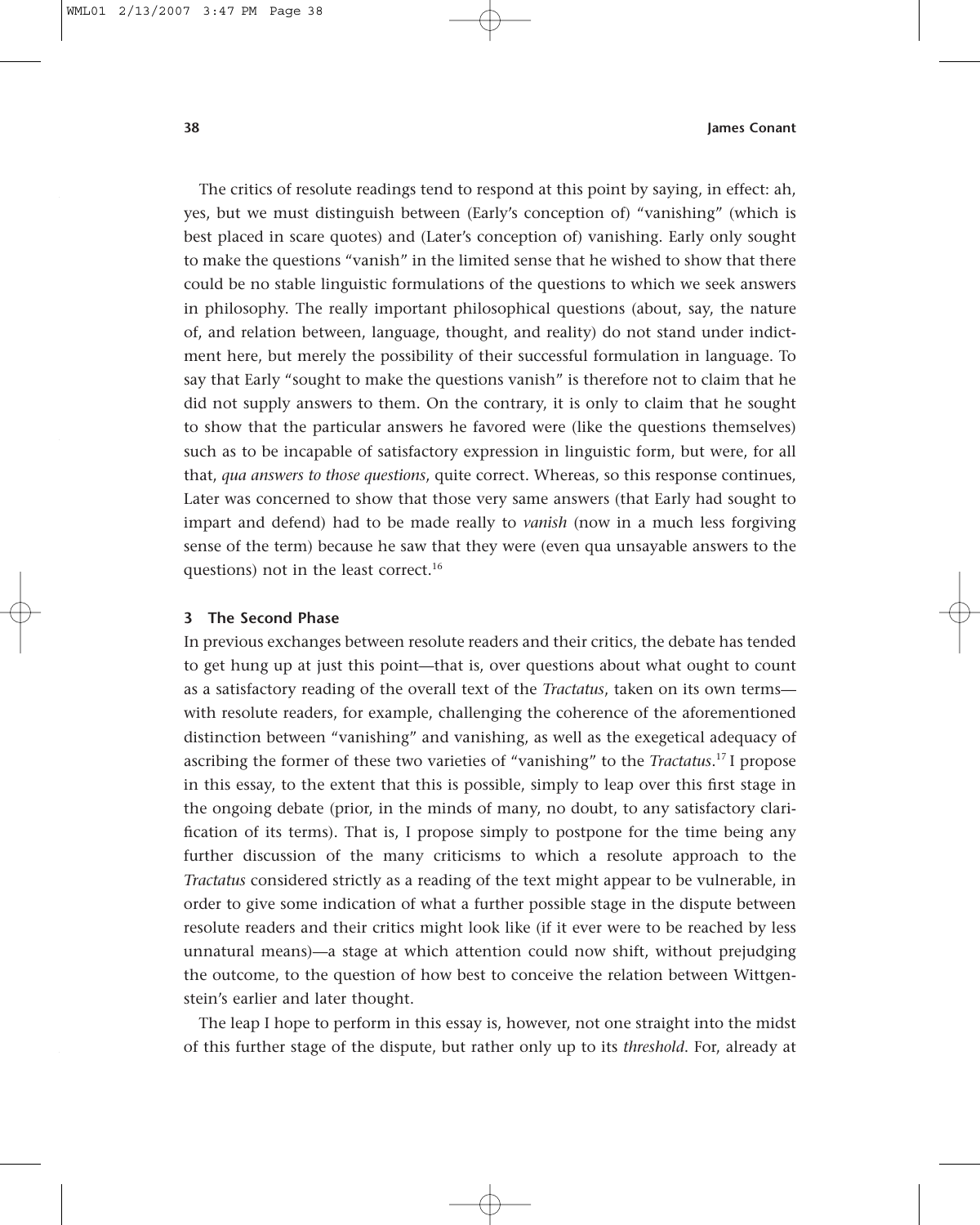this point, the dispute is faced with a source of unproductive gridlock. A central aim of this essay is the limited one of attempting to remove this initial obstacle to this second stage of the dispute. This, in turn, requires, first of all, that we gain a better purchase on the aforementioned reason why it has seemed so evident to some scholars that there is something scandalously inadequate about the sort of approach that resolute readers take to the interpretation of Wittgenstein's work. Why is it that such an approach seems "to leave no room" for a story about Wittgenstein's development that accords his later criticisms of his earlier thought a sufficient weight? In order to pursue this question, we must clarify how we are to understand the second half of the charge stated above.

In the above formulation, it is left unspecified which of the following two possible versions of the charge is at issue: Is it that such heretical readers of Wittgenstein's early work *happen* to leave themselves in the position of being unable to tell a satisfactory alternative story of their own (given, that is, the *specific* character of the textual materials at their disposal in Wittgenstein's later corpus)? Or is it that the very nature of their reading of Wittgenstein's work is such as *necessarily* to leave them in the position of being unable to tell any minimally coherent alternative story (regardless of the specific features of the materials to be found in Wittgenstein's later corpus beyond the single general feature that these materials do contain criticism of his early work)? My aim in this essay is to dispose of this second version of the charge (thus I hope paving the way for more fruitful discussion of the first on other occasions).

### **4 The Miracle of the Recantation**

One way of getting a better handle on this aspect of what is thought to be scandalous about resolute readings is to look at how putative refutations of them formulate the second feature of the charge. Here is how one commentator, Ian Proops, describes the feature of resolute readings that makes them immediately vulnerable to the criticism of espousing an objectionable form of mono-Wittgensteinianism:

[Those who favor the New Reading] tend to be skeptical of the traditional or 'standard' view that the later Wittgenstein came to regard a number of central Tractarian doctrines as seriously mistaken. . . . They question this view because they *have* to. If the *Tractatus* contains no substantive philosophical doctrines, there can be nothing of substance for Wittgenstein to have later repudiated. . . . If the New Reading is correct, there can be no room for an interpretation that involves attributing any substantive philosophical position to the *Tractatus*. 18

Notice that the charge here is not that New Readers must tell a rather implausible tale about the reasons why Ludwig recanted those of his early views that he came to see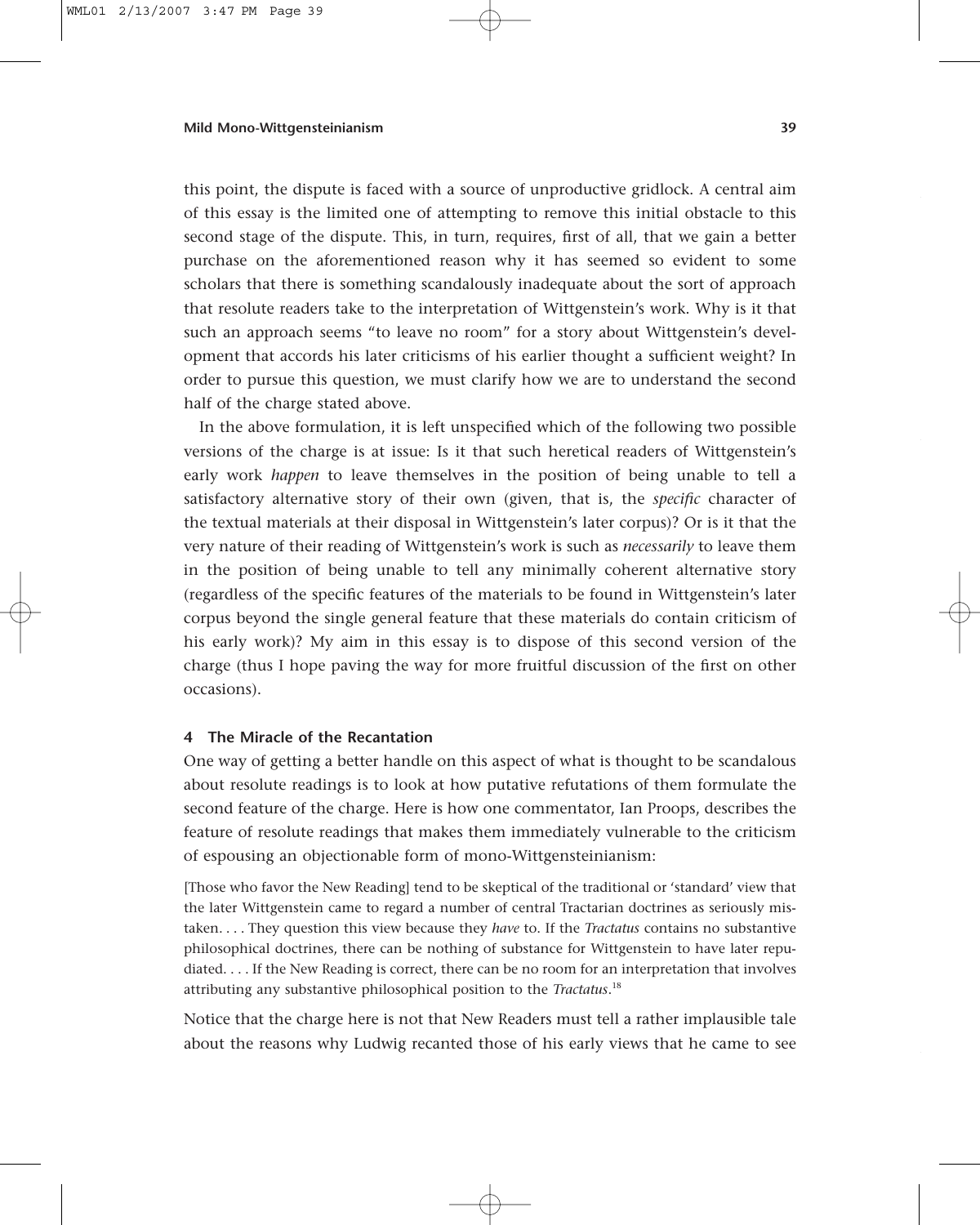were mistaken. The charge is that on the New telling there was nothing in his early work for Ludwig to recant. The startling accusation leveled at New Readers here is that the very nature of their creed debars them from so much as being able to acknowledge the established historical fact of Ludwig's Recantation! If this is right, then it immediately suggests a delightfully straightforward strategy for demonstrating to them, once and for all, the error of their ways—a strategy that permits one to sidestep all of the finer points of Tractarian Hermeneutics. It goes as follows: simply seek out those passages in Ludwig's later work where he evidently is concerned to recant something in his early work. Getting straight exactly which detail of the early work each such passage professes to recant, and exactly why, might be devilishly difficult (partly because it requires that we understand the early work). But the beauty of the situation is that complete clarity on such niceties is not required. If it is evident from the general *tone* of each such passage that it is written in a spirit of recantation, then this is all that is really needed. And it is undeniable that passages characterized by such a tone are legion in the later corpus. So even if the search for a smoking gun inside the text of the *Tractatus* proves inconclusive, the mass of circumstantial evidence (drawn from post-Tractarian writings) against the New Readers becomes overwhelming. If they *have* to hold that Ludwig never changed his mind about anything he believed when he wrote the *Tractatus*, then the sheer quantity of such passages constitutes telling external evidence that their reading cannot be right. (In the context of this dispute, when people speak of "internal evidence," they mean considerations that bear on a reading of the work that can be gathered from a careful reading of the text of the *Tractatus* itself, and by "external evidence," considerations that bear on it but are drawn from sources outside that text.)<sup>19</sup> Instances of such external evidence are easy enough to find, if one operates with a sufficiently permissive conception of how to identify them. You just look for places in the later writings where Ludwig says things such as "I used to think  $\dots$ ," "contrary to my earlier view  $\dots$ ," "whereas the author of the *Tractatus Logico-Philosophicus* held . . . ," and so on. The evidential value of each such exhibit lies in the fact that it shows Ludwig to have later been concerned to put forward *criticisms* of his earlier self; and this shows that those who favor the New Reading must be mistaken.<sup>20</sup>

Does the bare existence of such putative "evidence" drawn from the later work *suffice* to show that the resolute approach to reading the *Tractatus* must be misguided? Let's call this "the basic initial question." A negative answer to this question ought in itself to be perfectly neutral with respect to assessing the further merits of any particular approach to reading the *Tractatus*. Thus, for example, a critic of the resolute reading might hold that a resolute approach is mistaken and that this can be seen in part from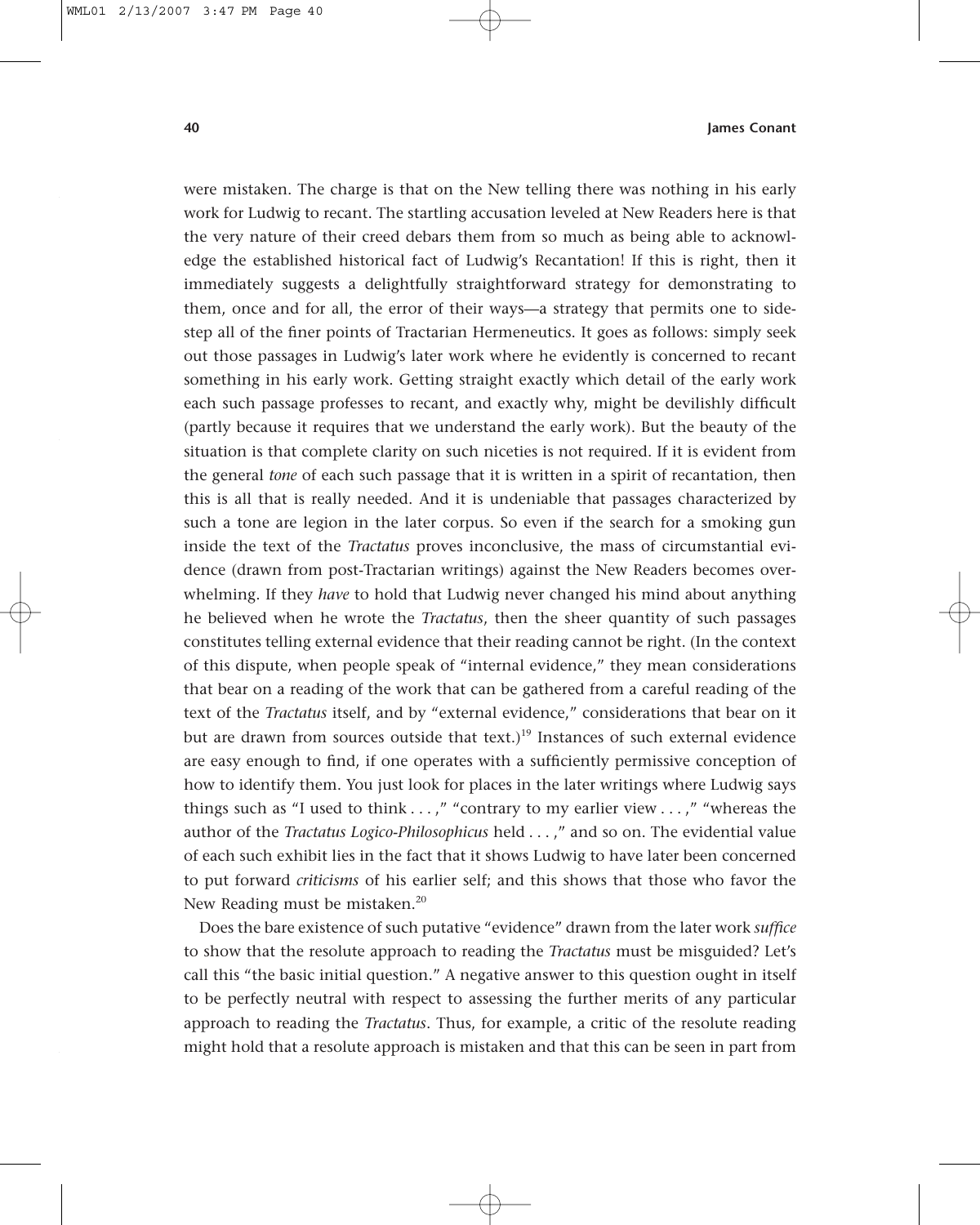a careful examination of the specific sorts of critical remarks about his early work that Wittgenstein later makes—remarks which, if they reflect a proper understanding on later Wittgenstein's part of his early work, should be taken to cast serious doubt on the viability of a resolute approach to understanding the early work. One could hold this, even while agreeing with resolute readers that any examination of such remarks, however carefully conducted, ought never to serve as a substitute for having an internally motivated, reasonably philosophically coherent, textually grounded account of what the author of the *Tractatus* himself thought he was up to. The interest of such remarks in this context is not that they somehow spare us the labor of having to arrive at such a reading of the early work, but rather that they can furnish us with helpful guidance in trying to arrive at one. Conversely, resolute readers need not deny that such critical remarks in the later corpus can, indeed, serve as a useful additional source of evidence for figuring out what Wittgenstein, when writing the *Tractatus*, thought he was up to in philosophy. The question for them ought, at this stage of the debate, to be the following: Can such remarks figure in a coherent narrative of Wittgenstein's development and yet be read as criticisms of the *Tractatus* on a resolute understanding of its philosophical aim and method? So there may be plenty of room for a dispute between resolute readers and their critics, even if all parties to the dispute answer the basic initial question in the negative. The discussion that would then ensue might be a long and arduous one, but possibly also quite worthwhile. To adjudicate what would here be under contention between resolute readers and their critics would now require a painstaking process of sifting and weighing the evidence, closely examining each of the many rather different things that Wittgenstein says in his later work about his earlier work and assessing in each case its bearing on particular points at issue in the dispute.

This essay will not be a contribution to that dispute, but rather to addressing the primary obstacle that stands in its way, as long as critics of resolute readings hold that a mere framing of the basic initial question (supplemented, of course, with textual exhibits that indicate that later Wittgenstein was concerned to criticize *something* in the *Tractatus*), in effect, clinches the debate. This line of criticism can only have the sort of immediate bearing on the dispute that these critics imagine it does if resolute readers are obliged to hold, not only that the author of the early work *aimed* to prosecute a program of philosophical clarification that rested on no substantive philosophical doctrines, but also that he *succeeded* in that aim.<sup>21</sup> A commitment to the first of these claims evidently does not entail a commitment to the second. Does a commitment to resolution, nonetheless, somehow entail a commitment to all-out mono-Wittgensteinianism?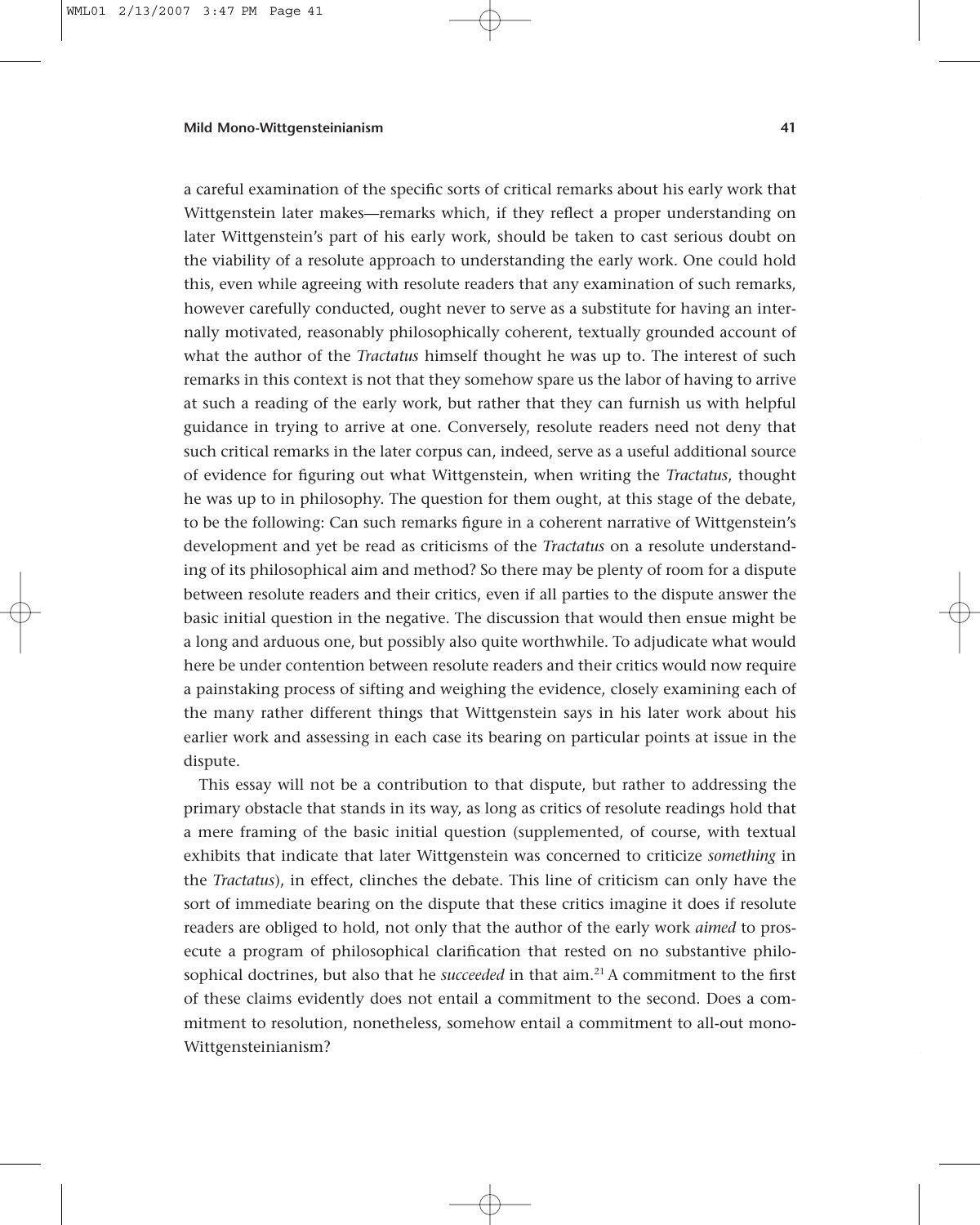#### WML01 2/13/2007 3:47 PM Page 42

**42 James Conant James Conant James Conant** 

### **III What Makes a Reading Resolute?**

*[Some of the most baffling beliefs of the infidels are to be explained here, such as (1) what they take Ludwig's original aim to have been in writing* The Old Testament *and why they think it ends in* The Vision of the Ladder*, (2) how they have the audacity flatly to deny that most sacred tenet of the early Ludwigian creed, namely,* The Dogma of the Paradox*, and why they think* The Paradox *is not even required for an understanding of* The Vision*, and (3) finally, how on their version of* The Vision *the ladder appears to have lots of little rungs that can be seen only in the darkness of night and vanish in broad daylight.—J. C.]*

### **1 The Avowed Aim**

The first phase of the dispute between resolute readers and their critics has tended to center on how to understand the following climactic<sup>22</sup> moment in the *Tractatus*:

My propositions serve as *elucidations* in the following way: anyone who understands me eventually recognizes them as *nonsensical*, when he has used them—as steps—to climb out through them, on them, over them. (He must, so to speak, throw away the ladder after he has climbed up it.) $^{23}$ 

The next two sections of this essay provide a brief account of what will be meant here by "a resolute reading of the *Tractatus*,"24 first by saying a bit in this section about what is involved in climbing up and throwing away this ladder on any resolute interpretation of it, and secondly, by saying a bit in the next section about which sentences of the work might make up the rungs of the ladder, thereby indicating ways in which the genus of resolute readings admits of a variety of species. Beyond this, I will have nothing further to say in these pages about the internal commitments of such a reading. In particular, this essay will refrain from rehearsing any of the (exegetically or philosophically motivated) "internal" reasons why an open-minded reader might want to look with sympathy on such an interpretative approach to the *Tractatus*. Its burden will rather be to clarify the "external" commitments of such a reading insofar as they pertain to an understanding of the relation between Wittgenstein's early and later work—and thereby to explore the question whether such an approach to reading Wittgenstein commits one to an intrinsically objectionable form of mono-Wittgensteinianism.

In section 6.54 of the *Tractatus*, the author of the work does not ask us to understand his sentences, but rather to understand *him*. Resolute readers take this particular nicety of formulation to be tied to the way in which we are supposed to come to see, regarding those sentences of the work that are at issue here, that there is nothing that could count as understanding *them*. The primary characteristic that marks out a reading of the *Tractatus* as "resolute," in the sense of the term at issue here, is its *rejection* of the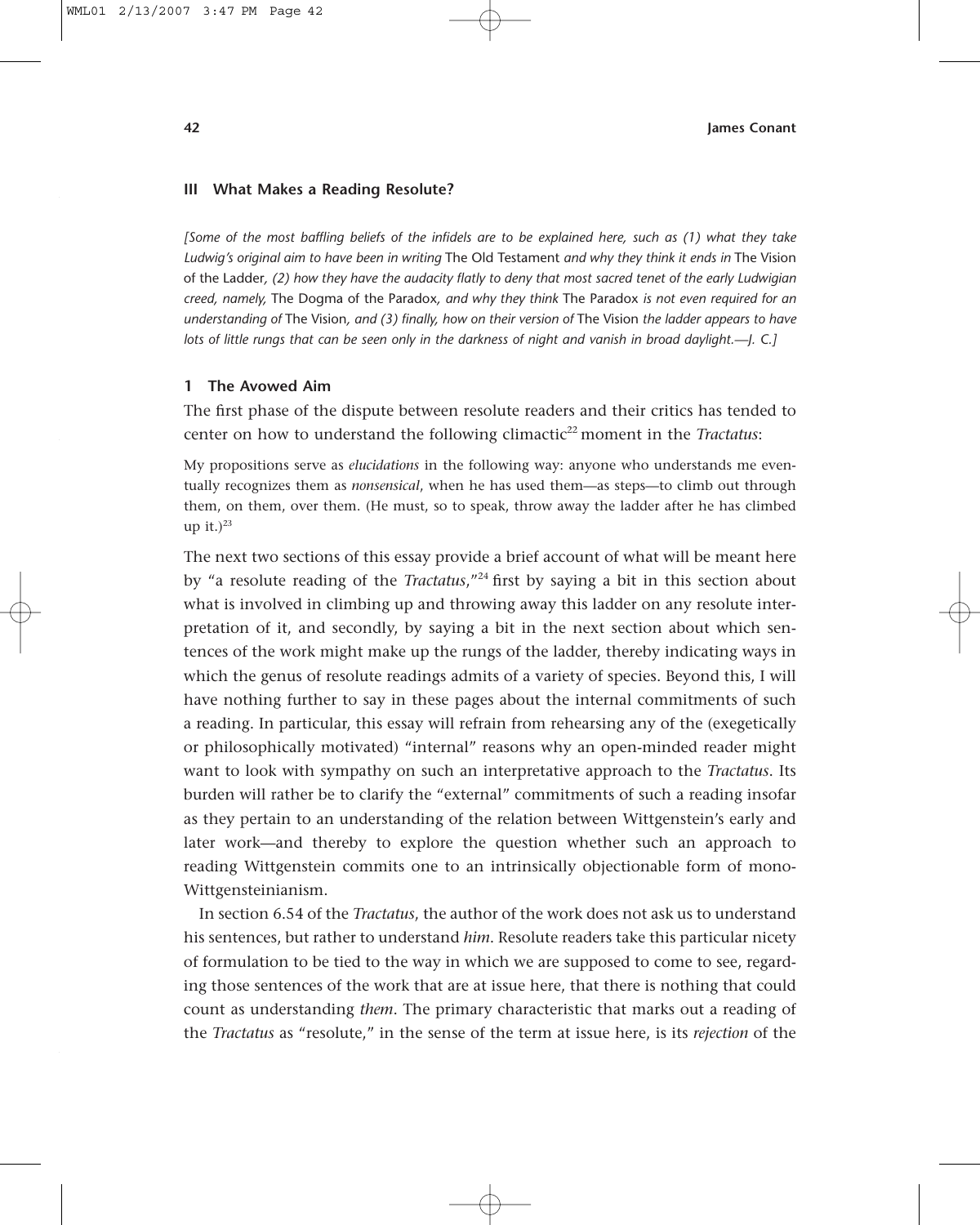following idea: what the author of that work, in section 6.54, aims to call upon his reader to do (when he says that she will understand him when she reaches the point where she is able to recognize his sentences as nonsensical) is first to grasp, and then to apply to the sentences of the work, a *theory* that has been advanced in the body of the work—a theory that specifies the conditions under which sentences make sense and the conditions under which they do not.<sup>25</sup> In order to be able to give content to the idea that we are able to grasp the commitments of such a theory, a commentator must hold that there is a fairly substantial sense in which we can come to "understand" the sentences that "explain" the theory, despite the fact that we are eventually called upon to recognize these very same sentences as nonsense. Resolute readers hold that to read the *Tractatus* in this way is seriously to underestimate what is involved in the request that we come to recognize these sentences as *nonsense*.

On standard readings of the book, the point of a significant number of the sentences of the work is to achieve the formulation of an adequate set of theoretical *criteria of meaningfulness*. These criteria when applied to the very sentences that adumbrate them yield the verdict that they do not meet their own criteria and thus are to be condemned as nonsensical. Resolute readers are unhappy with any such reading for a variety of reasons. For the present purpose, however, it will suffice to note that they are committed to rejecting any such reading because they are committed to rejecting the idea that the author of the work *aims* to put forward substantive theories or doctrines. Wittgenstein tells us that the kind of philosophy he seeks to practice in this work consists not in putting forward a theory, but rather in the exercise of a certain sort of activity—one of elucidation.<sup>26</sup> The core commitment of a resolute reading for the purpose of this essay lies in its insistence that a proper understanding of the aim of the *Tractatus* depends upon taking Wittgenstein at his word here. A close reading of the text guided by this commitment leads us to the following gloss on his early understanding of the aim of this activity:

Early Wittgenstein aimed to practice a conception of philosophy in which philosophy is not a matter of putting forward theses, doctrines, or theories, but consists rather in an activity of elucidation; and any apparent theses that are put forward in the course of that activity, if it succeeds in its aim, are to be revealed as either (1) initially philosophically attractive yet in the end only apparently meaningful (*Unsinn*), or (2) either genuinely meaningful (*sinnvoll*) or merely tautologous (*sinnlos*) but only once clarified and hence drained of their initial philosophical eros.<sup>27</sup>

Let's call this "the avowed aim." If one adopts it as a point of departure for reading the text and allows oneself "strictly to think it through,"28 resolute readers take a proper understanding of the avowed aim to have far-reaching exegetical consequences. It is perhaps not an exaggeration to say that, once this business of strictly thinking it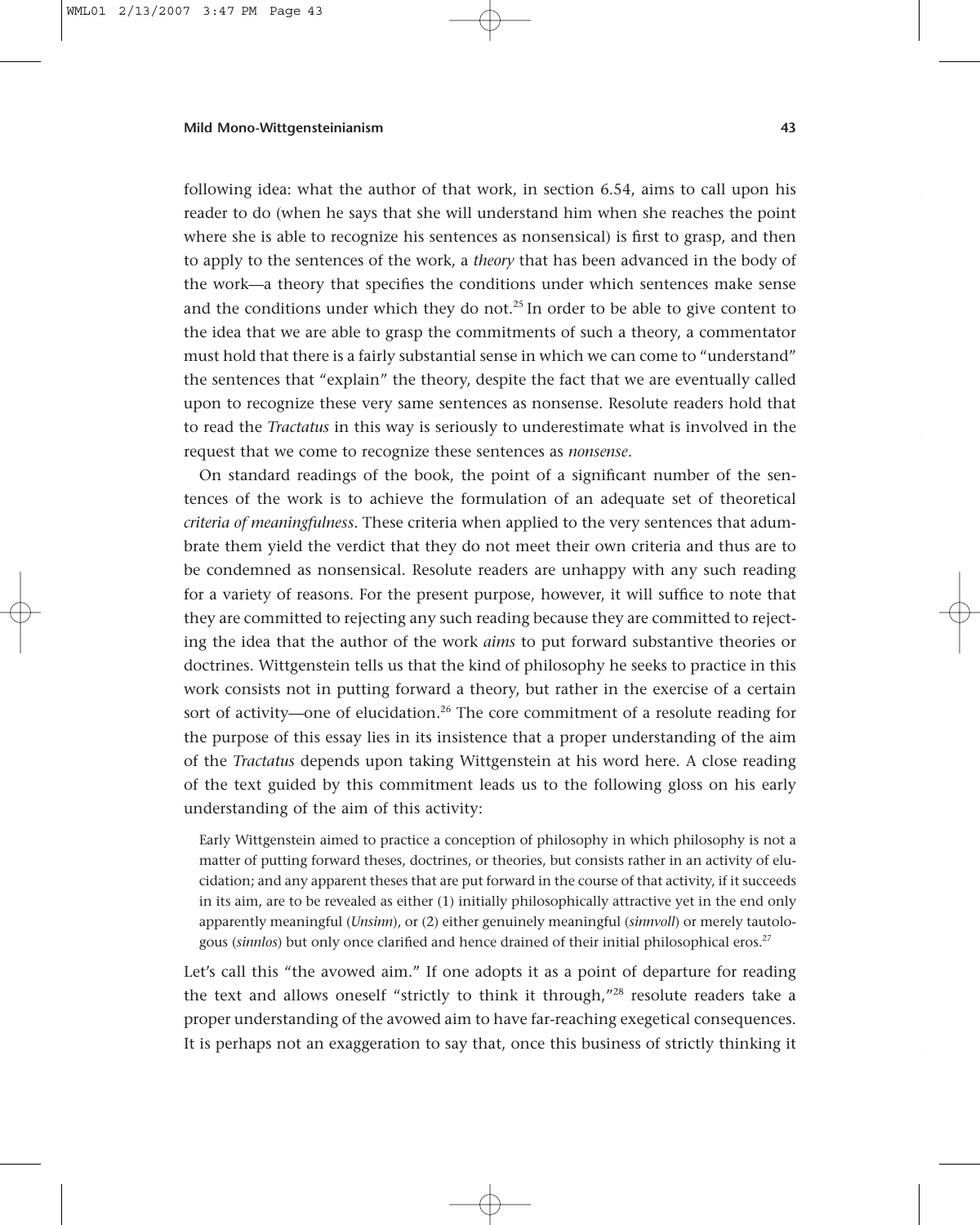through gets underway, many of the further commitments of resolute readers can be seen to fall into place as corollaries that follow from it. I will confine myself here simply to mentioning three such corollaries.

# **2 Three Corollaries**

The first pertinent corollary (of a resolute rejection of an intended commitment on the part of the author of the work to any theory or doctrine) is the rejection of any intended commitment to an *ineffable* theory or doctrine. This means that resolute readers are bound to reject the widely held view that the relevant "propositions" of the work (namely, those concerning which Wittgenstein said, at §6.54, that they are to be recognized as "nonsensical") are to be "understood" as conveying ineffable insights that the reader is to "grasp" even though the author cannot "express" them. On standard readings of the work, the alleged insights here in question are held to be individuated through an identification of substantive constraints on sense adumbrated through the aforementioned criteria on meaningfulness set forth in the body of the work. It is through the "violation" of these constraints that the sentences in question are revealed as simultaneously meaningless yet able to convey something determinate. The form of their meaninglessness is supposed to highlight, in each case, a particular feature of the general conditions on sense specified by the theory in question. This requires that the meaninglessness of these sentences has, in each case, a logically distinct and specifiable character. It becomes, on standard readings, a central burden of the theory (supposedly adumbrated in the book) to give content to this idea of logically determinate forms of nonsense—where each of these forms of nonsense is alleged to acquire the potential for communication that it specifically possesses in virtue of its violation of a distinct requirement on sense laid down by the theory. This commits standard readers to the idea that the sort of nonsense that is at issue here must come in a variety of logically distinct kinds.

This brings us to the second pertinent corollary: the rejection of the idea that the *Tractatus* holds that there are logically distinct kinds of nonsense. This is sometimes put by saying that the *Tractatus* aims to show that there is no such thing as substantial nonsense. From the perspective of a resolute reader, it makes little difference whether the candidate criteria for lending substance to nonsense involve considerations of verifiability, bipolarity, logical well-formedness, or some other putative respect in which a "proposition" is held to be intrinsically flawed because of its own internal logical or conceptual structure. Part of what the *Tractatus* seeks to show, according to resolute readers, is that all such "criteria of meaningfulness" cannot do the sort of work to which we want to put them in our philosophical theorizing. Any reading of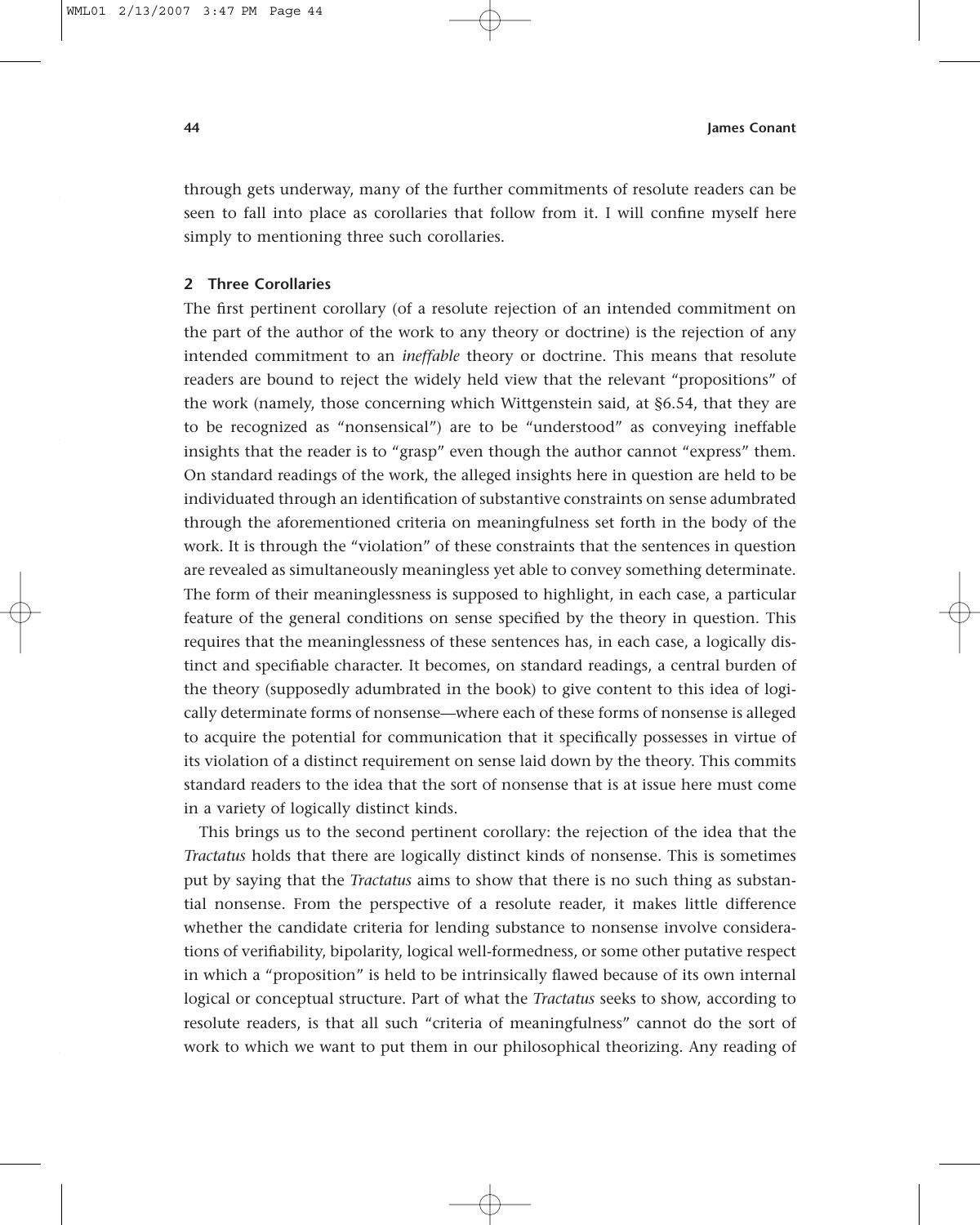section 6.54 that takes the recognition on the part of a reader there called for to require a substantive employment of such criteria qualifies as an instance of an irresolute reading, as long as it is committed to ascribing to the *Tractatus* a theory that its author must endorse and rely upon (if he is to be able to prosecute his program of philosophical critique) and yet which he must also regard as nonsense (if he thinks through the commitments of his own theory). $29$ 

At a minimum, what a resolute reading seeks to avoid here is the mess that commentators get into when they refuse to (allow that they are, at the end of the day, supposed to) throw away the following paradoxical idea:

The author of the *Tractatus* wants its reader to reject the sentences of the book as nonsense on principled grounds; yet, in the very moment of rejecting them, the reader is to continue to retain a grip on these grounds by continuing to identify, grasp, and believe that which these sentences would say, if they had a sense.<sup>30</sup>

Let's call this "the paradox."31 To be resolute in one's approach to the *Tractatus* involves taking this paradoxical idea itself to form a *part* of the ladder that we, as readers, are meant to climb up and throw away (rather than taking it to be an account of what it *is* to throw away the ladder). Thus, it involves taking the sort of recognition that readers of the work are called upon to attain in section 6.54 to require a recognition that the intermediate stages which we, as readers, seem to occupy (when we take ourselves to be able to identify, grasp, and believe what these sentences intend to convey) are *aspects of the illusion* that the work as a whole seeks to explode—that they are themselves rungs on the ladder that we are asked to climb up and throw away.

The third corollary has to do with how one ought to conceive the details of the Tractarian procedure of elucidation—and, in particular, the role of the many notational devices (the Sheffer stroke, the truth tables, the special bracket notation for quantification, etc.) that are introduced in the course of the book. It is evident that logical notation is supposed to play some sort of important role in a reader's ascent up the ladder. A standard reader will assume that the notation at issue here is one that is to be constructed so as to reflect the requirements of the theory that are laid down in the book: only those sentences the theory deems permissible will be constructible in the notation; and those sentences the theory deems nonsensical will involve illegitimate constructions forbidden by the syntactical rules governing the employment of the notation. It should by now be evident that it is not open to a resolute reader to construe the role of logical notation in Tractarian philosophical clarification in anything like this way. According to a resolute reader, the forms of logical notation employed by the author of the *Tractatus* (in order to make certain philosophical confusions manifest) must be elucidatory instruments whose employment is not itself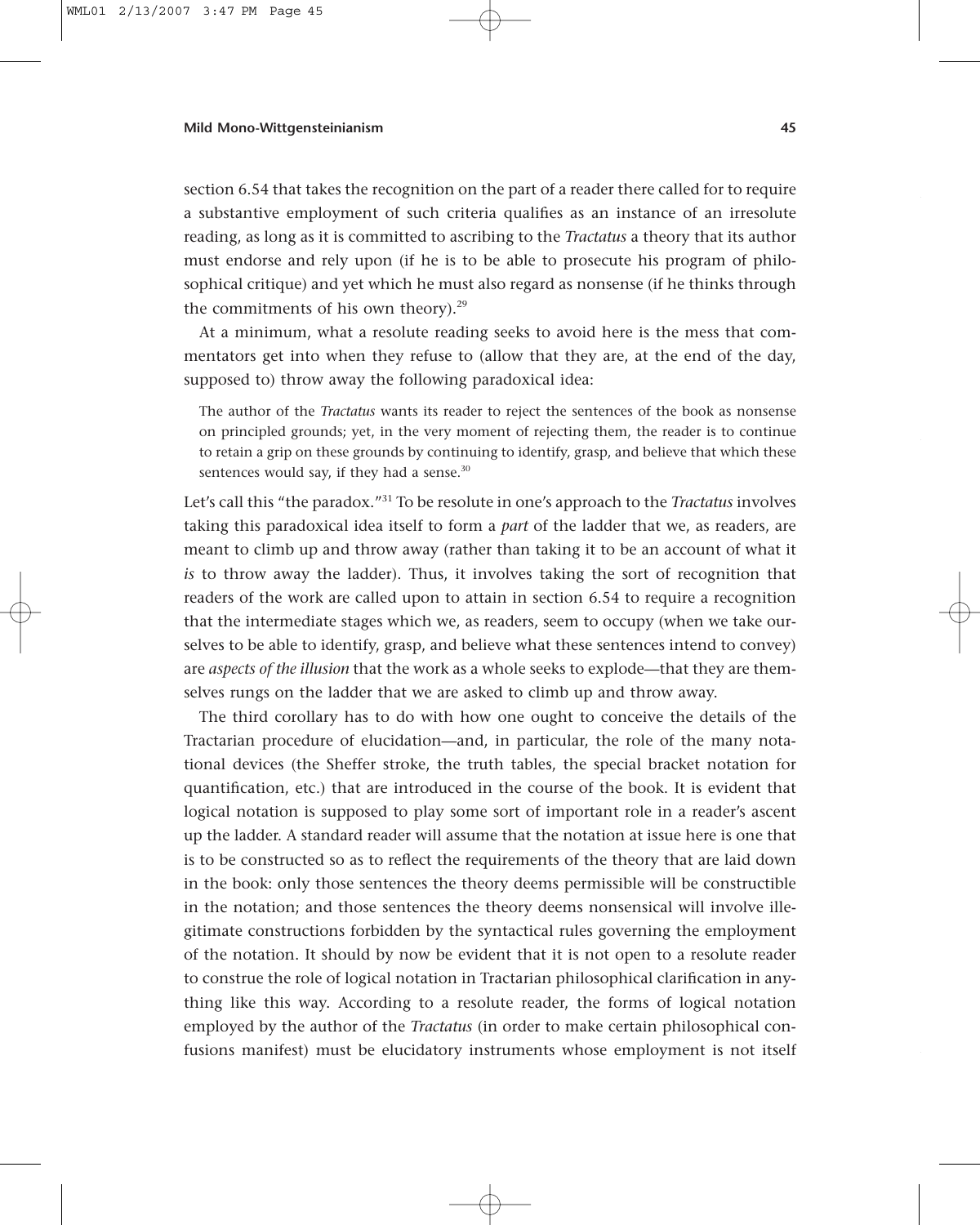supposed to require commitment (on the part of those engaged in an elucidation) to any particular philosophical theses.

We are familiar in ordinary critical discussion with procedures in which confusion in thought can be brought to a person's attention through a procedure of reformulation—in effect, through substituting one expression for another. This is most commonly accomplished by substituting one expression in the speaker's native language for another. But if the speaker is familiar with a foreign language, then that familiarity can be exploited to bring further elucidatory resources to bear on the situation. Thus, an equivocation involving "or" in ordinary English can be brought to a speaker's notice, if he speaks Latin, by asking him whether he wants to translate his English sentence into Latin using "aut" or "vel." No "theory of Latin" is required in order for the speaker to take advantage of this elucidatory tool. All that is required is knowledge of how properly to translate English sentences into Latin ones. By being forced to reflect upon what is involved in the task of having to choose one of these Latin expressions over the other, the speaker can be made to realize that he has been hovering between alternative possibilities for meaning his words without determinately settling on either one.<sup>32</sup> According to resolute readers, this is what philosophical nonsense is for the author of the *Tractatus*: an unwitting wavering in our relation to our words—failing to make genuine determinations of meaning, while believing that we have done so.33 And the *Tractatus*'s understanding of the character of nonsense, according to resolute readers, is internally related to its understanding of the proper role of logical notation in philosophical clarification.

If our English speaker above did not know Latin, but instead had been taught an appropriately designed logical notation (in which each of these two different possible translations of the English sign "or" corresponds to a different symbol in the notation), then exactly the same clarification could be effected using this notation. No theory of the notation is supposed to be here required, merely a mastery of its proper use. What is needed here—to paraphrase *Tractatus*, §4.112—is not a commitment to some doctrine, but rather a practical understanding of how to engage in a certain sort of activity. The forms of notation to which the *Tractatus* introduces us, of course, involve degrees and dimensions of designed regimentation (in our use of distinct signs to express logically distinct modes of symbolizing) well beyond a simple distinction in the use of signs merely to mark two different ways of using a single particle of speech such as "or." In principle, however, if our aim is restricted to the Tractarian clarification of thought, then the point of the exercise of mastering and applying such notation and the justification of the procedures involved need not differ in any essential way from those involved in the case of asking someone to translate "or" as either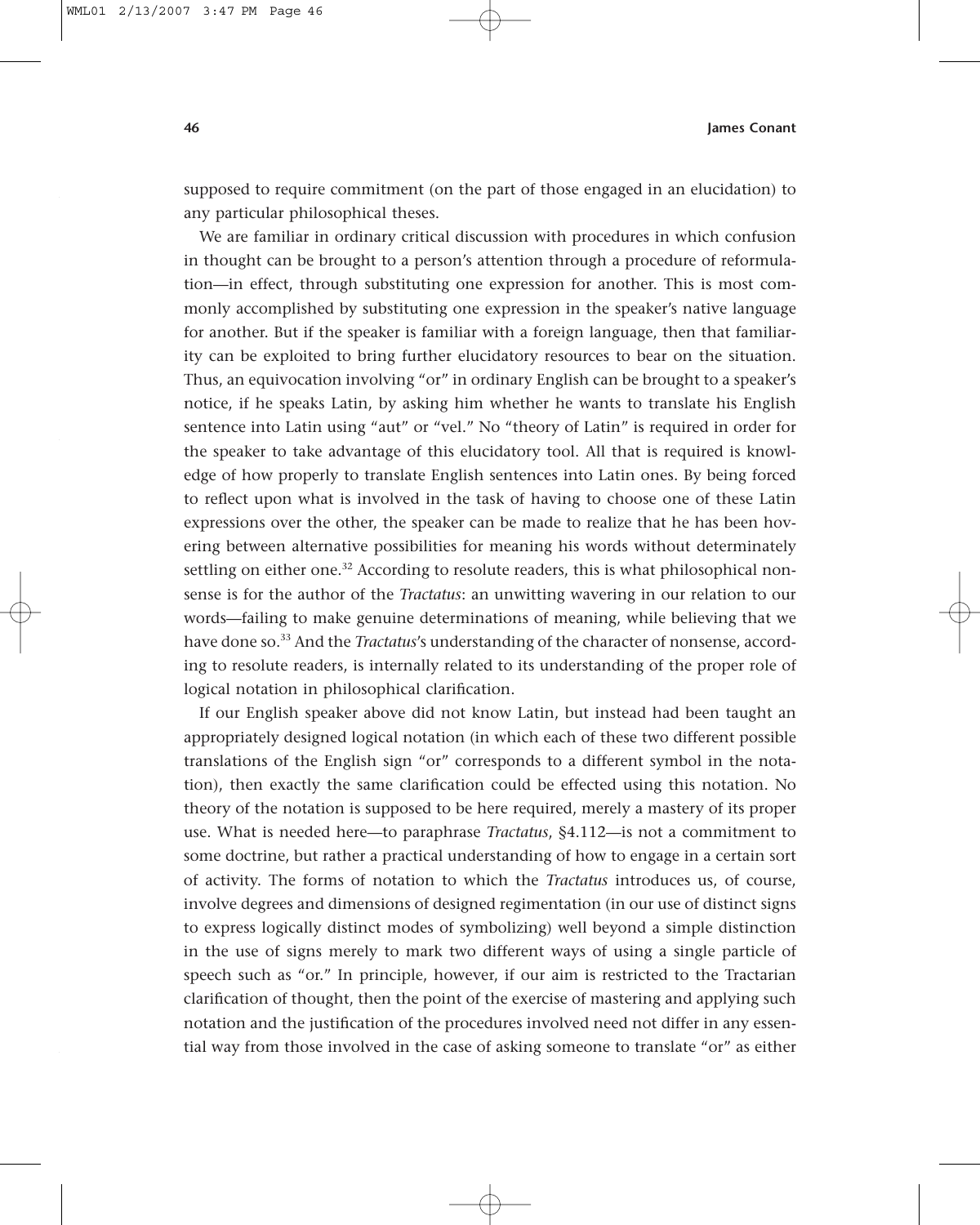"vel" or "aut." The difference here (in the character of the exercise and the procedures it involves) is one of degree not of kind. The forms of notation introduced by the *Tractatus* therefore are not conceived by its author as requiring independent theoretical justification; and, if they did, this would defeat their purpose. They are put forward as *proposals*. If we try this notation, we will see that it allows us to become clear (when there is something we want to say) about what we want to say; and (when there is not) it allows us to become clear about the character of our failure in our having unwittingly failed to say anything. With respect to understanding his purpose in introducing us to these instruments of logical notation, we may be said to understand the author of the *Tractatus* each time we recognize how these alternative forms of expression (which the notation makes available) enable the recognition of nonsense. $34$  It is in this way that the notation is meant to serve as a device that facilitates a reader's ascent up the rungs of the ladder.

### **3 Rumors of a List**

Beginning in the next section, I will attempt to furnish a provisional specification of some of these rungs. The extent to which one regards an exercise along these lines as a fairly straightforward matter (rather than one requiring considerable delicacy) will depend largely upon how closely one thinks the body of sentences that make up the rungs of the ladder coincides with the body of sentences that make up the text of the *Tractatus*. To see why an issue of some complexity can open up here, two things need to come into focus. First, one needs to see that there is nothing in the characterization of a resolute reading furnished above that requires resolute readers to agree with one another on this issue. Second, one needs to notice that, in section 6.54 of the *Tractatus*, the author of the work does not ask the reader to recognize *all* of the sentences of the work as nonsense. Rather the reader is told that those of the sentences in the work that are to serve as elucidations are able to serve their purpose only through the reader's eventually (through gradually working her way through the book) coming to recognize them as nonsensical. $35$  This leaves it open for a resolute reader to claim that not every sentence in the book forms a part of a stretch of elucidatory discourse. Only those sentences that are thus to be surmounted (or defeated) $36$  form rungs of the ladder that is to be thrown away. Which sentences are these? $37$  I will attempt to address this question in the next section of the paper, by trying to specify some of the rungs in the form of a list.

Two things should be true of each of the numbered propositions that figure on such a list: first, it should be a sentence that can be associated with a philosophical thesis that readers of the *Tractatus* might be inclined to ascribe to the work, and, second, it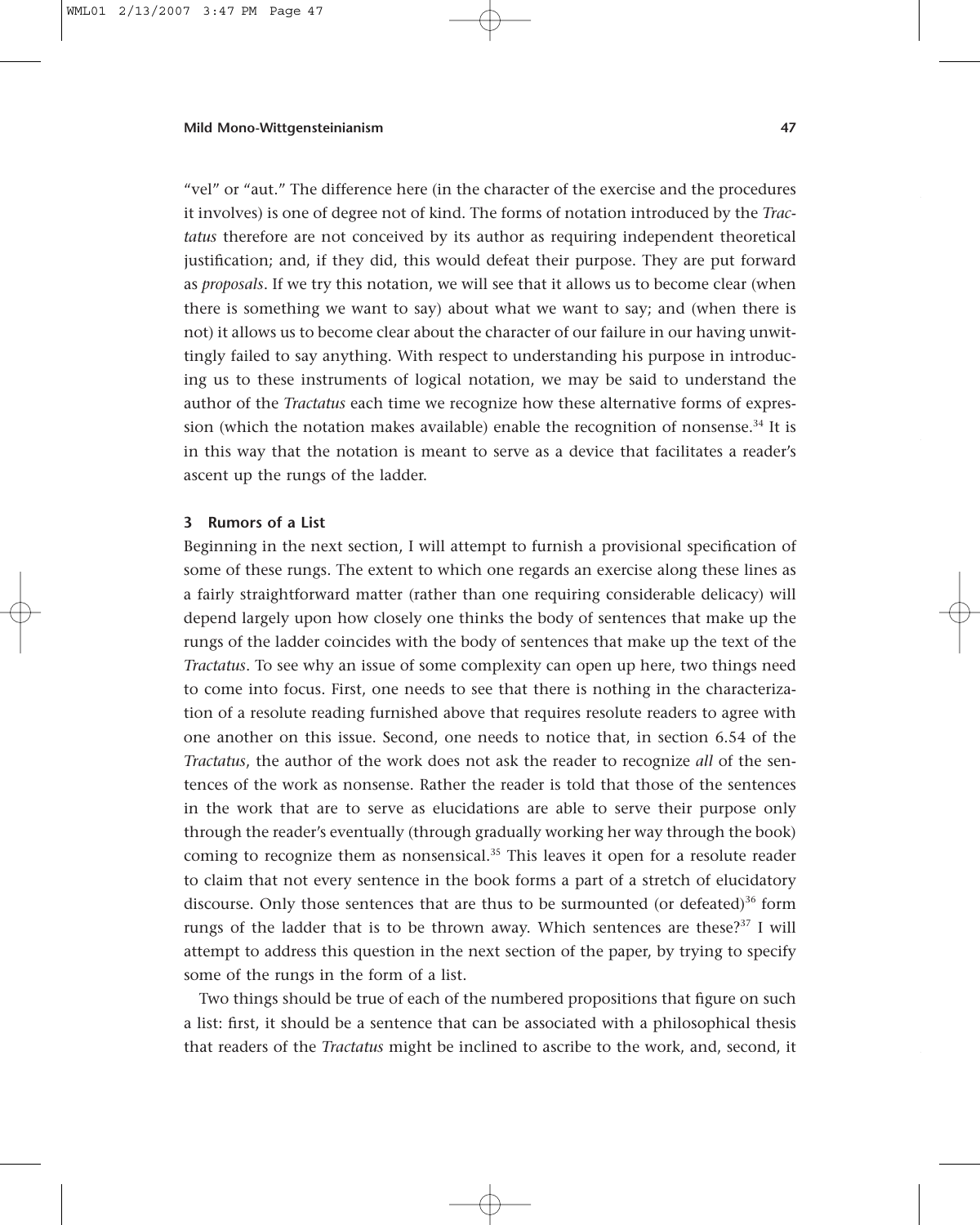should be a sentence that resolute readers take to be an example of Tractarian elucidatory nonsense. If a given standard reader compiles a set of sentences of the first sort and a given resolute reader compiles a set of sentences of the second sort, then the intersection of those two sets will constitute the list of the sentences about whose role within the dialectical strategy of the *Tractatus* they disagree most.38 If they can come to agreement about the sentences which belong on such a list (i.e., on which sentences form the intersection of their two lists), then they will be in position to specify with a useful degree of further precision how the terms "standard reading" and "resolute reading" are to be understood at the outset of their dispute. Armed with such a list, they can say that what makes something "a standard reading" of the work (for the purpose of their dispute) is its ascription of these theses to the work (as integral elements of the philosophical doctrine that its author seeks to impart and defend), so that in order to understand the work we must understand *them*. What makes something "a resolute reading" (for the purpose of their dispute) is its adherence to the claim that as long as we continue to ascribe to the author (as doctrines that he seeks to uphold) what these sentences (seem to) say, then we have yet to complete the task of reading that he has set us, and as long as we fail to realize this we fail to understand *him*.

According to resolute readers, to take an item on the list to be a *rung of the ladder* is to take it to belong to this aspect of the task that the author of the work has set us. The reader reaches a moment in which she understands the author (and what he is doing with one of his sentences) each time she moves from a state of appearing to herself to be able to understand one of these sentences to a state in which it becomes evident to her that her earlier "state of understanding" was only apparent. This point is reached not through the reader's coming to be convinced by an argument that forces her to believe *that* such-and-such is the case, say, by convincing her that the sentence fails to meet certain necessary conditions on sense. (Why should she ever believe the conclusion of such an argument, if she takes herself still to be able to understand the sentence in question? As long as she is able to do this, doesn't she have good reason to question the premises of the argument?) Rather, the point is reached, in each case, by her experience of the sentence (and the sort of understanding it can seem to support) undergoing a transformation. Each such moment of "understanding the author" involves, in this sense, *a change in the reader*. Her sense of the world as a whole, at each such moment, waxes or wanes, not by her coming to see *that p* (for some effable or ineffable, propositional or quasi-propositional *p*), but rather by her coming to see that there is nothing of the form "*that* \_\_\_\_\_\_" (of the sort she originally imagined) to believe. So a point of understanding the author is reached when she arrives at a moment in her relation to a given form of words when she is no longer able to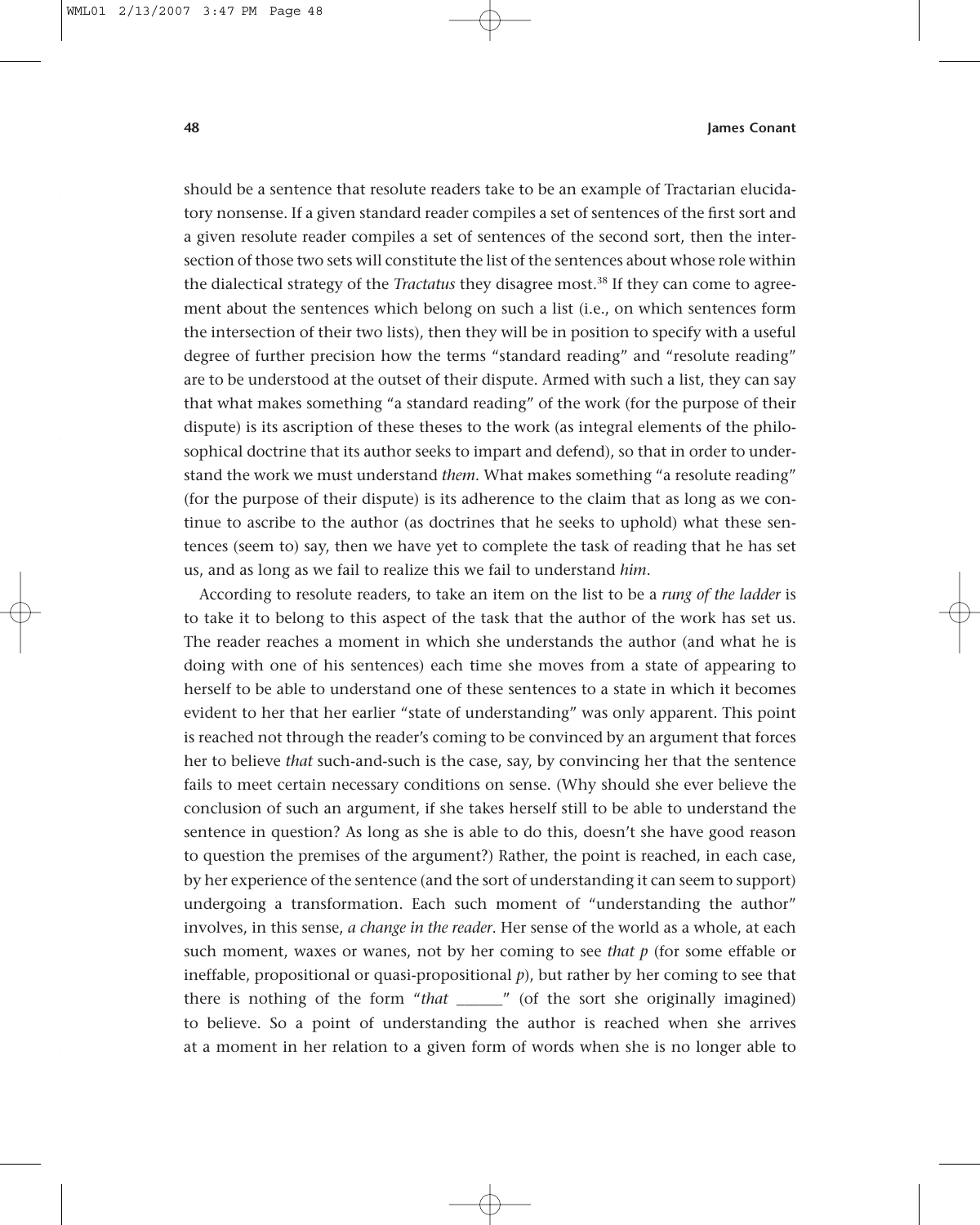sustain her original experience of "understanding the sentence." The task of thus overcoming each particular appearance of sense (that each such rung on the ladder at first engenders in a reader) is an arduous one. The form of understanding that is at issue here for resolute readers can be attained only piecemeal,  $39$  sentence by sentence.<sup>40</sup> (That is to say, every reader must begin life qua reader of the *Tractatus* as a standard reader and climb her way up from there to a different way of coming to understand her task as a reader. To attempt to skip this stage in one's evolution qua reader of the *Tractatus*

is to undertake to miss the experience of the work altogether.<sup>41</sup> Thus, by the lights of resolute readers, standard readers participate in an essential aspect of the experience that the *Tractatus* seeks to engender in its reader: namely, the production and exhibition of illusory understanding. But, to put the point in psychoanalytic terms, they resist the telos of the exercise by falling in love with their symptom.) Since they hold that the *Tractatus* has no general story about what makes something nonsense, resolute readers are obliged to hold that these moments of recognition that a reader is called upon (in section 6.54) to attain must come one step at a time. This is contrary to the spirit of most standard readings, according to which there can be a possible moment in a reader's assimilation of the doctrines of the book when the theory (once it has been fully digested by the reader) can be brought to bear *wholesale* on all of the (putatively nonsensical) propositions that make up the work.<sup>42</sup> According to such a reading of the *Tractatus* (and, starting with the Vienna Circle, many a philosophical project that takes itself to be influenced by the *Tractatus*), once we have equipped ourselves with the right theory of language, we can determine where we have gone right and where we have gone wrong in philosophy simply by applying the theory to each of the things we are drawn to say when speaking philosophically. Here we encounter the first respect in which resolute readers are committed to a significantly heterodox degree of mono-Wittgensteinianism: according to them, Wittgenstein, early and late, rejected such a wholesale conception of how progress in philosophy is to be achieved—philosophical clarity must be won piecemeal, one step at a time.

## **IV Diagramming the Ladder**

[*This section is the longest in the paper, quite muddled, and very hard to summarize. Our author takes to making and seeing lists. (1) An actual list is presented in which each item on it is meant to correspond to one of the rungs as seen by Ludwig himself in* The Vision of the Ladder*. (2) Not content with a merely terrestrial list, the infidel here revives an apocryphal account of a second vision apparently had by some now-forgotten saint. (Some scholars, I believe, refer to this as* The Vision of the First List*.) This second vision is of a divine list, and our author claims that what is there seen can illuminate the nature of the ladder that Ludwig*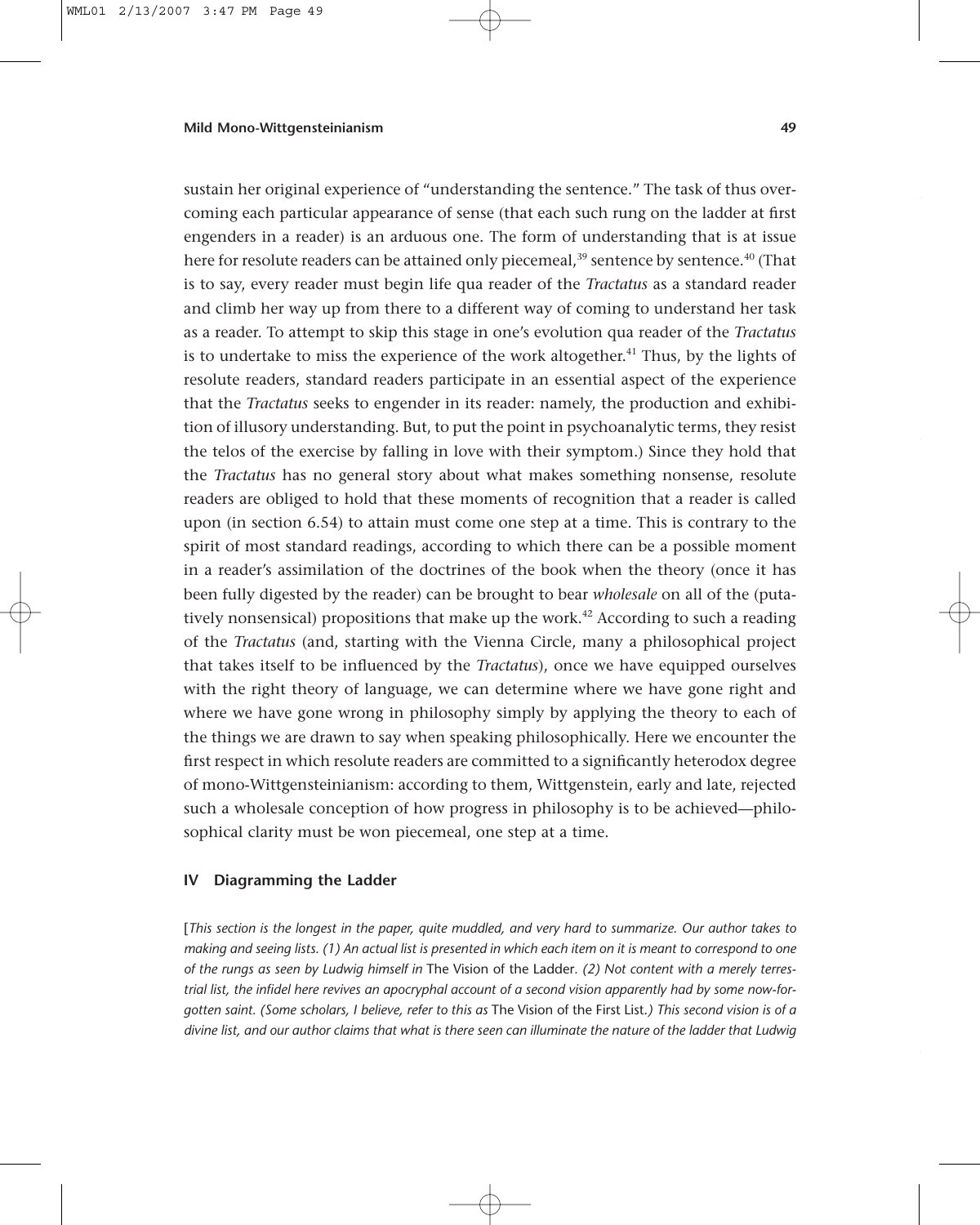*saw (upon which the faithful are to ascend to Heaven). Things then become very abstruse as new vistas in infidel theology are opened up with respect to a variety of topics. The first of these pertains to (3) the shape of the list that appears to the nameless saint that somehow is supposed to correspond to the shape of the ladder that appears to Ludwig in his* Vision*. (Mysterious mention is made in this connection of "evil sentences"—possibly a reference to Satanism?) He then (4) offers an explanation of the way that the items on the list seen by the nameless saint are supposed to correspond to the rungs on Ludwig's ladder. (Equally mysterious mention is made here of accepting a proposition and its negation—possibly a reference to Buddhism?) Perhaps dissatisfied with his previous answers, he then begins to go around in circles, and (5) appears to answer for a second time the very same questions previously answered in (3) and (4). Finally, we come to (6) issues in infidel dogmatics concerning the limits of the extent to which infidels are obliged to agree with one another in their answers to any of the foregoing questions (and thus why a variety of factions are now battling for control of their sect). Here, as promised, we get our first glimpses of the vulnerable underbelly of their blasphemous creed that I mentioned in my opening remarks—J. C.]*

### **1 An Actual List**

Notice the indefinite article. There are many possible variations on the actual list below that would have sufficed for our present purpose—though none of them without its troubles. As we shall soon see, a reader constrained by nothing more than a bare commitment to resolution will encounter a variety of sorts of difficulty in trying to offer a specification of the rungs of the ladder in anything that approximates the form of a list. The difficulties that arise here will later prove instructive in clarifying the sorts of philosophical and exegetical difficulty that must beset any attempt to offer anything approaching a resolute account of the relation between the thought of the early and that of the later Wittgenstein.<sup>43</sup>

Rather than specifying the rungs by picking out swatches of text drawn from the *Tractatus* in the form of particular quotations, I do so, on the actual list below, by specifying particular lines of "thought" that either figure centrally in the book or are naturally provoked by those that do and to which commentators (standard and resolute alike) have rightly attached particular importance. This allows us to achieve a higher level of generality in specifying rungs of the ladder than would be possible if we confined ourselves to the letter of particular local formulations of each of these as they surface and resurface over the course of the text.<sup>44</sup> So, in that spirit, I offer the following sample of candidate rungs:

- 1. A proposition is able to represent a state of affairs because it pictures it.
- 2. A proposition is a logical picture of a state of affairs when the fundamental elements of the proposition, the simple names, are logically combined in a fashion that parallels the manner of combination of the fundamental elements of the state of affairs, the simple objects.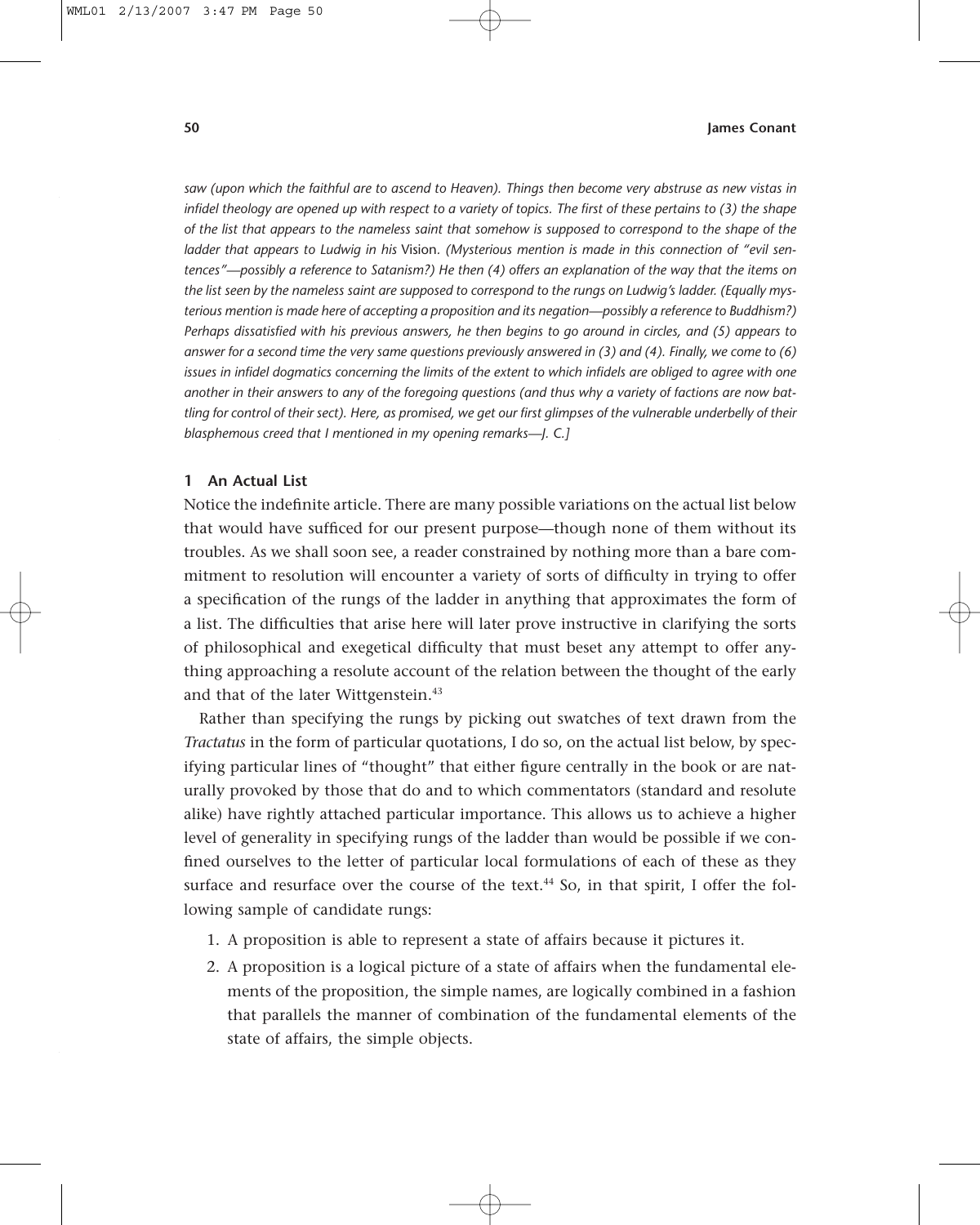- 3. Thought and language are able to represent reality because they mirror the logical form of reality.
- 4. The logical form that language and reality share cannot be expressed in language.
- 5. The features of reality that underlie the possibility of sense (or: the features of language that underlie the possibility of representation) are *there* all right, even if they cannot be expressed.
- 6. These features, though they cannot be expressed, can be conveyed by appropriately structured forms of nonsense.
- 7. These nonsensical "propositions" are not mere nonsense—they are not utterly devoid of logical structure.
- 8. Such "propositions" involve determinate violations of logical syntax.
- 9. Each such violation is coordinate with an (inexpressible) insight into an (ineffable) aspect or feature of reality.
- 10. Each such insight can be "conveyed" through the employment of the corresponding piece of nonsense.
- 11. What is brought out into the open in each such case, through its transgression, is a general condition on the meaningfulness of propositions.
- 12. The totality of such conditions constitutes the limits of (our, my) language.
- 13. The limits of language are the limits of the (our, my) world.
- 14. It is the role of a proper theory of language to demarcate these limits.
- 15. It thereby demarcates the boundary between sense and nonsense.
- 16. It thereby also demarcates the limits of the (my, our) world.
- 17. The demarcation of these limits enables one (me) to contemplate from above (outside, sideways on) our (my) language (world) as a bounded totality.

It is important here that each of the items on this list be taken to correspond to a sentence, not a thought. The foregoing is a list of examples of candidates for sentences that ought to be associated with rungs on the ladder. The point of furnishing such a sample of candidates is to attempt to gesture at the sorts of sentence that might be held by a resolute reader to belong on what I shall henceforth call "the first list."

# **2 The First List**

Notice the definite article. The expression "the first list" will not serve its intended purpose in this essay if one takes it to be here defined simply through an enumeration of some actual items in some definite order—say, the items on the actual list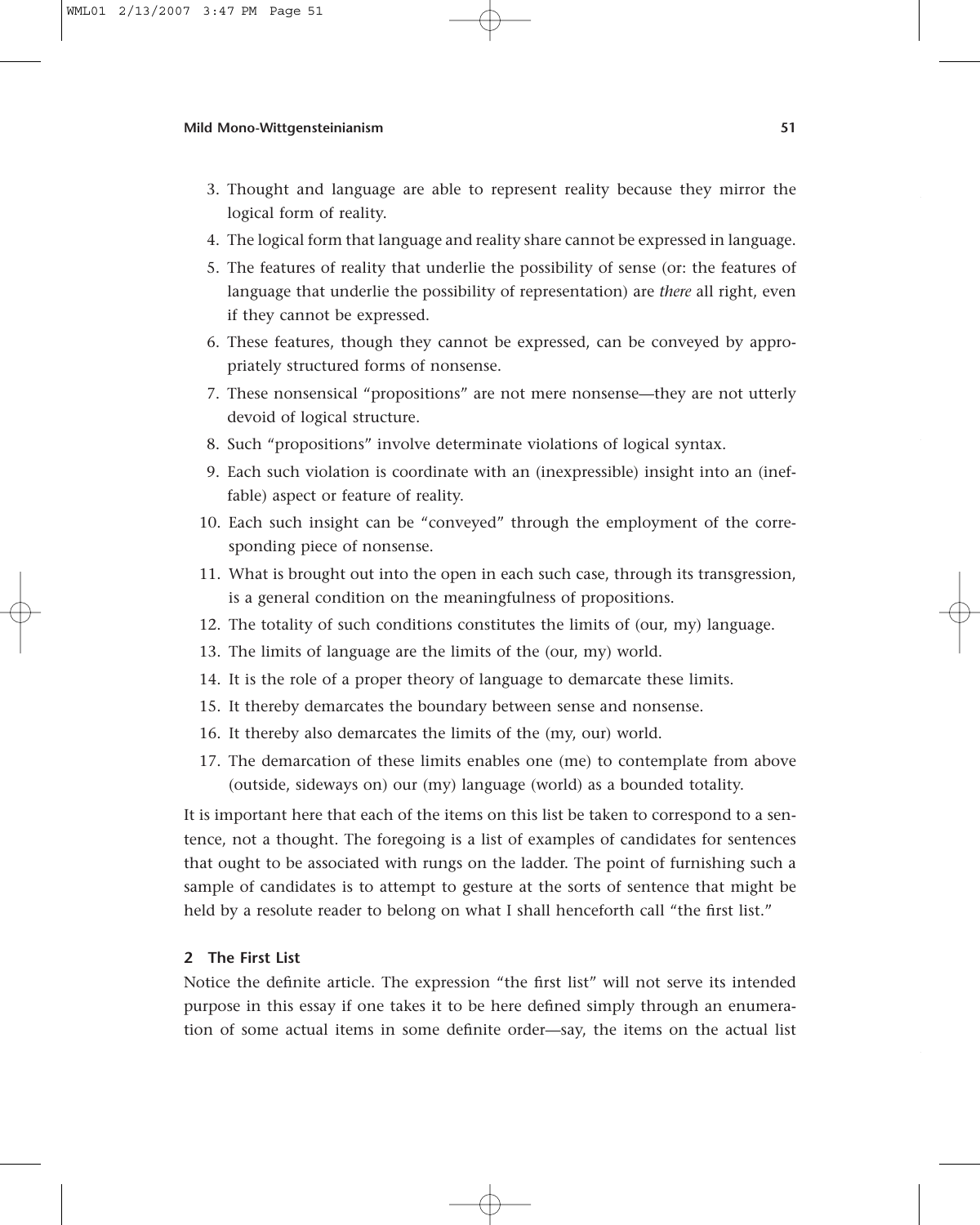above in the order given. As we shall see, the point here applies both to the items themselves and to their order. The items exhibited on the above actual list are meant to furnish a preliminary indication of the character of the first list by specifying some appropriate possible candidate sentences for inclusion on it and by displaying them in a candidate arrangement. Leaving aside constraints on there being world enough and time for the completion of such an exercise, an excessively precise specification of the character of the first list would, at this point, be dialectically premature. It would beg a number of questions that will matter at later points in this essay. So we shall content ourselves here with a less than fully determinate characterization. This necessarily involves a certain degree of idealization. There are three significant dimensions of idealization in play here, each of which serves a particular purpose (and each of which can be seen to be associated with certain peculiarities of the actual list given above). The first of these has to do with the shape of said list, the second with its contents, and the third with the ways in which a bare commitment to resolution underdetermines what one ought to say about either. In what follows, my discussion of each of these dimensions shades into the other two at various points, but in the interests of perspicuity some effort is made to keep them apart.

### **3 What Is the Shape of the Ladder?**

First, there is the question of how and where such a list should *begin*. In the actual list given above, the point at which the sequence starts is chosen fairly arbitrarily. One could, for example, certainly begin further back. But, more importantly, what "further back" means here depends in large part upon what one thinks the order of the items on the list is supposed to correspond to. Let us begin by asking: what might "further back" mean for a standard reader attempting to construct some counterpart to such a list for his own purposes? If we ask a standard reader to compile a collection of Tractarian theses and then instruct him now to arrange them *in the right order*, what order would that be? Well, one way he could interpret this request, in going about creating such a list, would be to have the order of the sentences correspond simply to the order in which the relevant theses figure in the book. For such a reader "further back" here might thus simply mean earlier on in the book. The rungs of the ladder, on such an understanding, would correspond to a structure that is "in the book" on a fairly literal understanding of that phrase. Let us call such a list—in which each sentence on it is associated with a thesis and occurs in the order in which the correlative remark occurs in the book—"a standard reader's list." (We will have more to say about such a list below.) On such a construal, the numbering system of the *Tractatus* may be understood as something like the perspicuous ordering of a set of commitments—in which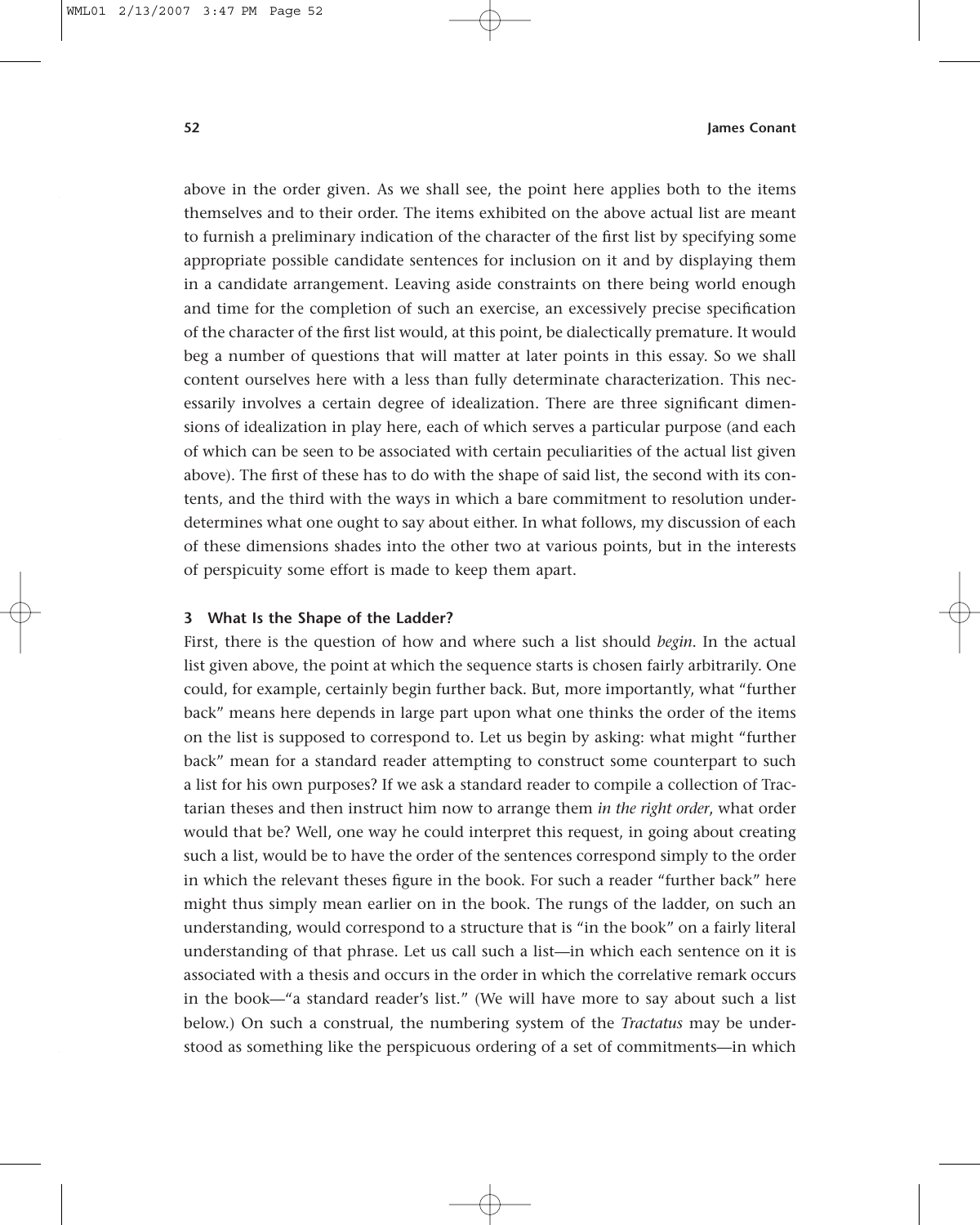the most fundamental commitments correspond to the integers and the increasingly secondary commitments correspond to the increasingly lengthy decimal figures that are accordingly subordinated to each of the remarks with numbers of comparatively shorter length that they succeed.

Just as all resolute readers must begin life qua readers of the *Tractatus* as standard readers; so, too, their conception of how the work is ordered must begin as one that participates in a standard reader's conception of what this must entail—and there it will remain as long as the task of reading the book is conceived to be one of (doing anything in the vicinity of) understanding what each of its sentences *say*. This means that all readers of the work must begin by working with something like a standard reader's understanding of the numbering system of the *Tractatus*—taking the apparent significance of that numbering system more or less at face value. If an understanding of the author of the work, however, requires a recognition that there is nothing that can count as understanding what each of these sentences (that are to serve as elucidations) say, then this conception of the ordering of "thought" within the text must eventually yield to another.

What then might "in the right order" mean for a resolute reader? It might at first appear as if she has two rather different ways of going here. Which way she should go about arranging items on her list might seem to depend upon whether she takes the sequence of items to correspond to an order of dialectical steps that is present in the structure of the work itself and that unfolds as one moves sequentially through the sentences of the book (so that the proper shape of the list depends on which sentences figure comparatively earlier in the text and which comparatively later) or whether she takes it to correspond to an order of discovery that unfolds in the course of a reader's coming to terms with the work (so that the proper shape of the list depends upon which sentences are likely to be recognized as nonsense comparatively earlier by a reader in the process of assimilating the work and which comparatively  $later).<sup>45</sup>$ 

These two different ways of understanding the shape of the list may appear to correspond to two different ways in which a resolute reader might try to unpack the metaphor of a ladder. Each of these, in turn, is differently related to the initial (mis)understanding of the metaphor that she will see a standard reader as prone to go in for—that is, the understanding of the metaphor that any reader will go in for, prior to having achieved an understanding of the author (and the character of the activity in which he is engaged). On a standard reading, the ladder is to be thrown away in a single motion: the rungs of the ladder represent the sentences that set forth the elements of substantial theoretical doctrine that the work seeks to impart, and the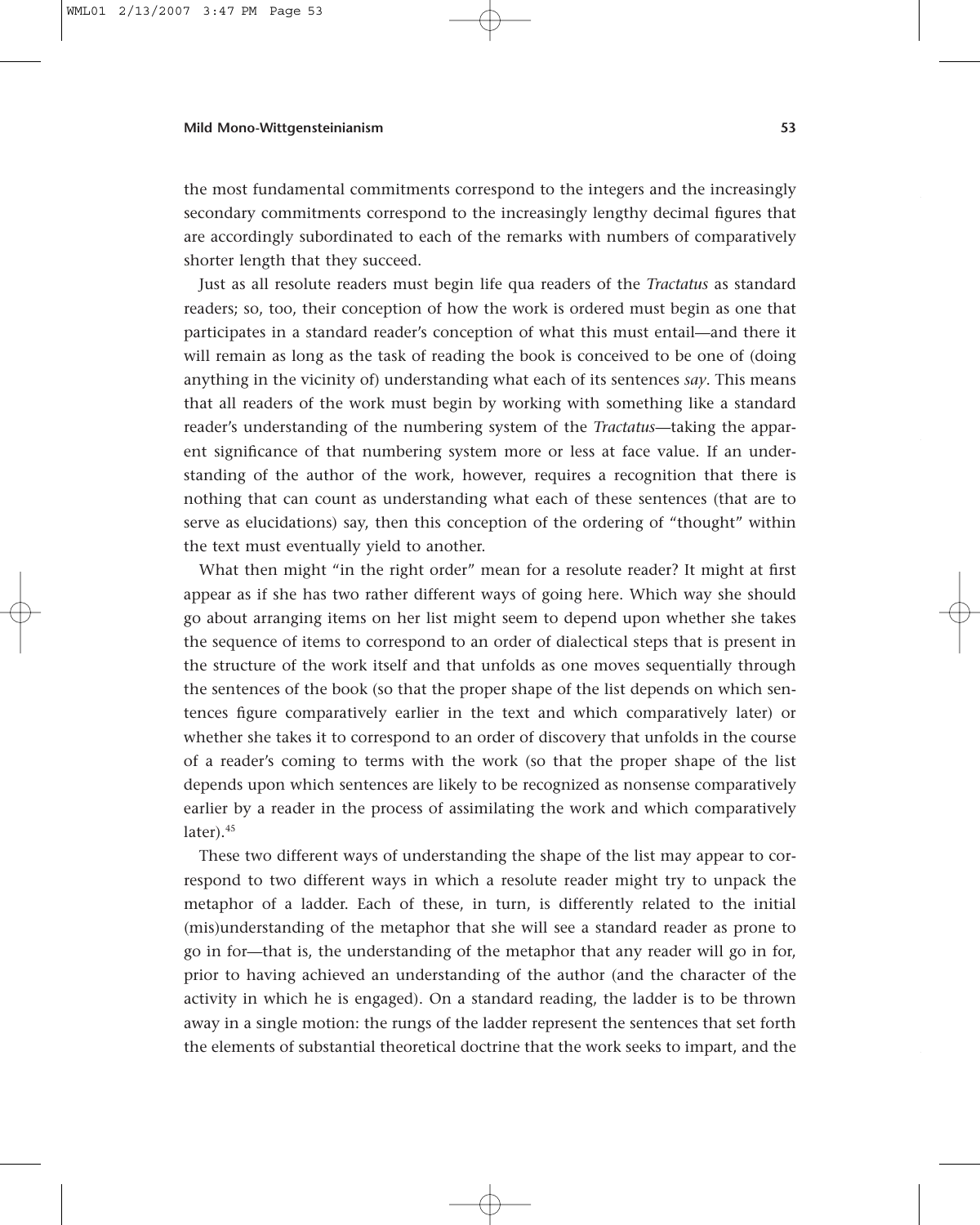reader becomes obliged to throw all of these away at once, when the theory is fully in place and can be applied to the body of sentences that advance it. Whereas, as we have seen, on any resolute reading, the ladder is thrown away bit by bit since the process of recognition required is of necessity an arduous and piecemeal one. But on the first of the two ways that a resolute reader might try to unpack the metaphor (where the order of the rungs of the ladder corresponds to the order in which lines of "thought" occur in the text), it might look as if the standard reader's conception of at least the general shape of the ladder should be allowed to stand, even if his conception of what is involved in throwing away something of this shape needs to be contested. Can it really be allowed to stand? Or to ask a related but comparatively tractable question: might such a resolute reader's list coincide with a standard reader's list? When we return to this issue below, we will see that it cannot. So there is some pressure here for a resolute reader to move to the second way of unpacking the metaphor. On the second way of unpacking the metaphor (in which the order of the rungs of the ladder corresponds to an order of discovery on the part of a reader), neither of these features of the standard reader's way of unpacking the metaphor may be retained. On this second way of unpacking the metaphor, as different readers work through the *Tractatus*, the shapes of the ladders they climb may vary.

The dawning of a realization that the apparent sense of a particular line of "thought" (initially apparently present in the book) is being caused to collapse in on itself (through the character of its development in the work) is the sort of experience that can have drastic implications for one's apparent grasp of other apparently logically related lines of "thought" (also initially apparently present in the work). Thus the shape of the ladder any particular reader climbs, on this way of unpacking the metaphor, depends partly upon which (apparently doctrinal) footholds in the text give way comparatively earlier in the course of her assimilation of the work and which give way comparatively later. As we think this through, we will begin to see that, on this second way of unpacking the metaphor, the idea of the ladder's having a determinate shape starts to require delicate handling.

Both the temporal and the spatial dimensions of the characterization of such an ascent up the ladder require delicate handling. First, let us consider the temporality of the ascent. What (are we to suppose) is realized by such a reader when? The realization that a formerly apparently weight-bearing foothold in the text is starting to vanish into thin air, as soon as it dawns, will be felt by a reader to spell some degree of trouble for other such apparently weight-bearing footholds. But of what sort, and how much? The impending character of the trouble ahead will be apprehended at first only inchoately and thus the severity of its degree will initially not admit of any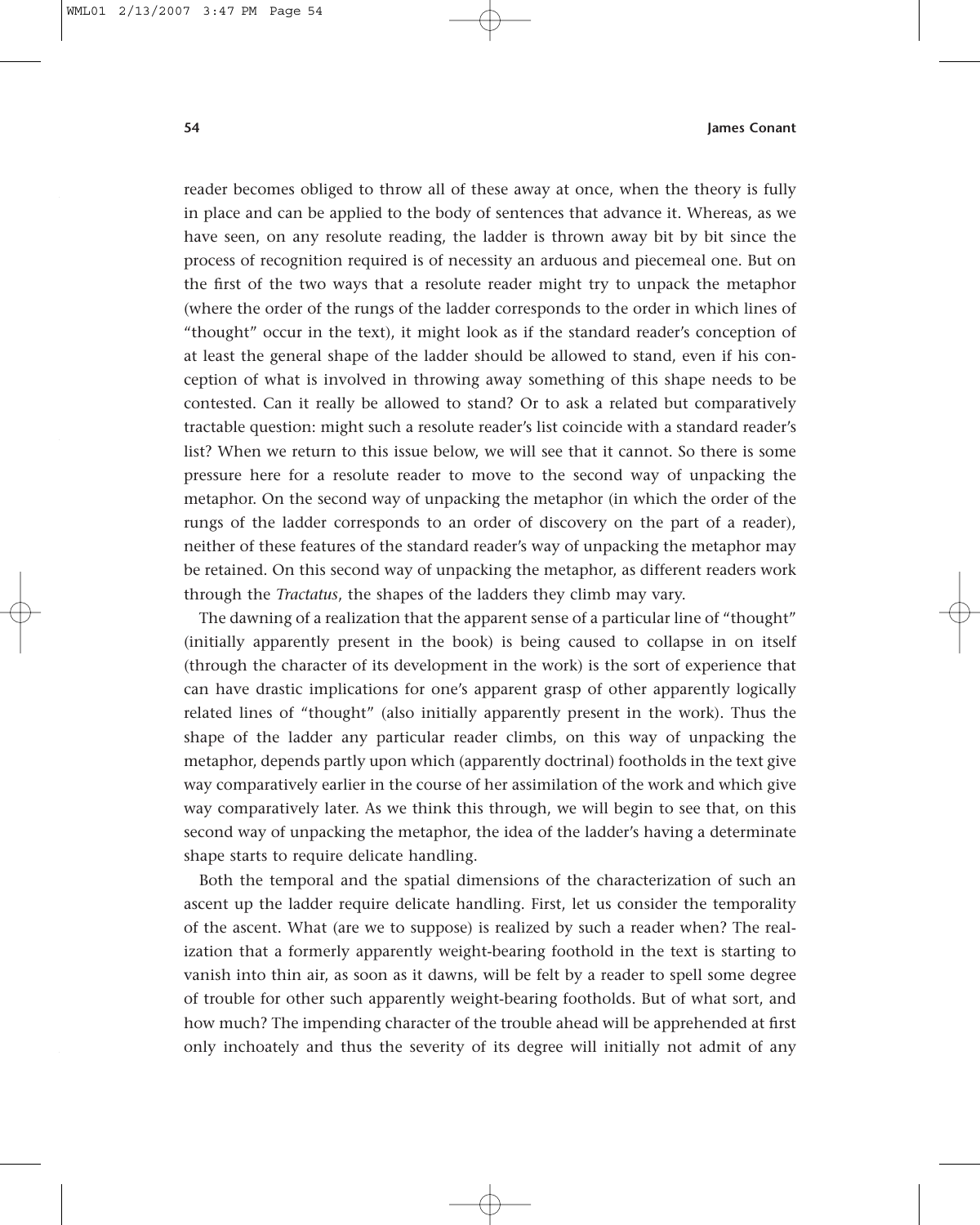precise measure. So talk of "what is realized when" here might appear to require some additional parameter that allows for talk of a continuum of *grades* of realization. (The recognition that something you took for sense is nonsense, is in this respect, as in many others, quite different from the recognition that something you took for true is false: sense and nonsense are not two poles of a single bipolar something that has the rough shape of a thought. If something turns out to be false, then inferences can immediately be drawn from it about what else must be false. If something is nonsense, then no inferences can be drawn from it. One is left with unclarity as to where one now stands with respect to much that one previously took to be the case, when one suddenly is no longer able to acquiesce in—not just the truth, but—the very intelligibility of a "thought" that one previously took to be true.)<sup>46</sup> So how are we to unpack the metaphor here? When climbing a real ladder, we need not generally concern ourselves overly with the grades of being of each of the rungs. We might try to supplement the metaphor here with talk about how firmly planted a foot is on a rung. We might try to take comfort in the thought that the temporal dimension of the process (which we might think has more to do with the *ascent* up the ladder) perhaps doesn't matter, inasmuch as the idea of a ladder's having a *shape* is basically a spatial metaphor.

But how is its spatiality to be unpacked, on this second way of unpacking the metaphor? Delicacy is required here for two reasons since (1) it belongs to the nature of the case that the triggering of any such sequence of successively collapsing rungs can only be initiated once a given reader is already quite far along in her effort to orient herself in the text, and (2) such a collapse necessarily exerts an acute dialectical pressure both backward and forward onto other footholds in the text, well beyond the initiating moment itself. Assuming for the purpose of argument that it is clear enough which moment in the text initiates the sequence of falling textual dominoes, questions may arise immediately about which domino can be said to have fallen second and which third, if the dialectical pressure immediately and simultaneously spreads both forward (toward the concluding) and backward (toward the opening) numbered remarks in the text. This may suggest that there are hopelessly severe limits here on the degree of precision that can be placed on the idea of *the* order in which things unfold for such a reader. But what is our picture of "precision" here and in what sense are we unable to attain it?

When thinking about how to unpack the metaphor, there is a tendency only dimly to make out that neither a strictly logical nor a merely psychological account of the shape of the ladder will quite do here. One then responds to this dimly felt difficulty by oscillating in one's construal of the matter between these alternative understandings of what might be at stake, without stably settling on either one.<sup>47</sup> (This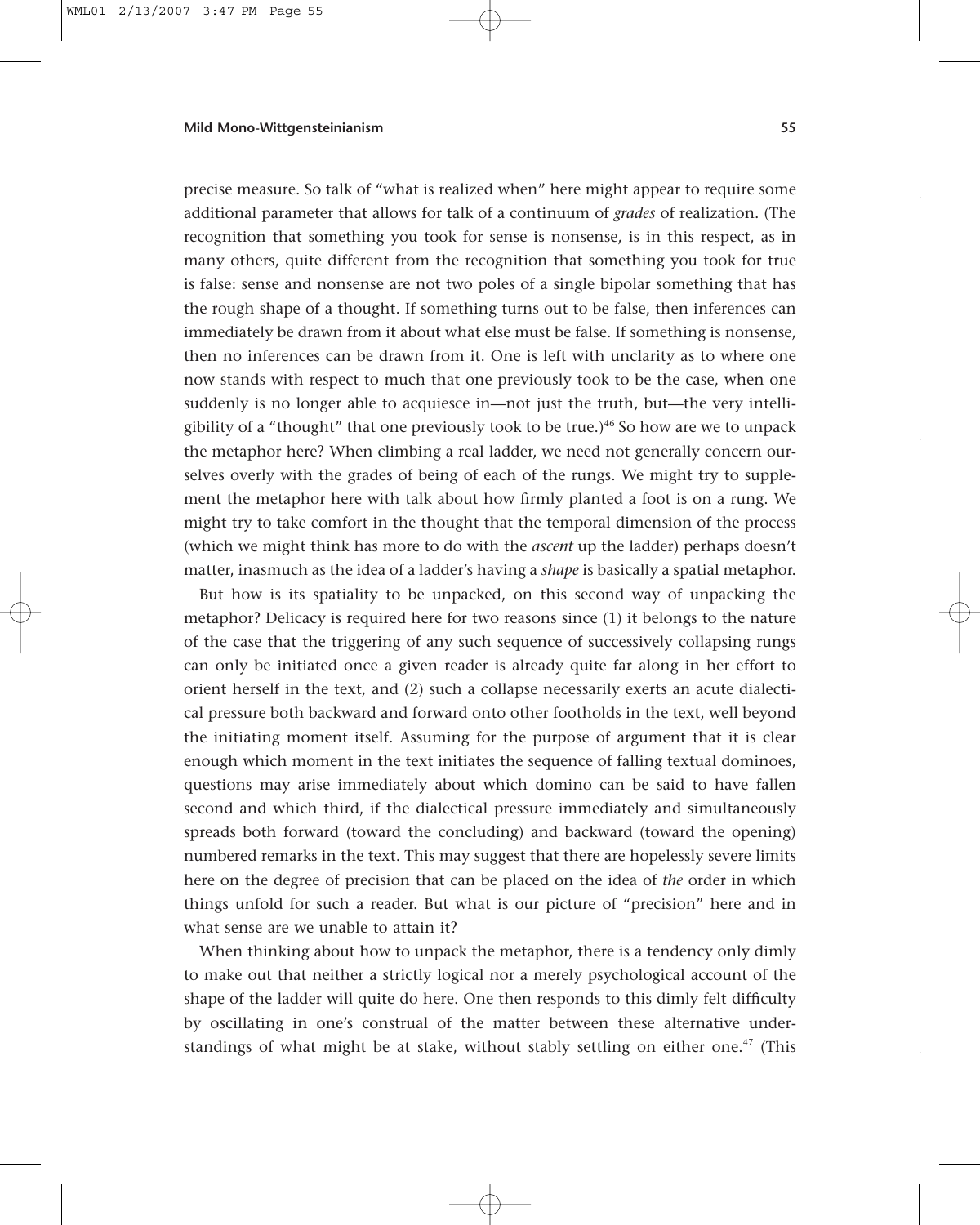oscillation in one's thinking is part and parcel of the sort of confusion that is to be worked through in a successful ascent of the ladder.) If the specification of the moments in the dialectic we pass through in an ascent of the ladder were to be identified with a description of psychological events as they transpire in an individual subject, then it would become mysterious how the items arranged on the actual list above could ever purport to be anything more than a characterization of a sequence of mere psychological contingencies in, say, *my* experience of reading the book (and thus mysterious in what sense *that* order could accurately reflect or fail to reflect anything of possible general interest to us here). If, on the other hand, it is supposed to be a specification of the steps in an argument to a conclusion, then what conclusion is it converging on? (Saying it's a *reductio* doesn't help—if this characterization is to be understood literally rather than merely metaphorically. That would simply mean that the conclusion to be affirmed is the negation of some original assumption. What assumption? The specification of a conclusion or an assumption is only possible where what is to be specified is something that makes sense.) For the author of the *Tractatus*, not only should we not confuse the order of events in a psychological episode of thought with the order of steps in a logical chain of thought, but we should also not identify either of these with the order of clarification in an elucidatory train of "thought." The sort of perspicuity we seek in the ordering of our thought in philosophy for Wittgenstein, both early and late, must always be distinguished both from the sort of descriptive accuracy we seek in empirical psychology and from the sort of inferential validity that we seek in logical argument. For the ultimate aim in the sort of philosophy that Wittgenstein seeks to practice is a sort of *total dissolution* of the problems that neither the mere provision of accurate description nor the mere augmentation of properly justified true belief (however important these may be as secondary means) can ever deliver on their own. Accurate description and valid reasoning each bring with them a certain ideal of clarity, but in neither case of the sort that is Wittgenstein's ultimate quarry—the sort that can make philosophical problems (of the kind that he seeks to address) *completely* disappear. It is to this end that we climb the ladder.

So what does a resolute reader seek to capture in ordering the items on the list? What is to be captured by such a reconstruction is neither merely what happens first and then what happens next and so on in a particular reader's experience while (possibly uncomprehendingly) merely moving through the text, nor a specification of what is to be inferred first and what is to be inferred second and so on if the reader is to become rationally entitled to some (propositional or quasi-propositional) insight. What is to be captured rather is how the illusion of sense that the reader attaches to this sort of sentence is revealed to be an illusion and how this exerts pressure on the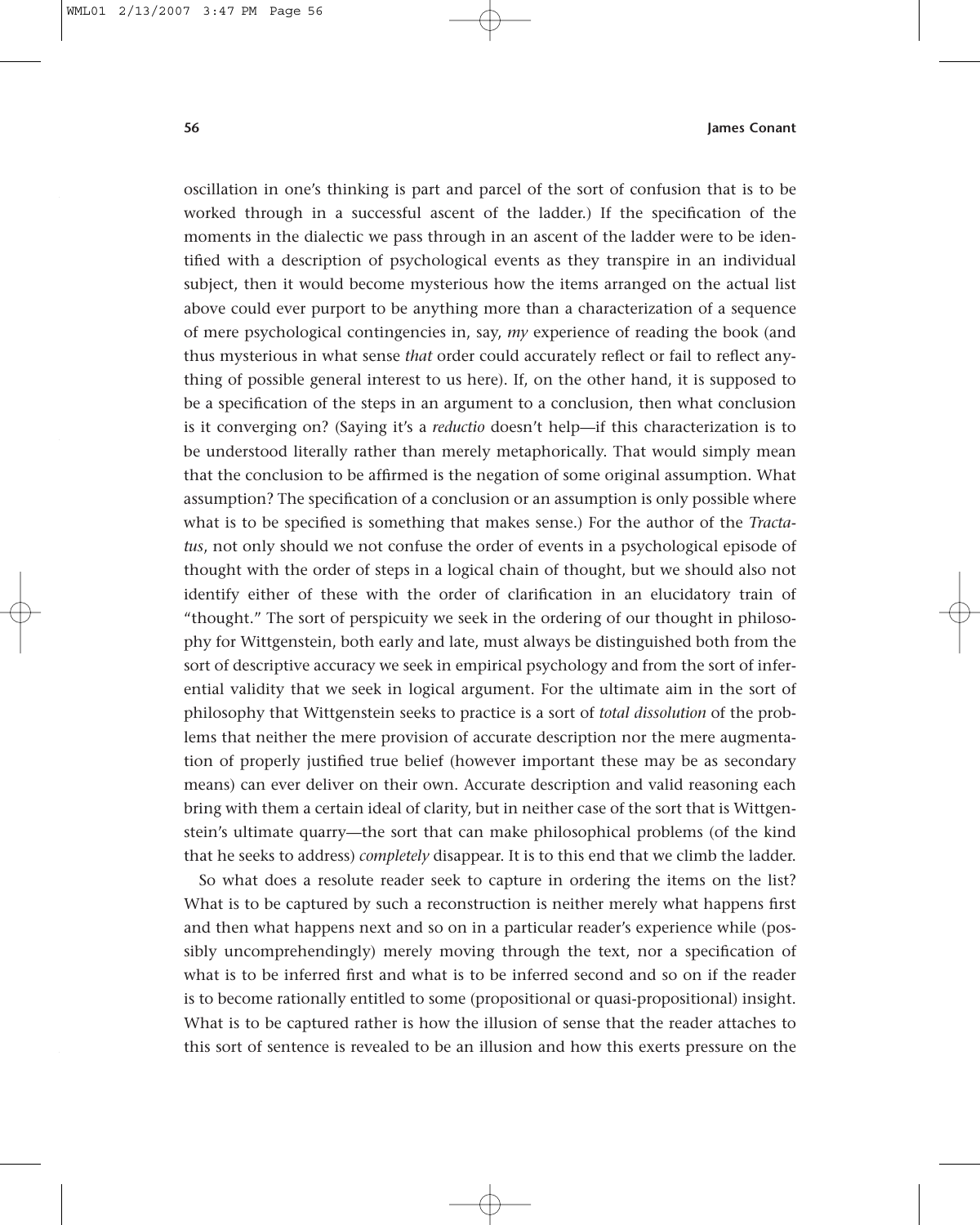illusion of sense that she attaches to this other sort of sentence and so on. Notice I say here: this sort of sentence. It is not that there is some magic handful of seven or eleven or thirty-four sentences that are the evil sentences that confuse us, so that one can confine oneself to that determinate set of culprits and look upon all the other sentences in the vicinity as mere accomplices to the crime. The culprits do not admit of being rounded up in that way. This means that there is an ineliminable degree of choice that enters into the presentation of a train of elucidatory "thought." For one must always work with particular examples of sentences, where the particular examples one chooses will affect the precise details of how the dialectic should be presented. If this is right, then the appropriate sequence of apprehensions on the part of a sensitive reader ought to admit of a variety of equally well-founded alternative reconstructions, each having equal claim to being, in a sense, a perfectly accurate specification of the series of stations through which the reader's train of dialectical "thought" may be said to have passed. The point of a perspicuous arrangement of sentences that occur in the book (and ones like them) is not to capture precisely what actually happened at some point in time to some particular reader, but to arrange things so that something may happen for a general reader. What a perspicuous arrangement of elucidatory remarks seeks to characterize is the order of steps that enables the reader to come to see how the philosophical problems with which she wrestles draw their life from her only apparently conferring on certain sentences a determinate method of symbolizing. It is such sentences and the order in which their elucidation proceeds that we seek to represent through our list. Having said this, the following two points should by now be clear about a proper unpacking of the metaphor: (1) the shape of the resulting ladder, on some reconstruction of it, may correspond at best only loosely to any actual sequence in which the corresponding textual footholds occur in a properly bound copy of the book, and (2) this need in no way be a sign that our reconstruction of the shape of the ladder fails to do justice to the structure of the dialectic that is "in the book" (now on a considerably less literalminded understanding of that phrase).

### **4 What Counts as a Rung?**

If one fully enters into the spirit in which the items on it are put forward, then it will soon become evident that even in the case of the so-called "actual list" given above a variety of dimensions of reconstruction and idealization are already in play. First of all, one could certainly fill in the list in far greater detail. Each of the lines of "thought" in question is indicated only in a highly schematic fashion, admitting of far greater specification. But, far more importantly, almost every item on the list is meant to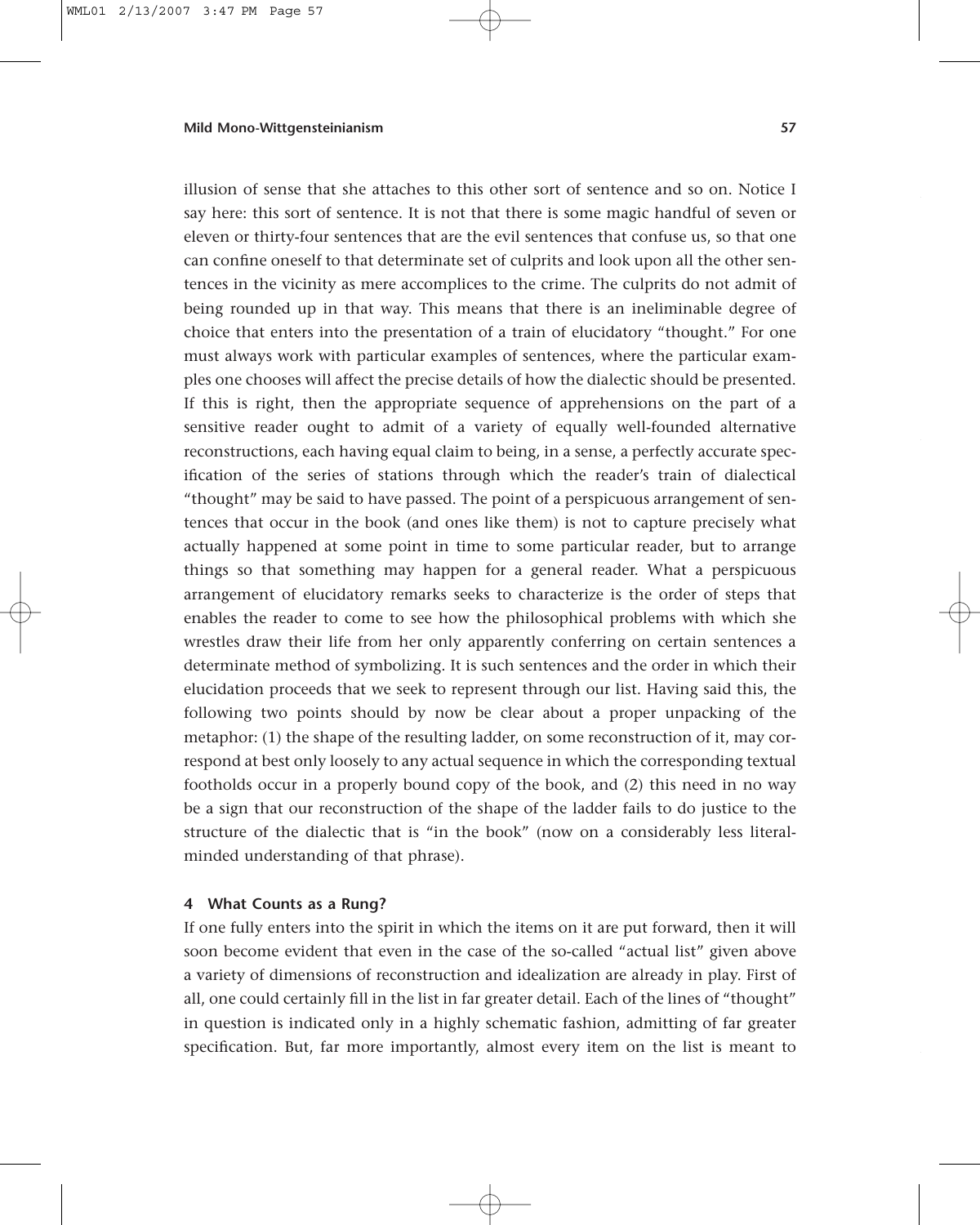indicate a number of other equally pertinent items. Taking the most straightforward case of this first, at many junctures an item on the list could be replaced with something that has the form of its philosophical opposite, without rendering its candidacy for inclusion on the list any less appropriate. Thus, a realist-sounding thesis, such as 3 on our actual list above, could be replaced by its antirealist counterpart:

3a. Reality is representable in language because it mirrors the logical form of thought and language.

This, in turn, could be modified to take on a more palpably idealist-sounding edge:

3b. Our world is representable because it mirrors the logical form of our language.

Or, if you prefer, you can have a solipsist-sounding variant:

3c. My world is representable because it mirrors the logical form of my language.

There are standard interpretations of the *Tractatus* on offer that advocate each of 3, 3a, 3b, and 3c, arguing in favor of the candidate item's role as a central doctrine of the work. Thus, for example, much of the secondary literature on the *Tractatus* has come to assume the form of a debate between those who hold that the direction of explanation should flow from the nature of reality to the nature of language and those who hold that this order of explanation should be reversed (though there are also interpretations which hover unstably between these options without ever settling clearly on either). Resolute readers hold that each of the philosophical positions that results from privileging either of these directions of explanation figures equally as a rung on the ladder that we are invited to climb up and then throw away.<sup>48</sup> For such readers, one has failed to understand the aim of the work as a whole if one takes oneself to be obliged to try to figure out which of such opposed options we are supposed finally to settle upon: the *Tractatus* aims to show that the sense of any of 3, 3a, 3b, and 3c depends on the others and that they all stand or fall together—that, strictly thought through, realism, idealism, and solipsism all collapse into one another.<sup>49</sup>

On a standard reader's list, we can include only one of 3, 3a, 3b, and 3c; whereas there is nothing that debars a resolute reader from placing all four of these items on the same list. So we are now in a position to answer a question that came up before: might a resolute reader's list coincide with a standard reader's list? No. For standard readers, such (putatively) philosophically/logically incompatible "propositions" crowd one another out as candidate rungs on the ladder because such propositions are to be associated with genuine, albeit ineffable, *insights* into the nature of thought, language, and reality, and their negations are to be associated with denials of those insights. For resolute readers, these items need not crowd one another out as candidates for inclu-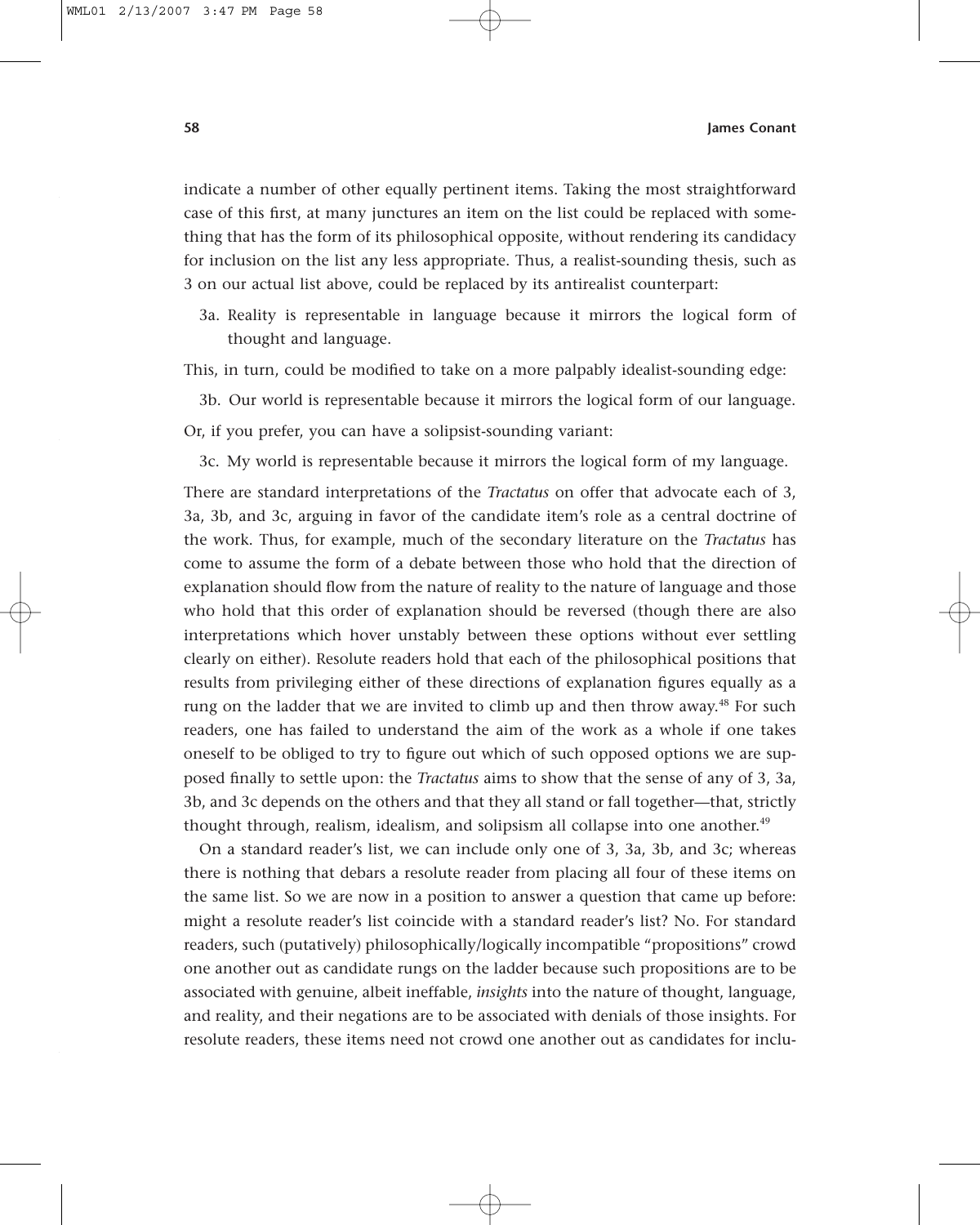sion on the first list since the rungs of the ladder they represent are all equally associated with merely *apparent* insights into the nature of thought, language, and reality all equally to be overcome. This has implications for how a resolute reader ought to conceive of the *continuation* of the actual list given above. For a resolute reader, at many points, the above list can, and should be, continued in any of several different directions, as it were<sup>50</sup>—each equally pertinent to specifying candidates for inclusion on the first list. Similarly, many of the items that *already* figure on the above list could be unpacked in either of two ways, where each way would be associated with one of two opposed philosophical doctrines. Thus, for example, 2 admits of both a radical atomist and radical holist variant, where, once again, each of the variants in question has frequently been ascribed to the author of the *Tractatus* by standard readers, and where the truth of each has been understood to depend on the falsity (and thus intelligibility) of the other. The two variants at issue here might be specified as follows:

- 2a. A proposition means what it does (solely) in virtue of the (prior and independent) meaning of the names of which it is composed and the logical relations into which these are (then) combined.
- 2b. An expression means what it does (solely) in virtue of the logical role that it plays in the totality of propositions in which it can occur.

Here, too, much of the secondary literature on the *Tractatus* has assumed the form of a debate between (i) those who hold that the direction of explanation should flow from the nature of the fundamental elements of the proposition (above all, names and the process by means of which meaning is first somehow independently conferred upon them) to the nature of the proposition (understood as a combination of such antecedently available elements) and (ii) those who hold that this order of explanation should be reversed. And there is a parallel debate about the relation between the nature of simple objects and that of states of affairs. Do the objects first exist and then enter into certain combinations? Or are they what they are only in virtue of their antecedently fixed possibilities of combination? The opposed theses here might be specified as follows:

- 2a′. A state of affairs is the sort of complex it is (solely) in virtue of the (prior and independent) character of the elementary objects out of which it is composed and the particular sort(s) of logical relation into which these have been combined.
- 2b′. An object is the sort of element it is (solely) in virtue of the antecedently fixed possibilities of combination into which it can enter and thus can be identified as the object it is only through a specification of the totality of states of affairs in which it occurs.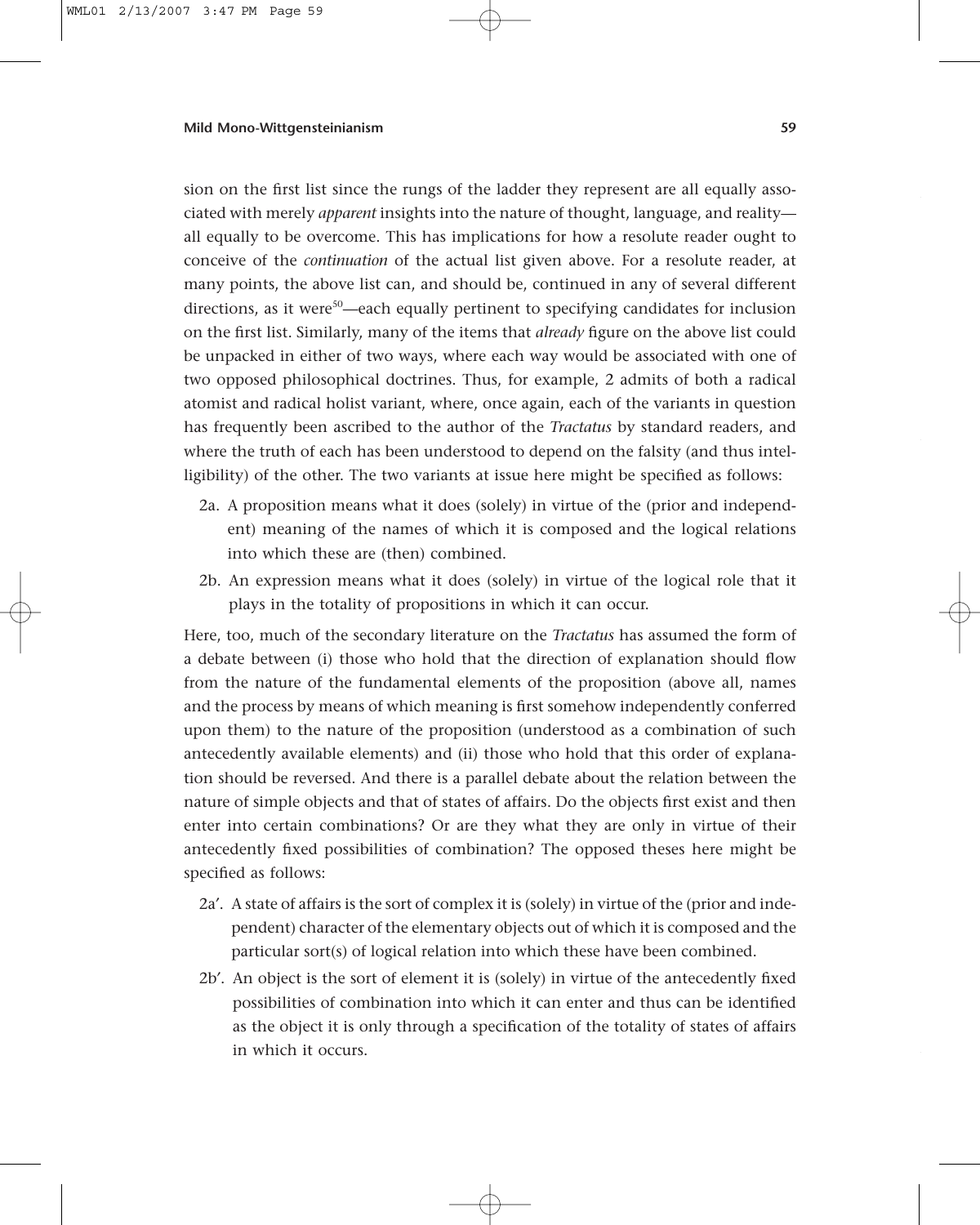Here, too, resolute readers will hold that either of the philosophical positions that thus results (from privileging either of these directions of explanation) figures equally centrally as a rung on the ladder that we are invited to climb up and throw away.

At this point, the very idea that there is something that corresponds to placing all of the items on the list "in the right order" can threaten to come apart on us. Even in the rather minimal actual list given above, not all of the propositions that are indicated are sequentially ordered with respect to one another. Starting with item 5 on the list, I have indicated possible (sometimes perhaps apparently minor, sometimes perhaps apparently momentous) variants on the rung in question through a sort of parenthetical shorthand. Each occurrence of this parenthetical notation indicates the possibility of a further (sometimes apparently logically or philosophically opposed) candidate item for the list. This suggests that a proper representation of that which we seek here should not be something of the linear form of a mere list, but rather something with an added dimension that would permit the representation of branching sequences. But we should be careful here not to confuse the retrospective view (of the overall shape of things gradually attained through one's ascent up the ladder) with the prospective view (of someone engaged in an ascent). Even in climbing a tree one can only climb one branch at a time. In any actual movement of "thought" in one's ascent up the ladder, one branch must be explored before another (because it will only be with the benefit of hindsight that certain branching clusters can be seen to have a parallel standing in the larger scheme of things). Nevertheless, certain questions can arise about each further item on the actual list whose possibility is indicated by my parenthetical notation. If each one were spelled out so that it could figure as a separate numbered item on the list, then how should, say, the realist, idealist, and solipsist variants on any one of them be ordered with respect to the others? Is this a good question? As we try to think these two questions through, it is bound to become less and less clear, on a resolute understanding of the metaphor of the ladder, what the expression "to climb a rung of the ladder" is any longer supposed to mean if it is supposed to designate a form of transition between rungs and if each of the items that figure separately on the first list is to be counted as a separate rung.

As we shall see, in response to questions about how things on the first list are to be ordered, an intramural squabble may break out among resolute readers. Though they agree with each other that no preferred order of explanation (from, say, the nature of reality to the nature of language or vice versa) should be ascribed to the author of the work, it is open to a resolute reader to hold that this still leaves room for the idea of a preferred order of elucidation. In their writings about the *Tractatus*, resolute readers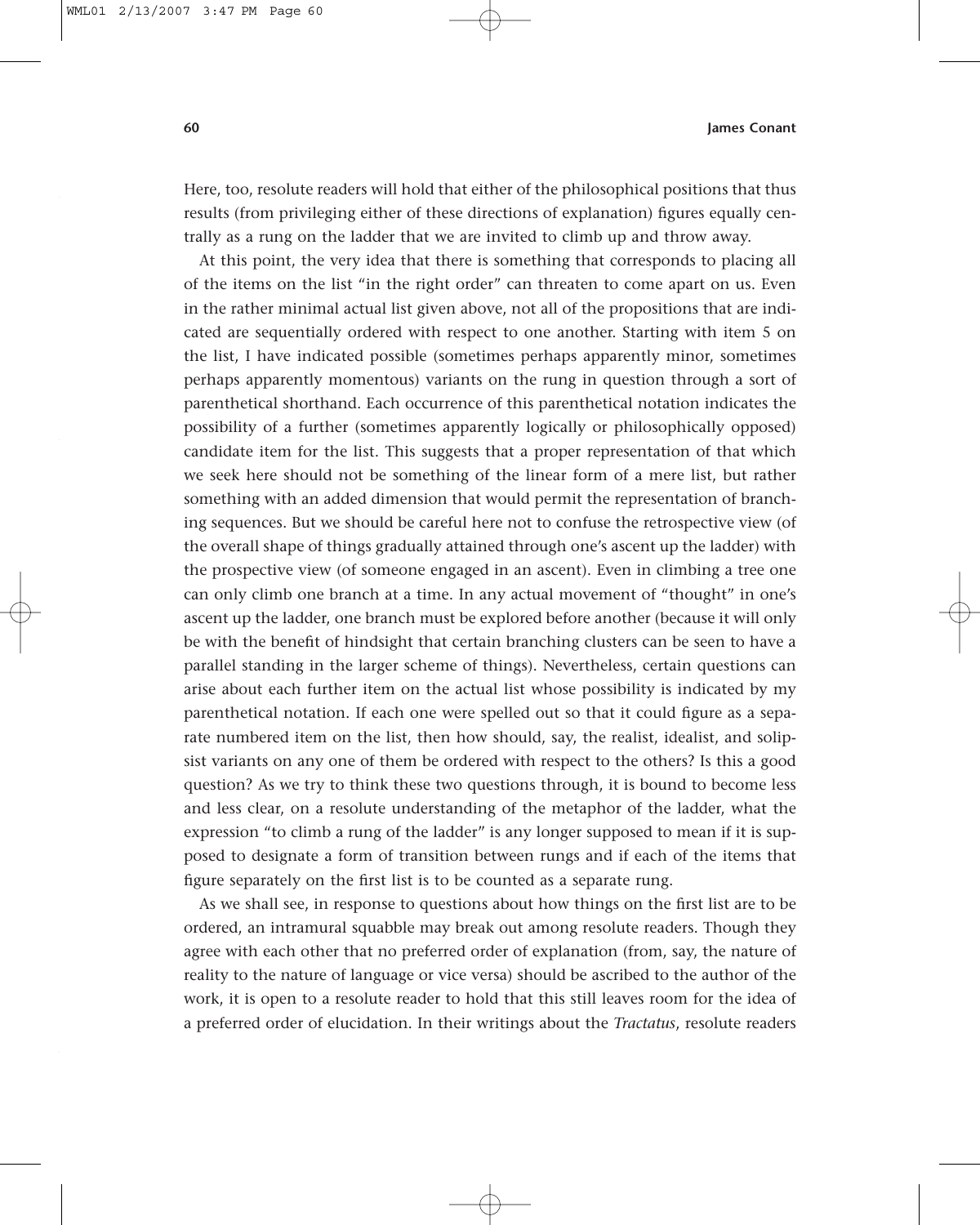certainly tend to construct narratives that (at the very least) strongly suggest that they think that there *is* an order in which things are supposed to unfold in the dialectical strategy of the work. $51$  But exactly how such narratives should go is something about which they can disagree. And this, in turn, has bearing on questions concerning how the idea of placing all of the items on the list "in the right order" should be spelled out. The bare commitment to resolution in fact leaves plenty of room for alternative dialectical narratives and lively disagreements about such matters.

Though they may not be able to agree on how to order them, what resolute readers will agree on is that if any member of a set of parenthetically indicated variants on the actual list above belongs on the first list, then all of the other variants (i.e., including the original numbered item of which the parenthetically indicated ones are variants) belong there as well. For what all of the items on the first list are supposed to have in common—that is, what marks them out as sentences belonging on the first list—is that each of them expresses a metaphysical commitment that figures in the *Tractatus* as a philosophical temptation that the author intends to help the reader to overcome. On a resolute understanding of the method of the *Tractatus*, in which these candidate answers to metaphysical questions are to be made to vanish through the vanishing of the questions themselves, at the end of the day, such clusters of answers either have to have been made to vanish all together or not at all—regardless of whether they purport to be about "language," "thought," or "reality," or whether they purport to be about "the," "our," or "my" language (or thought, or reality). You cannot resurrect a piece of nonsense from the grave of semantic emptiness merely by adding or subtracting a "not," or by substituting a "my" or an "our" into a mere sequence of signs. To raise it from the grave, you must confer a determinate method of symbolizing on the propositional sign; and once you have done this, you have thereby also conferred a sense on certain counterparts of it (such as those that can be formed in the appropriate manner by introducing a "not" into the propositional symbol).<sup>52</sup> Conversely, a bringing to light of what turns out to have been a merely apparent success in conferring a method of symbolizing on a string of signs will adversely affect not merely the apparent intelligibility of a single string, but that of numerous other (merely apparently logically related) propositional signs. What this suggests is that if resolute readers (in their attempt to unpack the metaphor of the ladder) are to make useful sense of expressions such as "to climb a rung of the ladder," then each individual rung on such a ladder must be identified (not just with an individual sentence taken in isolation from its dialectical context within the work as a whole, but rather) with a whole cluster of remarks considered in relation to other such clusters.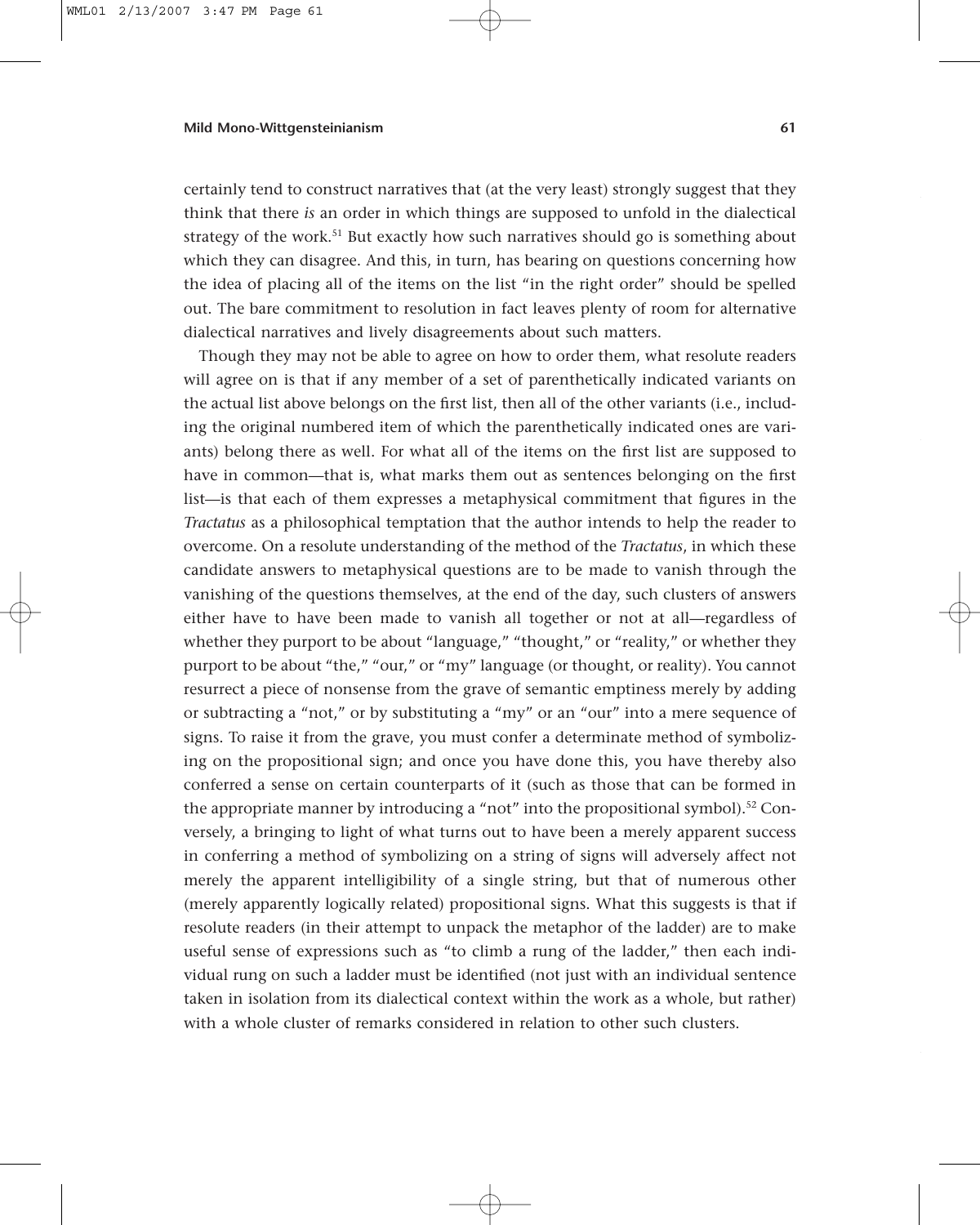### **5 What Counts as a Rung? And What Is the Shape of the Ladder?—Take Two**

We saw that for a standard reader the numbering system of the *Tractatus* can be understood as something like the perspicuous ordering of a set of commitments—in which the most fundamental commitments correspond to the integers and the less fundamental ones to the increasingly lengthy decimal figures. If, however, the sentences that figure on the first list are to be recognized as something other than commitments to be ascribed to the author of the work—and, indeed, are eventually to be recognized by a reader as nonsense, so that both they and their (apparent) negations belong equally on the list—then a quite different conception of how the numbering system of the *Tractatus* permits a perspicuous presentation of the dialectical structure of the work ought at some point to come into focus. Consider the following sort of remark that, in writing about the *Tractatus*, a commentator may find himself wanting to make:

The rendition of the metaphysics of facts in the 2.0s is not intended to stand on its own as a piece of metaphysical theorizing. . . .

The incoherence of the 2.0s is . . . overcome by the say-show distinction elaborated in the 4.12s. We are led to the say-show distinction by the way that the earlier remarks pull themselves apart. At this point, we can throw away the earlier remarks: there is no theory of the constitution of the world, no ontological theory with the generality to which Russell's theory of types aspires. The pursuit of theory, of description, of representation at this level of generality is the pursuit of an illusion.<sup>53</sup>

There are many examples of such prose in the writings of resolute readers—prose in which reference is made to how a comparatively early swatch of sections in the book ought to be understood (at a particular juncture in the unfolding of the dialectic reached at a given point in the narrative of the commentary) in the light of some comparatively later swatch of sections.

There are two things of interest here. First, if it is right that the incoherence of, say, the 2.0s is fully recognized and overcome only in the light of a proper appreciation of the significance of something elaborated in, say, the 4.12s, then there is a sense in which even a fairly minimal characterization of the dialectic of ascent can require that the same items occur (at least) twice in any perspicuous ordering of the rungs of the ladder through which a reader must pass—on a comparatively earlier pass through these items (say, the 2.0s), it is recognized that they partake of a certain incoherence, but it is only on a comparatively later pass that a full appreciation of the character of this incoherence may dawn. A reader is led to an appreciation of the significance of the later cluster of remarks only given an inchoate recognition that the remarks in the earlier cluster do not quite make sense (that they pull themselves apart), and this later appreciation, in turn, enables a full recognition that there is *no* sense to be made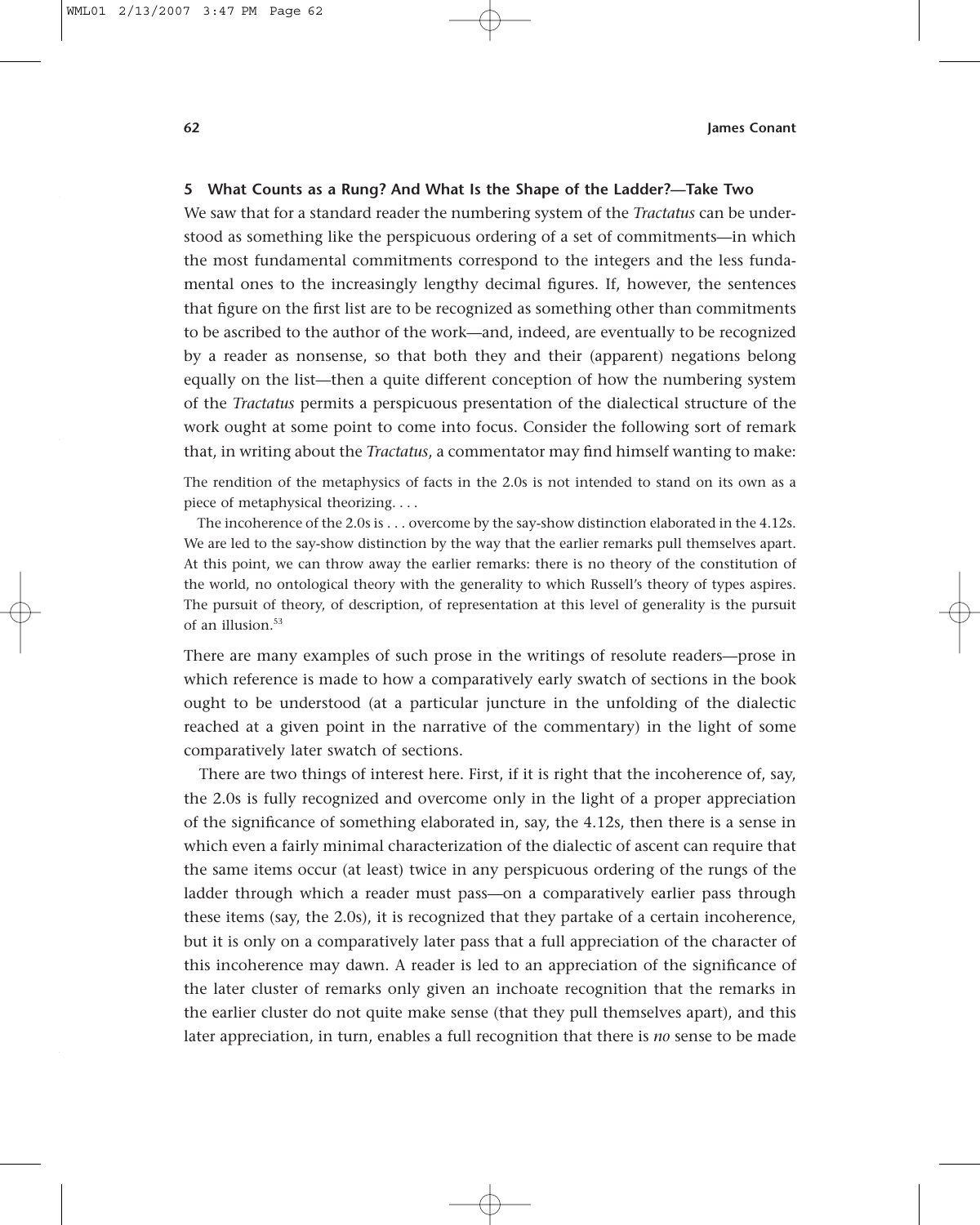of the remarks in the earlier cluster (that they are simply nonsense). Second, what is also of interest here is how the numbering system continues to furnish a commentator with a way of orienting himself in the structure of the work (by picking out, say, the 4.12s as a significant cluster of successive remarks that bears in a particular way on another such cluster, say, the 2.0s) even as the reader's conception of how "thought" is "ordered" in the book undergoes such radical transformation—as a putative understanding of (what at first comes into view as) a series of logically interlocking theoretical commitments gradually gives way to the recognition of an illusion. In the course of an ascent up the ladder, a sequence of numbered sections may at first take on one aspect (say, a realist aspect), then another, (say, an idealist aspect), and then yet another (in which the two sets of members of such pairs of aspects are seen collectively to collapse into one another). The significance of the numbering system of the work has an important role to play in allowing a reader to track these successive shifts in aspect that (at successive moments in an ascent up the ladder) whole sequences of remarks may undergo at once. A dispute between two resolute readers about the order in which things are supposed to unfold in the dialectical strategy of the work will therefore often be in no small part a dispute about why the sections of the work are numbered just as they are.

The spatial and linear features of a ladder here threaten, once again, to mislead us if the metaphor is construed too literally, especially when combined with too simpleminded an understanding of the point stressed earlier, namely, that the recognition of Tractarian nonsense must proceed piecemeal. What these related forms of literal- and simplemindedness may occlude is the point that has just been emphasized in the previous paragraph: namely, that there be successive episodes of holistic apprehension—of global aspects dawning—that attend an ascent up the ladder. In climbing the Tractrarian ladder, though you can take only one step at a time, nonetheless, at every point in the ascent, you must keep track of (what now appears to be happening in) remarks elsewhere in the book as viewed from the vantage you have just attained in your ascent. From the point of view of a resolute reader, therefore, the expression "to climb a rung of the ladder" is best reserved for cases of apprehension of the sort touched on in the previous paragraph (and it may thereby acquire a far more useful sense than the previously unhelpful one of merely somehow moving from a particular item on the first list to an elusive "next" item on that list). That is, it is best reserved for those moments, in working through the book, when the assimilation of a fruitful set of remarks triggers an episode of significant rethinking, enabling one to re-apprehend—to see in a whole new light—the character of the connection between the fruitful remarks and a whole host of other remarks in the book, so that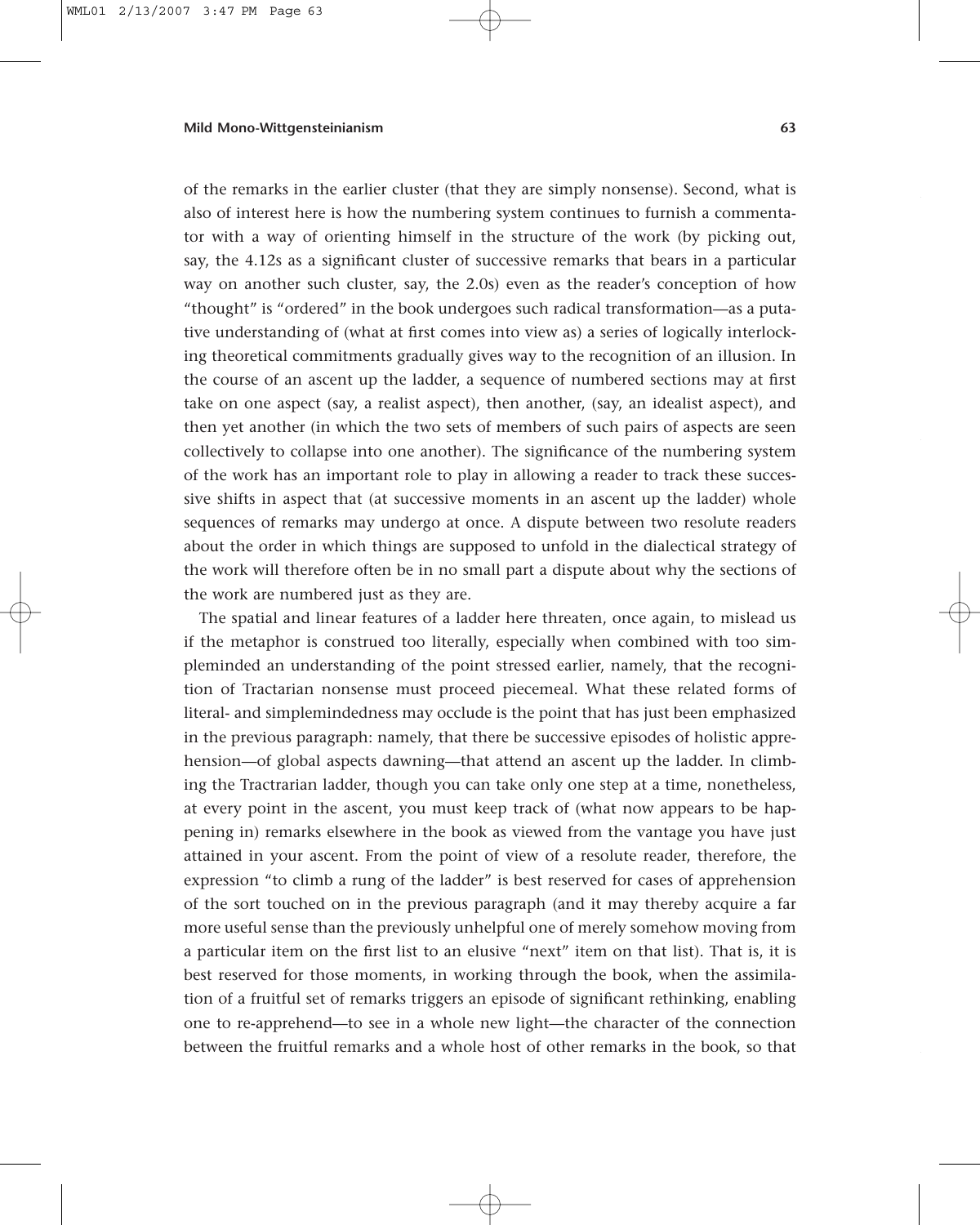one now understands the significance of those other remarks (i.e., their role within the dialectical strategy of the work as a whole) in a significantly new way. Even if one restricts the sense of the expression of "to climb a rung of the ladder" in this way, it can still remain quite surprising how many rungs one must climb in order to ascend the ladder of the *Tractatus*. In accordance with this usage, it makes perfect sense, for example, to speak of certain rungs of the ladder as (available to be) climbed only on successive rereadings of the whole book.

Notice: on this new way of talking, not every separately numbered remark in the book (or every separately specifiable sentence on the first list) will any longer count as a rung; rather only a sequence of numbered remarks (or a collection of appropriately arranged items on the first list) will now constitute a rung and then only via a connection that comes into view for a reader between that sequence (or collection) and other remarks elsewhere in the book. On such a way of talking, though it is still the case that the numbered sections of the work can be said to "make up" the rungs of the ladder, it is no longer right to think of each such section as itself constituting an individual rung. Moreover, a given collection of remarks can figure more than once in an ascent of the ladder—in the climbing, as it were, of more than one rung. (And a given remark can figure in more than one such collection.)<sup>54</sup> What recommends this sort of employment of the expression "to climb a rung of the ladder" to a resolute reader is something that itself helps to bring out a profound point of difference between standard and resolute approaches to reading the book. In taking the book, as a standard reader does, to offer something that approximates the presentation of a theory, there is nothing in principle that debars an appropriately brilliant and attentive reader from taking in the point of the book as a whole in a single sequential reading of it. Whereas in taking the book, as a resolute reader does, to involve the aforementioned sort of elucidatory exercise in undoing our attraction to certain confusions (and to the apparently meaningful sentences that we call upon to express them), a full assimilation of the work due to its very design requires successive passes through the same sets of remarks and thus multiple readings of the whole text. A notable feature of any attentive reader's experience of the book, namely, that a seemingly countless number of attempts at assimilating it as a whole appear to be required in order to be able to orient oneself in the book, may now therefore take on a new aspect. This feature of a reader's experience of the book may initially come dimly into view as nothing more than an apparent consequence of some degree of literary or expository failure on the part of the work. (Indeed, on a standard understanding of its aim, there is no reason for this feature of the book ever to cease to appear to be a sign of anything other than poor design.) On a resolute understanding of the aim of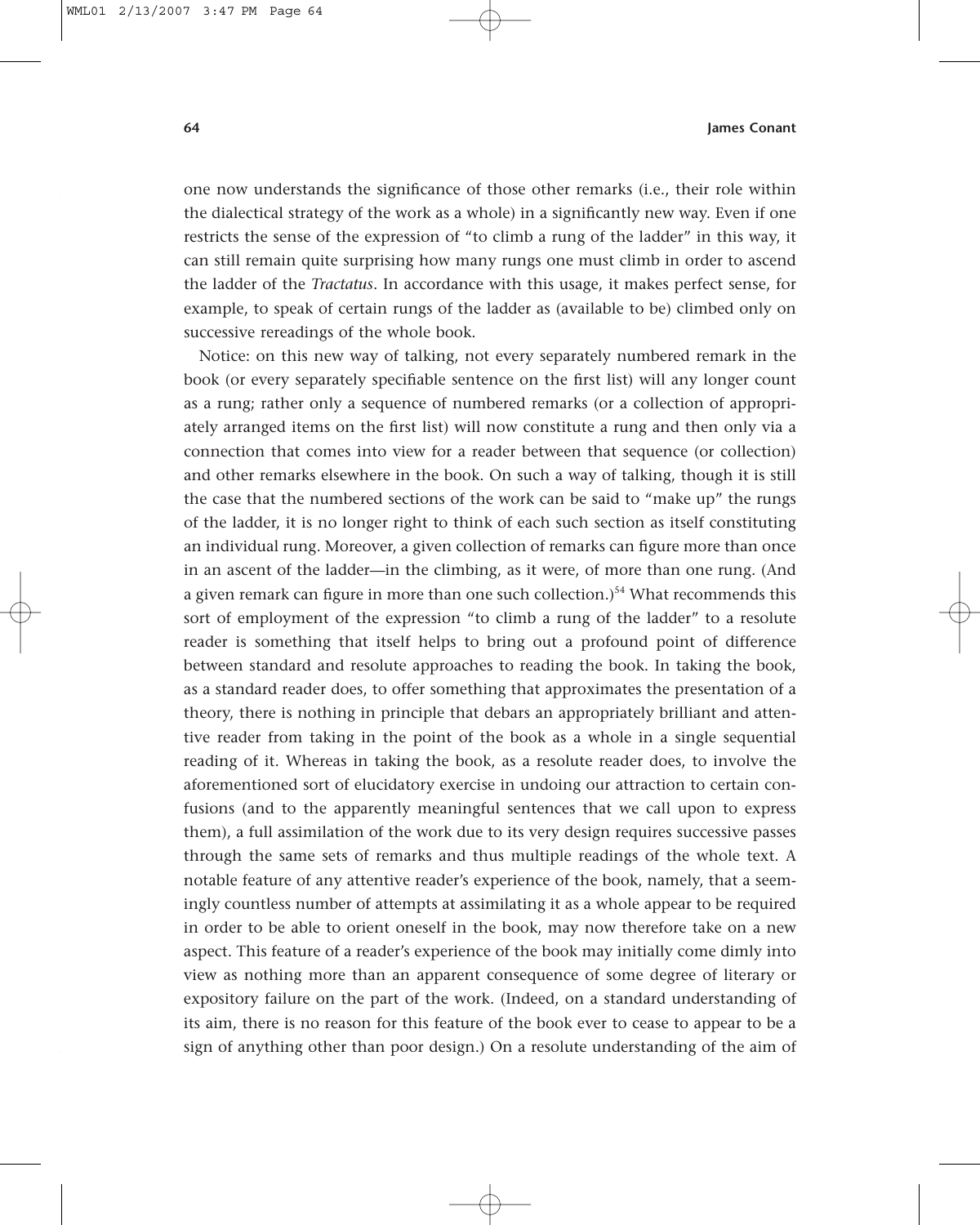the work, this feature of a reader's experience of the work may now come into focus as a constitutive aspect of the method of the work.

## **6 Further Intramural Dispute**

We saw that a dispute between two resolute readers about the order in which things are supposed to unfold in the dialectical strategy of the work will often in no small part be a dispute about why the sections of the work are numbered just as they are. This point can now also be reformulated as follows: a dispute between two resolute readers can assume the form of a disagreement about what constitutes a climbing of a rung of the ladder (in the demanding sense just given to this expression). The third dimension of idealization mentioned above comes with needing to allow for the possibility of yet a further sort of disagreement between resolute readers—one that bears immediately on this one.

The original point of the actual list (of candidate items for inclusion on the first list) was to specify some examples of the sort of thing that one finds in the *Tractatus* that a resolute reader is apt to view as forming part of the target of the work (rather than part of its doctrine), thereby allowing us to put some flesh on the previously rather bare-boned metaphor of a ladder (and the related metaphors of climbing it and throwing it away). But as long as resolute readers disagree about the details of how their general program for interpreting the *Tractatus* is to be implemented—why, as it were, the sections of the work are numbered just as they are—then there is also room for disagreement about what properly belongs on the first list (and thus exactly how the details of the text should enter into a full unpacking of the metaphor). It is important to see that a mere shared commitment to a generically resolute approach to reading the work will not of itself provide sufficient common ground to resolve such a disagreement. The proper demarcation of the first list turns on the proper resolution of all such disputes. The concept of the first list here therefore pertains to this common topic that resolute readers may find themselves in disagreement about (and thus not to any determinate specification of its contents that might be gleaned by reading some supposedly canonical article or book by any particular resolutely minded commentator). What makes someone a resolute reader of the *Tractactus* is that there are many sentences in the book that she will want to earmark for inclusion on the first list for the sorts of reasons touched on above. What a commitment to resolution underdetermines is just which, and how many, such items should be placed on the first list, how they should be clustered, and how the clusters should be arranged.

There are two further issues here—the first having to do with what is already on the actual list and the second with what is not (yet). The first has to do with whether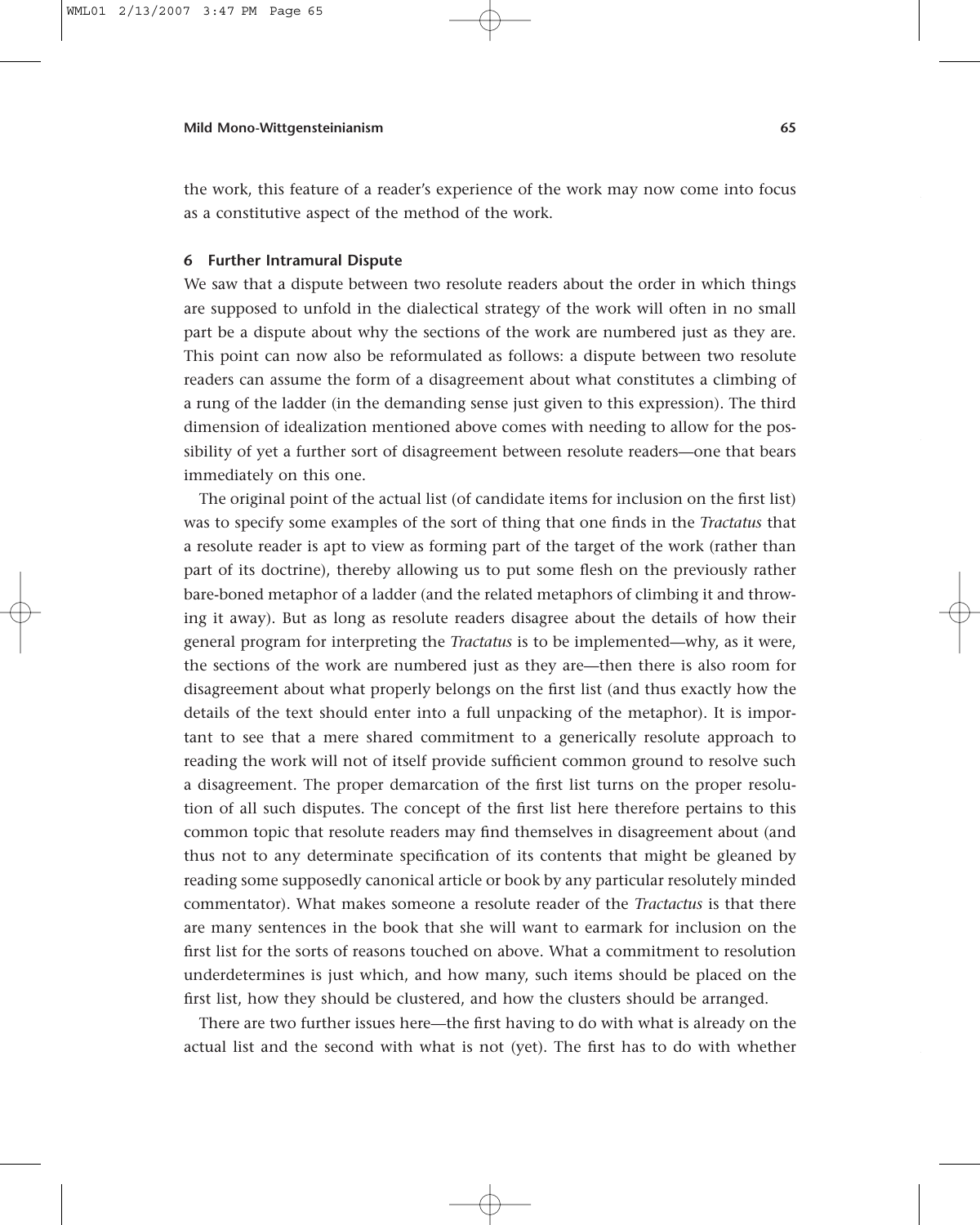every item there marked out for inclusion belongs on the first list, the second with what it means to continue, as it were, the series here. With regard to the second, resolute readers (even if they agree about all of the items on the actual list) may disagree about *how far* into the text of the *Tractatus* a continuation of the list ought to penetrate. Do all of the sentences which specify features, for example, of the underlying conception of the activity of philosophical elucidation (which the text seeks to practice and into which it seeks to initiate its reader) themselves constitute rungs of the ladder that we are eventually meant to throw  $way^{255}$  Any attempt to adjudicate such a question immediately introduces a host of issues pertaining to how one ought to conceive the overall character and scope of the list. The question here at issue might be put as follows: what does it mean to *complete* the list? And how can you tell if you have gone *too far*? A remark of T. S. Eliot's is pertinent here: "[I]t is often true that only by going too far can we find out how far we can go."56 We will begin to see why in section VIII.

## **V An Avowedly Heterodox Degree of Mono-Wittgensteinianism**

*[Finally, issues concerning the Gospels are broached. The infidel scholar begins to speak openly about his heretical beliefs and practices, as well as about his unabashedly blasphemous account of the relation between* The Old Testament *and* The New Testament*. (1) He begins by shamelessly trying to minimize his past sins on the ground that they were always only venal and never cardinal. Then he claims to be able to show that (2) the aims, (3) the methods, and even (4) the devils mentioned in each of the Testaments can somehow aid in the interpretation of the corresponding passages in the other. The latter discussion also alludes to unsavory practices among the infidels pertaining to the exorcism of evil spirits.—J. C.]*

# **1 Disapproval and Incredulity**

Presented with (perhaps a slightly longer version of something like) the actual list above and the news that resolute readers think that the author of the *Tractatus* is no less concerned than the author of the *Investigations* to help us overcome our attraction to sentences such as these, standard readers tend to be left with a version of the following question and an attendant reaction of incredulity: "But what then is the difference between early and later Wittgenstein? There can be no difference! If you allow all of the theses on the first list to count as objectionably metaphysical already by his early lights, then haven't you failed to leave room for anything in his early work that can subsequently count *only* by Wittgenstein's later lights as objectionably metaphysical?"

Let's call this "the incredulous question" and the attitude shared by those who are inclined to pose it "Incredulity." It matters for two reasons. First, it is their supposed vulnerability to the complaint lodged here that sometimes constitutes the heart of the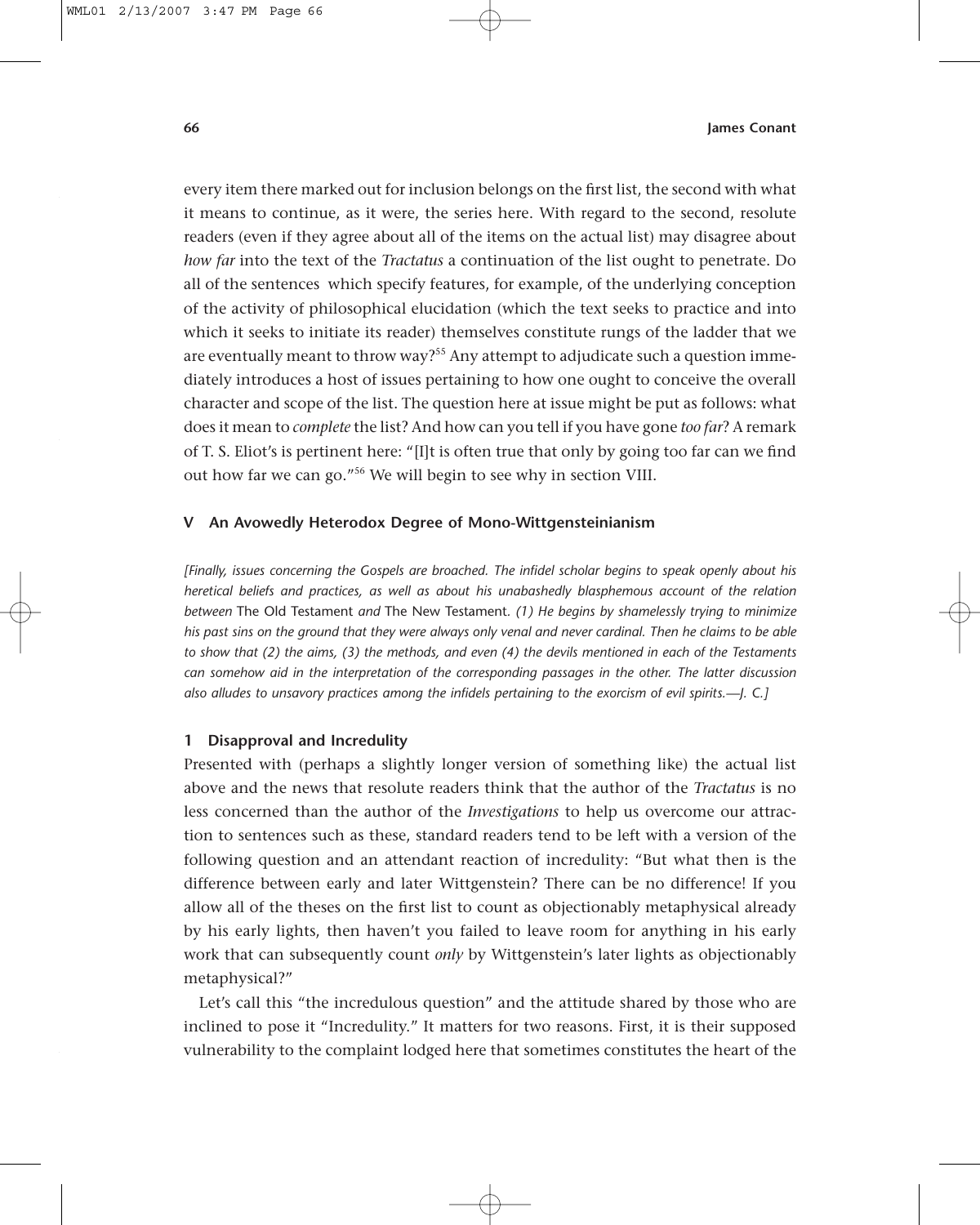charge directed against resolute readers by their critics that they go in for an unacceptable degree of mono-Wittgensteinianism; and, secondly, it is the supposition that the very idea of resolution itself must entail nothing short of precisely this severe form of mono-Wittgensteinianism that makes resolute readers seem so easily vulnerable to refutation via external evidence drawn from the later writings. It is worth distinguishing the incredulous question from the following one (with which it is often confused): "Aren't resolute readers necessarily committed to some undeniably heterodox degree of mono-Wittgensteinianism?" Let's call this "the disapproving question" and the attitude shared by those who are inclined to pose it "Disapproval." The point of the next few sections of the paper is to help bring out why it matters that we not conflate these questions. A resolute reader *may* plead innocent to the charge leveled by the first question (the one that invites Incredulity), whereas she *must* plead guilty to the charge leveled by the second question (the one that invites Disapproval).

Starting with section VII, we will turn to why a resolute reader need not invite Incredulity. In this section, I will confine myself to touching on why (in their insistence on certain moments of continuity in Wittgenstein's development) resolute readers cannot help but excite Disapproval.<sup>57</sup> So, in this section, we will see why resolute readers are, indeed, committed to a heterodox degree of mono-Wittgensteinianism, and, starting in section VII, why their mono-Wittgensteinianism may remain, nonetheless, in certain respects quite mild.

Since, for the purpose of this paper, all that is required is to show how grounds that warrant Disapproval do not suffice to license Incredulity, the ensuing discussion of moments of continuity in Wittgenstein's philosophy may be brisk and superficial. I will indicate three interrelated moments of continuity in Wittgenstein's conception of philosophy that are emphasized in the work of resolute readers, and which, taken collectively, clearly constitute undeniable evidence of an avowedly heterodox degree of mono-Wittgensteinianism on their part: the first pertains to the aim of the activity, the second to its method, and the third to some of its obstacles. These three examples are hardly meant to exhaust the significant moments of continuity in Wittgenstein's philosophy to which resolute readers have attached importance in their writings. But they suffice to show that their approach to reading Wittgenstein is bound to occasion Disapproval.

## **2 Continuity in Aim**

Consider the following pair of remarks from the *Tractatus* and the *Investigations* respectively, the first of which we have touched on before (in our discussion of the avowed aim of the early work):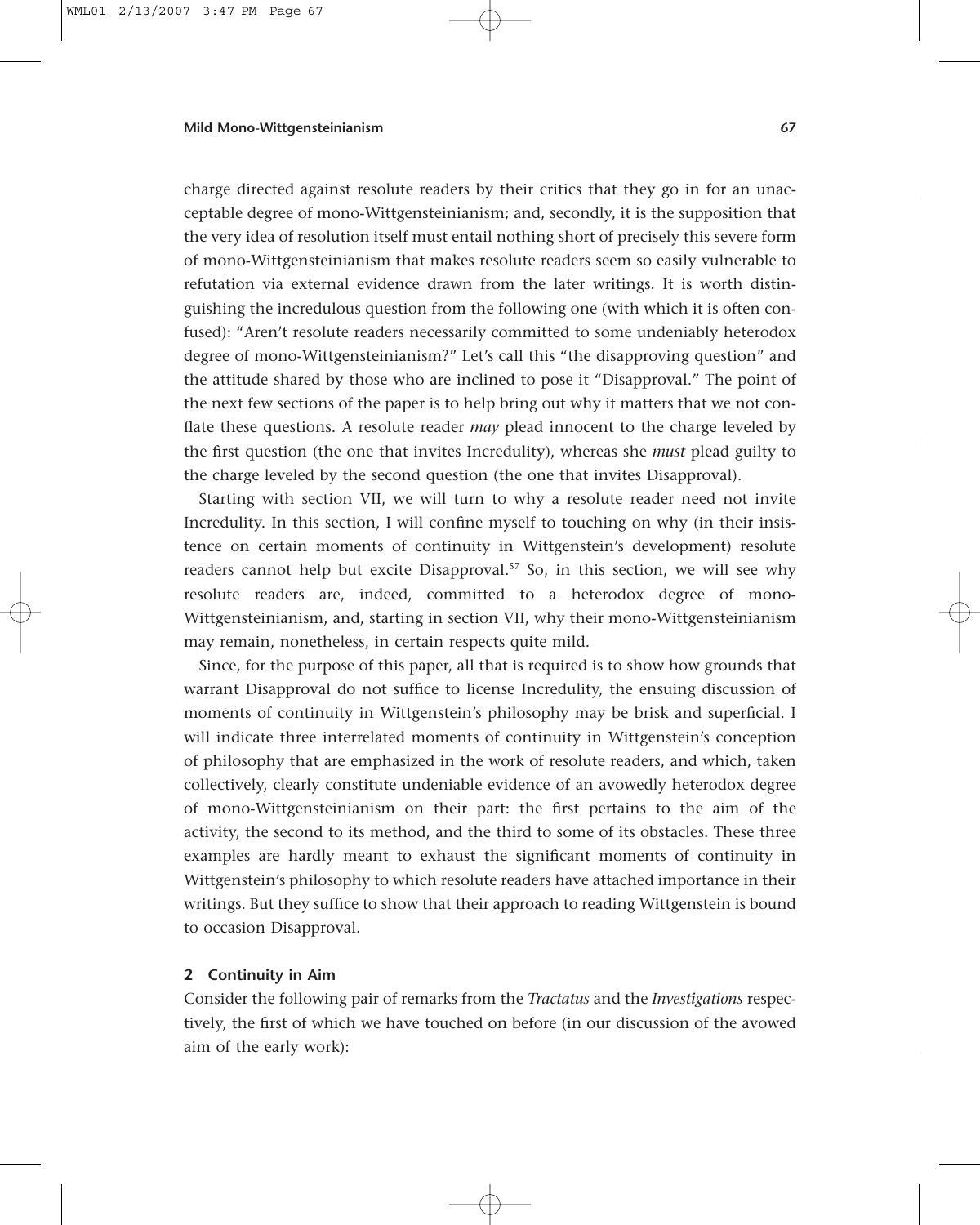The object of philosophy is the logical clarification of thoughts. Philosophy is not a theory but an activity.

A philosophical work consists essentially of elucidations.

The result of philosophy is not a number of "philosophical propositions," but to make propositions clear.<sup>58</sup>

If one tried to advance theses in philosophy, it would never be possible to debate them, because everyone would agree to them.<sup>59</sup>

The considerable differences in the style and emphasis of these passages notwithstanding, resolute readers will hold that a genuine (if limited) continuity in the conception of the activity pursued in the two books from which they are drawn is registered here—a continuity that the immediate juxtaposition of these two passages may serve to highlight. In the first of these, Wittgenstein gives voice to an aim that the second shows continues to remain central in his later philosophy, namely, the aspiration to practice philosophy in such a way that it does not issue in a doctrine or a theory, but rather in the practice of an activity—an activity that he characterizes, in the first, as one of elucidation or clarification—an activity that he says does not result in *philosophische Sätze*, in propositions of philosophy, but rather in *das Klarwerden von Sätzen*, in our attaining clarity in our relation to the sentences of our language that we call upon to express our thoughts.<sup>60</sup> And the second emphasizes a feature of this aspiration that is already present in his early work, namely, to put forward remarks that can survive clarification yet continue to retain their status as directed at matters philosophical only at the expense of their no longer appearing to admit of disagreement. One can, of course, try to take the remarks put forward in the *Tractatus* as theses (and hence take them as remarks one can disagree with); and indeed, the entire activity of Tractarian elucidation depends upon the reader's willingness to do just this. But, if successfully conducted and fully pursued to its end, the effort will reveal that the remarks in question were unable to bear the weight of a philosophical thesis.<sup>61</sup>

Standard readers may agree that there is an *appearance* of continuity here; but they will also think that the previous paragraph vastly overestimates its significance. When early Wittgenstein says his aim is not to put forward a doctrine, what he really means, according to standard readers, is an *effable* doctrine. For the early Wittgenstein certainly does, on standard readings of him, aim to put forward a number of substantive metaphysical doctrines, only the doctrines in question cannot be expressed, but must rather be conveyed by other means. Standard readers take there to be doctrines that the *Tractatus* fully *aims* to espouse, even if it cannot express them, and it is *just these doctrines* that they take the later Wittgenstein, in his criticisms of his earlier self, to be centrally concerned to criticize. It is clearly not open to resolute readers to understand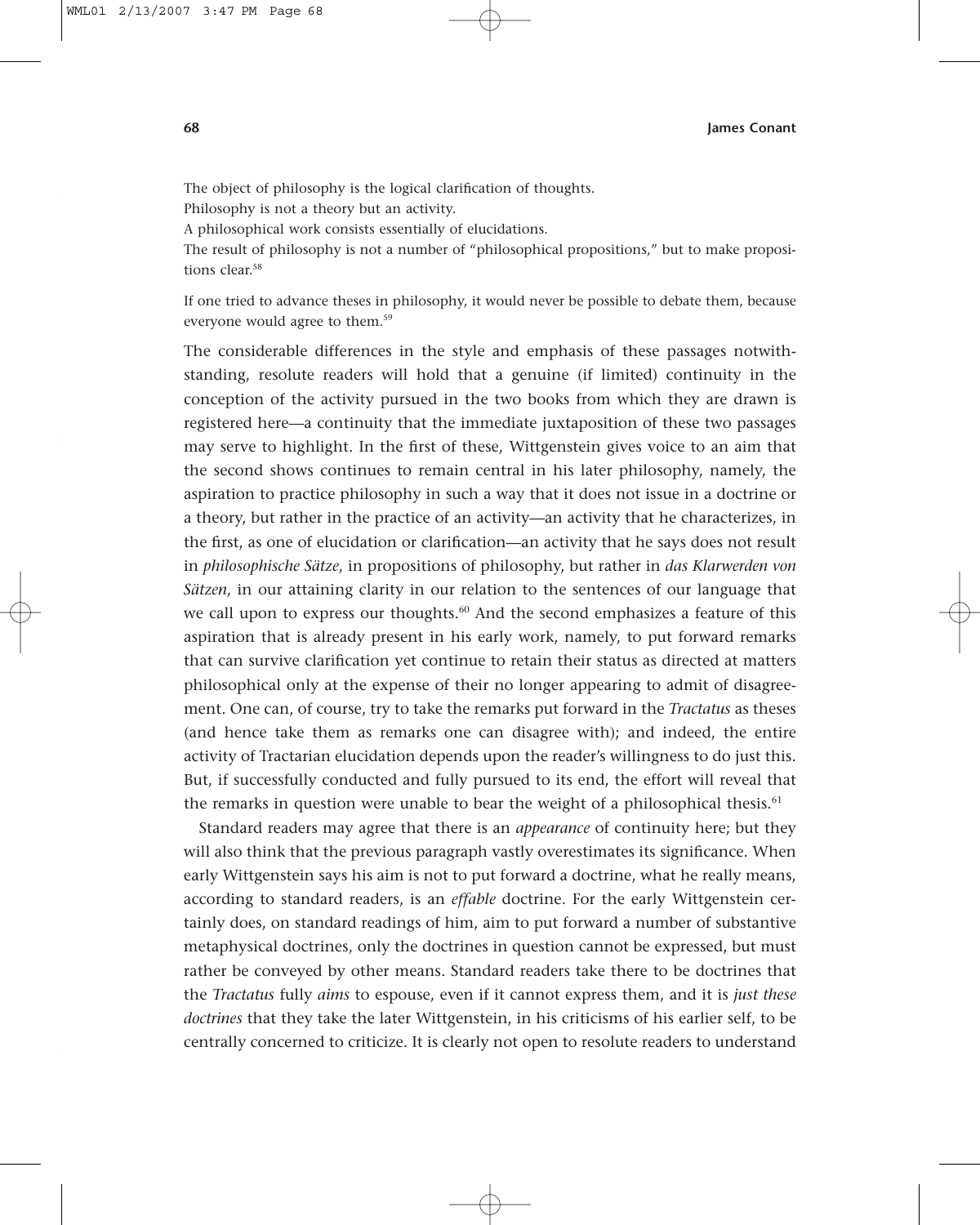the relation between early and later Wittgenstein in this way. Since for many standard readers these are the only terms in which they can envision a plausible understanding of the relation between the two, this gives rise to the presumption that resolute readers, in their zeal to be resolute, altogether deprive themselves of the resources required to furnish a coherent account of the relation between early and later Wittgenstein. But, as we shall soon see, their insistence on the moment of continuity touched on here (as well as the two to be touched on below) still leaves resolute readers with ample room to find significant points of discontinuity between Wittgenstein's early and later conceptions of a form of philosophical practice that eschews theses—points of discontinuity both with regard to his conception of the forms of philosophical engagement and criticism that such a practice requires and with regard to his later assessment of the extent to which his earlier conception of such a practice is able to achieve its own ends or live up to its own understanding of the commitments it involves.

## **3 Continuity in Method**

A second way in which resolute readers are committed to a degree of mono-Wittgensteinianism that standard readers are bound to frown upon is in their seeing a moment of continuity in Wittgenstein's conception of the method by means of which philosophical clarification is effectuated. This brings us to another pair of strikingly parallel passages, the first of which we have seen before:

My propositions serve as elucidations in the following way: anyone who understands me eventually recognizes them as nonsensical, when he has used them—as steps—to climb out through them, on them, over them. (He must, so to speak, throw away the ladder after he has climbed up it.) $62$ 

My aim is: to teach you to pass from a piece of disguised nonsense to something that is undisguised nonsense.<sup>63</sup>

Each of these passages tells a reader of these works about a sort of recognition she must achieve in order to understand the author. In the first of these remarks, we are told that a number of the author's propositions are to serve as elucidations by *our* that is, the reader's—coming to *recognize* them as nonsensical. In the second of these remarks, we are told the author's aim is to help us pass from something that is a piece of disguised nonsense (so that, at first, we will not recognize it to be the nonsense it is) to something that is shorn of its disguise (so that, at the end of the day, we are no longer able to mistake it for something that has a sense). But how can the recognition that a proposition is *nonsense* ever elucidate—ever shed light on—anything? It is natural to suppose that the only way to answer this question is to suppose that the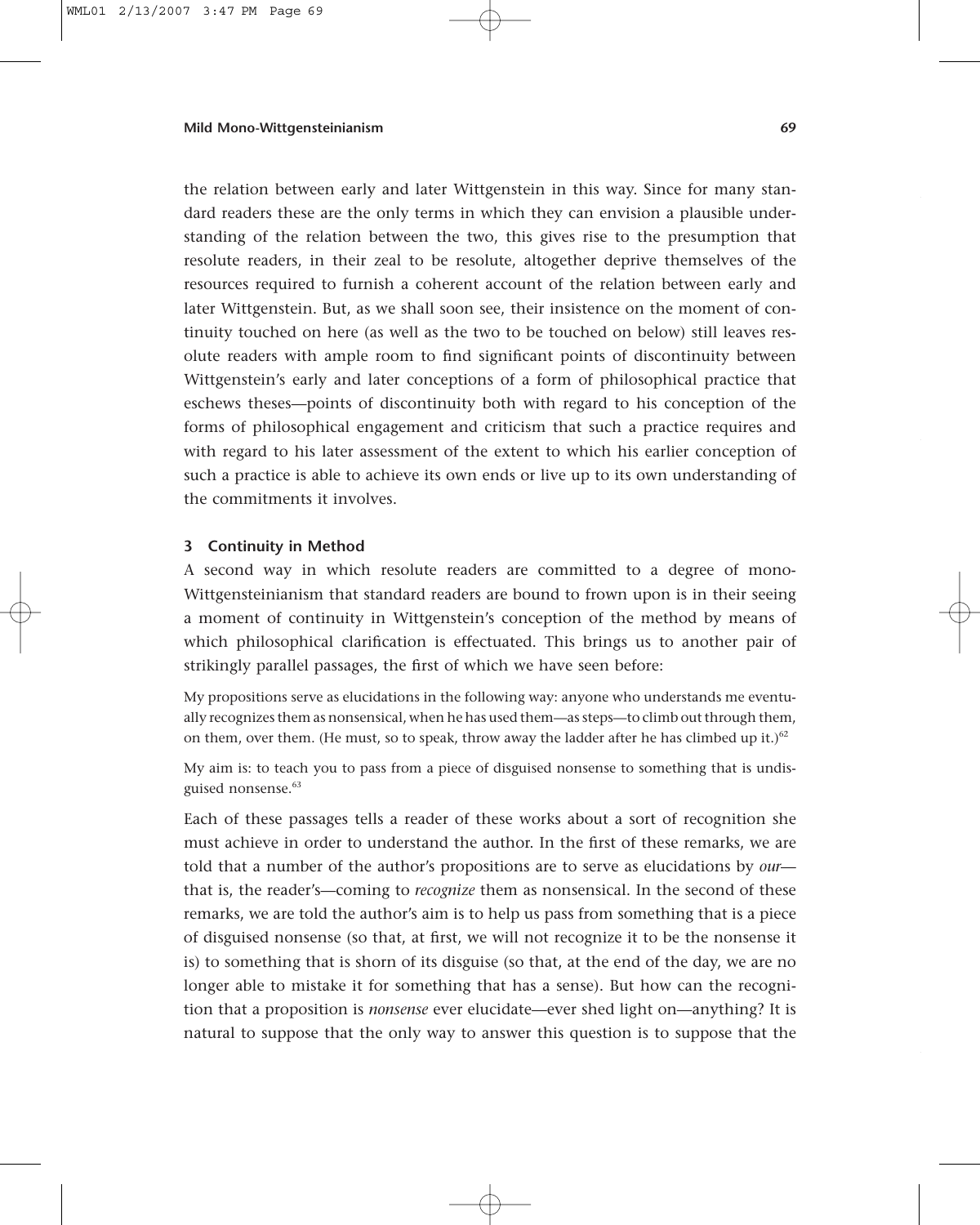author of the work must be operating with some highly distinctive conception of nonsense of his own—one that carves out a privileged space for a special class of nonsensical sentences that have the capacity to convey sorts of truth that neither perfectly meaningful nor merely nonsensical sentences are able to express. This supposition, as we have seen, lies at the heart of the standard reading; and we have seen that resolute readers hold such a supposition to be mistaken in connection with Wittgenstein's early work. Now we see that they view this supposition to be no less mistaken when it comes to interpreting his later work.

#### **4 Continuity in Devils**

Their view of the mistaken character of this supposition takes us straight to our third and final pair of strikingly parallel remarks:

We cannot give a sign the wrong sense. . . . Every possible proposition is legitimately constructed, and if it has no sense this can only be because we have given no *meaning* to some of its constituent parts. (5.4732–3)

When a sentence is called senseless, it is not as it were its sense that is senseless. (500)

These remarks underscore our third moment of continuity. Many readings of the later work incorporate features of standard readings of the early work in their account of the nature of (what later Wittgenstein calls) "grammar"—a parallel that resolute readers are apt to see as presupposing the very misunderstanding of "the logic of our language" that early Wittgenstein was already centrally concerned to criticize.<sup>64</sup> They will take the above remark from the *Tractatus* to draw attention to the misunderstanding in question, and they will take its counterpart from the *Investigations* to indicate that that criticism remains in force in the later work. But, more importantly, this last pair of quotations touches on a fundamental obstacle that stands in the way of the overcoming of confusion and the achievement of clarity of a sort that Wittgenstein seeks in philosophy, early and late.

The obstacle in question has both a theoretical and a practical aspect. Its practical aspect lies in our capacity to enjoy certain sorts of apparent experiences of meaning experiences that take the form of our imagining that we are able to understand what a sentence says when, in the relevant sort of case, there actually is no determinate "thought" of the sort that we had imagined. Its theoretical aspect lies in the sorts of accounts we are attracted to in our philosophical theorizing about meaning. These mutually reinforce one another. In our theorizing about those sentences that we take to be meaningful, we are drawn to an account according to which the meanings of the parts of a proposition can be fully identified as the parts they are independently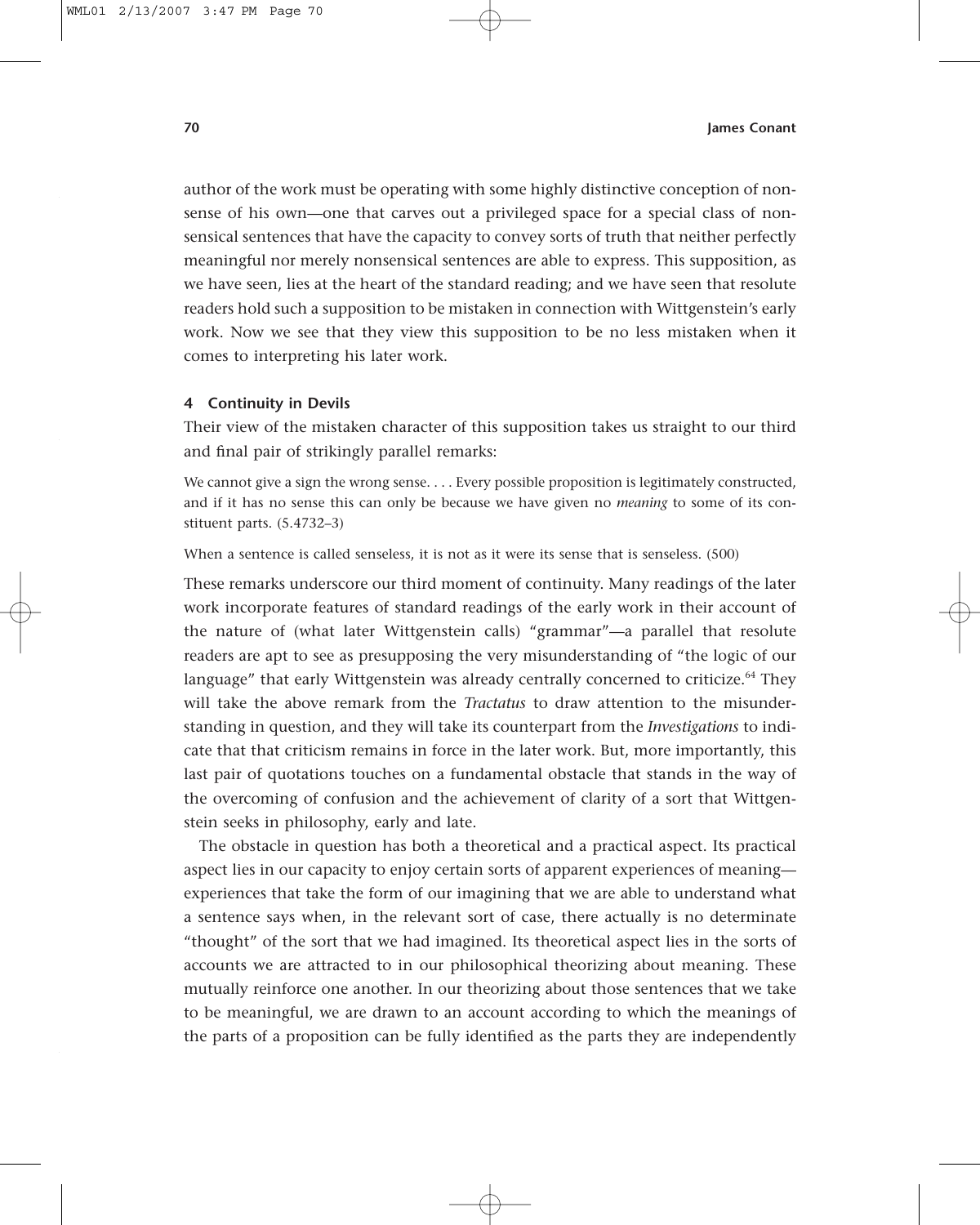of our understanding of the particular propositional whole in which they figure and apart from the context of use within which that proposition acquires application. This leads us in our theorizing to the idea of there being a special kind of nonsense that arises when there is a failure of fit between the parts of the proposition or between the proposition and its context of use. And this seems to correspond to something we experience in our practical intercourse with certain sorts of sentence: a conflict between the sort of sense we are antecedently inclined to assume the sentence must have and our realization that the sort of sense that we wish to ascribe to it does not really amount to something that we can understand. The theoretical tendency seems to find confirmation in the character of our experience of trying to understand such sentences and our experiences with such sentences draw us to such theories.<sup>65</sup> So we arrive, however inchoately, at the idea of a sign having "a wrong sense" or "a senseless sort of a sense."

These twin aspects of the obstacle in question can be connected to two related dimensions of continuity in Wittgenstein's philosophy. The overcoming of the obstacle in its practical aspect is a potentially infinite task. There is no set of marks or features that can enable one to tell—from within, as it were—whether one is making sense or not. Posed in the thrall of a possible case of the hallucination of meaning, the question as to whether we are really making sense or not admits of no fast or simple answer. It can only be settled through an arduous process of clarification—over the course of which it becomes clear either what sense there is to be made here or that there was no sense (of the sort that we originally took there to be) to make. Neither on Wittgenstein's earlier nor on his later conception of philosophy can the task of clarification arrive at a definite terminal point—a point at which it is clear that philosophical confusion can no longer arise, so there is no longer any call for the activity to have to continue.<sup>66</sup> Hence the task of clarification is a potentially infinite one. But the task of overcoming the obstacle in its theoretical aspect is a finite (albeit formidable) one. It involves thinking through our attachment to certain very particular sorts of ways of thinking about meaning to the point where they collapse in on themselves. The task of exorcising these particular ways of thinking plays an equally central (albeit very different) role in Wittgenstein's early and later philosophies.

## **VI The New Way of Thinking against the Background of the Old**

*[Even a child knows that the true meaning of* The Old Testament *is only revealed to those who interpret it in the light of T*he New Testament*. In this section we are introduced to the lunatic infidel doctrine that the reverse is somehow equally true. The infidel scholar (1) attempts to derive this bit of blasphemy through*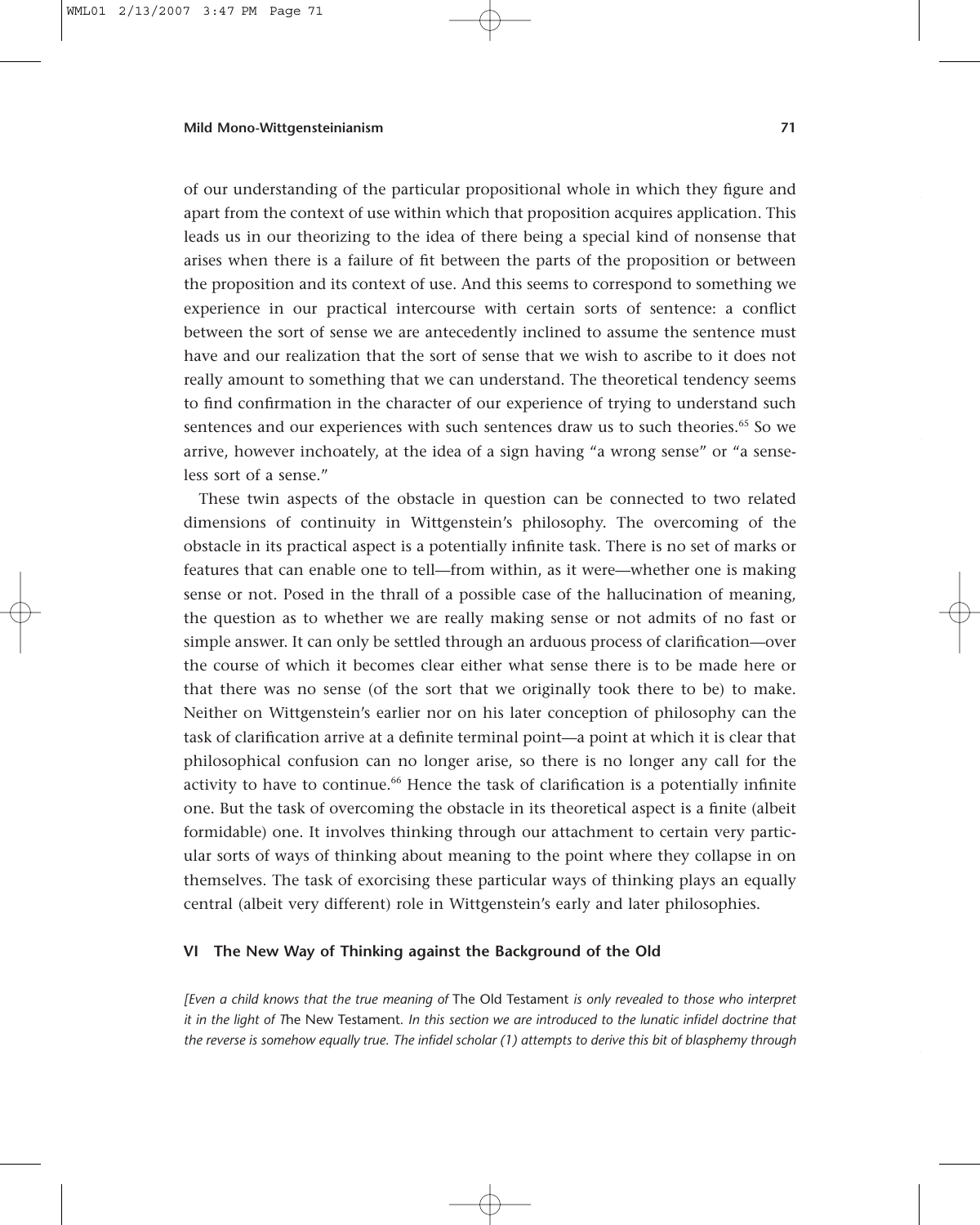*a Trinitarian gloss on Ludwig's offhand remark that a true believer ought to carry with him at all times a single volume in which both Testaments are bound together. Our author then begins to meander. After (2) a brief excursus on the peculiar dietary practices of his sect, (3) he suddenly takes to whining about the reading habits of the Church Fathers and, in particular, their inability to attend to even minor recitations of who begat whom in* The Old Testament *without immediately associating them with glorious* New Testament *passages such as* The Sermon on the Builders *or* The Parable of the Mouse and the Rags*. (4) He claims that this not infrequently causes the Church Fathers to see builders or mice in* The Old Testament *where there are none.—J. C.]*

## **1 Bound Together**

This is a good moment to pause and ask what a remark such as the following is doing in the preface to *Philosophical Investigations*:

Four years ago I had occasion to re-read my first book (the *Tractatus Logico-Philosophicus*) and to explain its ideas to someone. It suddenly seemed to me that I should publish those old thoughts and the new ones together: that the latter could be seen in the right light only by contrast with and against the background of my old way of thinking.<sup>67</sup>

Let's call this "the prefatory remark." Standard readers, on a cursory reading of it, can take it as a bit of textual evidence that the doctrinal schema must be sound. This allows them to have a sort of a story about why he might have wished the *Tractatus* to be bound together in a single volume with the *Philosophical Investigations*. But why does he say that "the latter could be seen in the right light *only* against the background of my old way of thinking"?

Before we take up this question, it is worth noting that, faced with a volume in which these works were bound together to form a single work, we would be presented with a material realization of the problematic with which the first two sections of this paper were concerned.68 Our question could be reformulated in this way: to what extent should the resulting volume be understood to be a single work by one and the same author, and to what extent should it be understood to encompass two heterogeneous works produced by a pair of authors concerned to pursue very different, and sometimes even opposed, tasks and aims? I take it that the execution of this request (to have the work thus materially bound together) is meant to provoke just such questions in a reader—questions that are meant to stay with us throughout our activity of reading in the resulting volume. The combination of moments of unity and duality in such a mode of presentation are meant to make clear that these halves of the volume are already intellectually bound up in one another, before they come to be physically bound together, in ways that render a consideration of the respective bearing of each on the other mutually illuminating to a degree unlikely to be appreciated if each is read merely successively and separately. An arch way to put this point would be say that there is something right about going Trinitarian here: the author of the resulting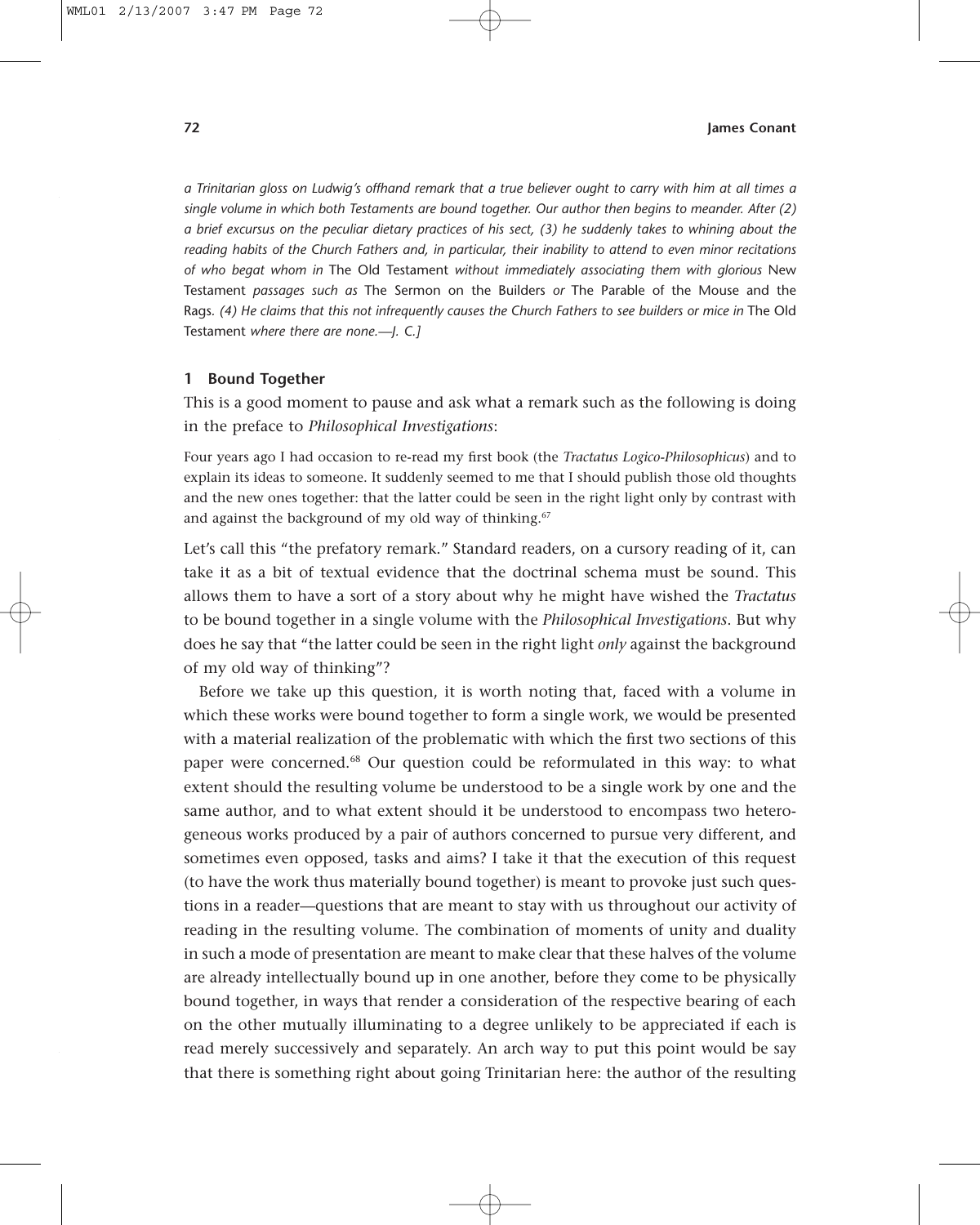twofold volume would be a single being who exists as three indissoluble persons— Early, Later, and Wittgenstein.

Members of a Trinitarian sect of mono-Wittgensteinians will want to place special emphasis on our earlier question: why "*only* against the background of my old way of thinking"? For this suggests that what is in the pages of the *Tractatus* is not simply a recurrence of confusions also to be found in the less difficult writings of lesser philosophers and that it is this difference that recommends those early pages for inclusion in the single volume at issue here. The presence of the "only" suggests that, if we want to see his new way of thinking in the right light, we need first to see it against the background of features of his old way of thinking that he takes to be both peculiar to that way of thinking and peculiarly important to an understanding of the new way of thinking. Otherwise any of a variety of other backgrounds would serve just as well. Which features of his old way of thinking are at issue here? And how do they serve to form the background against which his new way of thinking can be seen in the right light? Are they features of his old way of thinking that he takes to be mistaken to a degree that is peculiar to that way of thinking? Or are they ones that he takes to be essentially correct in a respect that was originally peculiar to the old way of thinking? Is what is at issue here that which he is concerned to repudiate or that which he is concerned to inherit in his old way of thinking?

It is a mistake to think that we need to choose between these options. We can only see what Wittgenstein is most concerned to repudiate in his old way of thinking and, thereby, what is most original in that way of thinking—against the background of that which he is most concerned to inherit in his earlier way of thinking. Having failed to identify the latter, we are in no position to identify the former. The aim of the previous section of this paper was briefly to highlight some of those aspects of his old way of thinking that resolute readers are apt to think he was most concerned to inherit. The aim of the later sections of this paper will be to indicate some of the aspects of the old way of thinking that he is most concerned to repudiate. The suggestion (of these parts of the paper taken together) is that these jointly constitute the background against which we are asked to see his later philosophy. If we are able to achieve such a view, Wittgenstein thought it would enable us to see his new way of thinking in the right light, enabling us to see what in his old way of thinking he later most seeks to overcome and hence what in his "new" way of thinking is, indeed, *new*.

# **2 A One-Sided Diet**

Wittgenstein is famous for warning against the dangers of nurturing one's philosophical theories on a one-sided diet of examples.<sup>69</sup> Part of the point of broadening the diet is to allow something to become visible that otherwise remains invisible—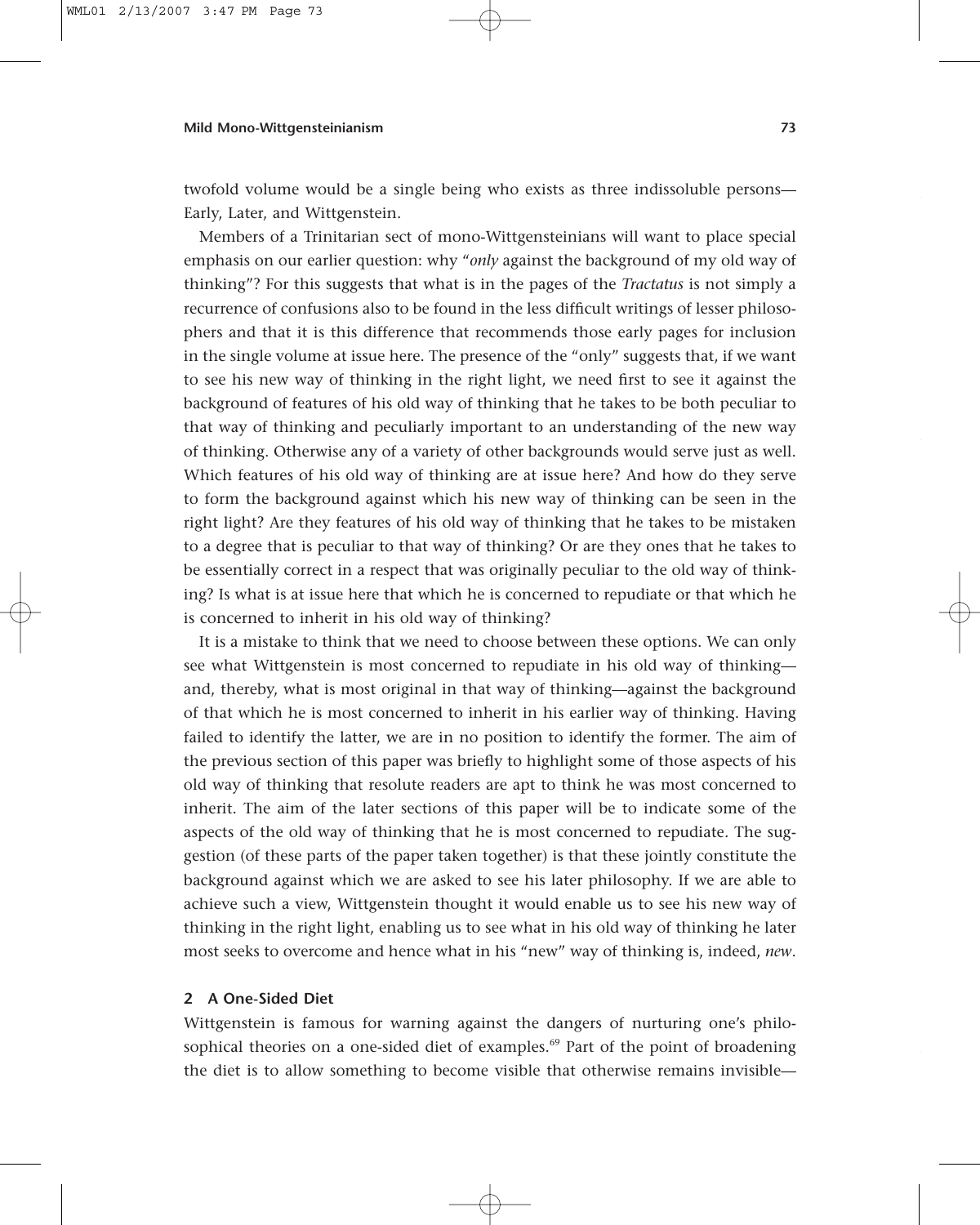namely, how one's assumptions regarding what *must* be the case are in the thrall of a philosophical preconception. The preconception funnels one's attention onto only those aspects of the phenomena that one antecedently expects to find. One takes oneself already to know what one would find if one were to look and see; and the one-sided diet confirms these antecedent expectations. So far, so good. This dimension of Wittgenstein's later thinking has not been neglected. But the character of its reception has itself been subject to a certain partiality—or one-sidedness. The topic that matters here is taken to be the following: how one-sidedness in diet can blind one to certain philosophical temptations, thereby constraining one's appreciation of the sort of thing that a philosophical temptation is and what its overcoming might involve. But an appreciation of this sort cannot be had apart from another; and this complementary dimension of Wittgenstein's later thinking has remained comparatively neglected.

Just as there is, throughout Wittgenstein's later writing, an alternation between a voice of philosophical temptation and a voice of philosophical correction; so, too, there is a concern with a danger of merely exchanging one sort of false conception (fed by a premature temptation to insist) for another (fed by a premature insistence that the temptation be silenced). It is the relation between these twin dangers—and how each can feed on and sustain the other—that the choreography of the alternation of voices in the later writing is in part designed to help bring to a reader's awareness.<sup>70</sup> Commentary on Wittgenstein's later writings has tended to be far less sensitive to his efforts to forestall this second form of partiality in our philosophical thinking in which (nurtured by a false confidence that we have seen to the bottom of the problems) we take ourselves to stand ready to discharge the task of philosophical correction. At the level of reading the text, what goes neglected therefore are the equally numerous warnings in Wittgenstein's later writings issued against the dangers of nurturing one's conception of philosophical correction on the complementary sort of one-sided diet. Part of the point of broadening one's diet in this regard is again to allow something to become visible that might otherwise remain invisible.

Only now what needs to come into view is, first, something about the character of Wittgenstein's later writing, and, second, something about us—his readers—in our approach to the text. What needs to come into view first is the partiality of the many attempts in the text on the part of the voice of correction to silence its interlocutor, and how utterly these efforts to attain philosophical closure are shown (in the subsequent development of the text) to fail to bring the philosophical dialectic to an end. What needs to come into view, second, is how our conception of the activity of correction itself can suffer from no less damaging forms of partiality and blindness than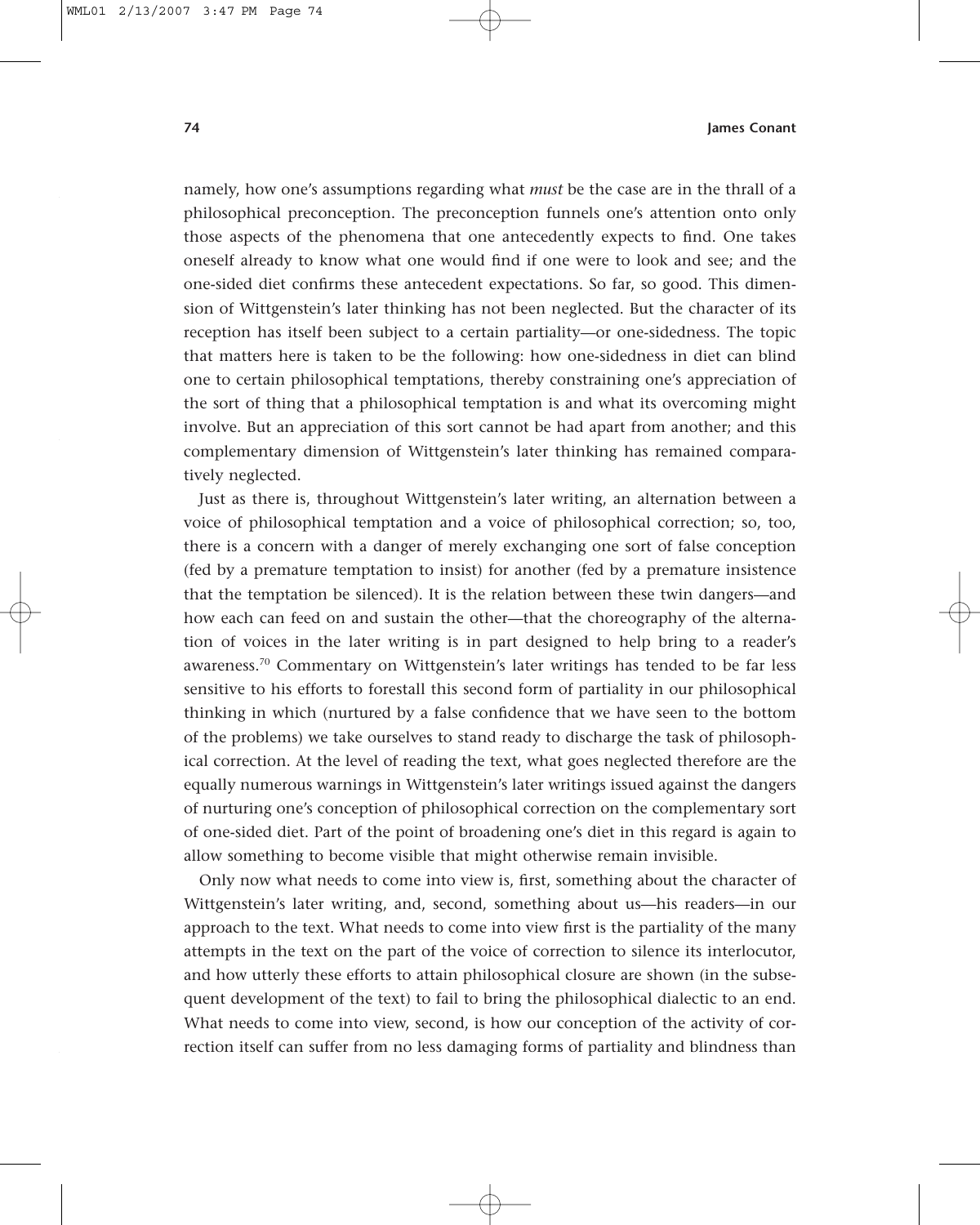any it seeks to undo. For a false preconception of what is involved in the task of philosophical clarification also funnels our attention—now onto only those aspects of Wittgenstein's efforts to avoid false conceptions that we antecedently expect to find in the text. What is needed now is something that might be able to show us that we are self-deluded in our belief that we already stand fully oriented with respect both to what the successful prosecution of philosophical criticism itself requires and to what later Wittgenstein thought it required. This suggests that much might be gained if only we could place Wittgenstein's practice of his later activity of philosophical clarification alongside the practice of another—one that closely resembles it in some ways, yet differs from it in just the ways required to help highlight that which is significantly new in the new way of prosecuting the task. The difference between the two would serve to bring into greater relief aspects of the later activity that we do not notice because we take ourselves already to have the character of that activity properly in view. So what is required here is a very special sort of object of comparison (i.e., an exemplification of a strikingly similar yet profoundly different practice of philosophical clarification)—something that it is not easy to come by.

# **3 Lop-Sided Reading**

It should be evident that we can now bring together our two previous topics: the topic of that which was to be bound together and that of partiality or one-sidedness in one's approach specifically to Wittgenstein's later philosophy. Our discussion of the latter led us to see how a certain tone-deafness in one's parsing of the voices in Wittgenstein's text can distort one's appreciation of how the clarification of the problems therein is to proceed, thereby constraining one's very conception of wherein that activity consists and what its prosecution might involve. This, of course, suggests a reason for placing the *Tractatus* in the first half of a single volume. But in order for that early practice of philosophical clarification to be "placed" (in the sense of that term at issue) alongside the later, we must avoid the danger of allowing our view of it, too, to be merely refracted through the lens of our false conception of the later work. This, of course, is a danger that attends the employment of any object of comparison in philosophical elucidation: rather than seeing the old examples from the perspective afforded by the intended object of comparison, we see the latter only through the distorting lens of the picture that has been nurtured through our prolonged commerce with the former. So, too, with the two halves of the bound volume: if we merely bring our antecedent partial conception of the later work to bear on the early work, eagerly setting about to right it of (what we take to be) its wrongs, we deprive ourselves of an encounter with it (and the tremendous originality of its own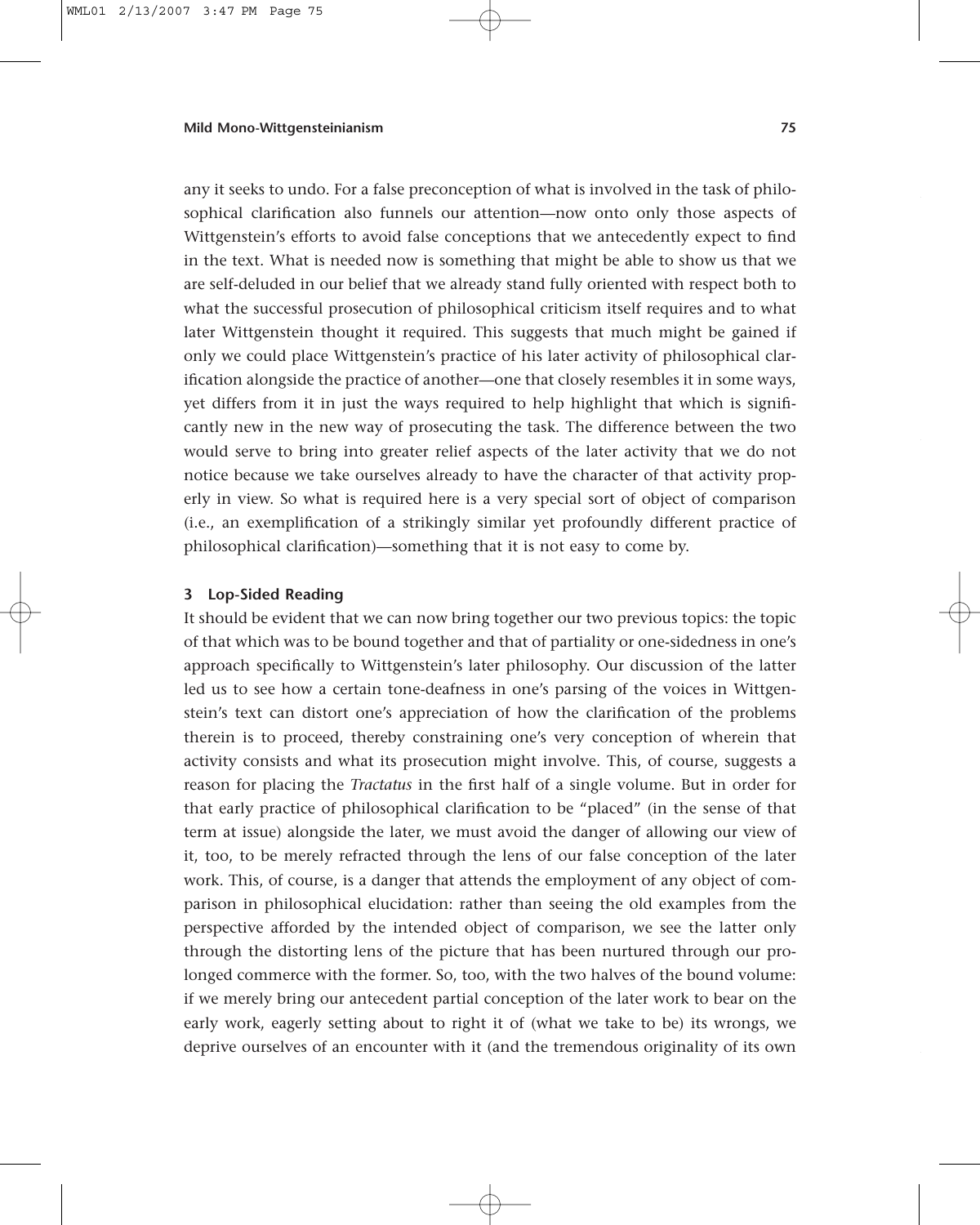conception of philosophical clarification)—thereby depriving it of its intended force as a potentially instructive object of comparison. If this is right, that is, if the overcoming of a certain partiality in our reading of the later work is to be overcome in part through our coming to see wherein the genuine (as opposed to the standardly supposed) partiality of the earlier work lies, then we run the risk of missing both in missing either.

This is a good moment to cast a glance at the form that standard book-length treatments of Wittgenstein often assume.<sup>71</sup> What such a glance, if appropriately directed, can bring to light is a kind of damage that Wittgenstein's teaching has been made to suffer in the course of its ongoing putative dissemination—a kind of damage that is wrought by a lopsided approach to reading Wittgenstein's work. What I have in mind here is a kind of approach in which the old way of thinking is viewed through the lens of the new to such a degree that the reader is no longer able to recover any independent view of the former. It is this approach to reading Wittgenstein (and the conception of the relation between the early and the later work that it engenders) that leaves those who are attached to it with the impression that resolute readers have left themselves with no room for a story that accords his later criticisms of his early work an appropriately severe weight. If we think of the book that Wittgenstein wished to publish (through binding its two halves into the single volume with one set of covers) as a *Bildungsroman*, then the following mostly seems to be true of the literary criticism to which it has been subjected: the beginning of the story is always read by those who have done much more than just peek ahead to the later chapters, thereby running the risk of depriving themselves of an experience of *a first reading* of the novel (and hence of a kind of reading of the later chapters that depends upon a nonretrospective understanding of the earlier chapters). Readings of the early work tend to be controlled by antecedently determined conceptions of how the story is supposed to come out, gleaned from perusing critical remarks about it in the later work prior to properly attempting to encounter it on its own terms.

In the guise of introducing us to the teaching of the *Tractatus*, the aforementioned book-length treatments of his thought typically begin by displaying a set of philosophical views that are simultaneously supposed to represent (1) the central doctrines that the author of the *Tractatus* aims to establish as true and (2) the central doctrines that the author of the *Investigations* aims to overthrow. Many of the views thus displayed are ones that a resolute reader would wish to include on the first list (i.e., a list of targets that early and later Wittgenstein share); whereas in these book-length treatments, the overriding aim is to exhibit substitution-instances of the doctrinal schema ("early Wittgenstein believes  $p$  and later Wittgenstein believes  $not$ - $p$ "), where much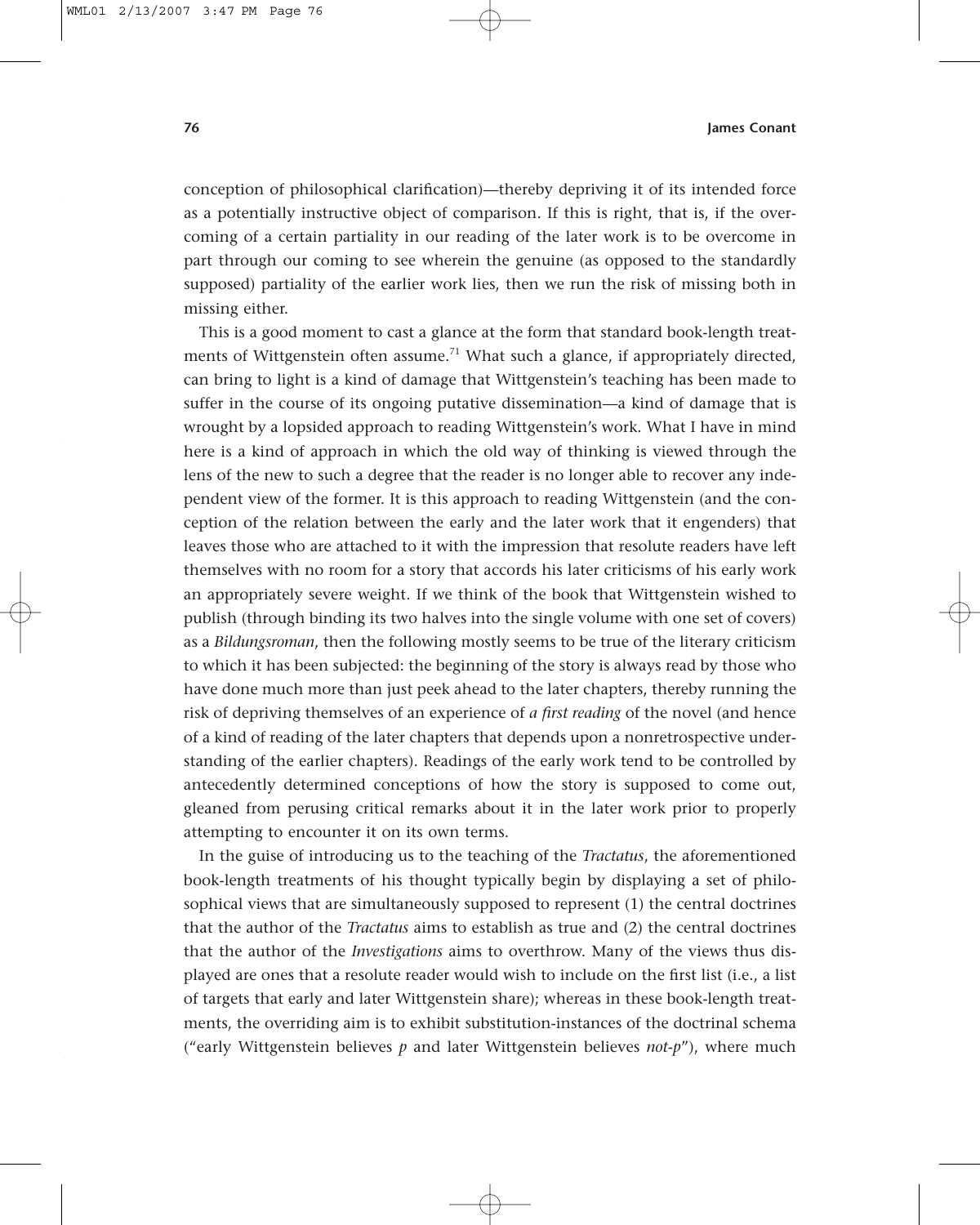more than just the bare outline of the schema has already been decided upon prior to a proper encounter with the early work.<sup>72</sup> For a resolute reader the way in which much that is notably new first emerges on the scene with the advent of Wittgenstein's new way of thinking cannot come into view through such a partial approach to the old way of thinking. Yet if these are the only materials that one has at one's disposal out of which to construct a narrative about how the new way of thinking represents a break from the old, then it is little wonder that one ends up with a story according to which, even if the answers in the earlier book were wrong, the questions were not.

## **4 A First Sort of Indiscriminateness**

From the point of view of a resolute reader, the distortion wrought by these standard book-length treatments of Wittgenstein's thought goes well beyond a mere mistaking of the role that the sort of item that belongs on the first list is intended to play in the dialectical strategy of the *Tractatus*. For these books tend indiscriminately to lump together items of this sort with a whole variety of other sorts. There is a range of different sorts of indiscriminateness in play in these narratives. We will consider two of these—the first here and the second in the next section of this paper. Both sorts are largely due to the determination of commentators to fit most of the philosophical topics present in either of the two (usually separately bound) books into a single nexus of unity—namely, that of the doctrinal schema. What the remainder of this paper will try to show is that this can lead to misunderstandings, not only of the philosophical aspirations of the early work, but equally of those of the later work. For in underestimating the philosophical achievement of the early work, one underestimates the depth at which the investigations in the later work are pitched.

The first sort of indiscriminateness has to do with the first cost of an overeagerness to display eventual targets of the later thought: a failure to distinguish at all carefully between what is central and what is peripheral to the concerns of the *Tractatus*. I will confine myself here to furnishing one sample of the first sort of indiscriminateness. In the early chapters, devoted ostensibly to the *Tractatus*, in the aforementioned booklength treatments of Wittgenstein, there prominently figure (introduced so that they can subsequently serve as targets for the putatively new way of thinking inaugurated by the *Investigations*) mentalistic doctrines of a sort that do not figure prominently in the *Tractatus* itself. Insofar as such doctrines surface at all in that text, they do so *en passant* and always only as objects of criticism. Their relative lack of prominence is tied in part to the ways in which the author of the *Tractatus* took "the great works of Frege"<sup>73</sup> already to have largely disposed of doctrines of this sort (in particular, through his various critiques of psychologism).<sup>74</sup> Although early Wittgenstein's attitude toward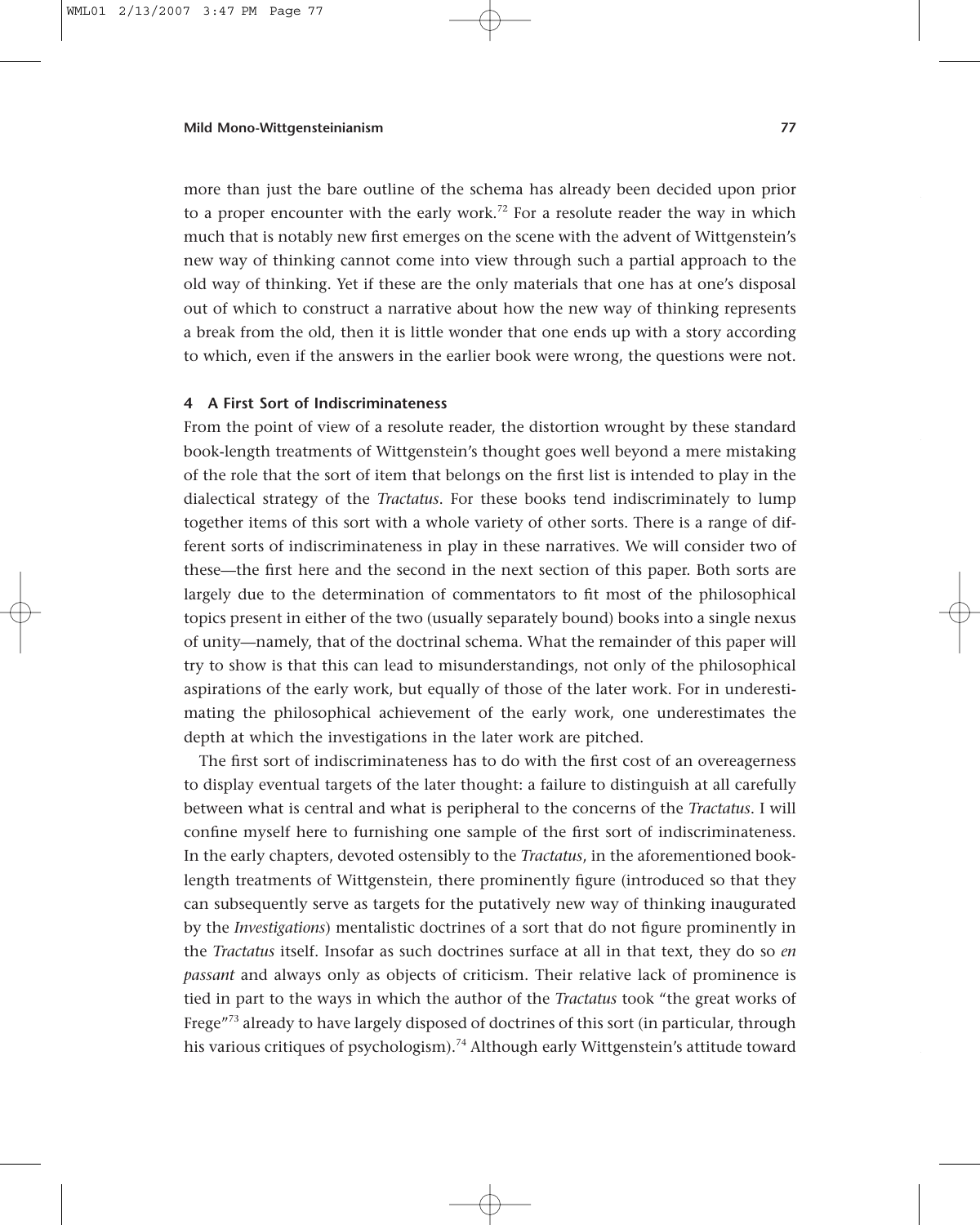such forms of mentalism is not easily reconstructed from a study of the text of the *Tractatus* alone, a proper understanding of his attitude toward them there is not unimportant to the task of properly entering into the spirit of his early thought. But all hope of properly orienting oneself in the text is lost if one's reading of the *Tractatus* is guided by the assumption that the sorts of philosophical doctrine that lie most ready to hand as objects of criticism in the opening sections of the *Investigations*<sup>75</sup> must *therefore* figure among the central doctrines of the early work.<sup>76</sup> Once this sort of distortion is corrected for in one's reading of the early work, the following sort of question can acquire a commendable urgency: why is it that certain doctrines apparently deemed sufficiently confused to warrant a role only on the outer periphery of the target range of the *Tractatus* later come to be positioned so close to the center of the target range of the *Investigations*? To understand this, we must better understand why later Wittgenstein comes to think that philosophical criticism needs to start at a much earlier point than the author of the *Tractatus* ever did. We will return to this topic in section IX.

## **VII Unwitting Commitments**

*[The infidel scholar begins to wax esoteric. He claims to be able to find buried doctrines in* The Old Testament*. This apparently requires that we look beyond the mere letter of the text to something like the spirit in which it was written or revealed. The main points of the two sections here seem to be as follows: (1) The Church Fathers are to be castigated for not having detected these hidden doctrines—the fact that they were buried apparently is no excuse for having failed to noticed them. Our author tries to show that the presence of these buried doctrines in* The Old Testament *clears the members of his sect of the most serious charge that the authorities of the Church have brought against them—namely, their failure to acknowledge the Miracle of the Recantation. (2) Finally, it is explained that it is only with the aid of these doctrines that a full interpretation of* The New Testament *may finally now be attempted.—J. C.]*

# **1 A Second Sort of Indiscriminateness**

Moving now to the opposite end of the spectrum, let us turn to a very different sort of indiscriminateness that a resolute reader may be pained to find in standard booklength treatments of Wittgenstein's thought. As we saw in section III, standard readers take there to be substantive doctrines that the *Tractatus* fully aims to espouse, even if it cannot express them (because they are ineffable); and it is just these doctrines that they take the later Wittgenstein, in his criticisms of his earlier self, to be centrally concerned to criticize. And we also saw that resolute readers take there to be *no doctrines* of this sort that the *Tractatus* wittingly *aims to espouse*. The two italicized phrases in this last sentence furnish a pair of clues as to how a resolute reader might wish to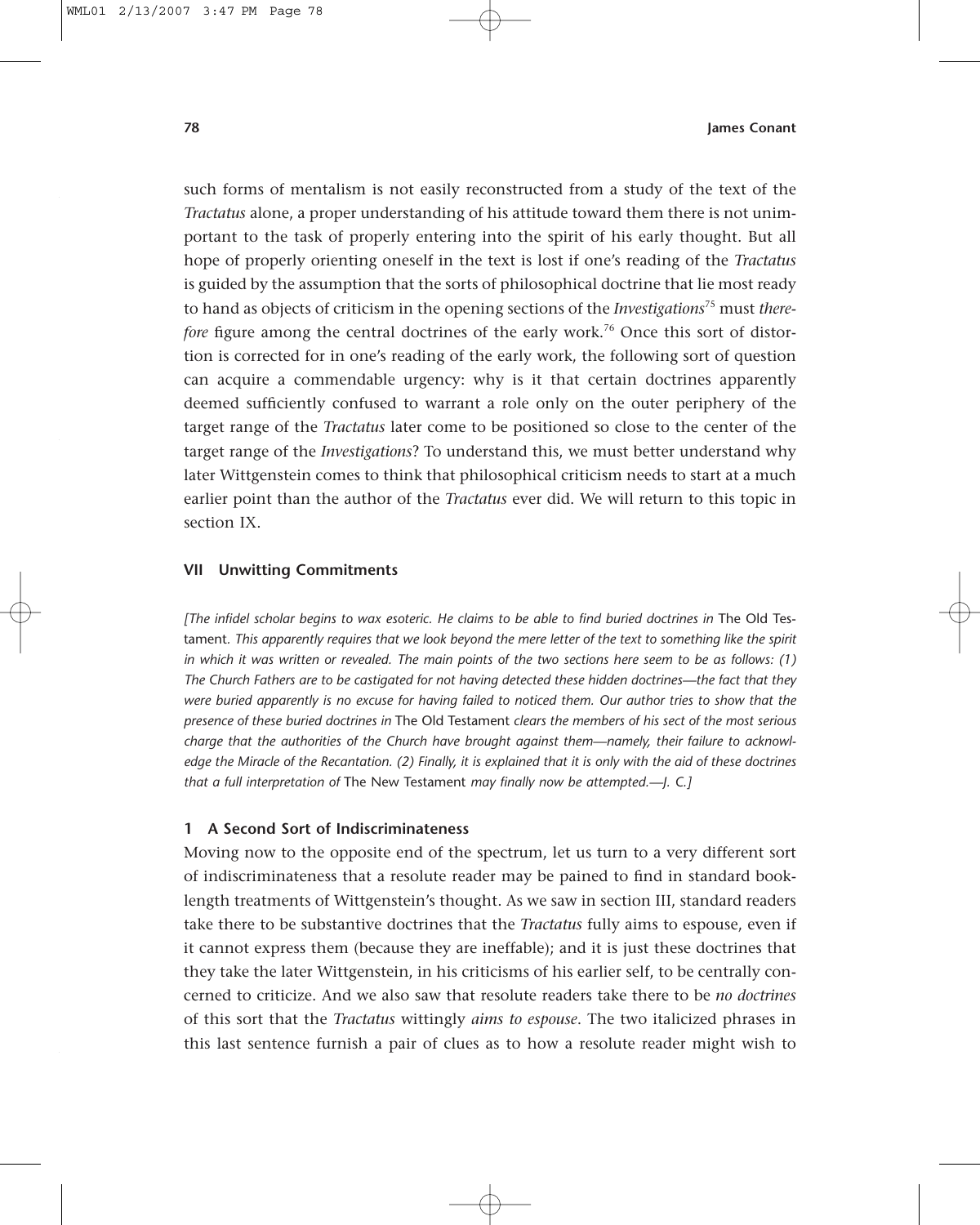understand at least one aspect of the discontinuity between the old and new ways of thinking. If we follow out the suggestion that comes from combining these two clues, we arrive at the following formulation—one that allows us to see how the incredulous question may fail to hit its mark:

Any philosophical commitments that Wittgenstein is later concerned to criticize in his old way of thinking are moments in it of a sort that his old self would have been unable to recognize as sufficiently contentious to require special vindication—let alone vindication through the activity of constructive philosophical theorizing (i.e., the sort of activity that it is the whole point of Tractarian elucidation to supplant).

I will henceforth refer to such moments in the *Tractatus* as "unwitting commitments." To say that they are *unwitting* commitments is to say that the author of the work would not have been prepared, at that time, to see them as open to challenge: they are not in view for him *as* commitments. To say that each of them is an unwitting *commitment* is to say that the author of the work is nonetheless committed to (1) there being something intelligible to think along the lines represented by each, and to (2) affirming in each case the truth of what is thereby thought. As we shall see, the crucial problem arises here, for the author of the *Tractatus*, not so much in his entitlement to (2)—as it might for other authors—but rather already in his entitlement to (1). To make any one of these commitments fully explicit is already to bring our author into conflict with himself.

In the next section of this paper, I will attempt to specify some of these unwitting commitments in the form of a list—as a means of introducing the concept of the second list. Once the possibility of such a list is firmly in view, it should be conceded that a resolute reader is able to accord a central place in his reading of the later work to its criticisms of the early work. This brings us to the second sort of indiscriminateness (on the part of all standard readers and some resolute readers): the failure to distinguish between the items that belong on the first list (merely apparent commitments) and those that belong on the second list (unwitting commitments).

A brief sketch of an example of how on a resolute reading there can be room for unwitting commitments in the *Tractatus* is perhaps in order here.<sup>77</sup> According to most resolute readers, the Tractarian activity of elucidation employs the tools of logical notation in order to clarify propositions. Sentences are to be translated into this notation. The outward appearance of the signs employed by the notation is designed to correlate with the symbolic structure of the proposition. The task of translating our sentences into such a notation requires that we attain clarity about what it is that we want to say with our words.78 The *Tractatus* holds that, prior to the translation of a meaningful proposition into such a carefully designed notation, the real logical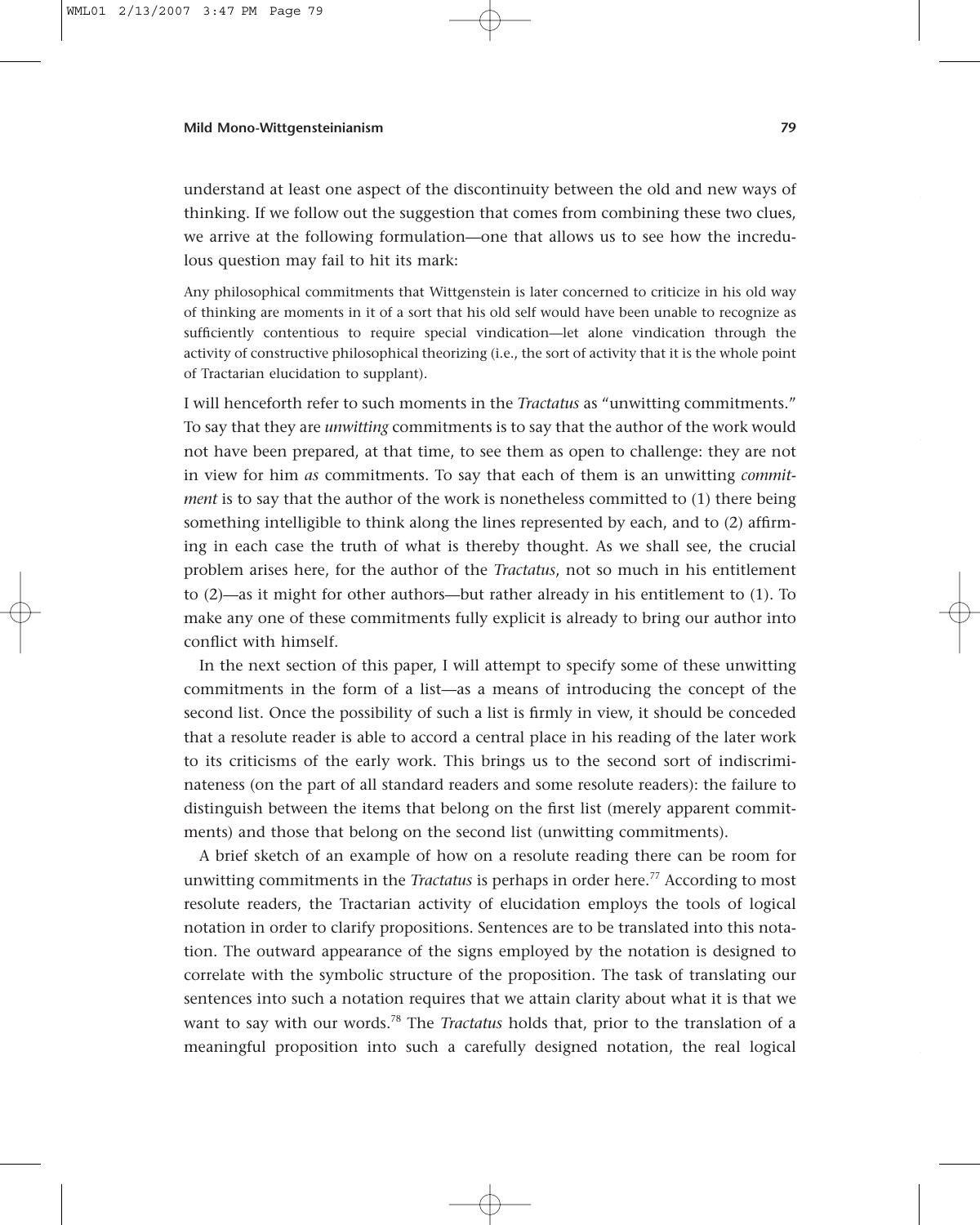structure of the proposition is not easy to gather from its appearance—it remains hidden beneath the outward (surface-syntactical) clothing in which it is wrapped in ordinary language. If a sentence is successfully transposed into the notation, then the logical structure of the proposition is brought to the surface, where it can now lie perspicuously open to view. According to resolute readers, if we are to take the avowed aim of the early work seriously, then it is essential to appreciate that a commitment to the employment of such notation does not itself constitute part of a doctrine about anything for the author of the *Tractatus*. He saw the significance of the notation as resting upon (not some bit of philosophical theory purporting to establish its significance, but rather) its use.<sup>79</sup> Its significance as a tool of clarification was to be demonstrated through its practical application in the context of the activity of making the philosophical problems completely disappear. The notation would expose the nature of our confusion and would help to lay bare when we had only apparently conferred a determinate method of symbolizing on our signs. The proof of its value would lie in the pudding of its results. Not only was it not to rest upon a philosophical theory, it was supposed to help wean us from our attachment to such theories.

But it is also open to resolute readers to hold that there were, underlying the author of the *Tractatus*'s understanding of the efficacy of this elucidatory tool, latent philosophical commitments that he himself failed to uncover and interrogate—commitments of a sort that will figure on the second list—such as that there are essential features of language, that they can be captured by such a notation, that they otherwise remain hidden, that their mode of presentation in such a notation allows the true structure of our thought to lie directly open to view, and so forth. So a resolute reader may, on the one hand, respect the avowed aim of the work, claiming each of the following three things (regarding the early understanding of the practice of philosophical clarification) and holding that early Wittgenstein himself attached great importance to each: (1) that the employment of such a notation did not require its employer ever to *say* anything about the logic of our language, (2) that part of the point of mastering such a notation was to demonstrate that the sentences to which we are attracted in philosophy (ones that apparently do say something about the logic of our language) can be shown not to say anything, precisely by our coming to see that there is no way to translate them into the notation, and (3) that such a mastery of the notation itself allows the logic of our language to be shown (without anything "about" it ever having to be said), thereby enabling us to attain a clear grasp of the logic of our language through our attaining a clear view of what we do say when we employ language meaningfully. A resolute reader may also, on the other hand, account for Wittgenstein's later criticisms of his early self by claiming each of the following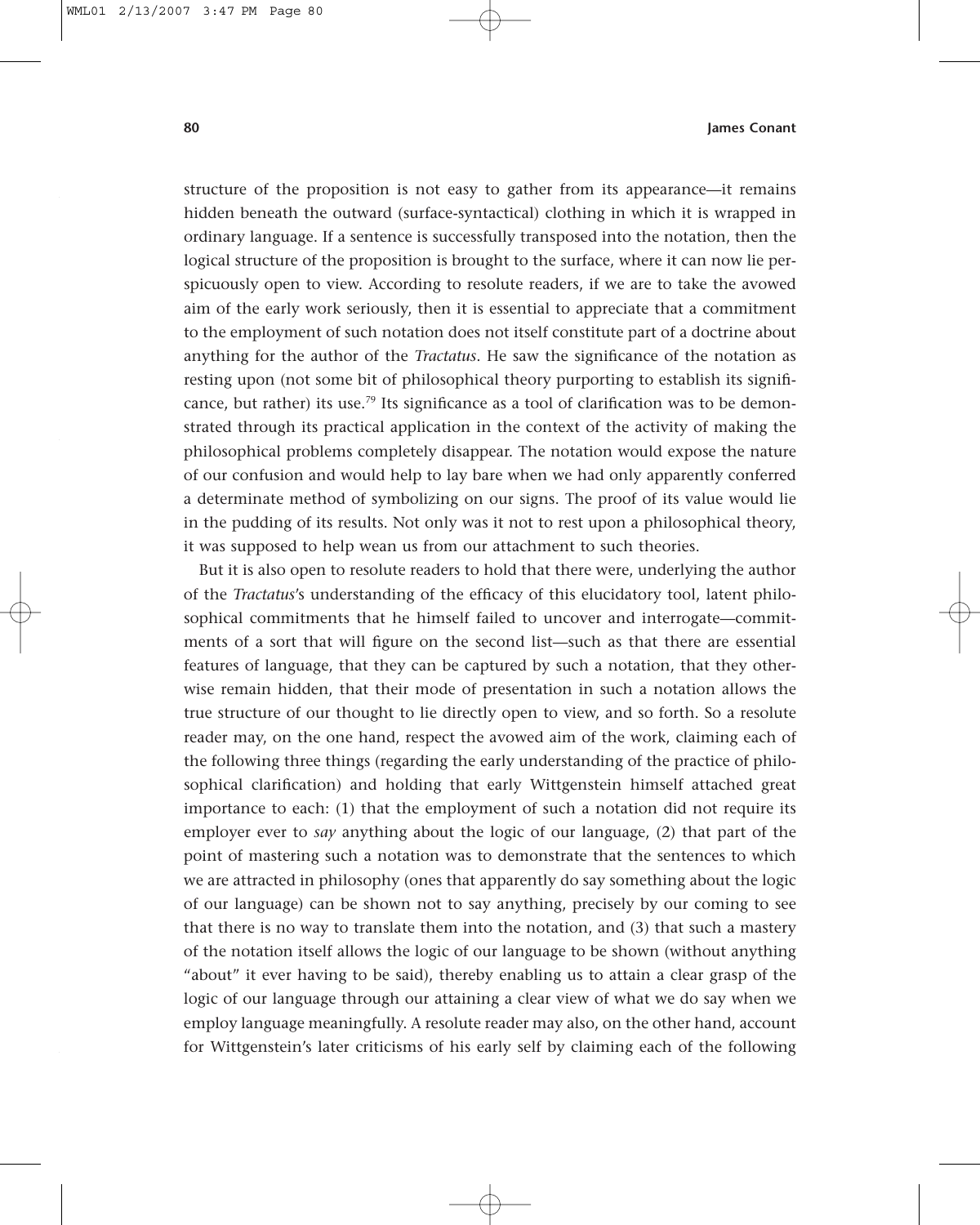three further things (regarding early Wittgenstein's understanding of the significance of the notation thus employed), while holding that early Wittgenstein himself attached no importance to these things because they were invisible to him: (1) that this understanding itself carried unwitting commitments along with it, (2) that this, in turn, colored his conception of what is revealed by the notation, and (3) that this imported a philosophically nontrivial set of conceptions regarding what logic, language, and clarity themselves are.

A resolute reader therefore need in no way be committed to the idea that Wittgenstein's own self-understanding of what he was doing in the *Tractatus* is unmistaken. Such a reader need only be committed to the view that if we want to understand what the author of the *Tractatus* thought he was up to (at the time of writing the book), then we need to be clear about the terms of that original self-understanding. But claiming this is perfectly consistent with maintaining that that self-understanding proved to be, in various respects, deluded. If resolute readers are perfectly free to ascribe misconceptions to early Wittgenstein, then this means that the following is far too coarsegrained a question to allow for a division of readers into those who are resolute and those who are not: Are there important differences between early and later Wittgenstein? As is this question: Did later Wittgenstein regard the author of the *Tractatus* as committed to problematic metaphysical theses?<sup>80</sup> What question will effect a proper division? We already know that this question divides them: Did the author of the *Tractatus* understand himself (rightly or wrongly) to have found a way to do philosophy that eschews any commitment to a metaphysical thesis? But merely having this question in view does not permit a formulation of the significant differences that separate commentators when what is at issue is a proper understanding of the relation between the author of the *Tractatus* and that of the *Philosophical Investigations*. 81

## **2 Reading the New in the Light of the Old**

The unwitting commitments matter here. What can be hard to understand is how the author of the *Tractatus* could have been able to view everything in his philosophical work through them and yet have been unable to see these commitments themselves as being in the slightest degree weighty—let alone see them, as he later did, as coming heavily laden with philosophical freight. This *is* difficult to understand. But not to be able to understand this is not only to fail fully to understand the *Tractatus*; it is to fail fully to understand the *Investigations* (and, above all, those sections of the *Philosophical Investigations* centrally concerned with the criticism of the author of the *Tractatus Logico-Philosophicus*). For the difficulty of understanding this feature of how things looked to the author of the *Tractatus Logico-Philosophicus* is internally related to the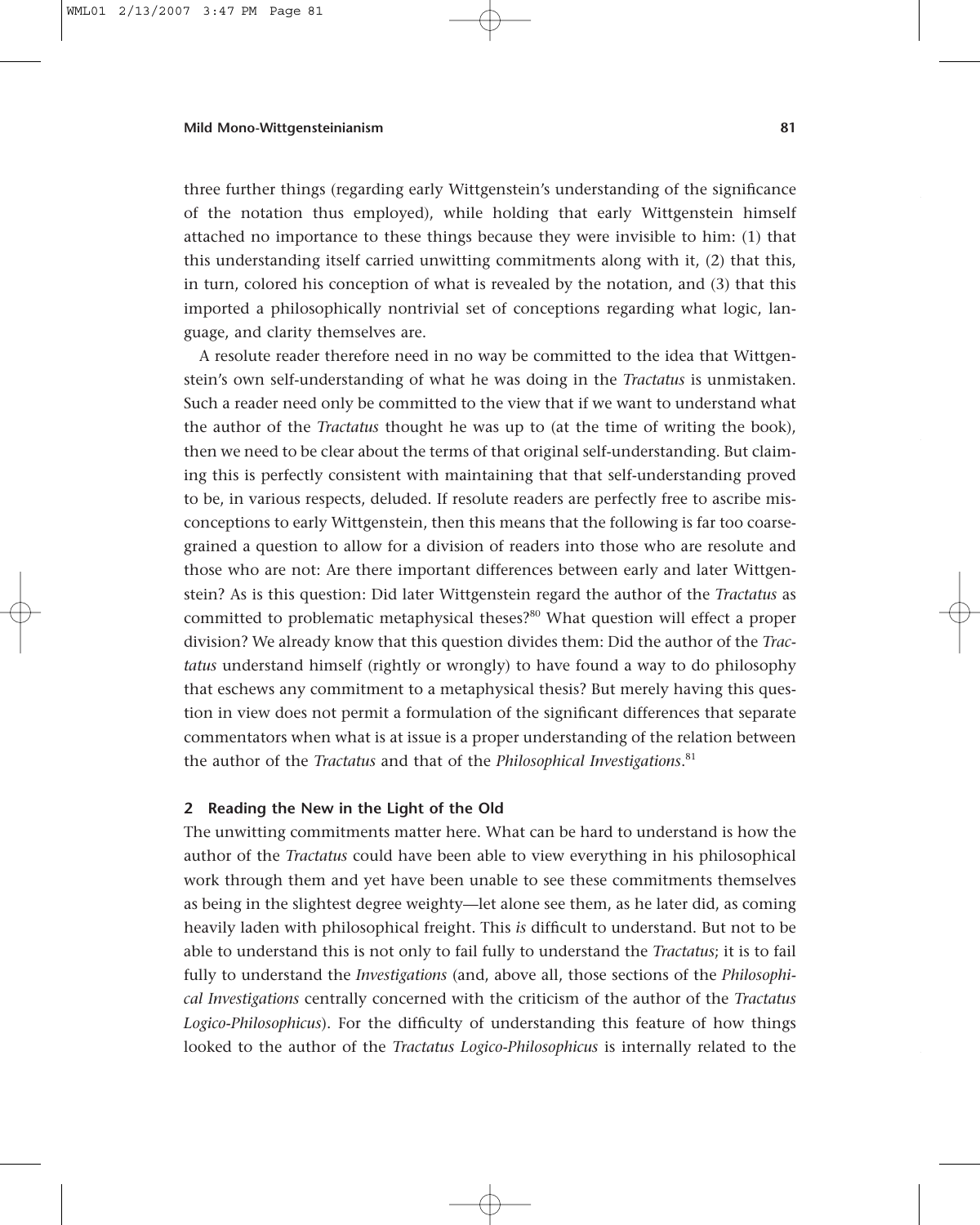difficulty of understanding a central aspect of the teaching of the *Philosophical Investigations*. The prefatory remark asks us to view the *Investigations* against the uniquely illuminating background afforded by the *Tractatus*. This requires that we be able to view the later work through the lens of the earlier (and not just the other way around).82 As we have seen above, most contemporary Wittgenstein scholars are drawn to read the pair of works together in, as it were, a single direction, taking their point of departure in Wittgenstein's work from the new way of thinking and working their way back to the old. Because they are thus drawn to view the *Tractatus* through the lens of the *Investigations*, it has become singularly difficult for them to imagine their way back into anything like early Wittgenstein's original position. $83$  This requires, above all, coming to appreciate what would have struck him as philosophically contentious and what would have struck him as merely obvious—the kind of thing to which (if one were to happen upon the peculiar idea of attempting to advance it in the guise of a thesis) everyone ought to agree.

If there are weighty philosophical commitments that later Wittgenstein is concerned to criticize in his old way of thinking that his earlier self would have been unable to recognize as such at the time of writing the *Tractatus*, then these will be the ones that readers comparatively better versed in Wittgenstein's later work will be least competent to separate out and properly assess (namely, as ones that possessed the peculiar sort of weightlessness that they did for the author of the *Tractatus*). As connoisseurs of the *Investigations*, it may, of course, be all too easy for them to pick out just these commitments as ones that are seemed by later Wittgenstein to be of great portent and thus evidently somehow important to a proper philosophical treatment of the *Tractatus*. But if they are always readers of the *Investigations* first and only readers of the *Tractatus* second, then they will be unable to appreciate the surreptitious role that these commitments play in holding up the edifice of the early philosophy. On the contrary, as disciples of the *Investigations*, they may be all too eager to regard these commitments as necessarily portentous and thereby fall into the error of assuming that they must have seemed no less portentous to the author of the *Tractatus*. They will therefore see these not just as commitments present in the *Tractatus* but as ones *undertaken*. This is primarily what occasions the second form of indiscriminateness: these readers will be happy to include sentences giving voice to such commitments on a single list together with the many other sorts of sentence they are inclined to lump together under the single broad heading: Doctrines the Author of the *Tractatus* Aims to Establish and the Author of the *Investigations* Aims to Overthrow. From the point of view of some resolute readers (including this one), such readers of Wittgenstein not only thereby conflate the varieties of role that different kinds of moment of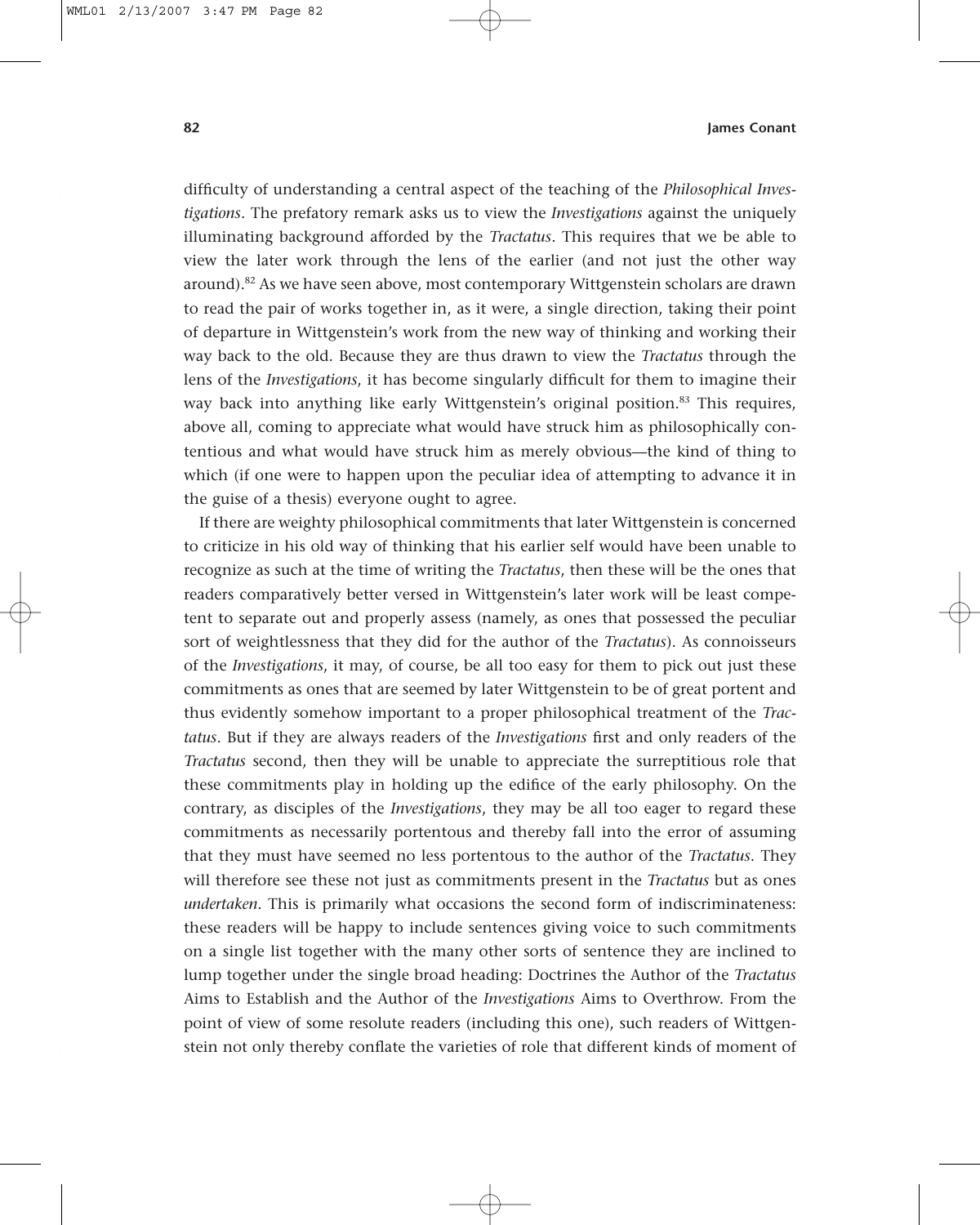philosophical reflection play in the *Tractatus* but they show themselves therein to be unable to exercise a form of discrimination essential to an appreciation of how Wittgenstein's old way of thinking bears on his new and vice versa.

We earlier touched on the topic of a lop-sided approach to reading Wittgenstein. This approach can be seen to exact an additional cost here. For the achievement of any degree of appreciation of some of the central lessons of the later work involves nothing if not a cultivation of an exquisite degree of sensitivity to just how philosophically momentous and altogether noninnocuous precisely these unwitting commitments are.<sup>84</sup> Yet much of the point of these later lessons will be missed, if one tries to assimilate them without having acquired some antecedent sense of how someone as hell-bent on avoiding philosophical theses as the author of the *Tractatus* could have persisted in viewing commitments such as these as philosophically innocuous. Indeed, some of the sorts of misunderstanding that we have just touched upon (that flow from the aforementioned one-sided approach to reading the *Investigations*) are arguably part of what Wittgenstein hoped to forestall through the prefatory remark.

We are now in a position to bring a number of points together. The criticisms of the very idea of a resolute reading that have hitherto concerned us in this paper (from the basic initial question to the complaint of the incredulous inquirer) rest upon a failure to get any of the following five things a resolute reader may hold into focus: (1) that a commitment to resolution does not preclude a reader of the *Tractatus* from distinguishing between items that belong on the first list (i.e., apparently substantive commitments that are to be discharged as merely illusory) and those that belong on the second list (i.e., undischarged commitments that are unwittingly retained as such), (2) that a proper reading of the *Tractatus* requires an appreciation of how the unwitting commitments can persist in the face of the avowed aim, (3) that such an appreciation is something that the *Philosophical Investigation* aims to impart, (4) that therefore a proper appreciation of both the unwitting commitments of the *Tractatus* and the correlative teachings of the *Philosophical Investigation* requires that each of these works be read in the light of the other, and thus (5) that in the absence of a resolute reading of the early work something central to the teaching of the later work must go missing in our reading of it.

## **VIII Another List**

*[Our author returns to making and seeing lists. (1) An actual list is presented in which each item on it is meant to correspond to one of the buried doctrines that the young Ludwig himself inexplicably failed to see at the time of his* Vision of the Ladder*. (2) Again, not content with a merely terrestrial list, the infidel*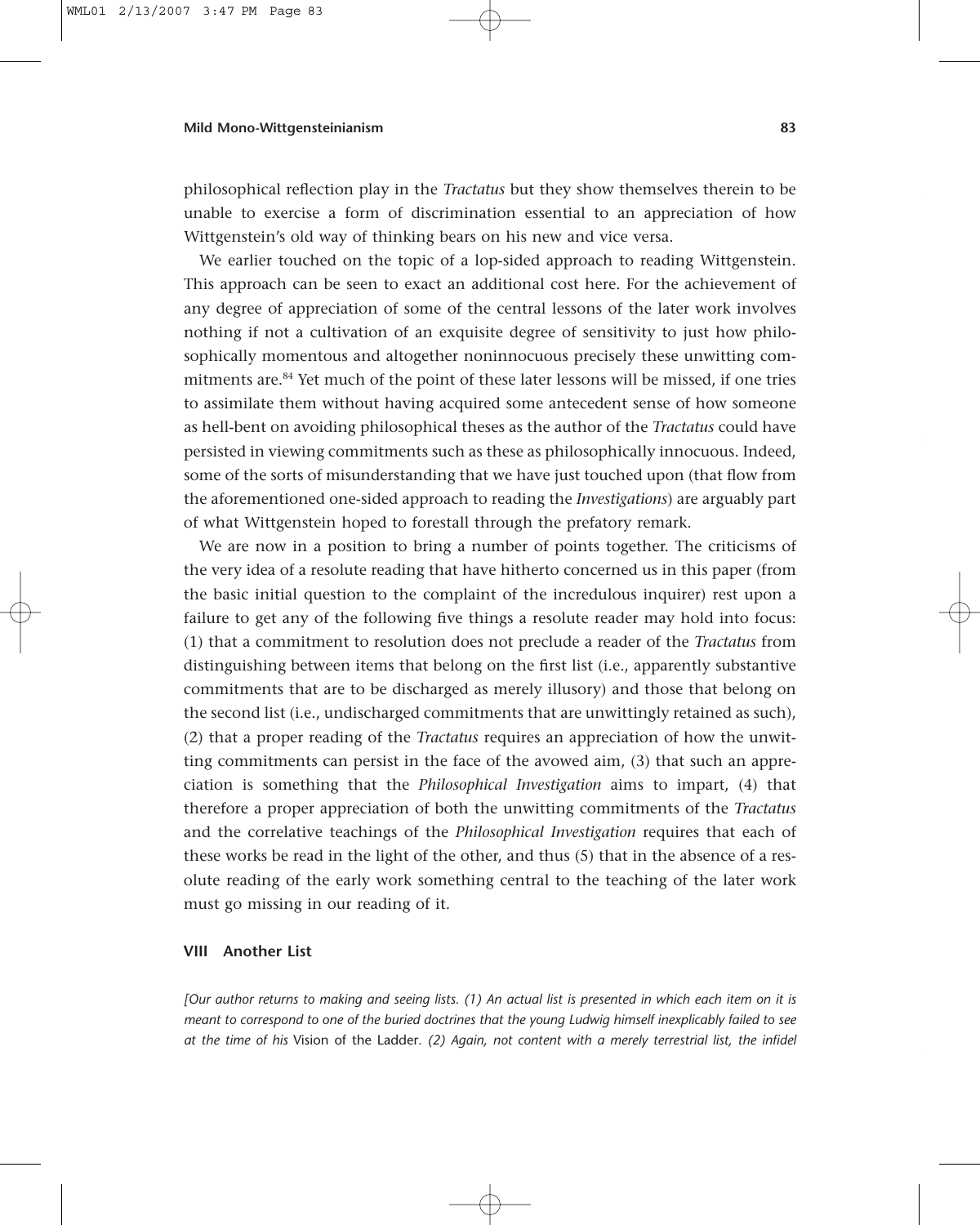**84 James Conant But Constant James Conant James Conant** 

*revives yet another apocryphal account of a vision, apparently also had by some nameless saint (possibly the same one as before, though there is also a suggestion that perhaps this vision was enjoyed by Ludwig himself after he returned from his wanderings in the desert). Some scholars, I believe, refer to this as* The Vision of the Second List*. In any case, this second vision is, again, of a divine list. (3) Our author then becomes preoccupied with comparing these four lists, two actual and two spiritual. It turns out that each is quite different from the others. (4) We then return to issues in infidel dogmatics concerning the limits of the extent to which infidels are obliged to agree with one another, how their discussions ought to be conducted, and what to do about the zealots in the sect. Our author gives some hints as to why he himself favors a mild form of heterodoxy and finds zealotry distasteful. The larger point of the whole section seems to be that what is seen in* The Vision of the Second List *illuminates both why the Miracle of the Recantation transpired and why* The New Testament *had to be written.—J. C.]*

## **1 Another Actual List**

Again, there are many possible variations on the actual list below that would have sufficed for our present purpose—though none of them is without its troubles. As we shall soon see, a reader constrained by nothing more than a bare commitment to resolution will encounter a variety of sorts of difficulty in trying to offer a specification of the unwitting commitments in anything that approximates the form of a list. Once again, the difficulties that arise here will be instructive in clarifying the sorts of philosophical and exegetical difficulty that must beset any attempt to offer anything approaching a resolute account of the relation between the thought of the early and that of the later Wittgenstein.<sup>85</sup>

Before we turn to the actual list below, it might help briefly to remind ourselves what sorts of moment in his early work are singled out for attention in Wittgenstein's later criticisms of it. Here is a representative passage that, I take it, attempts to summarize an aspect of how things looked to his early self at the time of writing the *Tractatus*:

But now it may come to look as if there were something like a final analysis of our forms of language, and so a *single* completely resolved form of expression. That is, as if our usual forms of expression were, essentially, unanalysed; as if there were something hidden in them that had to be brought to light. When this is done the expression is completely clarified and our problem solved.

It can also be put like this: we eliminate misunderstandings by making our expressions more exact; but now it may look as if we were moving towards a particular state, a state of complete exactness; and as if this were the real goal of our investigation.<sup>86</sup>

This is a characterization of how things came to look to the author of the *Tractatus* at the time of writing that book. It is a characterization of some of the implicit philosophical preconceptions that came with his earlier practice of eliminating misunderstandings by subjecting the sentences that occasioned them to his earlier procedures of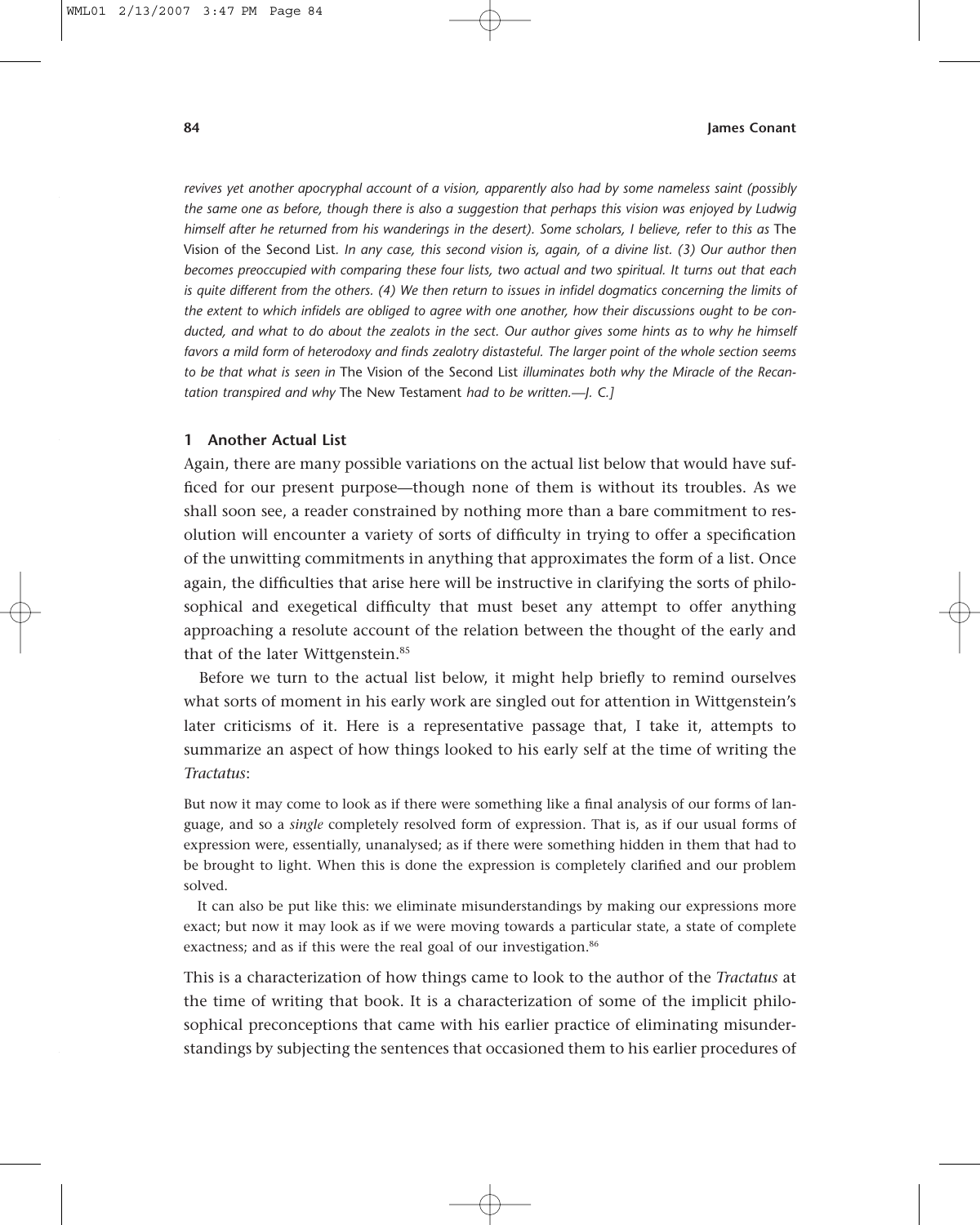interrogation—preconceptions regarding what must be involved in the prosecution of such an activity for eliminating philosophical perplexities (that it must involve, e.g., a transition from a state of comparative inexactness in our mastery of language to a state of complete exactness in which our relation to our words and their essential possibilities of meaning can be laid completely bare and open to direct view). The target in this passage therefore is not the set of items that figure on the first list—the philosophical doctrines that (resolute readers must hold) already figured as candidates for dissolution through the activity of clarification in the *Tractatus*. Rather the target here (resolute readers may hold) is the undissolved metaphysical residue that came with his early understanding of what such an activity must itself involve (an uncovering of hidden structure) and the (exact and essential) character of that which is thus brought to light.

Again, rather than specifying the commitments here at issue by picking out swatches of text drawn from the *Tractatus* in the form of particular quotations, I do so again, on the actual list below, by specifying particular preconceptions about how things must be that figure centrally in the book and to which any sensitive reader of the *Investigations* cannot help but attach importance—only now what are at issue are philosophical conceptions from which the author of the *Tractatus* failed to wean himself (rather than, as before, ones from which he attempts to wean his reader). Again, this procedure will allow us to achieve a higher degree of clarity and generality in specifying the relevant sorts of commitment than would be possible if we confined ourselves to the letter of their manifestations in the text. The need for such a procedure, with respect to the items on this list, is even greater than with the previous list because (though some figure fairly explicitly in the text) many of the relevant commitments are incurred in a relatively oblique, peripheral, implicit, or otherwise indirect fashion, and several are, as it were, textually off-stage. So, with these provisos in mind, I offer the following candidate formulations of some of the unwitting commitments:

- 1. The logical relations of our thoughts to each other can be *completely* shown in an analysis of our propositions.
- 2. These relations can be displayed through the employment of a logically *absolutely* perspicuous notation.
- 3. Through the employment of such a notation, it is possible for propositions to be rewritten in such a way that the logical relations are *all* clearly visible.
- 4. A proposition *must* be complex.87
- 5. *Every* proposition can be analyzed.88
- 6. Logical analysis will reveal *every* proposition to be either an elementary proposition or the result of truth-operations on elementary propositions.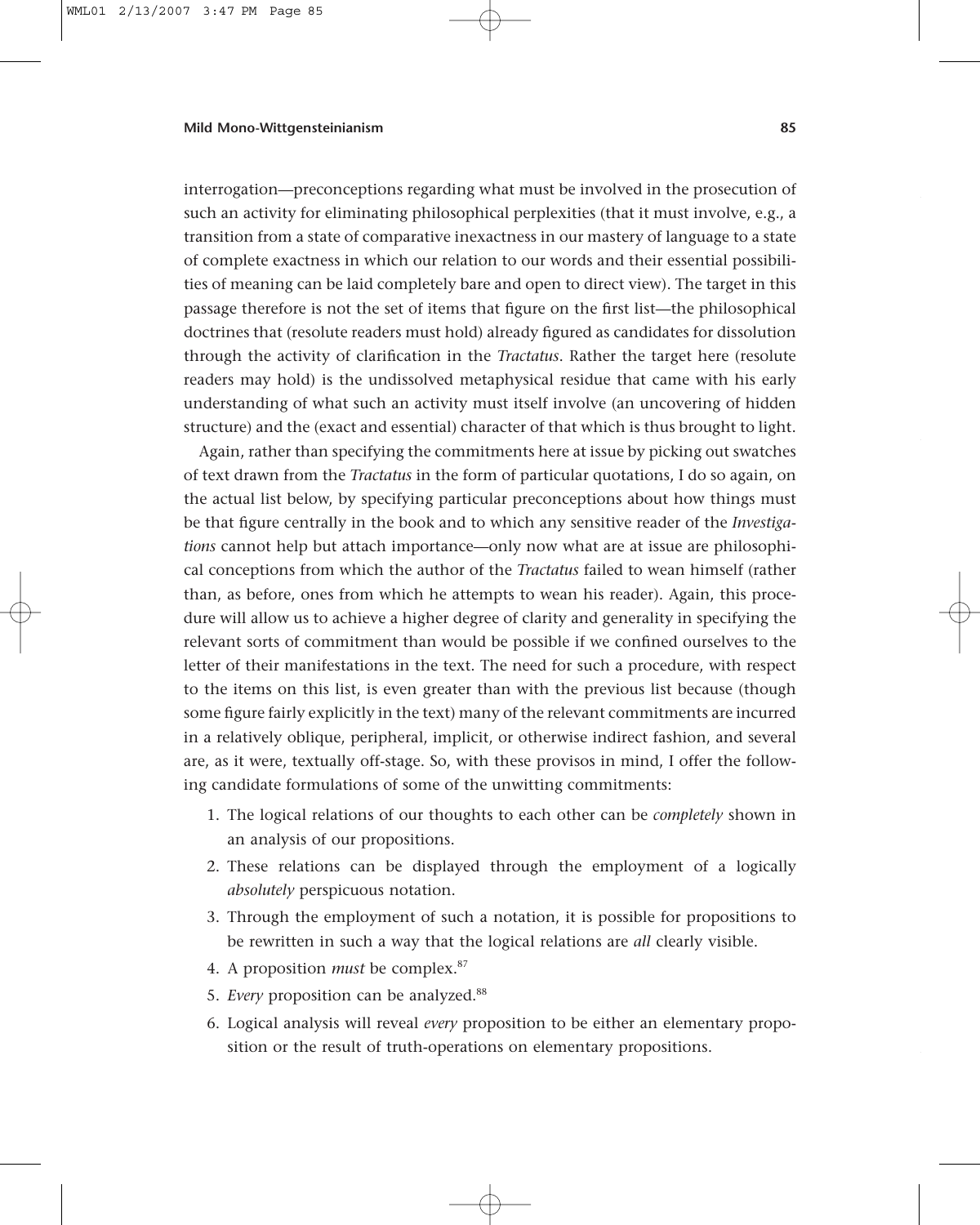- 7. *All* inference is truth-functional.
- 8. There is *only one* logical space and everything that can be said or thought forms a part of that space.
- 9. There is such a thing as *the* logical order of our language.
- 10. Antecedent to logical analysis, there must be this logical order—one that is *already there* awaiting discovery—and it is the role of logical analysis to uncover it.
- 11. By rewriting them in such a notation, *what* propositions our propositions are will become clear.<sup>89</sup>
- 12. By rewriting them in this way, it will also become clear what *all* propositions have in common.
- 13. There is a general form of proposition and *all* propositions have this form.
- 14. In its thus becoming clear what propositions are, it will also become clear how misleading their appearances are—how much the outward form *disguises* the real *hidden* logical structure.
- 15. A logically perspicuous notation is *the* essential tool of philosophical clarification.
- 16. Through our inability to translate them into *the* notation, despite their resemblance in outward form to genuine propositions, certain strings of signs can be unmasked as nonsense, that is, as strings of signs to which no determinate meaning has been given.
- 17. *All* philosophical confusions can be clarified in this way.
- 18. By demonstrating the significance of this tool and its application in the activity of clarification, the problems of philosophy have *in essentials* been finally solved.

Each item above is associated with something that a resolute reader may hold that the author of the *Tractatus* (1) was committed to (given his conception of how philosophical elucidation proceeds and the role that a perspicuous logical notion must play in it), (2) would not have taken to be in any way inconsistent with his aspiration to eliminate metaphysics (by means of an activity in which no philosophical theses are propounded), and (3) would not have taken to be a contentious theoretical commitment (let alone one that was somehow peculiarly his).

# **2 The Second List**

As with "the first list," the expression "the second list" will not serve its intended purpose here if defined through an enumeration of some actual items in some definite order—say, the items on the actual list above in the order given. The actual list above is of examples of candidate formulations of philosophical commitments that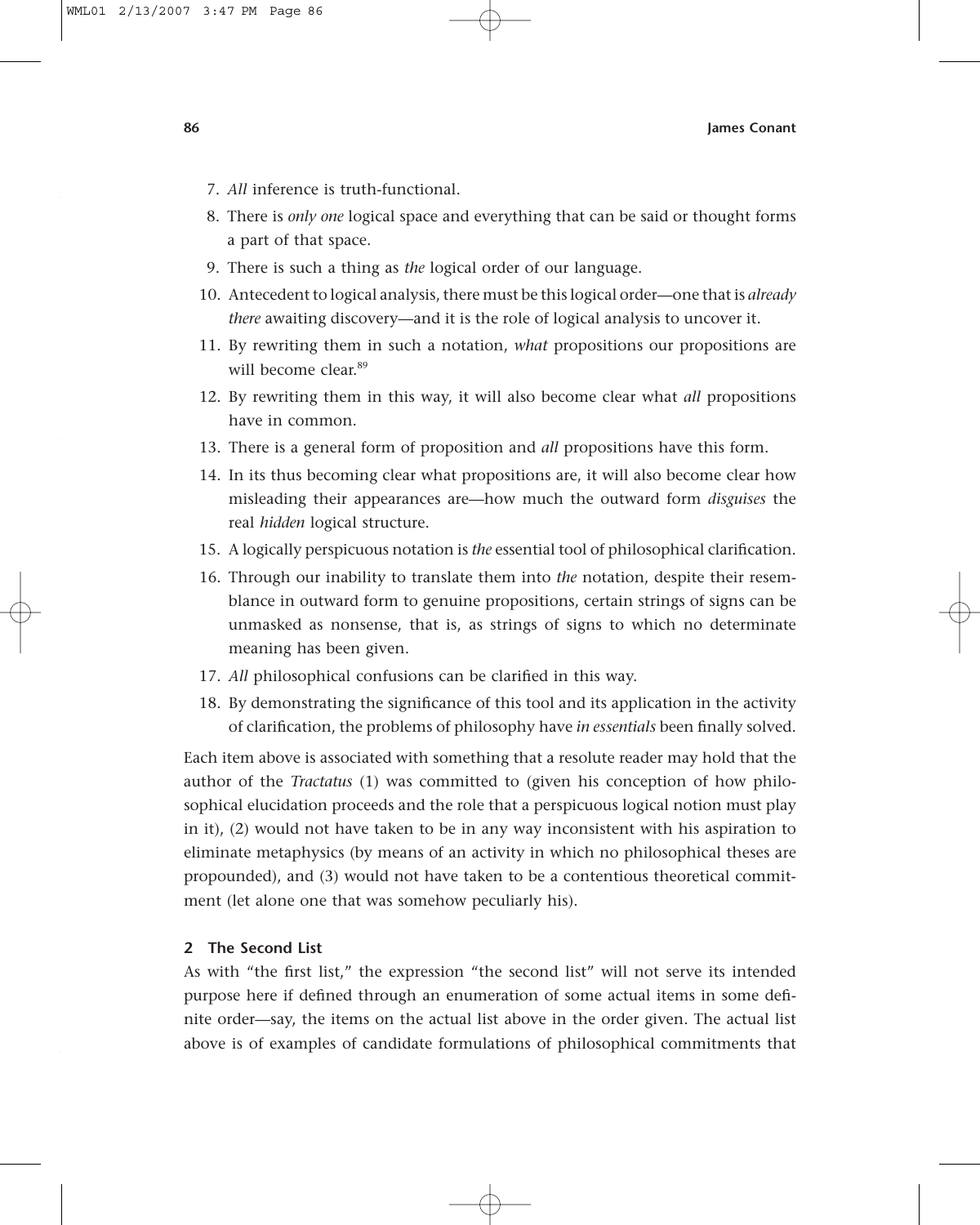underlay the conception advanced in the *Tractatus* of how the activity of philosophical clarification ought to proceed. The point of furnishing such a sample of candidates is to attempt to gesture at the sorts of thing that might be held by a resolute reader to belong on the second list. To say that an item belongs on the second list is to say that it is the sort of thing that a resolute reader ought to hold is to be counted among the unwitting commitments retained by the author of the *Tractatus*. As we shall see, there is plenty of room for disagreement about what ought thus to be counted.

## **3 Comparing Lists**

The point of the first actual list was to bring out how the doctrinal schema distorts our understanding both of the avowed aim and the avowed method of early Wittgenstein's philosophy, thereby occluding important moments of continuity between his old and his new ways of thinking. The moment of continuity in aim is to find a way to do philosophy that does not consist in putting forward philosophical theses. The moment of continuity in method is to specify a series of steps that a reader can take that will allow her to pass from a state of philosophical perplexity to one of clarity in which the philosophical problems completely disappear. A proper arrangement of the items on the first list would be a specification of how the early method is to achieve the aim. The point of the second actual list is to bring out how, within an acknowledgement of these overarching moments of continuity, due weight can be given to the incessant effort on Wittgenstein's part in his later writing to purge himself of (what he evidently took to be) the deeply rooted philosophical misconceptions of his earlier self. The second actual list thereby attempts to illustrate the extent to which, from the standpoint of his later thinking, there was an entire metaphysics of language tacitly embodied in his earlier method of clarification.

It is instructive to notice how many of the questions that were of concern in connection with the first list have no application in regard to the second. Let's first consider questions regarding the shape of the list. We saw before that questions about how properly to understand the philosophical dialectic in the *Tractatus* were related to questions about how to arrange items on the first list. One's understanding of the book could be sharpened through reflection on which items should come comparatively earlier and which comparatively later on the first list. Such reflection can no longer pay the same dividend when it comes to the second list. *We* can give it a shape. But there is nothing which is *the* shape it had for the author or was *meant* to have for a reader of the *Tractatus*. The philosophical preconceptions which figure as separate numbered items on the actual list above certainly do form a kind of unity—to hold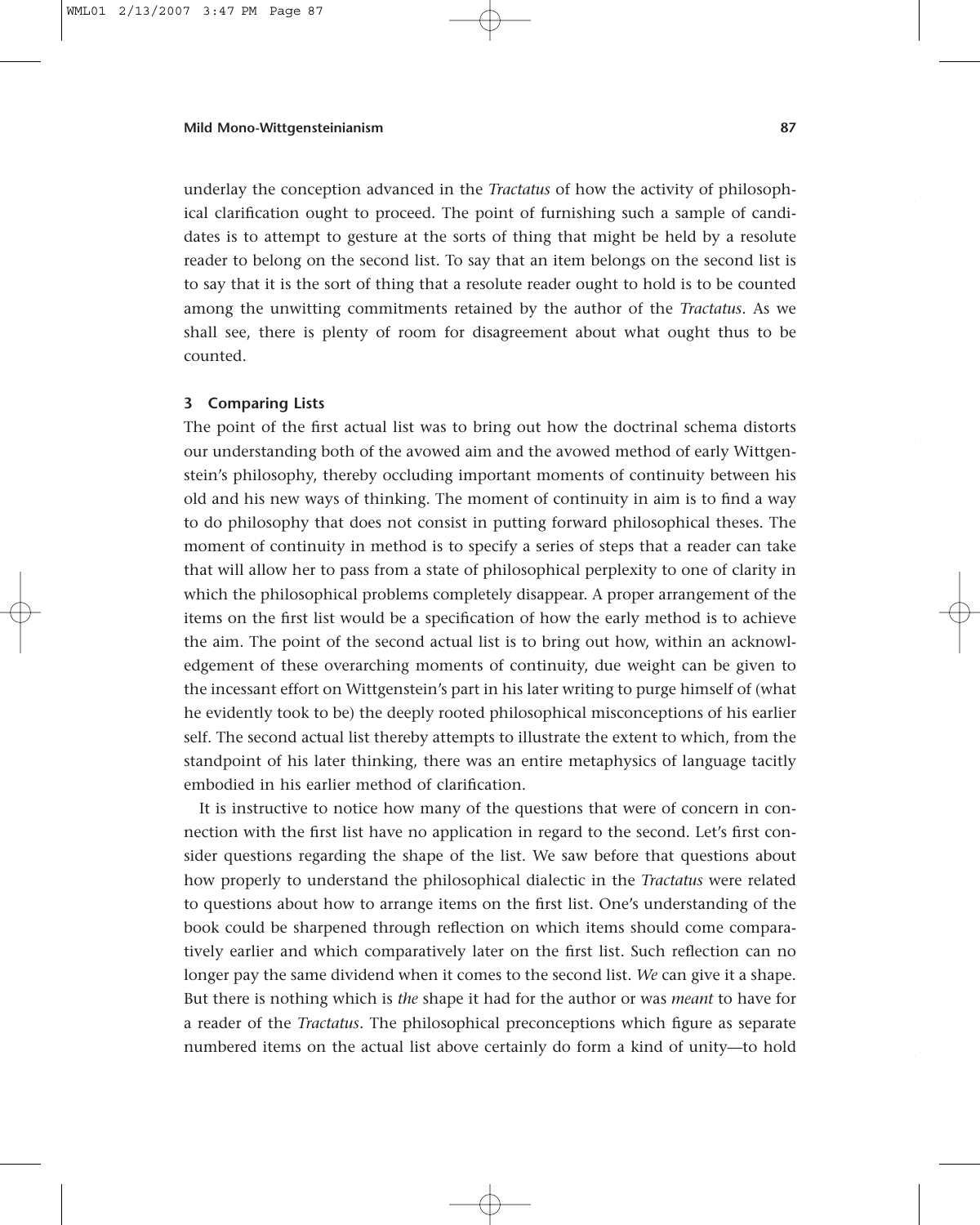#### **88 James Conant 188 James Conant 188 James Conant 188 James Conant**

any one is naturally to begin to slide into holding many of the others. But, as long as all of the items on it properly belong on that list, not much sense is to be made of the following question: which ones did the author of the *Tractatus* take to be comparatively primitive and which comparatively derived? In this respect, the linearly ordered structure of a list is no longer really apposite here, and some other arrangement (a circle?) would serve better.

The whole point of the second list is that all the items on it figure as equally primitive in his thinking. And this means: once one goes about making such a list and begins to see how long it can become, one begins to see how much hidden dogmatism there is in the book. To see some of these items as requiring derivation from the others would be to allow at least some of them to come into view as the sort of thing (1) to which one may not yet be entitled since a nontrivial commitment is incurred, (2) to which one can then labor to vindicate one's entitlement, and (3) to which one can then have acquired entitlement (having successfully discharged that labor). Wittgenstein's later criticism of his early self (insofar as it pertains to those aspects of his old way of thinking that correspond to items on the second list) is not directed at instances of step (2) or step (3) in this thinking, but at his inability even to get to step (1). This is not to say that there is no point in arranging things on the second list.<sup>90</sup> It is only to say that there is no point in asking the following: which arrangement, from the point of view of the author of the *Tractatus*, is a placing of items in the right order? To allow the items in question to come into view on an understanding of each that coherently admits of such a question regarding its relation to the others is to have them in view for oneself in a way that they were never in view for him.

Now let's consider the sort of issues that invited the employment of a parenthetical notation in the representation of the first of our two actual lists. No parentheses occur in the second actual list. But, more to the point, parentheses cannot play the role here that they did formerly. (Instead we now find a different form of notation for which no need was felt formerly: the italics.) What is at issue in the first actual list are commitments that for the author of the work are merely apparently substantive (though for the reader they can only gradually come clearly into view as such); whereas what is at issue now in the second actual list are commitments that are neither merely apparent nor philosophically innocuous (though for the author they cannot come clearly into view as simultaneously neither). With the first actual list, at many junctures, an item on it could have been replaced with something that had the form of its logical opposite, without threatening its candidacy for inclusion. Recall the main respect in which the first actual list differed from a standard reader's list. For standard readers, logically incompatible propositions crowded one another out as candidate items because they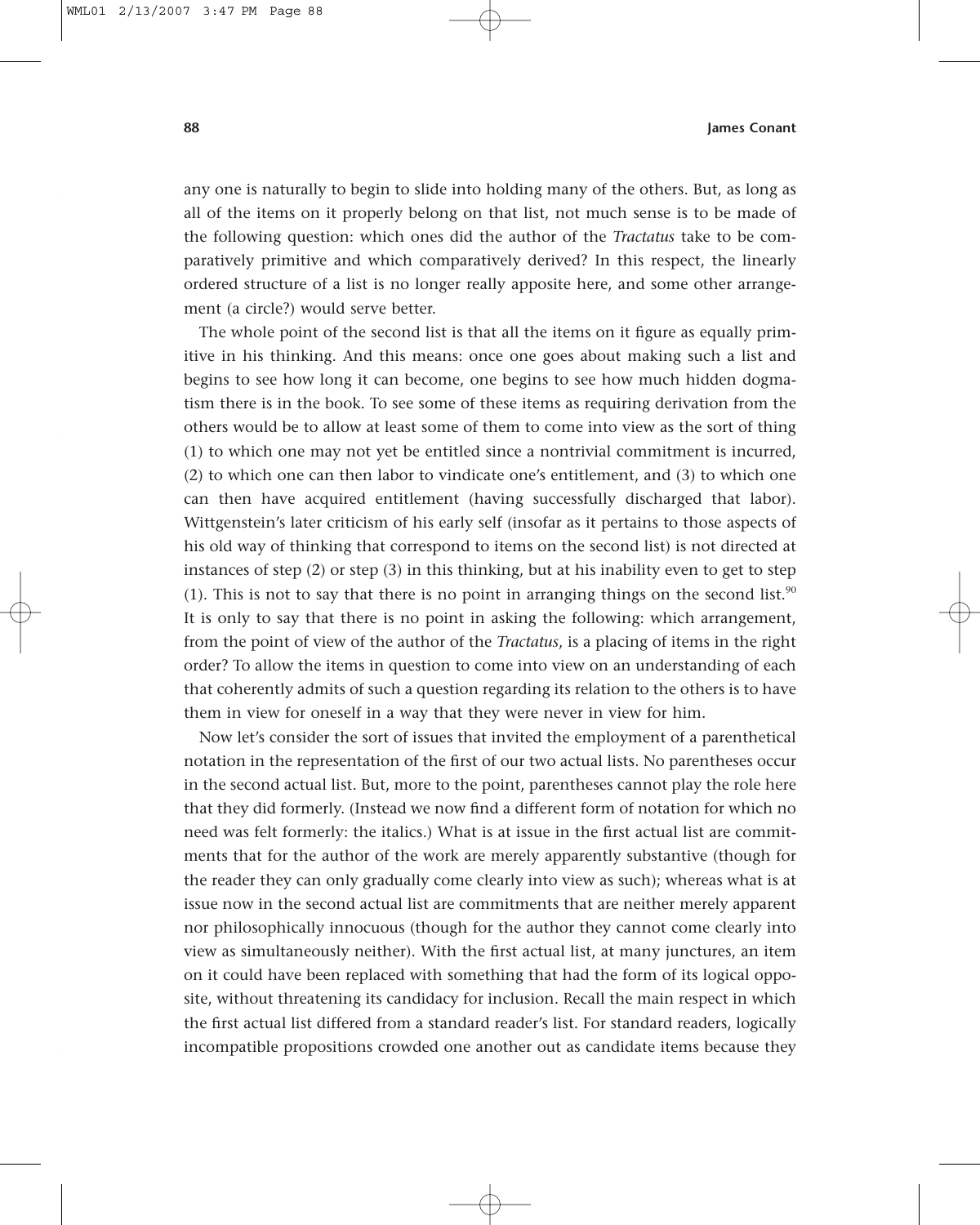were to be associated with genuine (albeit ineffable) *insights* into the nature of thought, language, and reality, and their negations were to be associated with denials of those insights. For resolute readers, (apparently) opposed items did not crowd one another out as candidates for inclusion on the first list since they were all equally to be associated with merely *apparent* insights into the nature of thought, language, and reality all equally to be overcome. In this respect the items on a resolute reader's version of the second list resemble those on a standard reader's version of the first list: in both cases, the negations of the items on the list do not belong.<sup>91</sup> Any alternative understanding of the items on the actual second list above (that would admit of their negations also being placed on the list) would threaten the underlying conception of *the* logic of our language (that underwrites the logically perspicuous forms of notation upon which the activity of Tractarian elucidation relies). This conception requires that there be a significant asymmetry for the author of the *Tractatus* between the items on the second list and their negations (and hence between the items on the second list and those on the first)—an asymmetry that his understanding of the activity of philosophical clarification both requires and to which it cannot be entitled.

Tremendously delicate questions attach to the issue of where one should draw the line between the first and second lists. The line cannot be a bright one. These questions become particularly evident if one considers any of items 5, 6, 12, 13, or 17 items in which the surface form of the proposition already strongly suggests that what must be at issue is an attempt to quantify over *all* (possible) propositions—a fairly reliable (though not surefire)<sup>92</sup> telltale surface-syntactical sign, by the lights of the author of the *Tractatus*, that no determinate method of symbolizing has been conferred on a propositional sign. And many of the other items have surface-syntactical forms that bespeak a corresponding aspiration to attain such an apparently maximal degree of quantificational generality—an appearance characteristic of many of the merely apparently meaningful sentences that constitute rungs on the ladder. So, once explicitly formulated (as a self-standing set of mutually self-supporting commitments) and collectively exhibited (as a list of commitments expressed in propositional form), it is difficult to see how the resulting sentences could escape a sustained encounter with Tractarian elucidatory procedures with their pretensions to intelligibility unscathed.<sup>93</sup> Having achieved a full appreciation of the unsustainably fragile character of the items on the second list, there are two options open to a resolute reader at this point. The first is for her to take this as evidence that these items do not belong on the second list at all, but rather on the first list (and hence that there is no second list). The second is for her to take this as evidence that the author of the *Tractatus* was remarkably able to blind himself to the character of the apparent commitments here incurred. As we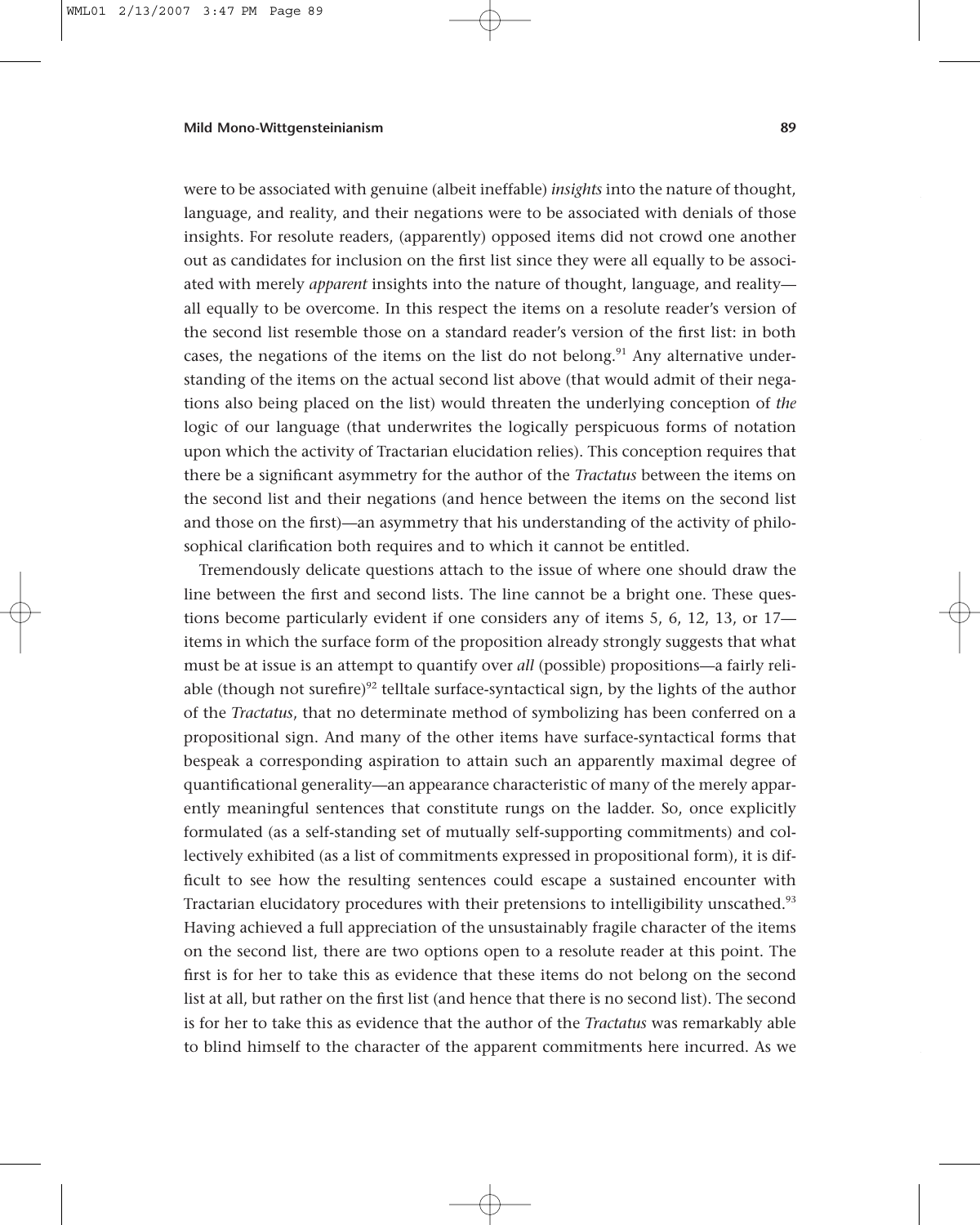shall see in the next section of this paper, there is good reason to think she will only be able to make sense of the author of the *Investigations* (and his criticisms of the author of the *Tractatus*) if she takes the second option.

## **4 Mild, Severe, and Zealous Mono-Wittgensteinians**

The differences between the first and second lists explored immediately above relate to clarifying how resolute readers may attach a kind of significance to the items that occur on the second list that standard readers cannot. The differences between the first and second lists explored immediately below relate to clarifying how resolute readers may thus differ from one another—differences that the mere shared commitment to resolution does not suffice to resolve. As with the first list, the proper demarcation of the second list turns on the proper resolution of these differences, and the concept of it relates to the topic over which these readers differ.

So we are now in a position to return to the matter that was left hanging at the end of our discussion of the first list: namely, why it is that, even if resolute readers agree about the items now on the first actual list, they are likely to differ over how it ought to be continued? For any quarrel about what properly belongs on the second list (and, as it were, how short it is) is, at one and the same time, a quarrel about the first list (and, as it were, how long it is) and vice versa. For, in this intramural contest between resolute readers, moving something off the second list usually means moving it onto the first. This internal connection between the topics of the two quarrels notwithstanding, the one over the second list is in some respects of a very different sort than the previous one, as we shall now see.

Their shared commitment to resolution requires of resolute readers that they agree on the following point: there are things that belong on the first list, including most of what is ascribed to the *Tractatus* by standard readers. Their shared commitment to resolution does not, however, oblige them to agree on this point: there are things that belong on the second list. Some resolute readers may wish to place (perhaps along with many others) *all* of the items on the actual list immediately above on to the second list; some may wish to place only a *few* of these on to it (perhaps along with a few others, moving the rest to the first list); and some may wish to place *none* there, holding that a proper understanding of the *Tractatus* requires that all apparent candidates for the second list are only merely apparent candidates and, before the end of the day is reached, are to be sucked back onto the first list.<sup>94</sup> These possible differences in how a resolute reading is to be filled out correspond to positions along a spectrum of degrees of mono-Wittgensteinianism. The longer the second list: the milder the mono-Wittgensteinianism. The shorter: the more severe. If the second list shrinks to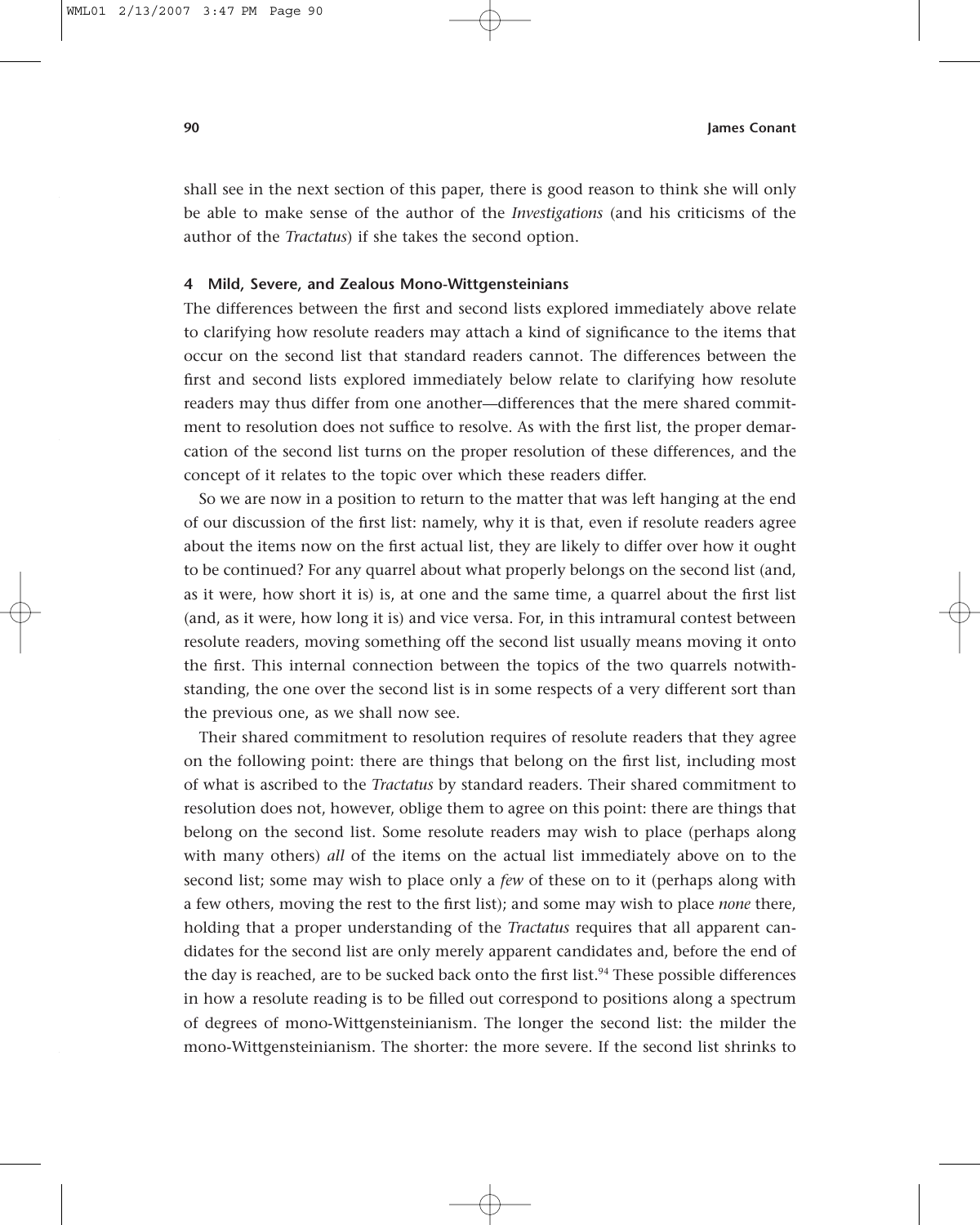the point of vanishing into thin air, the degree of mono-Wittgensteinianism threatens to become toxic, inasmuch as it would appear to leave the resolute reader in question vulnerable to the basic initial question and thereby open not only to Disapproval (as any resolute reader must be) but also to Incredulity (as no resolute reader as such need be).<sup>95</sup>

Let us call a resolute reader who holds that there are no unwitting commitments in the *Tractatus* a "zealous" (as opposed to a merely "mild" or a comparatively "severe") mono-Wittgensteinian.96 We need to be clear about what the mild, severe, and zealous interpreters are in disagreement about. The question that distributes them across a spectrum of comparative degrees of severity is one that we encountered at the end of our discussion of the first list: how many of the aspects of the underlying conception of the activity of philosophical elucidation (which the *Tractatus* seeks to practice and into which it seeks to initiate its reader) themselves constitute rungs of the ladder that we are eventually meant to throw away? A zealous interpreter maintains that the entire underlying conception of the activity is brought to implode on itself: everything on the second actual list is not only the product of a succumbing to philosophical temptation but also self-consciously put forward by the author as something that is to be recognized as such by his reader. It is only with this last clause that the moment of difference between the zealous and mild interpreters is broached, as their disagreement is not about the *de re* standing of the commitments of the author of the *Tractatus*. On the contrary, a main part of the point of mild mono-Wittgensteinianism is to be able to make sense of later Wittgenstein's efforts to dissolve the philosophical preconceptions that give rise to the unwitting commitments.<sup>97</sup>

Now how can the mild and zealous interpreters make progress in their conversation with one another? A bare commitment to resolution does not represent a principle to which any party in such an intramural squabble can appeal. But it does introduce an important constraint on how the squabble is to be adjudicated. Here is the basis of the constraint: if resolution requires a piecemeal understanding of how elucidation proceeds (as I have argued it must), then there ought not to be any *wholesale* way to dispose of the second list by collapsing into the first. For such a wholesale determination would require the reintroduction of a set of substantive criteria for determining what is (and what is not) nonsense. The constraint on adjudication therefore is the following: the mild and zealous interpreters' differences over how to implement their shared program for reading the *Tractatus* can be resolved only by turning it into a reading of the book that is no longer in the slightest degree programmatic.<sup>98</sup> A resolute *program* for reading the book must be transformed into (i.e., completely spelled out as) a detailed reading of the book before it is in a position to demonstrate which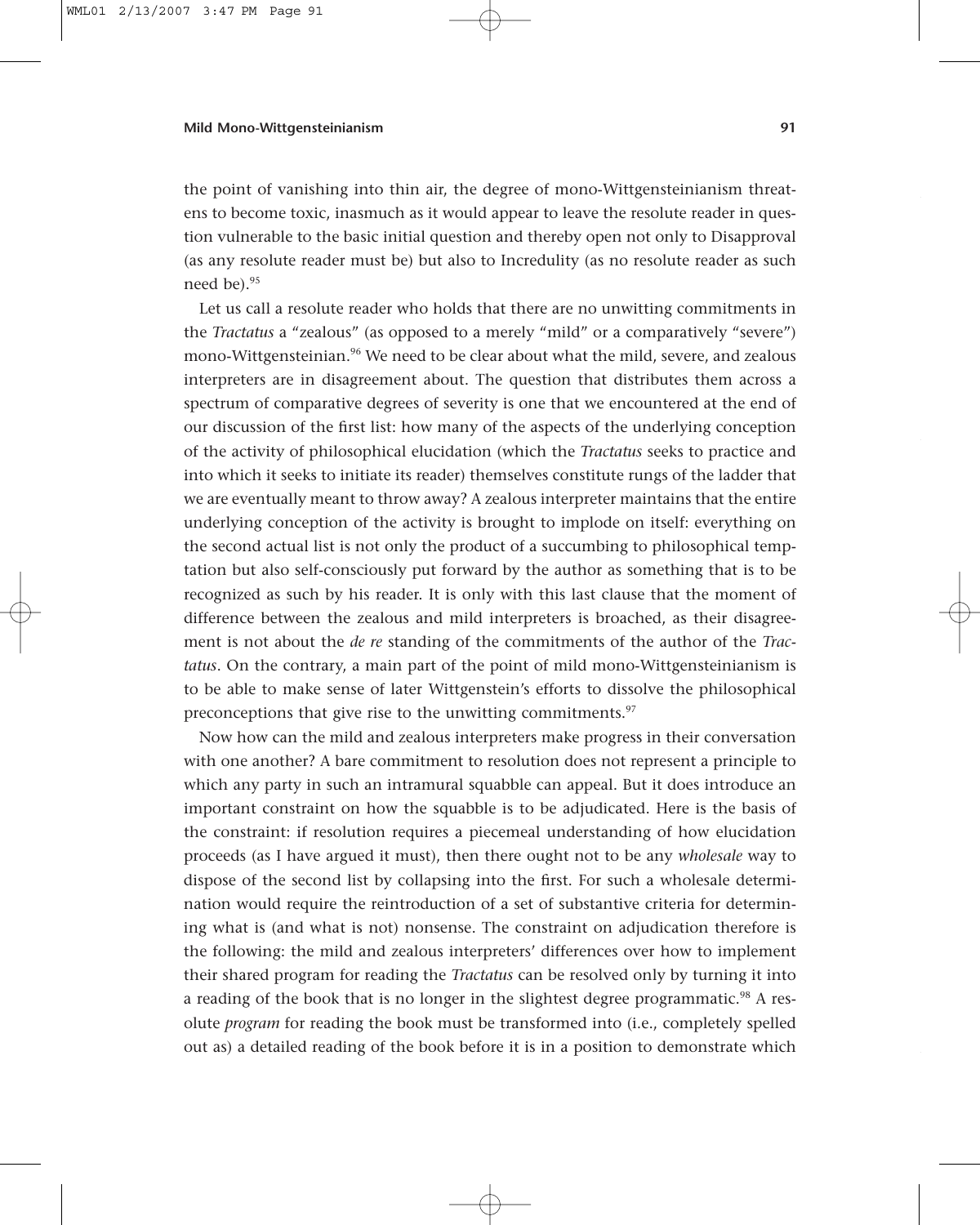apparent commitments are actually discharged and which (if any) are not. Her demurral from this constraint does not license a zealous interpreter to wrap herself in a mantle of purity and declare herself to be the more faithful adherent of a formerly shared resolute conception of how to read the *Tractatus*. Correlatively, it is not a demurral that can entitle her to view the mild mono-Wittgensteinian as somehow backsliding on the original ground of their agreement.99 On the contrary, denying the constraint is itself a form of backsliding—in particular, one of falling back into the basic mistake of the standard reading: namely, imagining that there is some criterion through which, or Archimedean point from which, the collective nonsensicality of the sentences in the book can, in advance of our interrogating them individually, simultaneously be ascertained. The only way the zealous mono-Wittgensteinian can be entitled to declare herself the victor in this squabble is by furnishing a detailed reconstruction of the entire dialectic of the *Tractatus*—demonstrating, step by step, how and where in an ascent up the ladder each of the (putatively merely apparently) "unwitting" commitments comes to be dissolved. A declaration of victory in this dispute in the absence of the provision of such a full reading would simply be a gesture of dogmatism.

This has a bearing on the terminology that I am seeking to introduce here. The terms "mild," "severe," and "zealous" can only be taken to distinguish degrees of resoluteness if one is fundamentally confused about what a commitment to resolution as such involves. The bare idea of resolution requires the following: if there are undischarged philosophical commitments in the book, then they are unwitting. There is nothing in the bare idea of resolution, however, that either requires or precludes that we accept or deny the antecedent of that conditional.<sup>100</sup> So the threefold distinction introduced here between mild, severe, and zealous is a distinction along a spectrum of degrees not of resoluteness but of mono-Wittgensteinianism.<sup>101</sup>

We saw above that it is only on a misunderstanding of what resolution requires that a critic can take the bare existence of unsifted "external" evidence to be probative in a case against resolute readings as such. But (regardless of what one thinks its standing is in a dispute between standard and resolute readers) such evidence, once sifted, does threaten to become quite probative in the dispute between mild and zealous interpreters of Wittgenstein. More to the point, the zealous alternative robs a resolute reading of what strikes me as potentially its most significant contribution to an understanding of Wittgenstein's philosophy: namely, its capacity to illuminate why and how the new way of thinking is best understood against the old and what sort of criticism of the old way this is meant to involve.<sup>102</sup> This point, taken in isolation, is not dispositive.<sup>103</sup> Pending, however, the full implementation of a resolute program for inter-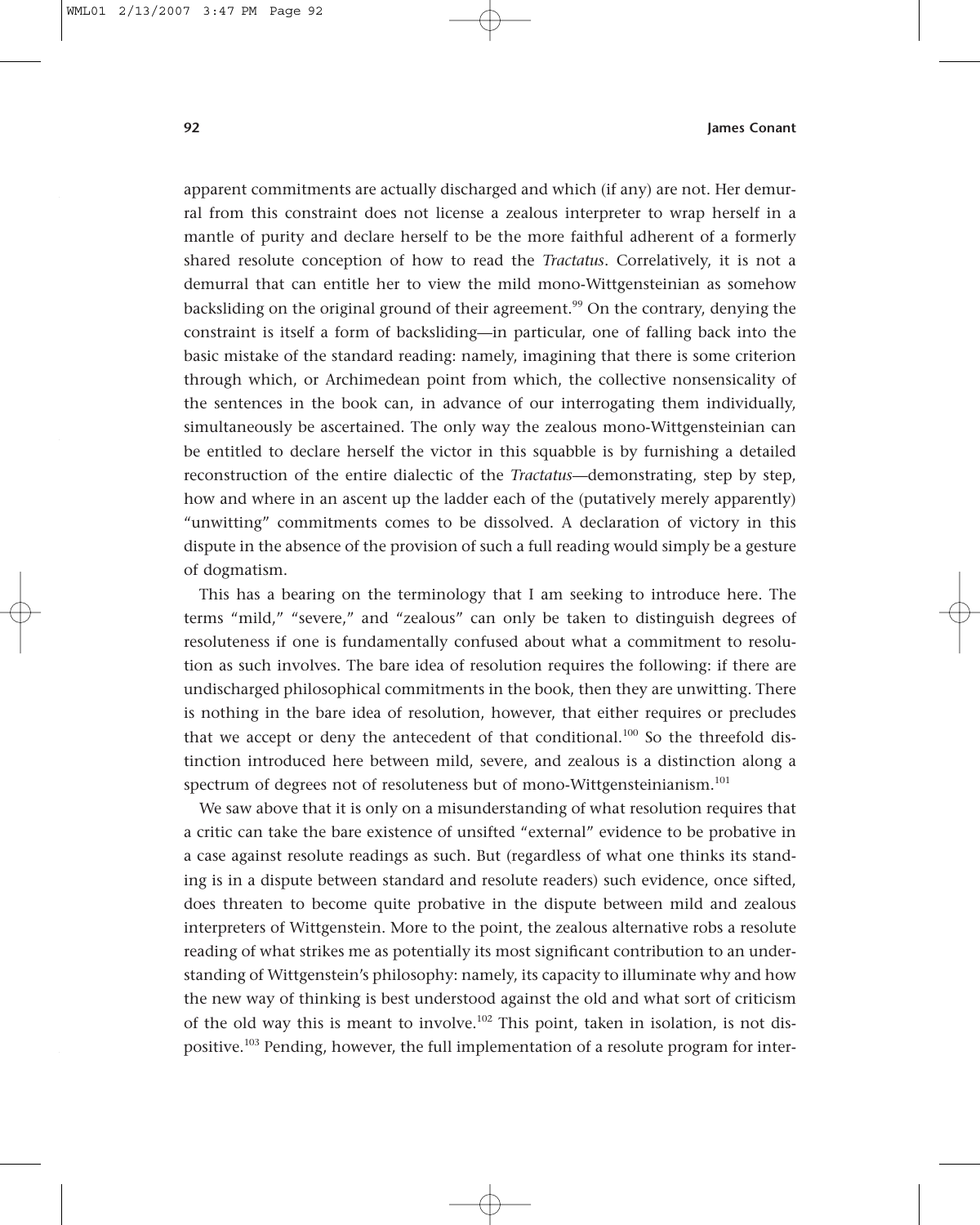preting the *Tractatus*, it seems to me that, at least with regard to this particular intramural dispute, the present balance of available evidence ("internal" and "external" taken together) tips more than mildly in favor of a mild mono-Wittgensteinianism.

## **IX The Old Way of Thinking against the Background of the New**

*[We learn (1) about a kind of magic annotation of the text that can cause the buried doctrines in* The Old Testament to rise to the surface for all to behold, (2) how, according to the infidel reading of The New Testament*, philosophical demons are to be exorcized, especially those that are released by the satanic ink employed to reveal the hidden doctrines of the Mosaic Law, (3) how the two Testaments are to be placed with respect to each other if one is so unfortunate as to have separately bound copies of each, and finally (4) about the infidel teachings regarding Moses himself, including a blasphemous suggestion that he perhaps did not exist. (An illusion here to the mysterious epigraph from Freud?)—J. C.]*

## **1 Why Italics (Instead of Parentheses)?**

We saw above that there was no room (in specifying candidates for the second list) for the sort of parenthetical notation employed on the first actual list. The time has come to explain its successor: the notation of italics deployed on the second actual list. The inapplicability of the one sort of notation is internally related to the need for the other. The first sort of notation has no place because the commitments in question on the second list cannot be discarded as merely apparent. They must surreptitiously play a genuinely weight-bearing role in the elaboration of the early philosophy; and this means, for example, as we just saw, that their (putative) negations cannot join or replace them on the list. This raises the need for a form of notation in the specification of candidate items for the second list that highlights the logical or modal force of the commitment that would go missing in a complementary candidate item that sought to modify the modal dimension of the commitment—for example, by placing the relevant aspect of the commitment within the scope of a negation.

In the actual list above, the italicized expressions in each of the above sentences indicate the occurrence of a moment of (what would count by later Wittgenstein's lights as) *metaphysical insistence*—a moment in which a requirement is laid down. The feature of the items on this actual list that marks them out as the sort of thing that properly belongs on the second list is the way in which their insinuation of such a requirement escaped the notice of the author of the *Tractatus*. In some of these cases, the note of metaphysical insistence comes with an emphatic accenting of the italicized expression (such as "completely," "absolutely"); in others, the metaphysically emphatic note is already present (prior to any emphasis introduced by italicization) in the apparent modal force of the expressions themselves ("all," "every," "must"). So,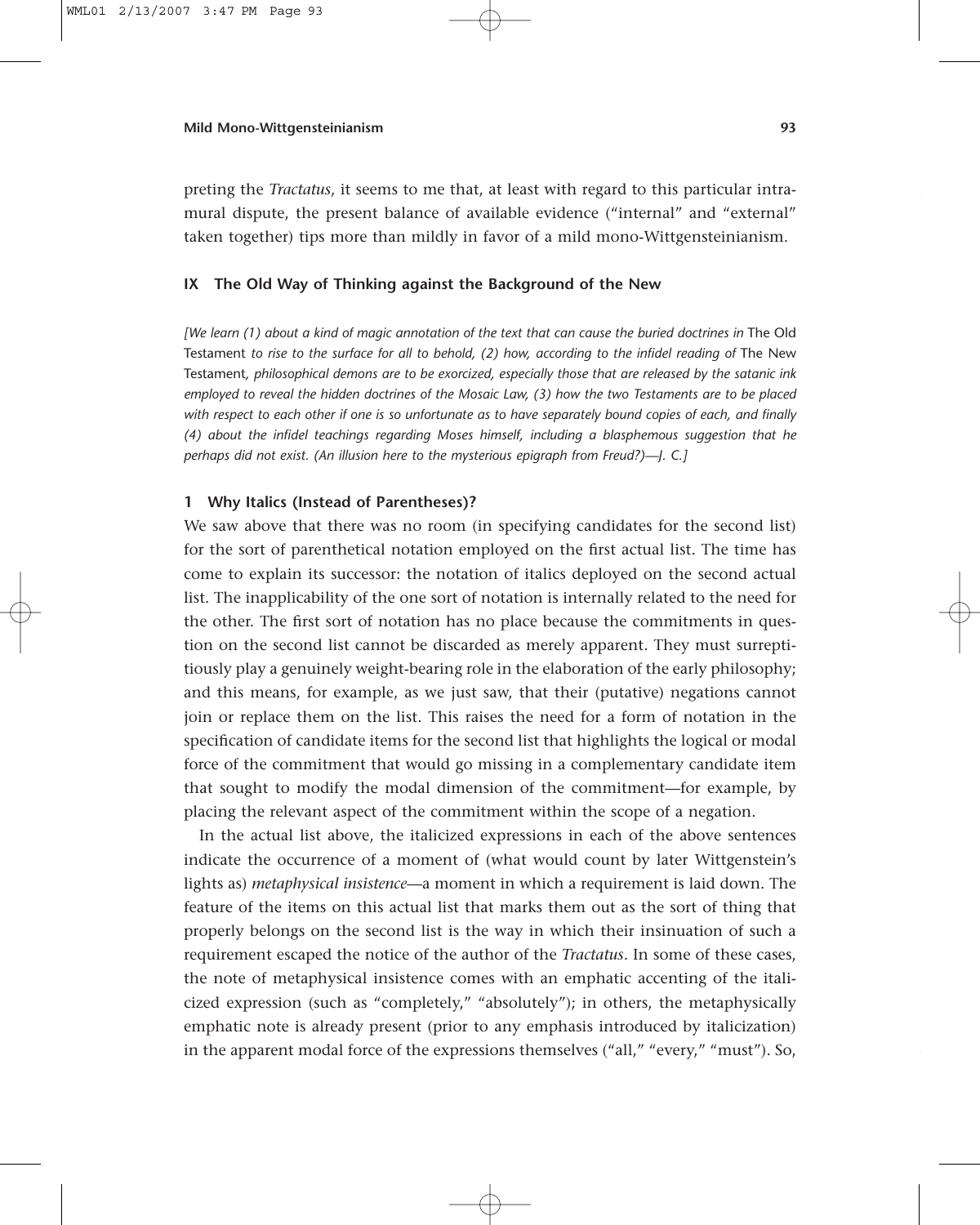in some cases, the role of the italics is to raise the note of insistence to a metaphysical register; in others, merely to highlight the presence of such a note. Thus, for example, if the italics were simply omitted from items 1 and 2 on the list and the adverbial expressions (formerly italicized) are construed as having their point relative to an elucidatory purpose, then the resulting sentences could easily be construed as saying something that would be perfectly innocuous by Wittgenstein's later lights.<sup>104</sup> With items 3 through 7, 12, 13, and 17, the moment of metaphysical insistence comes with the modality of expressions such as "all," "every," and "must"—one that insinuates a requirement on how things must be. In items 9, 15, and 16, if the definite article were replaced by an indefinite one, the note of metaphysical insistence would vanish. And so on. This is not to say, however, that the metaphysical moment in each of these remarks is confined to the italicized portion of each. On the contrary, on the one hand, the italicized expression in each case may be understood to induce a moment of philosophical subliming that laterally affects many of the other expressions that occur in each numbered remark above—"proposition," "language," "analysis," "logical," "complex," "elementary," "notation," "thought," "relation," "meaning," "possible," "order," "in common," "general," "form," "clarity," "clarify," "perspicuous," "visible," "problems," "philosophy," "solved"—a moment of subliming to which the author of the *Tractatus* was himself oblivious. On the other hand, it is perhaps more accurate to put things the other way around: it is the author's tendency to sublime what proposition, language, logic, order, clarity, and so on, are—it is his prior conception of how and what these *must* be—that induces the requirements that the italicized expressions ("all," "every," "the") above each in its own way reflects.105

Each of the items on the list is to be associated with an example of what later Wittgenstein refers to as the dogmatism into which we so easily fall when doing philosophy.106 The author of the *Tractatus* would not have viewed himself as proceeding dogmatically—putting forward theses (that are to be associated with each of the items above) that might be taken by a reader to seem to call for vindication. Rather, he would have regarded each of the above as pertaining to matters that become clear through the process of clarifying propositions, and, in particular, through the adoption and employment of a perspicuous notation—a notation that enables one to avoid "the fundamental confusions" ("of which the whole of philosophy is full")<sup>107</sup> by furnishing an *absolutely* clear way of expressing thoughts.108 The italicized expression in this last sentence again highlights one such undetected moment of dogmatism. But the freedom from such moments to which the later work aspires will seem easier to attain than it is if one fails to register how much of the ambition of the early program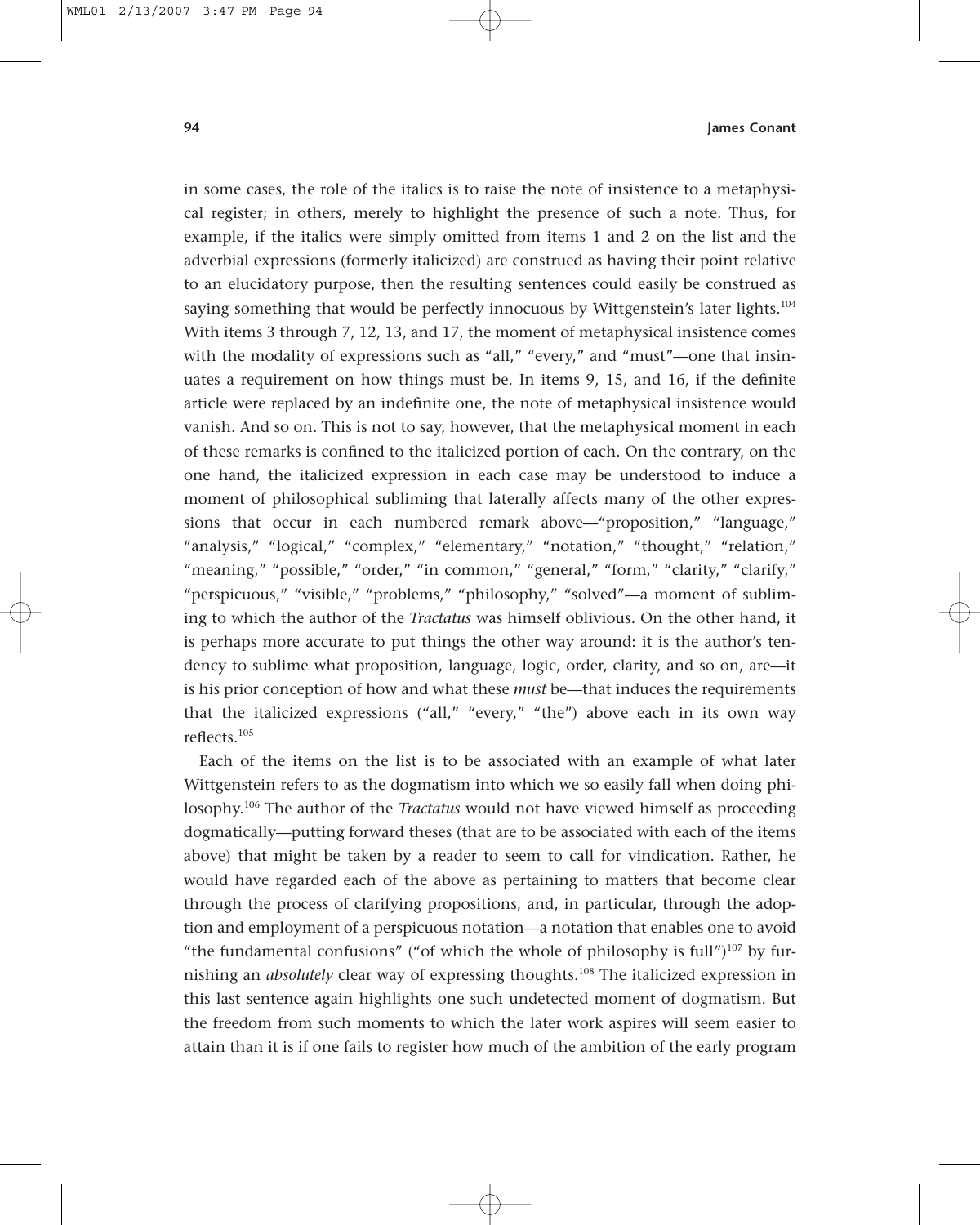of philosophical clarification is to be retained in the later work, both in its peculiarity of method (providing the reader with a *perspicuous* representation of the possibilities available for making sense) and its peculiarity of aim (making the problems *completely* disappear).<sup>109</sup> The task of the later philosophy lies in seeking a way to retain these early original aspirations to perspicuity and completeness while purging them of the metaphysical spirit with which they are unwittingly imbued in the early work.<sup>110</sup> The point of each of the italicized expressions (in the candidate items for inclusion on the second list) is to underscore a particular moment within his early conception of clarification that must be purged in order that features of its general outline may continue to be of service in his later conception of philosophical clarification if it is to eschew any moment of dogmatism.<sup>111</sup>

# **2 A Form of Expression That Strikes Us as Obvious**

Each of the italicized expressions on the above list furnishes an example of how, as later Wittgenstein puts it, the most crucial moments in the philosophical conjuring trick are the ones that are apt to strike one as most innocent.<sup>112</sup> This directly bears on the evolution of his later philosophy in two ways. First, it is tied to his later apprehension that it is much more difficult to avoid laying down requirements in philosophy than his earlier self had ever imagined—where this is tied in the later work, in turn, to the need to develop a form of philosophical practice that can diagnose, identify, and clarify the precise moments in which such requirements on thinking are first unwittingly laid down, well prior to their manifesting themselves to the thinker as commitments of any consequence.113 Second, it required a set of procedures for the conduct of the new activity of diagnosis, identification, and subsequent clarification that would not themselves prove to carry further unwitting commitments in their train (introducing yet a further metaphysics, now newly built into the successor conception of clarification). Hence the need to develop a nondogmatic mode of philosophical correction (an, as it were, further layer of correction directed at each of the moments of correction themselves, and a further layer upon that, and so forth). An elucidatory procedure whose steps are arranged in the form of a ladder is no longer up to this task: the procedure must be able to crisscross in such a way as to allow each step in the investigation devoted to exorcising a philosophical demon to itself be pondered, reassessed, and purged, in turn, of the possible latent forms of overstepping or overstatement that may unwittingly have insinuated themselves in the course of the elucidation of the original misconception.<sup>114</sup> It is in this context (of cultivating such a nondogmatic mode of philosophizing) that a method of writing characterized by an alternation of voices (including ones of overly insistent temptation and ones of overly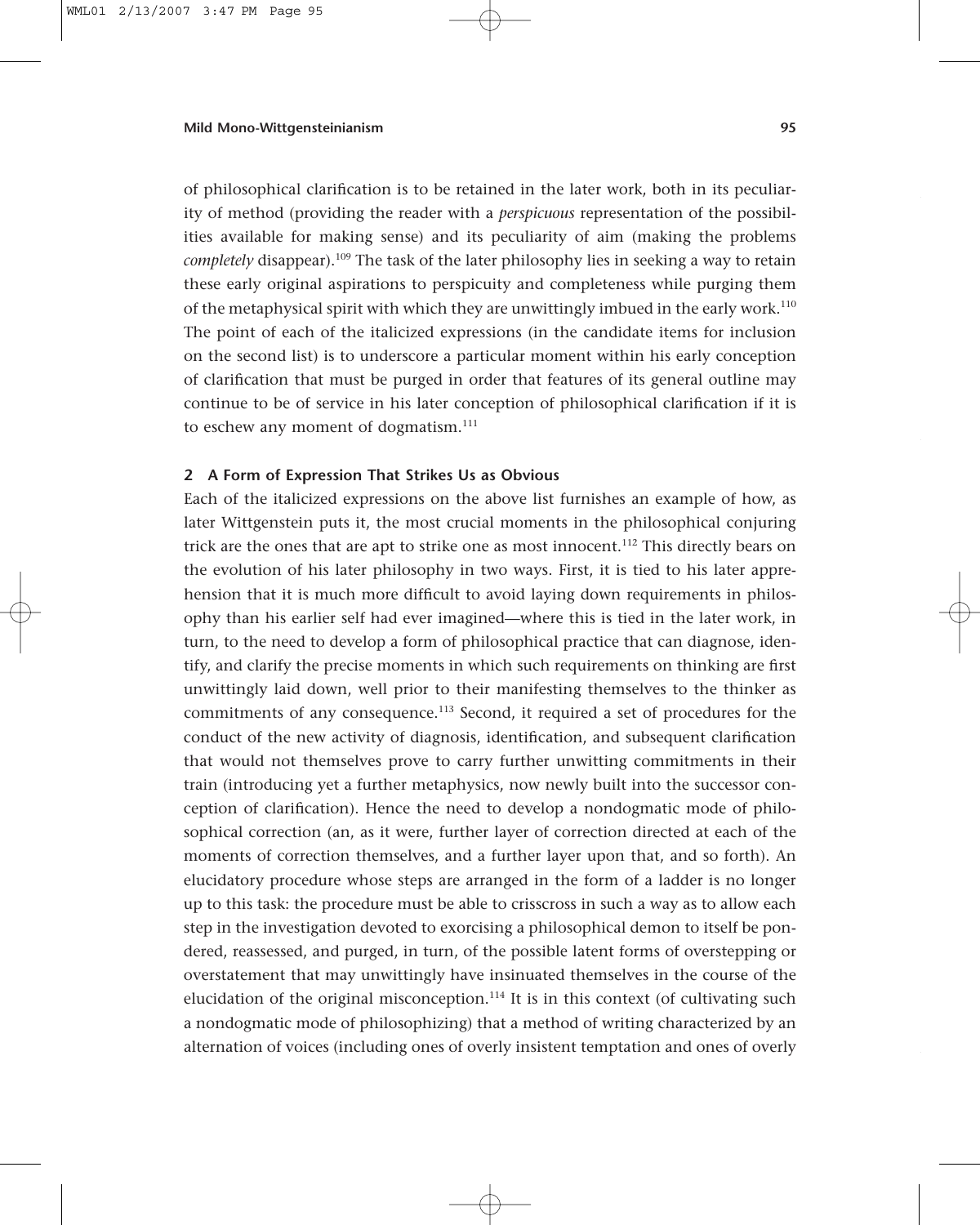zealous correction) proves its value and comes to transform the face of Wittgenstein's authorship.

This raises many questions (regarding the aims and methods of Wittgenstein's later philosophy) well beyond the scope of this paper. It will suffice to confine our attention here briefly to the ever-recurring first step in this crisscrossing procedure—a step that has no role and can have no role to play in his earlier ladder-climbing mode of philosophical elucidation: namely, the step in which one seeks to uncover that crucial sleight of hand in the philosophical conjuring trick that is apt to strike one as most innocent. Attention to this step alone (without attending to much else that is also new and no less important in the later work) suffices for our present purpose inasmuch as an appreciation of it suffices to allow us to see: (1) why it is precisely the moments in the early work that correspond to items on the second list that come under repeated fire in the *Investigations* (while items that belong on the first list essentially never do)<sup>115</sup> qua criticisms of the author of the *Tractatus*, and (2) why the moment of discontinuity in question here must become invisible if one imposes the doctrinal schema (thereby permitting moments of discontinuity to come into view only if they correspond to explicit doctrines that early Wittgenstein self-consciously sought to advance and defend and that later Wittgenstein rejected).<sup>116</sup>

Wittgenstein's original aim, in writing the *Tractatus*, was to bring metaphysics to an end; and the method of clarification he thereby sought to practice, to achieve that end, was to be one that was itself free of all metaphysical commitments. The following remark brings out how his later writing (unlike most of the commentary on it) continues to keep this feature of his earlier thought firmly in perspective while seeking to focus attention on its problematic commitments:

We now have a theory, a "dynamic theory" of the proposition; of language, but it does not present itself to us as a theory. For it is the characteristic thing about such a theory that it looks at a special clearly intuitive case and says: "*That* shews how things are in every case; this case is the exemplar of *all* cases."—"Of course! It has to be like that," we say, and are satisfied. We have arrived at a form of expression that *strikes us as obvious*. But it is as if we had now seen something lying *beneath* the surface.<sup>117</sup>

This passage brings out nicely why things must go wrong if one's reading of Wittgenstein is organized around the following question: "Which parts of the theory that the *Tractatus* aimed to put forward did later Wittgenstein think was wrong?" If one reads Wittgenstein in this way, then one is apt to skip over the following seven aspects of later Wittgenstein's interest in (what one thereby calls) "the theory of the *Tractatus*": (1) that what we are able to see (often with the benefit of later Wittgenstein's help) as heavily freighted philosophical commitments in the early work did not present them-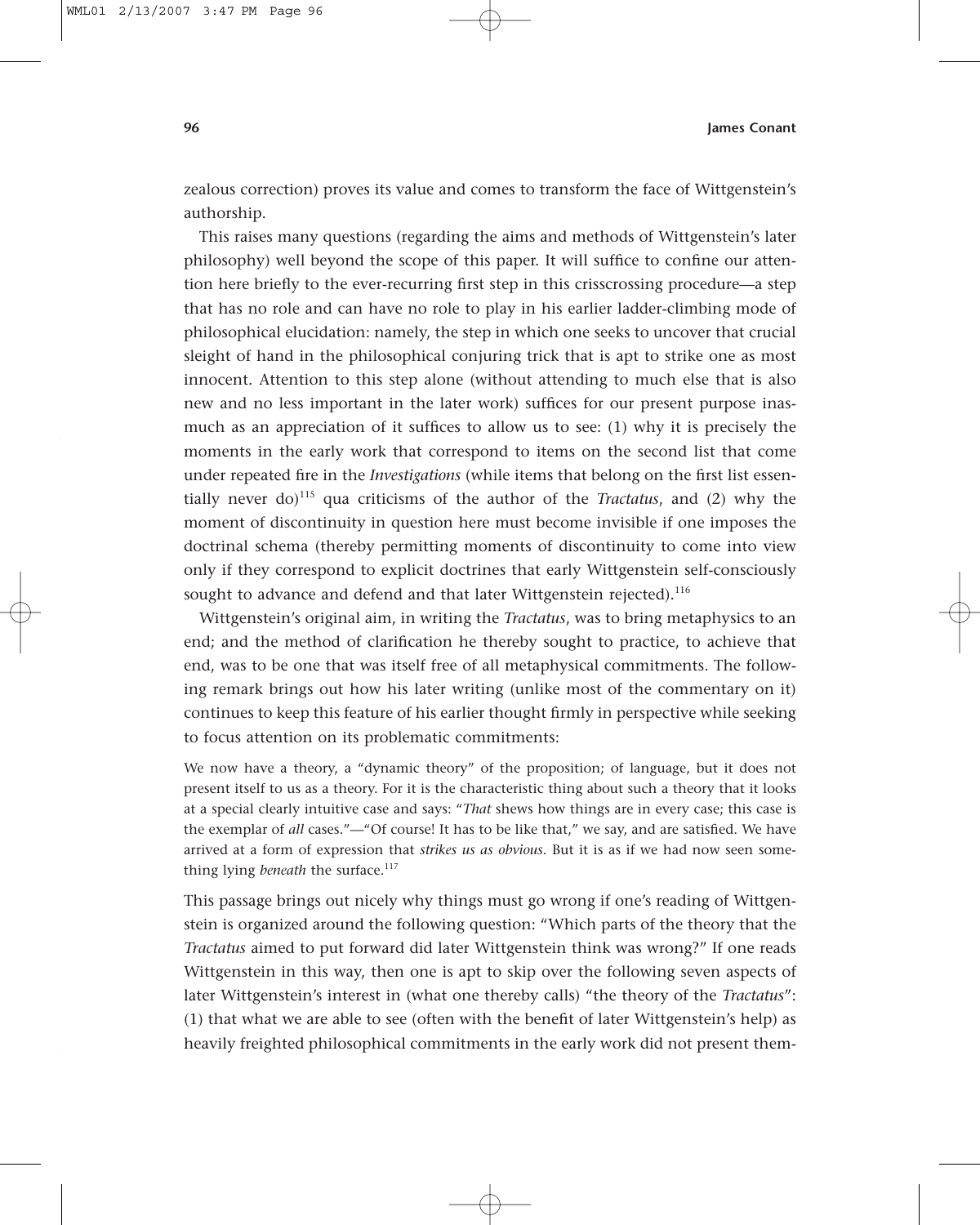selves to the author of the *Tractatus* as such, (2) that it is the characteristic thing about such "theories" that, at the deepest level, they garner their conviction, not from a conscious intention to put forward an ambitious philosophical claim, but rather from an apparently innocent attention to what presents itself as a special clearly intuitive case, (3) that an unprejudiced view of such a case already appears to permit one (without any additional theoretical underpinning) to exclaim: "*That* shews how things are in every case; this case is the exemplar of *all* cases," (4) that it is therefore particularly helpful to look at examples of philosophers who are already in the grip of such apparent forms of clarity in those moments in their thinking that occur prior to any in which they take themselves yet to have begun philosophizing, (5) that it is even better, if one can find one, to look at the example of a philosopher who, in the teeth of an avowed aim to eschew any such commitments, nonetheless falls into them, (6) that the author of the *Tractatus* is later Wittgenstein's prime example of such a philosopher, and therefore, at least in this respect, his favorite target of philosophical criticism, (7) that the ultimate quarry of philosophical criticism here for later Wittgenstein is never this or that philosophical thesis or theoretical commitment, but rather a characteristic form of expression—one that holds us captive and strikes us as so very obvious that we imagine that it allows us to be able to penetrate the appearance of language and see what *must* lie beneath the surface.

## **3 Aligning the Old and New Ways of Thinking**

"So this is what you are saying: Later Wittgenstein disagrees with early Wittgenstein because he thinks everything on the second list belongs on the first list!" No. First of all, early Wittgenstein does not himself *have* (in the sense required here: as an available topic for reflection) a second list. Second, later Wittgenstein does not have a first *list* (in the sense required here: as something that has the form of a linear sequence of steps). What is right in this exclamation is that, from the vantage point of later Wittgenstein, the unwitting commitments could be said in a sense to belong on something like a first list in that they, too, like the items that were to have been placed on the first list, stand in need of philosophical interrogation. But the "in a sense" and "something like" matter here. The first list was supposed to represent the rungs of a ladder; and there is no ladder, in this sense, in *Philosophical Investigations*: not only because the topic of "the right order" no longer has evident application, but also (mild mono-Wittgensteinians may maintain) because the envisioned task now requires the composition of a very different kind of a book informed by a very different conception of philosophical clarification—one that no longer can take the form of a ladder made up out of philosophical temptations, but must now be made up instead out of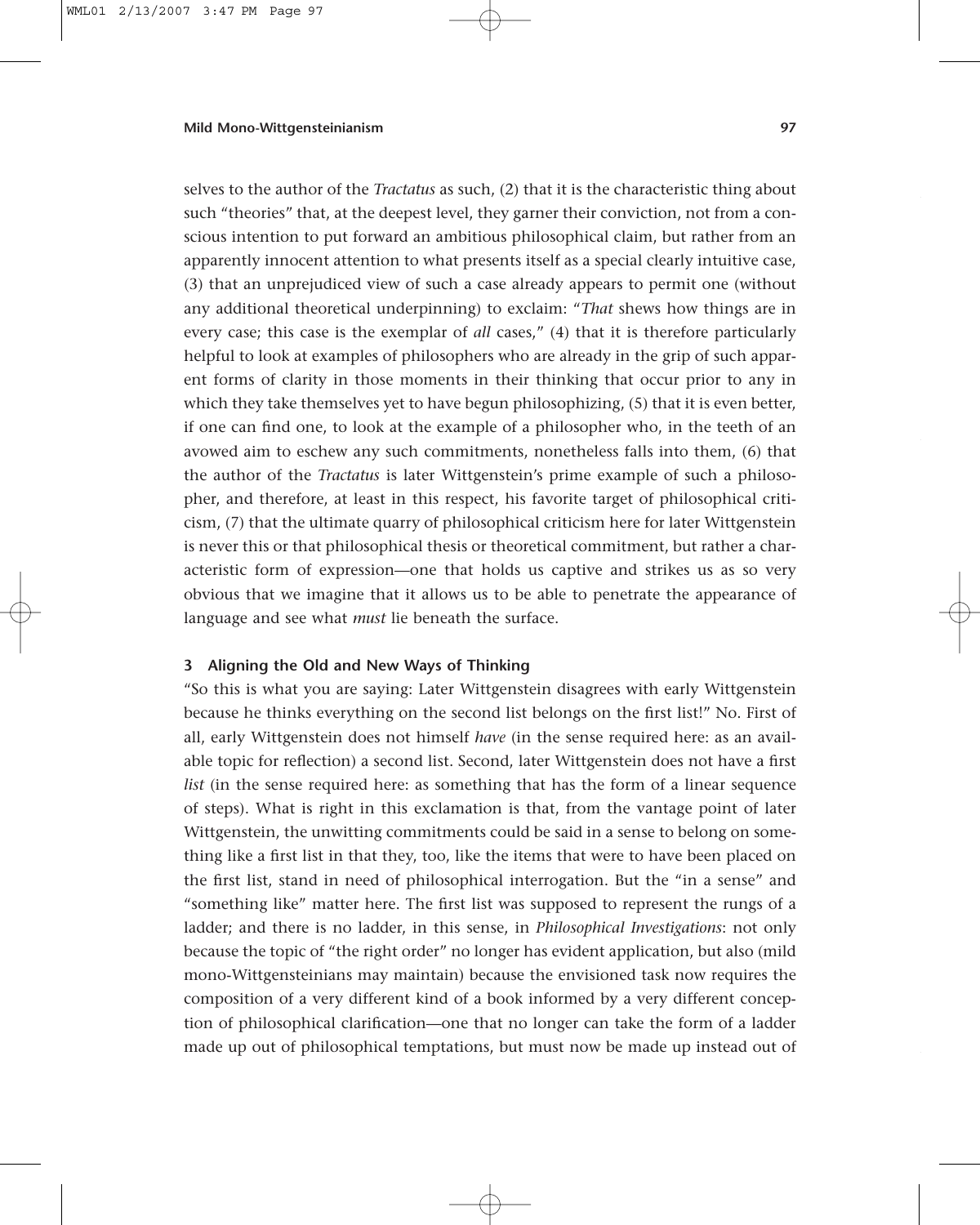**98 James Conant James Conant James Conant James Conant** 

a crisscrossing series of investigations punctuated by voices other than merely that of philosophical temptation. (That voice must now be joined by other voices: a voice of correction, a voice of reminding, a voice that asks us a question that we must answer for ourselves, a voice that invites us now to imagine the following, a voice that asks us if we can do what the previous voice asks us to do, a voice that asks what we would say if  $\dots$ , a voice that teaches us a new way of speaking, and so on.) A linear metaphor of an ascent (a ladder) here gives way to a nonlinear metaphor of a movement that stays close to the ground—of peripeteia (a crisscross). It is open to a mild mono-Wittgensteinian to take this to be the sign of a severe degree of change in Wittgenstein's thinking.118 What makes her a mono-Wittgensteinian is only her insistence on the forms of continuity that invite Disapproval. What makes her a mild one is that nothing in her mono-Wittgensteinianism precludes her from understanding the forms of evolution Wittgenstein's thinking undergoes as being anything less than quite extreme, providing they are consistent with those forms of continuity.

If such a reader wishes to align the old and new ways of thinking so as properly to be able to identify those moments in Wittgenstein's early thought that provide the focal points for critical attention in his later writing, then she most go about the task rather gingerly. As we have seen, what she is seeking to identify are those commitments in the *Tractatus* that must have appeared to the author of the *Tractatus* as *obvious*—to be the sort of thing that anyone who was thinking clearly about the matter in question would have to agree to. But this also has implications for her understanding of the character of the criticism that is directed at the unwitting commitments in the later work. In his later writing, when he draws our attention to such moments in his early thought, later Wittgenstein is seeking to show not only (1) that the crucial moments in the philosophical conjuring trick performed by the author of the *Tractatus* are always ones that strike him as philosophically uncontroversial, but especially also (2) how these moments in his early thought constitute singularly illustrative exhibits of the sort of philosophical entanglement that the later work as a whole is concerned to display and dispel. Thus without a proper understanding of (1), we must fail also to understand (2), and hence an important dimension of the later work as a whole.

Throughout his later work, Wittgenstein is pervasively concerned to practice a method of philosophical investigation that enables us to locate those moments in the progress of a thinker's reflections in which, unbeknownst to himself, he first broaches philosophical ground—those moments in which, though nothing beyond the obvious seems yet to have been asserted, a note of metaphysical insistence has already crept in and an unwarranted requirement has been laid down. The items on the second list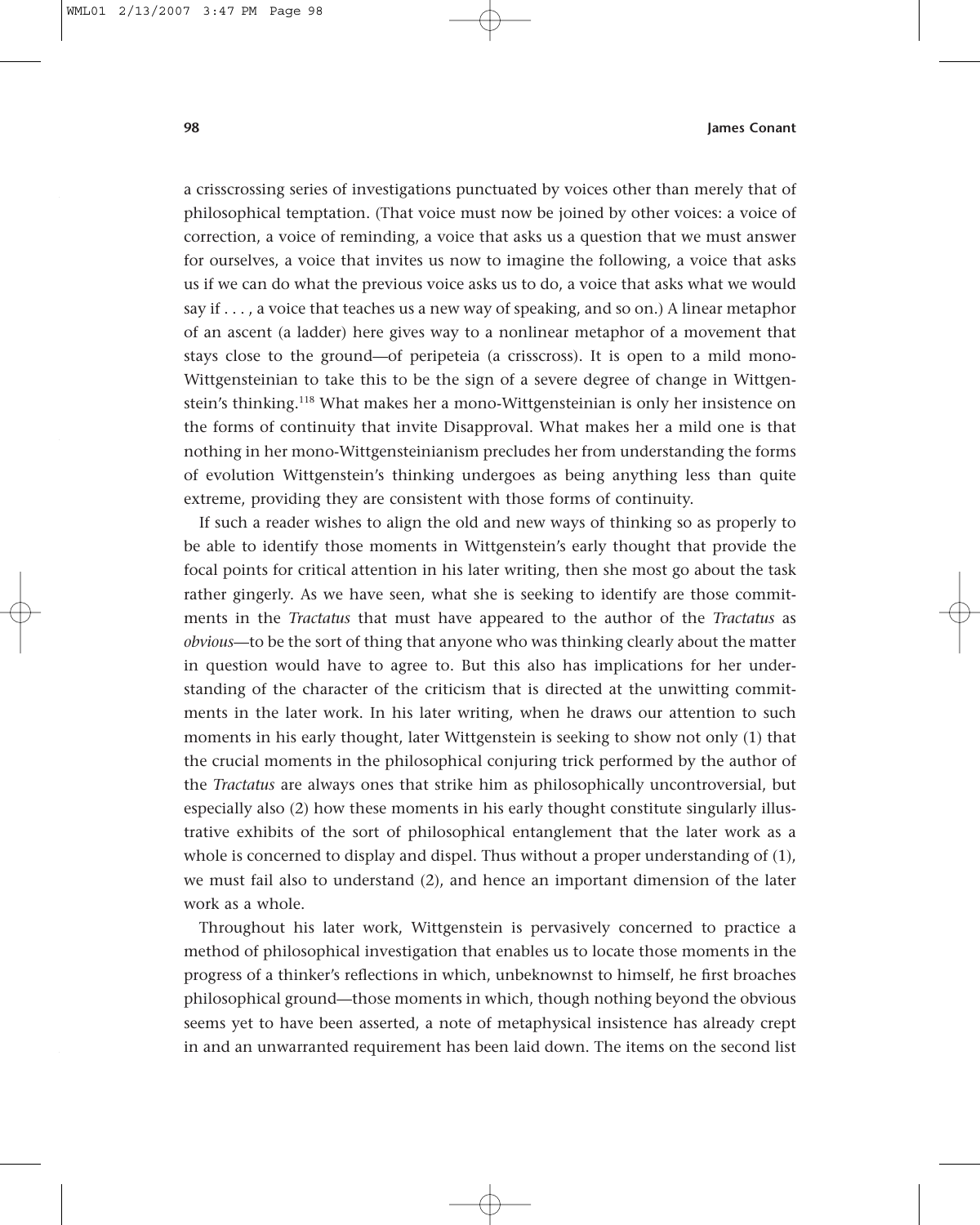help us to see how and why the author of the *Tractatus* provides the author of the *Investigations* with his favorite example of such a thinker. Since the crucial moments take place at a stage prior to any at which the author of the *Tractatus* imagines the activity of propounding substantive philosophical doctrine to have begun, it must also remain unclear in Wittgenstein's later attempted reformulations of his early ideas at *which* moment he can be said to have successfully pinpointed a transition from the philosophically innocuous to the philosophically momentous. This requires that he circle around such remarks, essaying a variety of formulations, assessing the extent to which a moment of unearned insistence has crept into a wording of one of his early ideas. It is worth noticing how unlike the actual method of the *Tractatus* such a practice of circling is.<sup>119</sup> Early Wittgenstein is eager to drive his reader up the ladder, so that he can surprise her at the top.<sup>120</sup> Whereas later Wittgenstein is concerned, first and foremost, to try to slow his reader down and keep her close to the ground, so that he can spot the precise moment at which she first touches so much as a toe to the bottommost rung of any ladder of words that might appear to enable her to ascend up into philosophical space. $121$ 

A resolute approach to reading the *Tractatus* is of especial benefit in helping to bring more sharply into relief this aspect of Wittgenstein's later philosophical practice—the one that is concerned with identifying our moments of transition into philosophy. As long as the assumption remains in place, however, that the aim of the *Tractatus* is one of propounding a set of substantive metaphysical doctrines, then the importance of the moments in his old way of thinking that correspond to items on the second list must remain invisible. If a reader fails to appreciate the extent to which (what Wittgenstein later regards and criticizes as) the central philosophical commitments of the *Tractatus* were of such a sort that they were able to appear to its author, at the time of writing, not to be "philosophical doctrines," then that reader will also fail to appreciate wherein the later task of criticism lies—and therefore also how this task applies to the reader himself and his own thinking. He will take the point to be to derail a train of thought that is already far under way and has fully come into view for the thinker as a philosophical theory with a determinate set of commitments. He will thus fail to see that an important dimension of the aim of the investigation is to heighten the reader's awareness of his tendency to stray unwittingly into a moment of metaphysical insistence, while occupying what he takes to be the solid ground of merely affirming things (that anyone thinking clearly ought to view as) innocent of such commitment.

We can now return to the question we left hanging at the end of our discussion of the first sort of indiscriminateness, at the end of section VI. We saw that, once the sort of distortion it introduces is corrected for, the following question can arise: why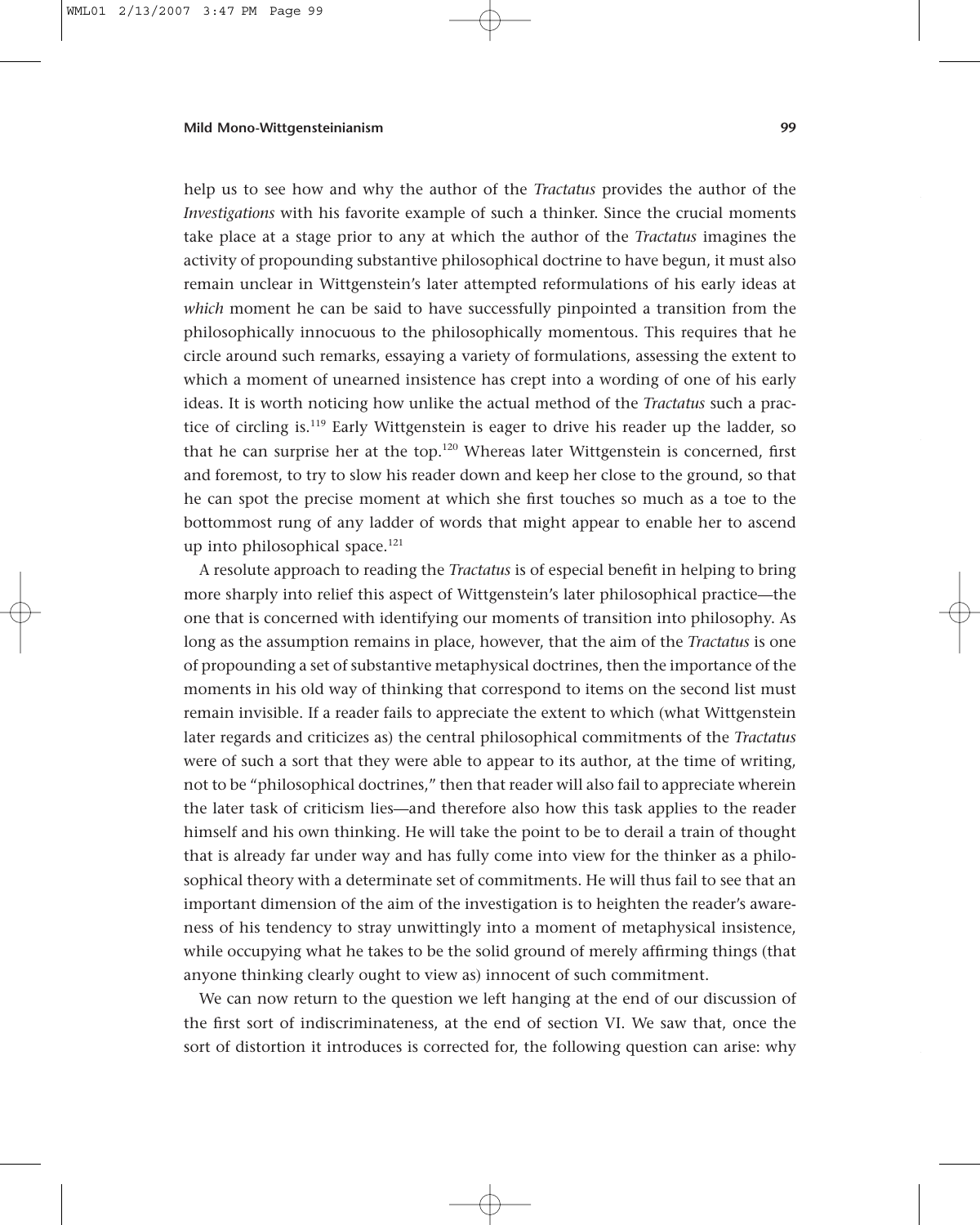is it that certain doctrines apparently deemed sufficiently confused to warrant a role only on the outer periphery of the target range of the *Tractatus* later come to be positioned so close to the center of the target range of the *Investigations*? It is precisely these comparatively offstage moments in the *Tractatus* that later Wittgenstein wants to show are where the most fateful conjuring tricks—the ones performed by the author of that early work on himself—take place. So, with respect to its bearing on his early thought, the point of reopening questions about how a word can come to be correlated with a meaning, whether a mental act can effect such a correlation, and so on is, not to charge his earlier self (or, say, Frege) with the (e.g., mentalistic) philosophical "theories" that are apt to present themselves as the most immediate temptations in reflecting upon these questions, but rather to bring out how philosophically fateful the character must be of the very first steps taken in any attempted rejection or correction of just such temptations. For it is here, precisely in the vehemence of its rejection of these temptations—especially in its immediate recoil from (a certain picture of) the psychological—that the initial subliming of the logical takes place, mostly offstage, in the text of the *Tractatus.*<sup>122</sup>

If we fail to appreciate the depth of the antimetaphysical aim of the *Tractatus*—if we fail to understand the radically antidoctrinal character of the author's undertaking in that book—and look instead for explicit doctrines of the sort we would look for in other books, then most of what we will end up identifying as expressions of its central doctrines are items that figure on the first list—"propositions" that serve as the central targets of the early (and continue to remain targets in the later) work. If equipped with such an understanding of how the old way of thinking aligns with the new, we then set about the task of writing a commentary on the opening sections of the *Investigations* in which, each time such a philosophical temptation manifests itself, we provide a helpful scholarly indication of which Tractarian doctrine the temptation in question is supposedly to be associated with, we have not only misled the reader of our commentary about the character of the philosophical undertaking of the *Tractatus*, but we have severely harmed her chances of understanding the character of the investigation before her in the opening pages of the *Investigations*—and how it bears on the comparatively direct criticism of the early work that first begins several dozen sections further on in the text. In their eagerness to mark the discontinuity between Wittgenstein's early and later philosophies, such commentaries simultaneously obstruct the reader's access to both what is newly distinctive in the later conception of philosophical clarification and what is specifically at issue in its very particular criticisms of what was already comparatively distinctive in his earlier conception of philosophical clarification.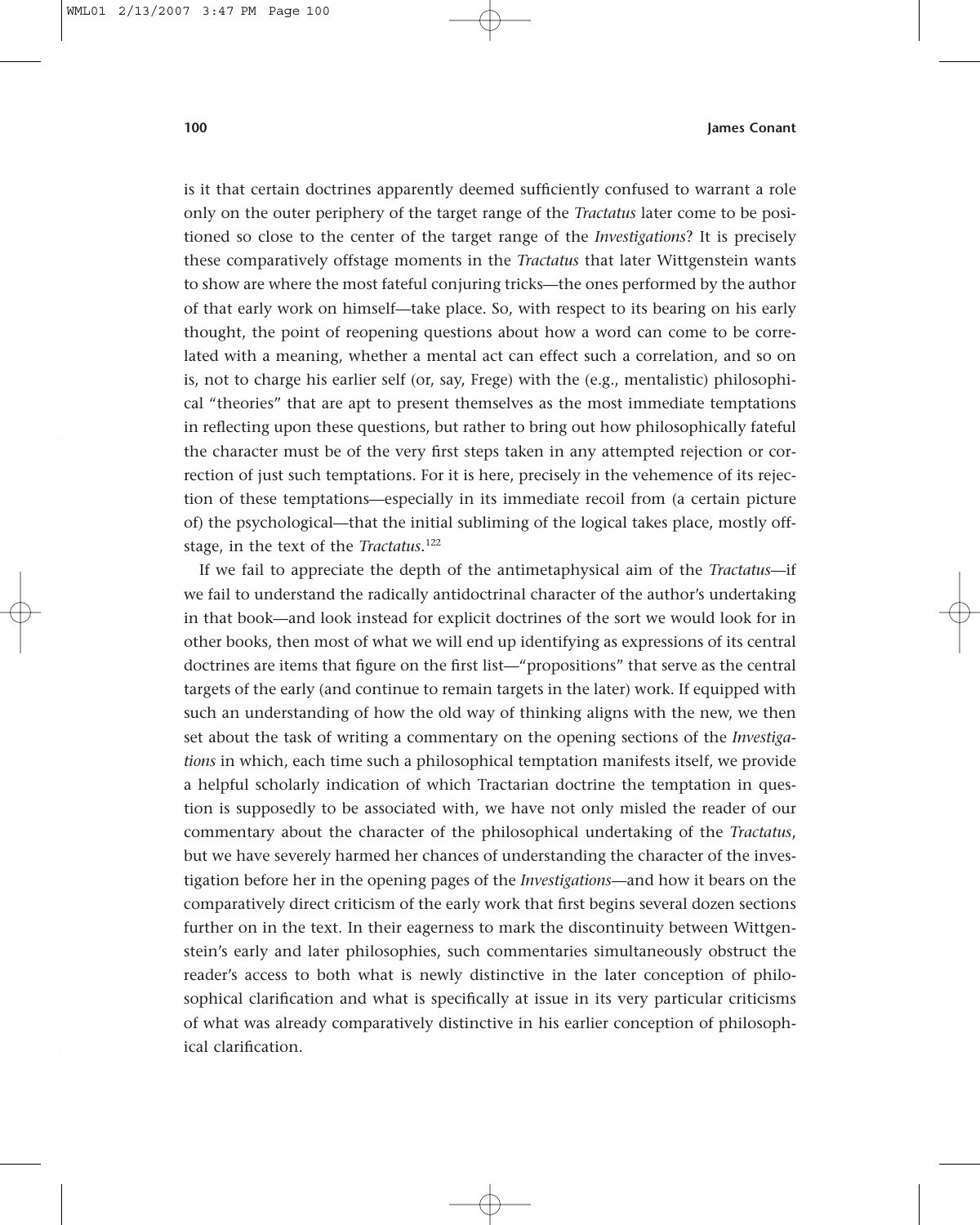An insistence on this point in no way commits a resolute reader to having to hold that the discontinuity between Wittgenstein's early and later philosophy is somehow of a lesser magnitude of philosophical momentousness than is supposed by the authors of these (standard) commentaries. It only commits her to having to hold that it must be of a very different sort than commonly supposed—that we need to look at the later writing in an altogether new way in order to comprehend the full enormity of its break with his old way of thinking. Indeed, we are now in a position to see why the degree of continuity in aim and method must be severely limited—and thus why it does not follow that resolute readers as such are committed to holding that Wittgenstein in no way altered his conception of the aim of his philosophizing, its method, or what is involved in liberating oneself or others from philosophical confusions or illusions. Their insistence upon a heterodox degree of continuity notwithstanding, mild mono-Wittgensteinians will be no less insistent in emphasizing a strong contrast between Wittgenstein's early and later understandings of the aim and nature of the activity of philosophical clarification. This, in turn, will be tied to their insistence that we come to appreciate the difference between the sorts of items that belong on the first list and those that belong on the second list. Indeed, the difference between these two sorts of item may take on a further relevance in this connection. For an important respect in which they differ can now be seen to be tied to an important distinction in Wittgenstein's later thinking (one that can have only a very attenuated parallel in his early thinking): namely, the distinction between criticism of a full-blown theory (a form of philosophical commitment some of whose overt assumptions and implications lie open to view to proponent and critic alike) and criticism of a picture<sup>123</sup> (i.e., a way of looking at things that is like a pair of glasses on our nose through which we see whatever we look at, but which it never occurs to us can be removed).<sup>124</sup> What the reader of the aforementioned commentary on the *Investigations* will be deflected from getting into focus is the degree to which later Wittgenstein regards his earlier self as in this sense held captive by a picture of language—that is to say, already standing on

We can now see better why it is precisely its lack of overt commitment to philosophical theory that renders the *Tractatus* such an ideal object of comparison for the *Investigations*. It is just this feature of the work that enables philosophical criticism of it to proceed in the absence of the usual distractions presented by the products of fullblown theorizing. This allows for a desirable form of focus in an investigation that seeks to excavate and characterize the role that a picture can play in the funneling of philosophical thought. Early Wittgenstein's targets of criticism were philosophical theories of thought, language, and reality, and the primary aim was to achieve freedom

metaphysical ground *without his having then realized it*.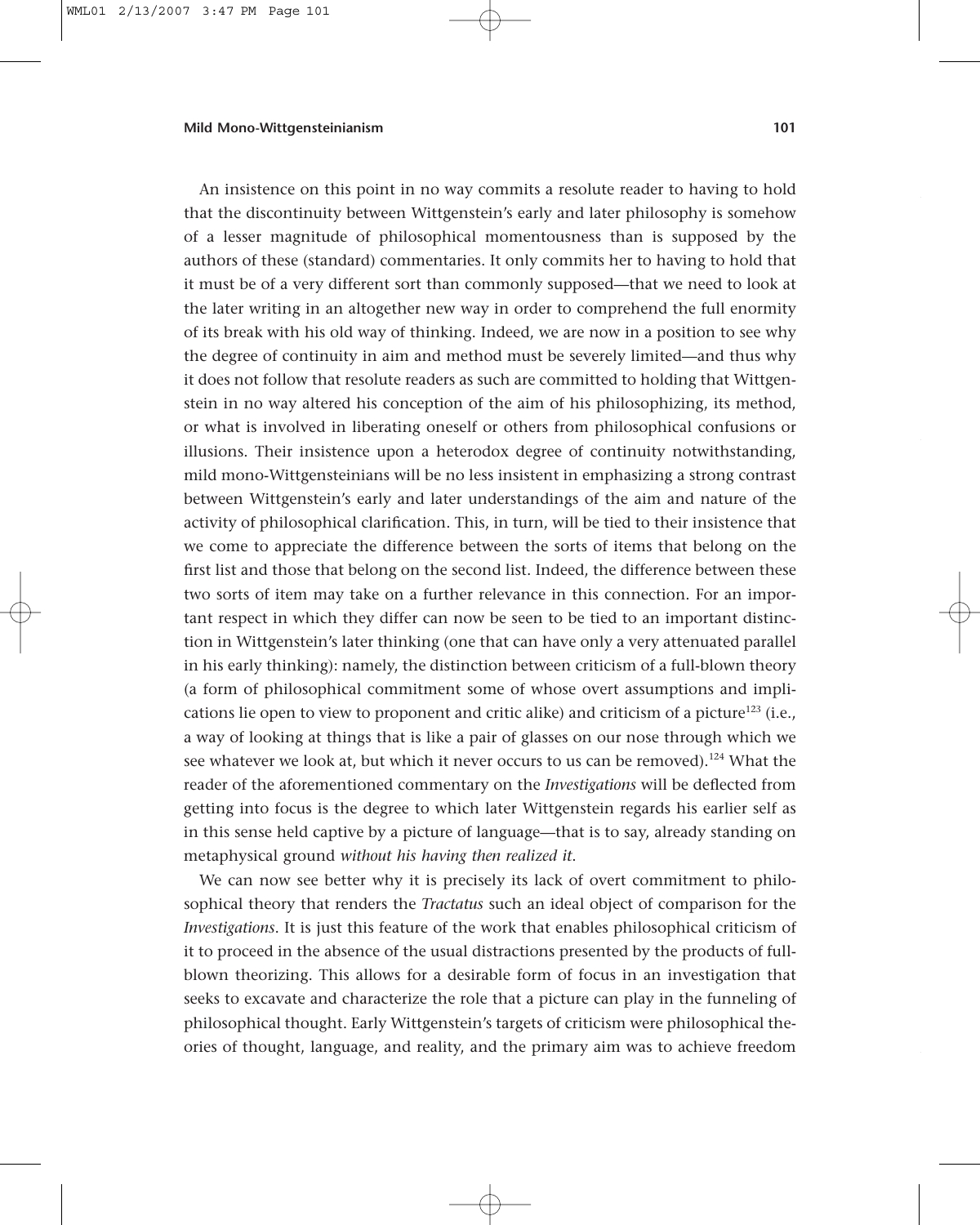from such theory; whereas later Wittgenstein's primary objects of criticism are the forms of philosophical fixation and insistence that come with being held captive by our pictures of thinking (as, e.g., a kind of inner process), language (as, e.g., a game to be played according to rules), and reality (as, e.g., that which is coordinate with description).<sup>125</sup> And this is correlated with a fundamental difference in aim: to achieve freedom from the forms of philosophical fixation and insistence attendant upon being held captive by a picture—a dimension in aim that is both *necessarily absent* from his early work (given its subservience to various forms of fixation and insistence—such as in its conception of the role of a *Begriffsschrift* in philosophical elucidation and what is revealed through its application) and *necessary to* (so he later thought) the successful completion of the task that he already sets himself in that early work (of making the problems completely disappear). Not only are resolute readers as such therefore in no way precluded from taking there to be profound discontinuities between Wittgenstein's early and later thought, but, on the contrary (if later Wittgenstein viewed his early work as an exemplary illustration of how, in philosophy, one can take oneself to have resolutely eschewed all metaphysical commitments while still remaining knee-deep in them), then a resolute reading may help us to attain a better understanding of why later Wittgenstein took his early work to be the expression of the metaphysical spirit in philosophy par excellence.

## **4 Moses and Mono-Wittgensteinianism**

This raises the question: how does one go about telling which moments (in a work such as *Philosophical Investigations*) are ones in which later Wittgenstein is concerned to advance criticisms of the *Tractatus*? The tendency here is tacitly to assume something like the following: if a passage does advance a criticism of his early work, then it, of course, is not concerned thereby, at one and the same time, also to mark a point of continuity with that work; and vice versa. This assumption is seldom made explicit, but it implicitly structures a good deal of commentary on Wittgenstein's later work. Mild mono-Wittgensteinians will hold not only that this assumption is not generally sound, but that it is only a mild exaggeration to say that roughly the opposite is true: some moment of commonality in philosophical target and/or aim can be seen to obtain between almost any passage in the *Investigations* (starting with its opening paragraphs and working forwards) and any number of moments in the *Tractatus* (starting with its closing paragraphs and working backwards). And it is even less of an exaggeration to say that one can usually perceive a further moment of fundamental opposition within each such moment of continuity—sometimes due to the presence of an unwitting commitment (that plays a weight-bearing role in the architecture of the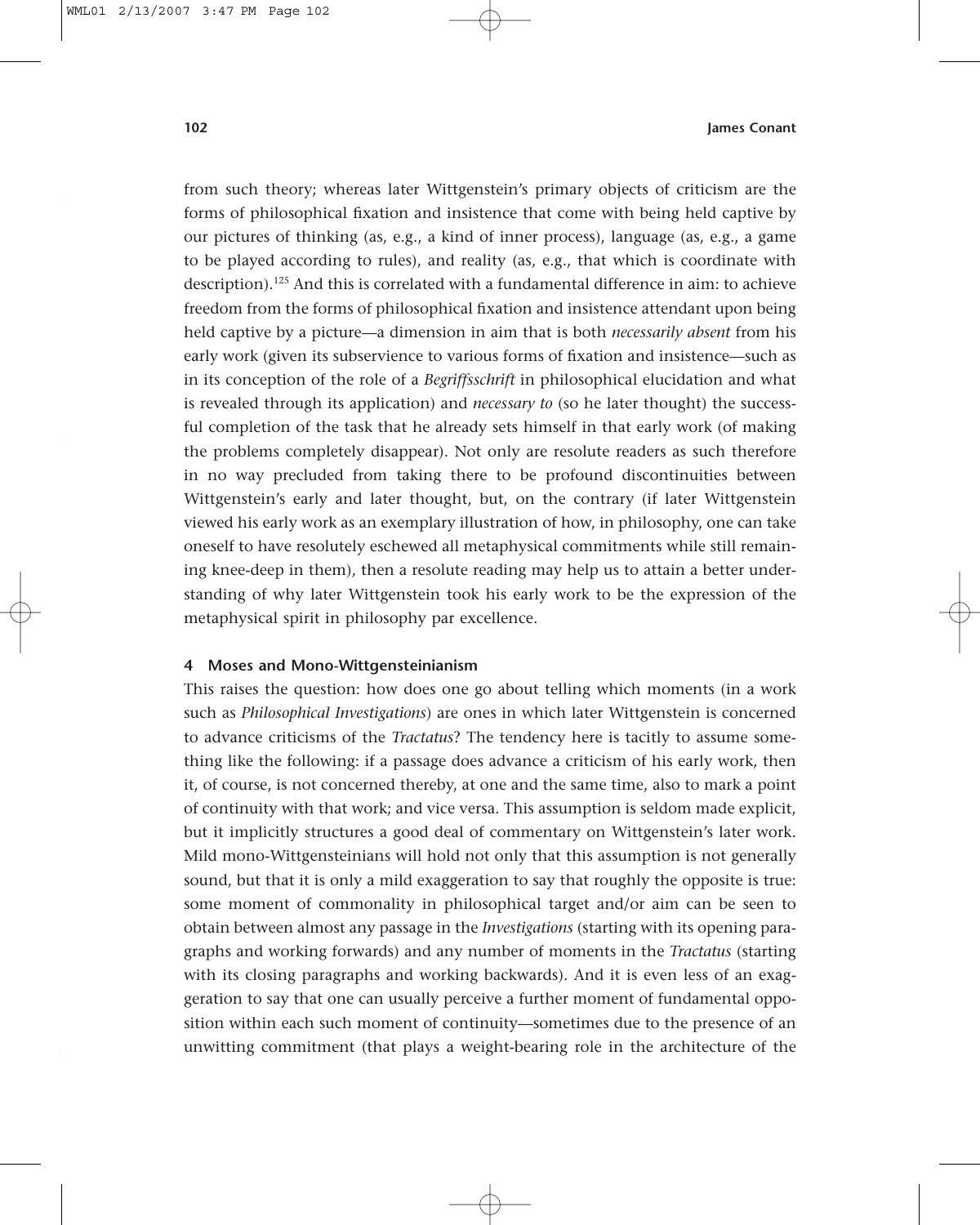*Tractatus* and figures later as a target of criticism) and sometimes because of the manner in which the criticism of the target is prosecuted (especially where the target is a form of philosophical theorizing that the early and later work are equally concerned to exorcize, but in very different ways).

If one chooses a passage from the *Investigations* more or less at random, it will often exhibit the aforementioned sort of complexity in its relation to Wittgenstein's early work. If one looks at, say, section 79, here are some of the topics that come to the surface already in just the brief compass of an excerpt from it: "names," "reference," "existence," "propositions," "truth" and "falsity," "descriptions," "definitions," "identity" "statements," "use," "meaning," the relation between "meaning" and "use," "fixity" of meaning, "deciding" or "determining" what one means, the "independence" (or "dependence") of the truth of one proposition from (or on) that of another.<sup>126</sup> With respect to these topics, later Wittgenstein certainly has a bone, in each case, he wants to pick with early Wittgenstein. But with respect to each, in the process of conducting this quarrel, there are also numerous moments at which, not only are aspects of the target under criticism in part ones that were already in his sights at the time of writing the *Tractatus*, but, in fact, he is often at pains to preserve crucial aspects of his earlier criticism of them. This dual movement of inheriting and elaborating his most valuable early insights in the very process of prosecuting his most vehement criticisms of his earlier self renders his later treatment of the ideas of his early work exceedingly delicate and dialectical.

We must be able to see Wittgenstein in this passage (i.e., section 79) trying to show his earlier self, not merely that a sentence such as "Moses did not exist" might be able to mean any of various things depending upon the context of use (because early Wittgenstein could not possibly have been more committed to that point<sup>127</sup>), but rather that the sorts of difference in what this form of words ("Moses did not exist") might be taken to mean in the examples adduced (in the subsequent portion of the passage) cannot be captured in terms of (even) a (resolute) Tractarian understanding of what ought to count (and what not ought to count) as a genuine difference in symbol.<sup>128</sup> The mere slogan "meaning depends upon use" cannot mark a moment of discontinuity in philosophical conception between the *Tractatus* and the *Investigations*; but a full appreciation of the kinds of difference that differences in use here make to differences in meaning can. The point here is not just that the *Tractatus*'s method of clarification would be powerless to elucidate the sorts of differences of meaning here at issue (neglect of which leads to philosophical confusion), but rather that the earlier method of clarification and its attendant reliance on certain tools of logical notation brings with it a substantively impoverished conception, not just of how to go about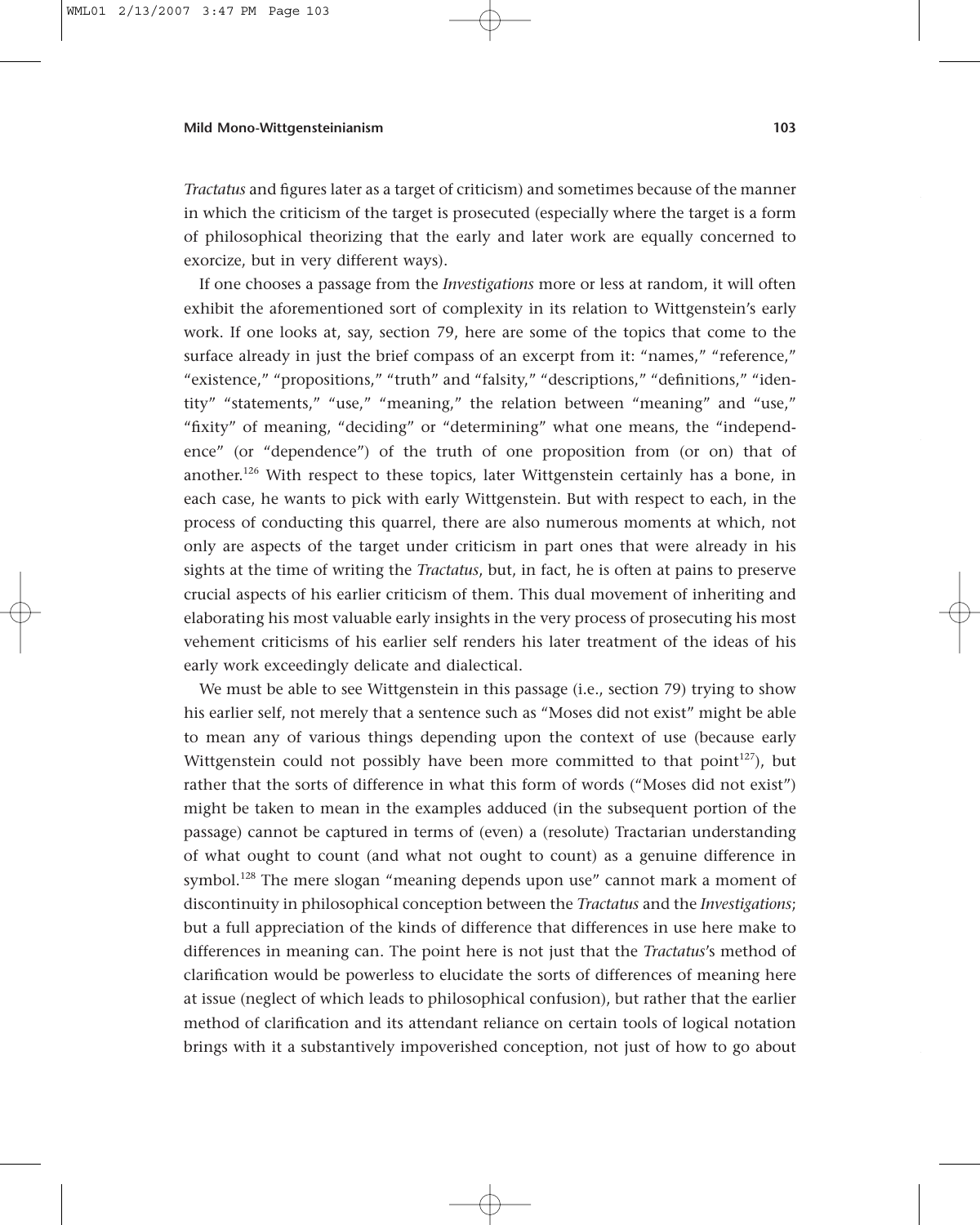individuating such differences in meaning, but of *what* it is that one thereby individuates.

"Are you saying that later Wittgenstein would not permit the employment of logical notation in conducting a philosophical clarification of what someone means by his words?" No. First, there is no call in the later work for such a ban on logical notation.<sup>129</sup> (A novel form of notation can often be very useful in identifying and clearing up confusions.)<sup>130</sup> Second, the main point is here missed: it is not the mere fact of an employment of such notation that is the culprit but rather the misconceptions that may accompany its employment. The object of the critical task here is to bring into focus the extent of early Wittgenstein's captivity to a certain picture of what is shown through the use of such notation and the forms of insistence that this gives rise to (some examples of which are detailed on the second list). One cannot exorcise these misconceptions by simply banning the notation (though once they are exorcised, the notation will be drained of a significant portion of its original philosophical eros). When the old and new ways of thinking are properly aligned, later Wittgenstein, in a passage such as this and those that follow, can be seen as indicating (1) how the earlier (mis)conception of what is shown in clarification is implicitly shaped by unwitting commitments to certain (mis)conceptions of what is involved in the analysis of propositions, $131$  (2) how this insinuates a particular understanding of the character of (the supposed chasm between) surface and depth grammar, and finally (3) how (this conception of) what is thus revealed through the employment of the notation, in turn, gives rise to a (further shaping of the) conception of what is *really* of interest to us in philosophy, namely, the underlying form of the thought, which is necessarily *hidden* from view and can only be brought to the surface with the aid of a logical notation a notation that captures all and only that which is essential to *the* logical form of the thought. That is to say, on a proper alignment of early and later Wittgenstein, it can begin to come into view how the targets here are the items on the second list.

## **X A Final List**

*[Sadly, our author's mania for making and seeing lists recurs. (1) An actual list is presented in which each item on it is to correspond simultaneously to one of the buried doctrines that the young Ludwig inexplicably failed to see at the time of his* Vision of the Ladder *and to something that he did see at that time. Each item on this list is held also to correspond to something that the mature Ludwig was concerned to criticize in* The Old Testament *and at the same time something he was not concerned to criticize but rather to promulgate in* The New Testament*! Alas, the madness of the infidel doctrine here speaks for itself. Passing mention is even made here of a fourth list, but fortunately the suggestion is not pursued. (2) Again, not content with a merely terrestrial list, the infidel revives yet a third apocryphal account of a vision of a*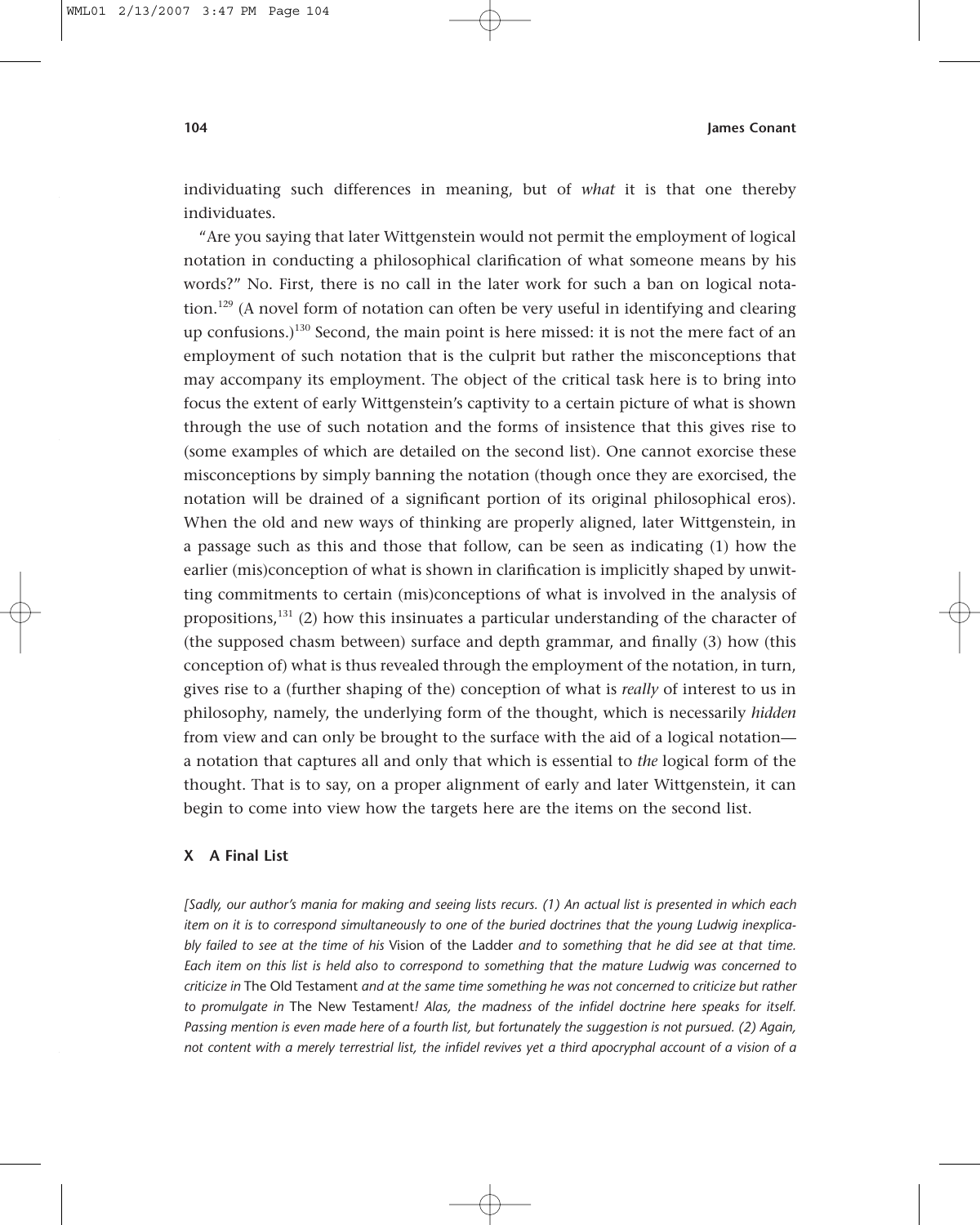*divine list (though no reputable scholar has ever alluded to a* Vision of the Third List*). (3) Our author then begins to muse over what is seen in the vision of the third list. (4) He becomes engrossed in the most pitiable fashion in contemplating these many lists, three actual and three spiritual, abruptly concluding with final reflections on infidel dogmatics and injunctions to the members of his creed to go in for a mild form of their heterodoxy. A lost soul if there ever was one!—J. C.]*

## **1 A Final Actual List**

Each of the items on the list below corresponds to a moment in Wittgenstein's work, early and late, that a mild mono-Wittgensteinian may take to mark either a moment of continuity or one of discontinuity, or (alternating between variant understandings of the sentences that figure on the list) both. It would be a gross understatement, with regard to the list below, merely to say that there are many possible variations on it that would have sufficed for our present purpose. What is still true is that a reader constrained by nothing more than a bare commitment to resolution will encounter a variety of sorts of difficulty in trying to offer a specification of what belongs on this list—partly, though not merely, because of the difficulties that must attend any attempt to specify the items that belong on each of the previous two lists. Nevertheless, once again, the difficulties that arise here are immensely instructive in clarifying the sorts of philosophical and exegetical difficulty that must beset any attempt to offer anything approaching a resolute account of the relation between the thought of the early and that of later Wittgenstein.

Now, with respect to the third list, it becomes well-nigh impossible to specify the relevant items in a useful way without remaining fairly close to the wording of swatches of Wittgenstein's own text. But some delicate degree of abstraction is still required inasmuch as the items in question must also be able to mark moments of continuity. For this requires that they can be closely correlated to sentences in both the *Tractatus* and the *Investigations*. In this spirit, I offer the following small sample of candidate formulations of such moments of continuity/discontinuity in Wittgenstein's thought:

- 1. Every sentence in our everyday language is in order as it is.
- 2. There must be perfect order even in the vaguest sentence.
- 3. A sentence of ordinary language must have *a* definite sense.132
- 4. An indefinite sense would not really be a sense at all.
- 5. In philosophy, we are driven to seek elsewhere, in the abstract features of an ideal language, what is already to be found in the most concrete features of our everyday language.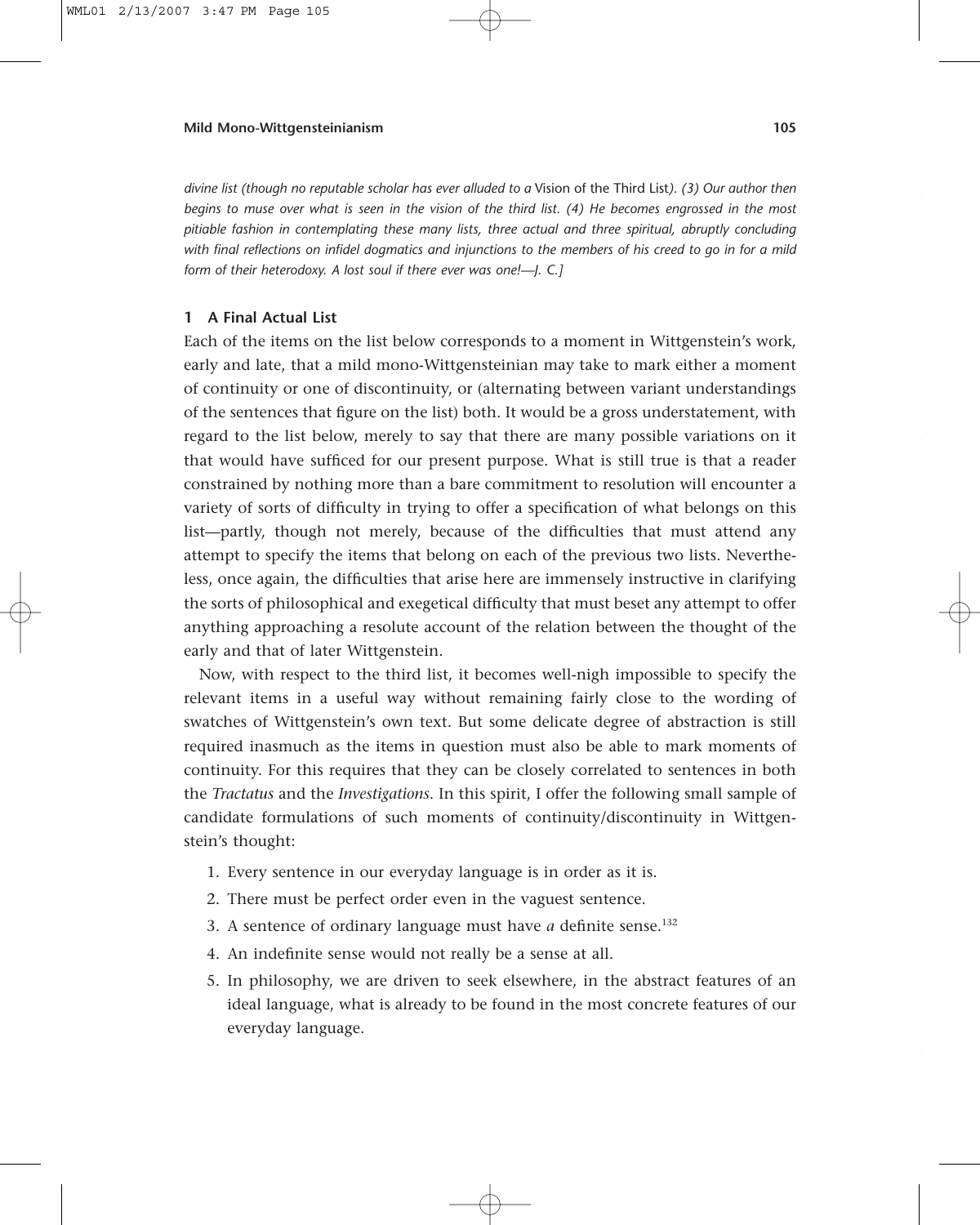- 6. Philosophical misunderstandings are often caused by superficial analogies between forms of expression drawn from different regions of language.
- 7. Such misunderstandings can be removed by substituting one form of expression for another.
- 8. What does not get expressed in the signs (words) themselves comes out in their application (use): what the signs (words) fail to express their application (use) declares.
- 9. In order to gather the logic (grammar) of what is said, we must consult the context of significant use.
- 10. In philosophy the question, "Why do we actually use this word or this proposition?" repeatedly leads to valuable insights.
- 11. The object of philosophy is the logical (grammatical) clarification of thought(s).
- 12. Philosophy is not a theory but an activity.
- 13. The result of philosophy is not a number of "philosophical propositions," but to make propositions clear.
- 14. Anyone who understands me eventually recognizes certain of my sentences as nonsensical.
- 15. We cannot give a sign the wrong sense.
- 16. Every possible proposition is legitimately constructed.
- 17. If a sentence has no sense, this can only be because we have given no meaning to it.
- 18. Logic (grammar) must take care of itself.
- 19. We cannot draw a limit to thought. That would require that we could think both what can be thought and what cannot be thought.
- 20. Strictly thought through, idealism can be seen to collapse into pure realism.
- 21. Doubt can exist only where there is a question; a question only where there is an answer; and this only where something *can* be *said*.
- 22. The solution of the problem lies in the vanishing of the problem.

This list has been rather haphazardly created. Part of my point below will be that such a list is not all that hard to create, once one has developed the forms of sensitivity required to make one at all. And, once one has created such a list, it will not be at all clear how it should be ordered. Each of the items on this list are to be associated (on one understanding of it) with (1) a particular unwitting preconception about how things must be and how philosophy must proceed that falls out of the early conception of clarification (and therefore is to be included on the second list), and (on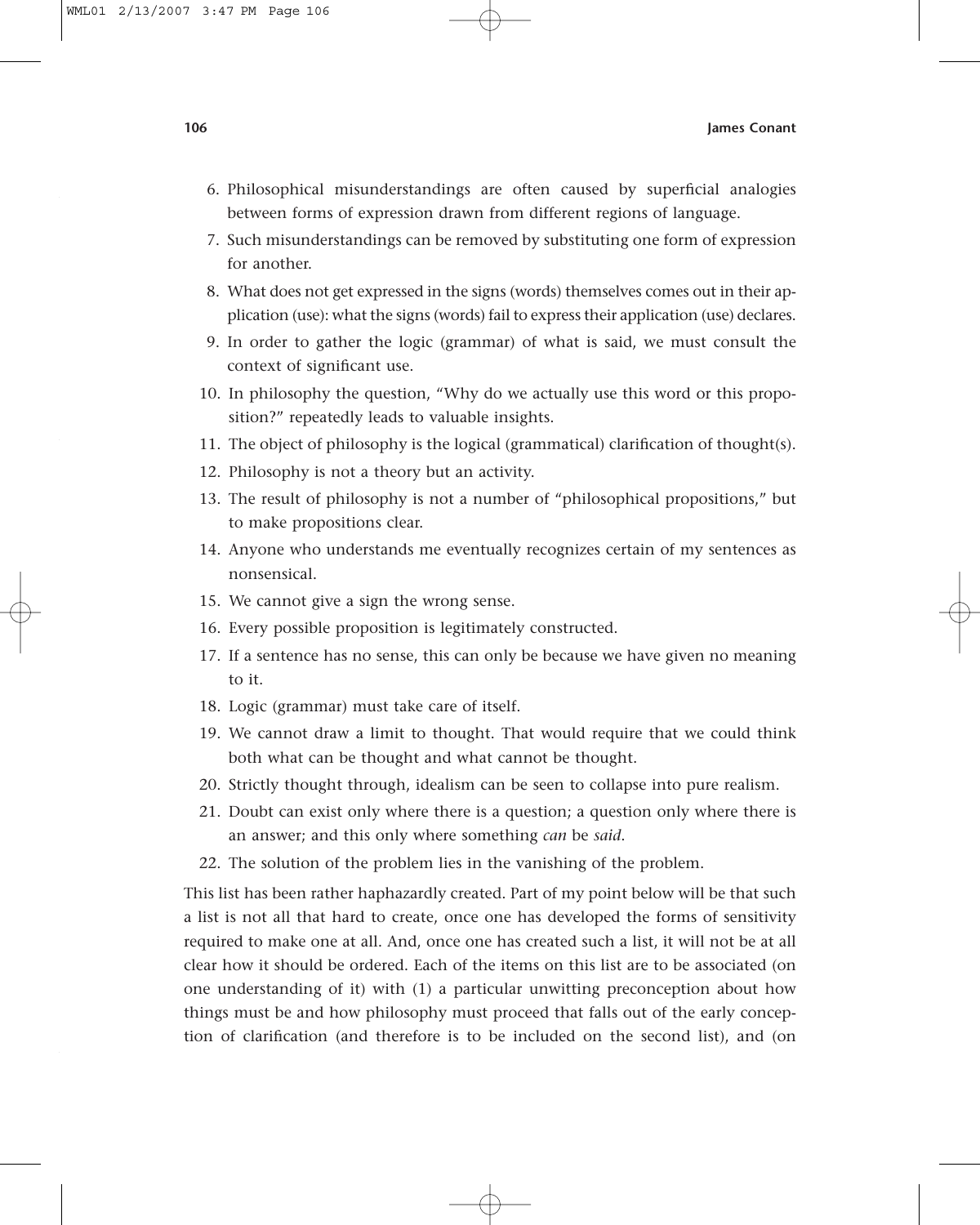another understanding of it) with (2) something that may be ascribed to both the author of the *Tractatus* and the author of the *Investigations* without obviously misrepresenting either (i.e., something that might therefore be included on a possible fourth list devoted merely to detailing moments of continuity in Wittgenstein's thought). It is in this latter connection that the parenthetical notation plays its role here (serving a very different purpose than before): namely, helping to bring into sharper relief such moments of continuity by allowing for the reformulation of his earlier ideas into his preferred later idiom.

## **2 The Third List**

As with its predecessors, the expression "the third list" will not serve its intended purpose here if defined through an enumeration of some actual items—say, the items on the actual list above. The actual list above is of examples of candidate formulations of sentences that may equally well be taken by a resolute reader alternately in either of the two relevant ways: first, as candidate specifications of requirements that are laid down in (because not separable from) the course of the *Tractatus'*s development of its own parochial (and, by Wittgenstein's later lights, problematic) conception of how the activity of philosophical clarification ought to proceed, and, second, as candidate specifications of those comparatively global aspects of his understanding of the activity of philosophical clarification that are shared by both the author of the *Tractatus* and the author of the *Investigations*. The point of furnishing such a sample of candidates is to attempt to gesture at the sorts of thing that might be held by a given resolute reader to belong on the third list. As long as intramural disputes between resolute readers of the sorts canvassed above continue, questions regarding the candidacy of particular sentences for the third list must also remain in dispute.

# **3 What Belongs on the Third List?**

I have drawn the first five items on the actual list above from what is essentially a commentary on certain sections of the *Tractatus*—one that is initiated in §97 and continues through the following sections of the *Investigations.*<sup>133</sup> This is an autobiographical fact about me and where I first went to look for items to place on the third list. I take it that something like these items might have arrived on the list by a very different route, inasmuch as they each represent the sort of thing that an attentive reader of the *Tractatus* might find herself with occasion to say in writing about the teaching of that work. Taken out of context, some readers of Wittgenstein might take any of the first four items to suggest metaphysical elements present in the old way of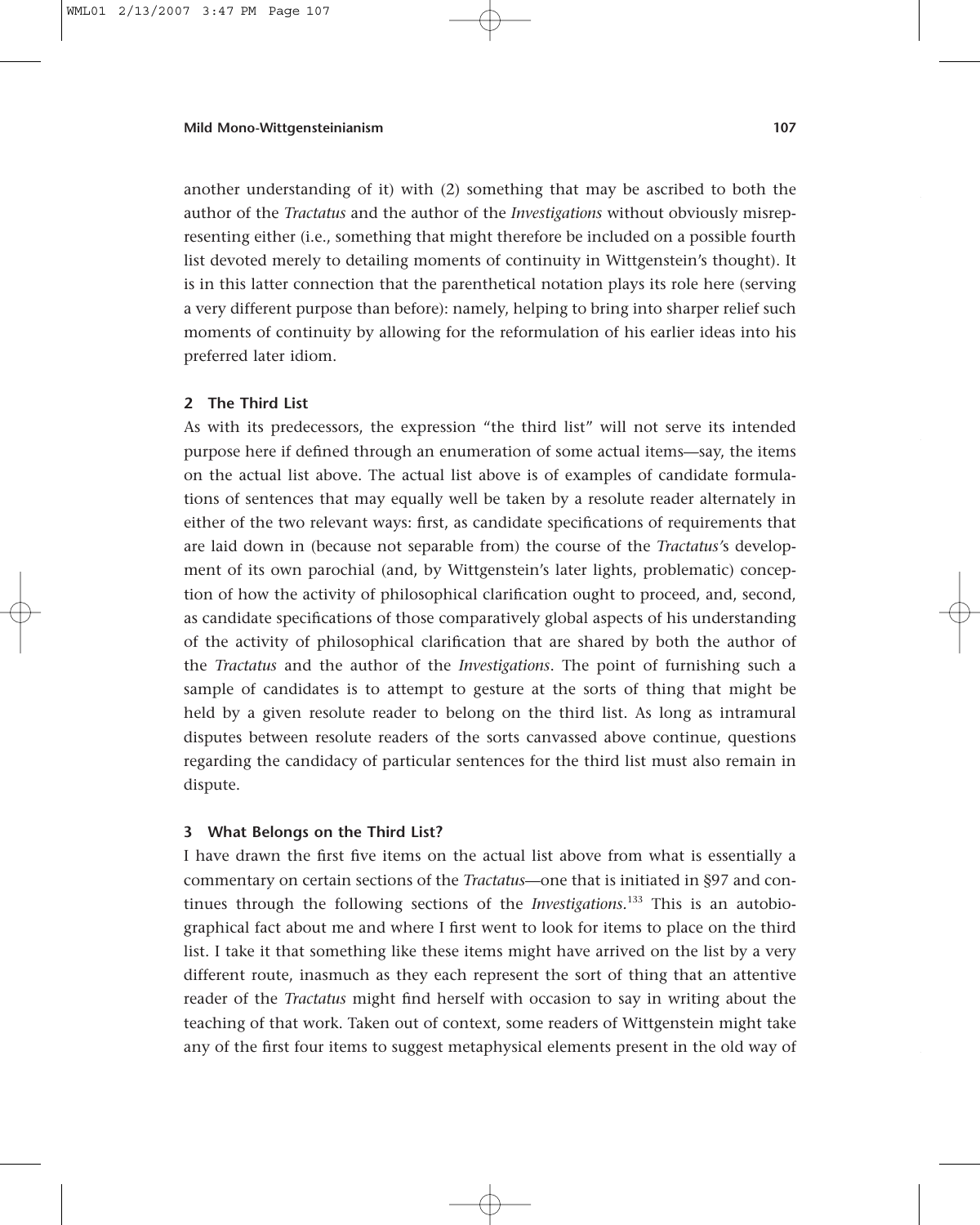thinking that the new seeks to undo. On the other hand, read within their dialectical context (i.e., §§97ff. of the *Investigations*), they do not obviously represent exclamations on the part of a voice in the grip of a wayward philosophical temptation.<sup>134</sup> Part of my point in placing some items with this particular provenance on the actual list above is to bring into sharpest possible relief the degree to which moments of breathtaking continuity surface even in those later passages whose concern is focally one of criticizing the *Tractatus*. <sup>135</sup> This means that even in those stretches of the later writing where criticism of the *Tractatus* reaches its highest pitch, candidates for the third list are still not in short supply. Conversely, as a matter of the mere letter of their formulation, the majority of the remaining items, starting with the eighth, on the actual list above are most easily recognized as corresponding to sentences from the *Tractatus.* Yet I take it that they each represent the sort of thing that an attentive reader of the *Investigations* might find herself having occasion to say in writing about the teaching of that work. One point of the exercise of attentively trying to construct a candidate third list of one's own is to discover the (possibly surprising) extent to which the following is true: you don't have to look far or wide in Wittgenstein's writings to find items that belong on it.

It is important here, again, that each of the items on the third list corresponds to sentences, not thoughts. Each sentence on it admits of alternative understandings of how much its affirmation commits us to, and thus of what it says. Would the author of the *Investigations* want to agree with that which his earlier self here would, in each case, want to affirm in affirming the item in question? When we come to the items on the third list, if we try to locate the differences between early and later Wittgenstein in this area by sorting them into the items early and later Wittgenstein agree on and those they do not, then (qua narrators of the story of Wittgenstein's development) we are lost. The only accurate thing to say here, at this hopelessly unhelpful level of generality, is perhaps the following: later Wittgenstein agrees with early Wittgenstein about each of these items (in wanting to affirm a sentence that the other would affirm), and he disagrees with him about each of them (in not wanting to affirm precisely what the other would thereby affirm). For there are significant aspects of the *Tractatus*'s unwitting commitments that substantially color its early understanding of each of the philosophical issues associated with the items on the above list. For example, his early understanding of what is at stake in each of the following expressions (at least some one of which figures in each of the items on the list above) is implicated in the surreptitious metaphysics of the early work: "order," "perfection," "form," "vagueness," "definiteness," "sense," "logic," "language," "application," "use," "context," "say," "show," "philosophy," "abstract," "concrete," "ideal," "language,"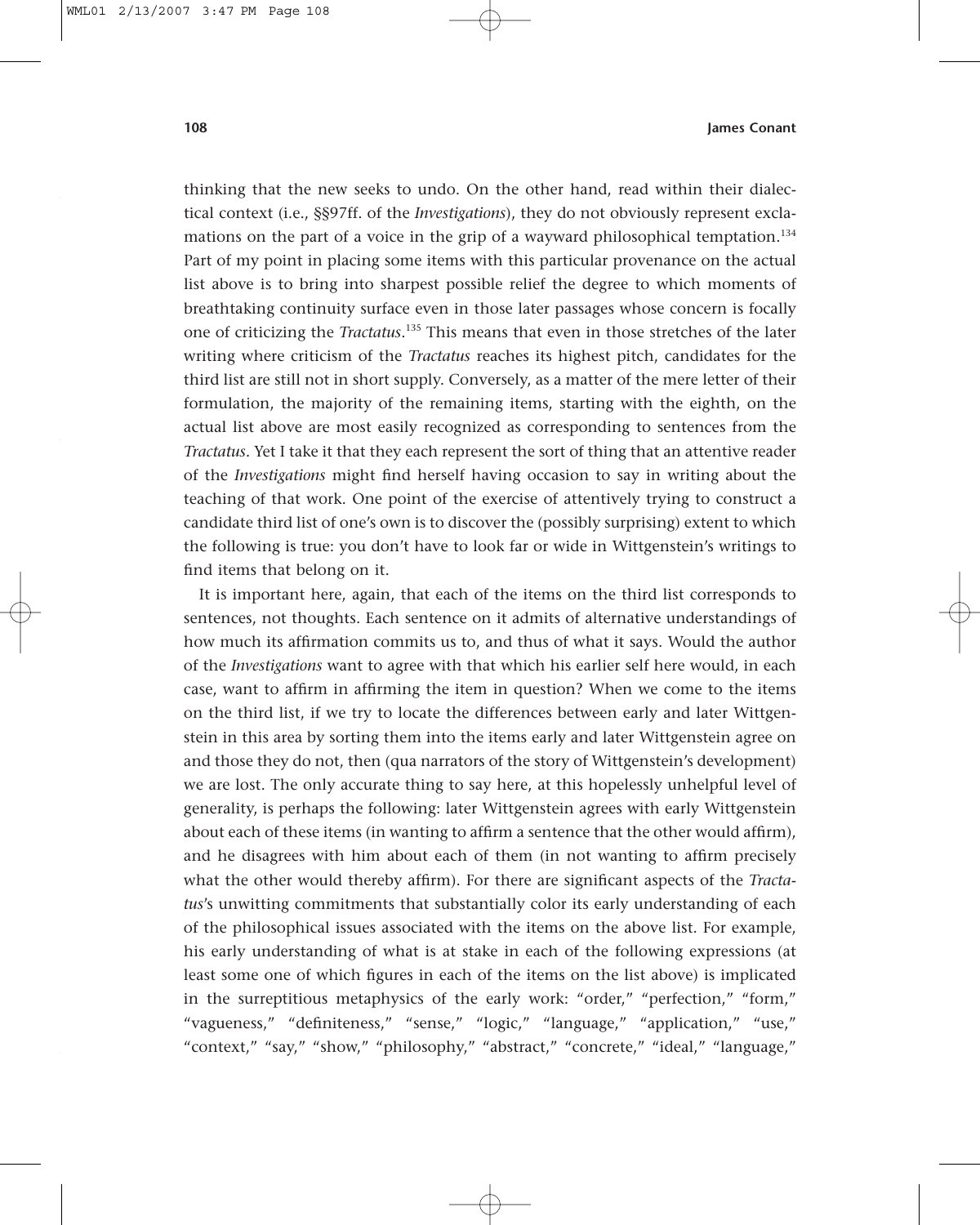"everyday," "clarity," "clarification," "theory," "sign," "proposition," "thought," "strictly thought through," "solution," "problem," "vanishing."

This collection of expressions, considered as a set, nicely epitomizes both the extent of the continuity and the discontinuity in Wittgenstein's philosophy.136 A significant moment of continuity can be uncovered by reflecting on the parallels in Wittgenstein's early and later philosophies that can be associated with how these expressions occur in the *Tractatus* and the *Investigations* respectively. Yet a significant moment of discontinuity in Wittgenstein's philosophy can also be uncovered by reflecting on the points at which these parallels begin to give out (with respect to the manner in which each of these expressions occurs in the *Tractatus* and the *Investigations* respectively). What marks a sentence out as belonging on the third list is that it simultaneously invites alternate construals of terms such as these—on a first construal, the sentence in which it figures says something that early Wittgenstein has it at heart to say; on a second construal, it says something that later Wittgenstein equally has it at heart to say—where what each would mean would in part be importantly the same and in part importantly different.

# **4 Putting the Three Lists Together**

In reflecting upon what to make of the items on the third list, in the context of trying to understand the relation between early and later Wittgenstein, one way of going extremely wrong is to take the possibility of constructing such a list itself to constitute a proof of the truth of some very severe variant of mono-Wittgensteinianism. But there is also an opposite way of going extremely wrong here. It takes its departure from the following (in itself perfectly sound) thought: any sort of understanding that the author of the *Tractatus* is able to have of any of the items on the third list must be shaped through and through, at every point, by his (metaphysically emphatic) understanding of the items on the second list. This is true as far as it goes: any attempt to construe the third list as a list of things that early and later Wittgenstein "simply agree about" may run the risk of attributing to later Wittgenstein an allegiance to items on the second list—that is, to the very commitments of the *Tractatus* that he is later most concerned to single out for criticism. What this shows is the following: one must be careful about taking items on the third list to represent unproblematic formulations of points of common ground between the early and later philosophy. But it would be equally point-missing to go to the other extreme and to construe the items on the third list as merely a set of ambiguous sentences that coincidentally each admit of the relevant pair of alternative understandings. It would be the ultimate in perverse poly-Wittgensteinianism to conclude that early and later Wittgenstein, while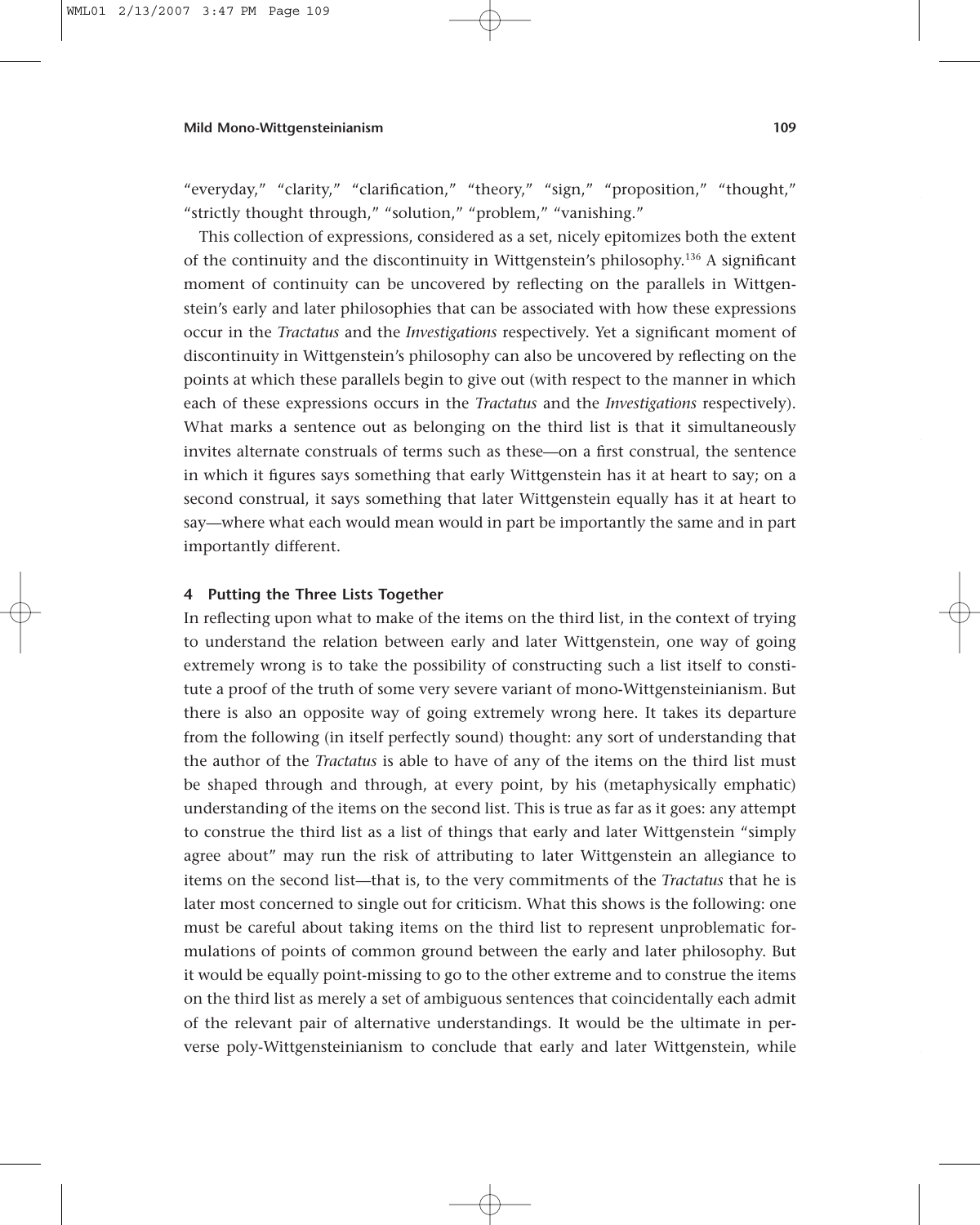WML01 2/13/2007 3:47 PM Page 110

agreeing about nothing of importance, are for some reason happy each to call upon almost precisely the same forms of words to express their respective utterly incommensurable philosophical aspirations. Clearly the truth must be somewhere in the middle, between these two unhappy extremes (of overly zealous mono-Wittgensteinianism and overly intractable poly-Wittgensteinianism); and the telling of it is nothing if not a delicate matter, requiring exquisite care.

By reflecting upon what belongs on each of our three lists, the true complexity of the relation between early and later Wittgenstein can come into view. All three lists involve sentences that figure (or appear to be implied by sentences that figure) in the *Tractatus*. Commentators (such as standard readers) who wish sharply to emphasize the discontinuities in Wittgenstein's development tend to move, when identifying the early doctrines that are criticized in the later work, indiscriminately between items drawn from the first and those from the second list (as if the mere existence of items of the second sort sufficed to show that what resolute readers say about items of the first sort must be mistaken). Commentators (such as zealous mono-Wittgensteinians) who wish sharply to emphasize the continuities in Wittgenstein's development tend often to distinguish items belonging on the third list from those that belong on either of the other two, but fail not only to distinguish those that belong on the second list from those that belong on the first (as if they were all figured in the *Tractatus* as rungs of the ladder to be thrown away), but, in so failing, thereby also fail to appreciate the extent to which later Wittgenstein, in his criticism of items on the second list, is at one and the same time concerned to criticize his earlier self's understanding of the supposedly "shared" items on the third list. When the first (standard) note of sharpness is introduced into a narrative of the story of Wittgenstein's development, the most interesting moments of continuity are obliterated. When the second (zealous) note of sharpness is introduced, the already devilishly difficult task of balancing these moments against those of equally profound discontinuity becomes impossible.

# **XI Conclusion**

I have tried to show in this essay that part of an appeal of a resolute reading may be that it permits the *Tractatus* to come into focus in a manner that brings distinctions between different sorts of commitment in the early work into relief. It thereby allows one to make good sense of why Wittgenstein is concerned to focus on precisely those commitments that are singled out for criticism in the passages in his later work where he is occupied with the task of criticizing the *Tractatus* (and thus also of why he is not drawn to mention the *Tractatus* when singling out for criticism in his later work items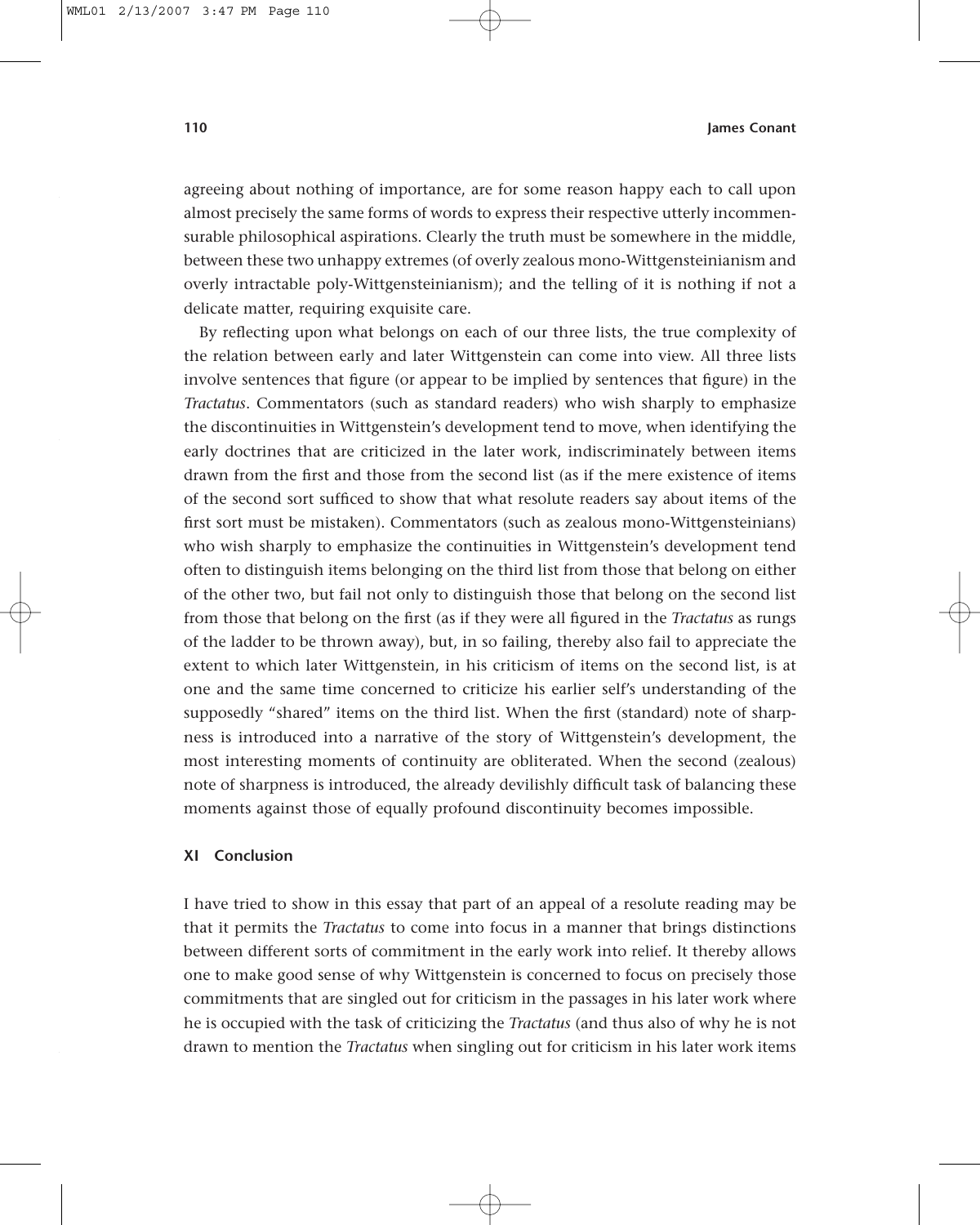that figure on the first list—items that resolute readers do not ascribe to the early work). I have also tried to show that if we have the possibility of a mildly mono-Wittgensteinian approach to understanding Wittgenstein's work as a whole firmly in view, it should be evident that a resolute approach to reading the *Tractatus* should not be identified with any comparatively severe variant of mono-Wittgensteinianism. One can be simultaneously maximally resolute and mildly mono-Wittgensteinian in one's approach to reading Wittgenstein. Finally, I have tried to show, not only that it is not built into the very idea of a resolute reading as such that it involve an apologia for a severely mono-Wittgensteinian creed, but rather that its central motivation *can* be to improve upon existing accounts of the discontinuity in Wittgenstein's philosophy.137

# **Notes**

1. Sigmund Freud, *Der Mann Moses und die monotheistische Religion* (Frankfurt: Fischer, 1975), p. 63 (my translation).

2. Johannes Climacus, *Concluding Unscientific Postscript*, ed. S. Kierkegaard, trans. David Swenson and Walter Lowrie (Princeton, N.J.: Princeton University Press, 1941), p. 246n (I have amended the translation).

3. To mention only some of the other notable resolute readers: Kevin Cahill, Alice Crary, Edmund Dain, Rob Deans, Piergiorgio Donatelli, Burton Dreben, Juliet Floyd, Warren Goldfarb, Logi Gunnarsson, Martin Gustafsson, Michael Kremer, Oskari Kuusela, Thomas Ricketts, Rupert Read, Matt Ostrow, and Ed Witherspoon.

4. I have allowed myself to speak here, in the first sentence of this paper, of "*the* resolute reading" because these are the terms in which our critics define their target. From now on, however, I will speak rather of resolute reading*s*. For, as some of my remarks below will help to make clear, there is no reason why there should not be a variety of such readings. A resolute reading is better thought of as a *program* for reading the book than as itself comprising a *reading* (in any very demanding sense of the term "reading"). To be a resolute reader is to be committed at most to a certain programmatic conception of the lines along which interpretative questions pertaining to the text are to be worked out. The approach to reading Wittgenstein here at issue is also sometimes called "the austere reading." This seems to me an unfortunate label, as it suggests that the commitment to austerity (i.e., the claim that there is no such thing as substantial nonsense) drives the commitment to resolution rather than the other way around. It is also sometimes called "The New Reading"—another label I am not prepared to use. It is for others to judge how new it is. But it seems to me that various strands of extant resolute readings are anticipated in the writings of all of the following earlier commentators: Hide Ishiguro, Brian McGuinness, Rush Rhees, and Peter Winch. Though neither Peter Geach nor Elizabeth Anscombe could possibly be counted as resolute readers, their writings contain accounts of certain lines of "thought" (along with understandings of why the scare quotes might be in order here) that anticipate themes that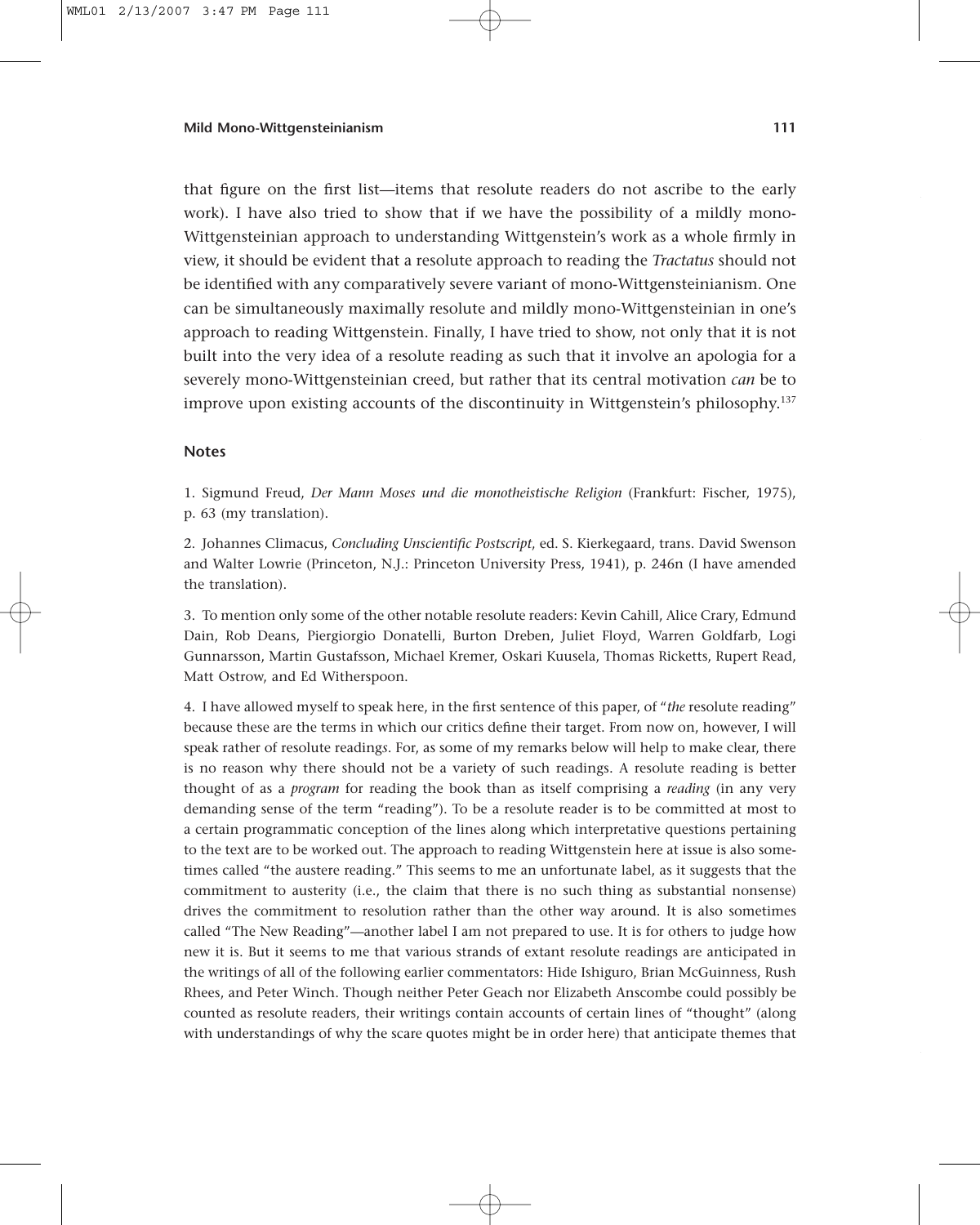later become central in the writings of resolute readers; see especially Geach's "Saying and Showing in Frege and Wittgenstein," in *Essays in Honor of G. H. von Wright*, ed. Jaakko Hintikka, in *Acta Philosophica Fennica* 28 (1976), pp. 54–70; and Anscombe's "The Reality of the Past," collected in Volume 2 of her *Collected Philosophical Papers*—the volume titled *Metaphysics and the Philosophy of Mind* (Minneapolis: University of Minnesota Press, 1981).

5. Meredith Williams, for example, accuses resolute readers of holding (what she calls) the strong continuity thesis; see her "Nonsense and Cosmic Exile: The Austere Reading of the *Tractatus*," in *Wittgenstein's Lasting Significance*, ed. Max Kölbel and Bernhard Weiss (London: Routledge, 2004), pp. 6–31.

6. The point here could also be put by saying: *at least* two Wittgensteins. With the exception of my remarks in the penultimate note, in this essay I will not have occasion to enter into the niceties that make it appropriate to insist that, once one begins distinguishing Wittgensteins, there is no particular reason to stop counting at two. Some hold that an understanding of Wittgenstein's development depends crucially upon the postulation of a further discrete "middleperiod Wittgenstein," fully distinct from either of the other two. Yet others are equally enthusiastic about the idea of a "third Wittgenstein," but wish to reserve this label for yet another, supposedly equally importantly distinctive, thinker who penned *On Certainty* (and perhaps also Wittgenstein's late writings on the philosophy of psychology and on color). I think there is something to be said on behalf of these claims, but the further issues they raise (in favor of identifying yet further Wittgensteins) go well beyond the scope of this essay. But the general terms of the solution this essay seeks to propose (for avoiding the impasse of mono- vs. poly-Wittgensteinianism) ought to be perfectly neutral with respect to the topic of the wisdom of multiplying Wittgensteins on grounds other than those addressed here.

7. David Stern actually seems to think there is something heady about this thought. He is dishearteningly representative in his willingness to assume that the standing situation in Wittgenstein scholarship can be summarized as follows: "[I]t is nearly always presupposed that either there was one Wittgenstein, that in essentials Wittgenstein's philosophy never really changed, or that there were two Wittgensteins, that there was a fundamental change between the early and the later philosophy." There are two things that are disheartening here: first, the idea that most commentators fall into one of these two camps (and therefore that resolute readers, since they supposedly do not fall into the latter camp, must fall into the former), and, second, that this could even seem to constitute a sensible principle for classifying commentators. There is perhaps more truth in the claim that the work of many commentators can be so classified than I would like to believe. Nonetheless, "nearly always presupposed" is a grotesque overstatement. Already starting with early work by Elizabeth Anscombe, Rush Rhees, and Peter Winch, there has been concerted resistance to the standard "two-Wittgenstein" view without any hint of an intention of seeking to exchange it for a monolithic one-Wittgenstein view. See especially Rhees's "The Philosophy of Wittgenstein," *Ratio* 8 (1966): 180–193; Winch's "The Unity of Wittgenstein's Philosophy," in *Studies in the Philosophy of Wittgenstein*, ed. Peter Winch (London: Routledge, 1969); and my remarks about Anscombe in note 134. But very few commentators, and certainly none of these three, have denied that there are significant discontinuities. Stern continues: "Very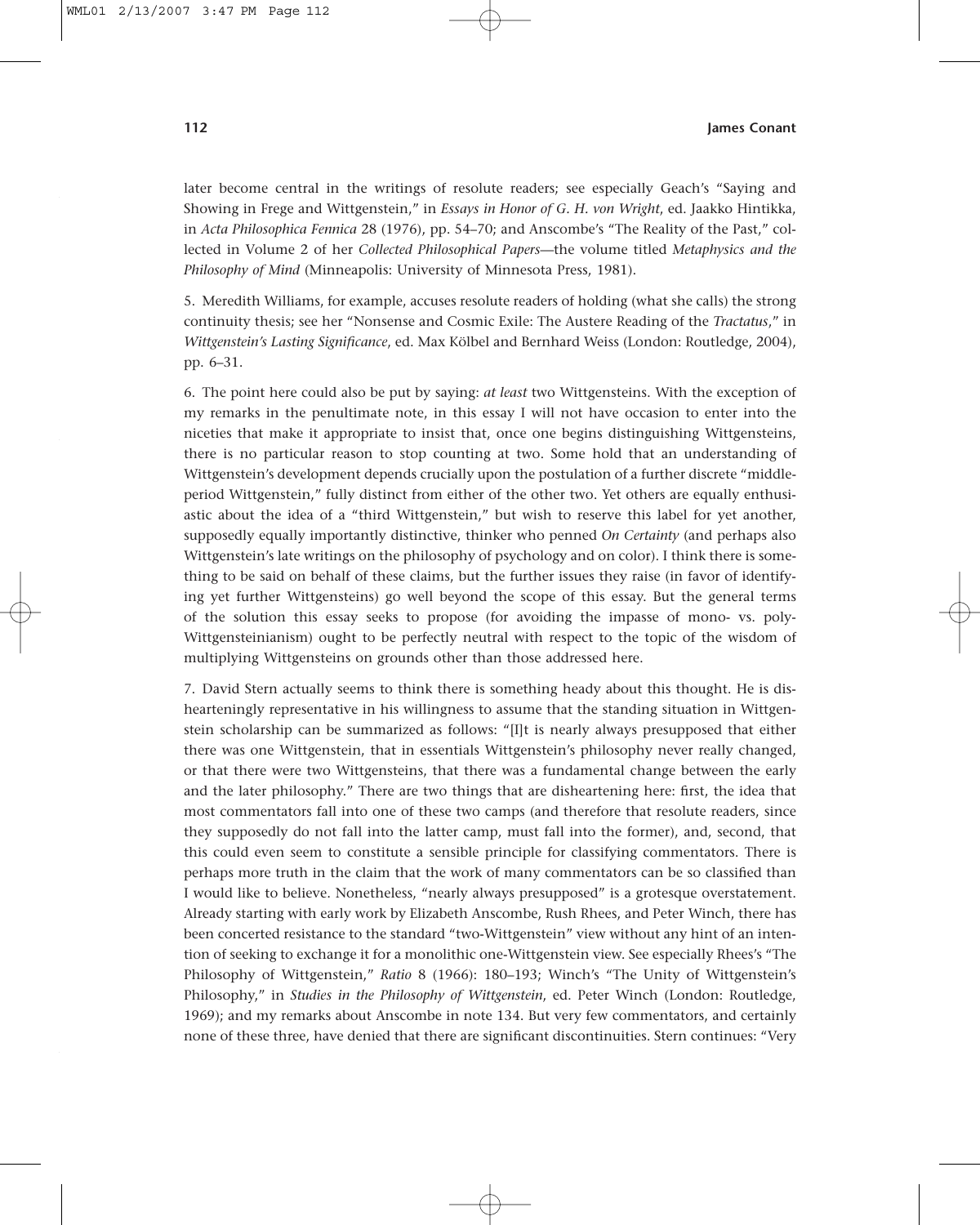few interpreters seem prepared to even consider the possibility that these are restrictive and constricting alternatives, or that the best interpretation might well be one that recognizes both continuities and discontinuities in Wittgenstein's philosophical development" ("How Many Wittgensteins?" in *Wittgenstein: The Philosopher and his Works*, ed. Alois Pichler and Simo Säätelä, *Working Papers from the Wittgenstein Archives at the University of Bergen*, no. 17 [2005], p. 170).

What Stern says here ("very few interpreters seem prepared to even consider") ought to strike one as a bit of a stretch, given that the revelation ("the best interpretation might well be one that recognizes both continuities and discontinuities") is a truism—true about pretty much any interesting philosopher. Plato, Kant, Russell, Heidegger, and Putnam all come immediately to mind as particularly pertinent examples about whom this is obviously true, although it is not at all easy to say how it is true. As it is especially difficult in the case of Wittgenstein to see precisely how properly to balance the continuities against the discontinuities in a full narrative of the character of his philosophical development, an emphatic pronunciation of such truisms can strike one as an empty gesture. The devil lies in the details here. It has been a central motivation of mine in developing a resolute reading of the early work—as well as of Cora Diamond's to begin to fill in some of the requisite details here. This makes it all the more ironic that Stern claims (as do many others) that Conant, Diamond, and various other resolute readers (must?) hold "the one-Wittgenstein view." I would be happy if this essay were able to put an end to any simpleminded (or severe) ascription of such a claim to a commentator simply on the grounds that she advocates a resolute reading. As will become clear, I personally would not in the least mind the ascription of a nonsimpleminded (i.e., mild) version of the claim.

8. Wolfgang Stegmüller, *Hauptströmungen der Gegenwartsphilosophie*, vol. 1 (Stuttgart: Alfred Kröner Verlag, 1978), p. 524.

9. Anthony Quinton, "Contemporary British Philosophy," in *Wittgenstein: The Philosophical Investigations*, ed. George Pitcher (South Bend, Ind.: University of Notre Dame Press, 1968), p. 9.

10. It would take an additional note of several pages, at this point in the dispute, to detail all of the relevant literature, pro and con, on resolute readings. But certainly a good place to begin to get a sense of what such a reading involves are the essays collected in the first half of Cora Diamond's *The Realistic Spirit* (Cambridge, Mass.: MIT Press, 1991). Peter Sullivan offers a particularly trenchant critique of such readings in "On Trying to Be Resolute: A Response to Kremer on the *Tractatus*," *European Journal of Philosophy* 10 (2002): 43–78. It is, in the first instance, a reply to Michael Kremer's "The Purpose of Tractarian Nonsense," *Noûs* 35 (2001): 39–73. To mention just one collection of material on each side of the fence: see the essays collected in *The New Wittgenstein*, ed. Alice Crary and Rupert Read (London: Routledge, 2000), which mostly contains essays sympathetic to resolute readings, and those in the July 2003 issue of the journal *Philosophical Investigations*, which mostly contains articles critical of them. For an interesting attempt to sit on both sides of the fence, see Marie McGinn's "Between Metaphysics and Nonsense: The Role of Elucidation in Wittgenstein's *Tractatus*," *Philosophical Quarterly* (October 1999): 491–513. Many further pertinent articles are cited in the notes that follow.

11. The one point on which standard readers and resolute readers are generally able to agree is that they deeply disagree about how to read the *Tractatus*—and, in particular, how to understand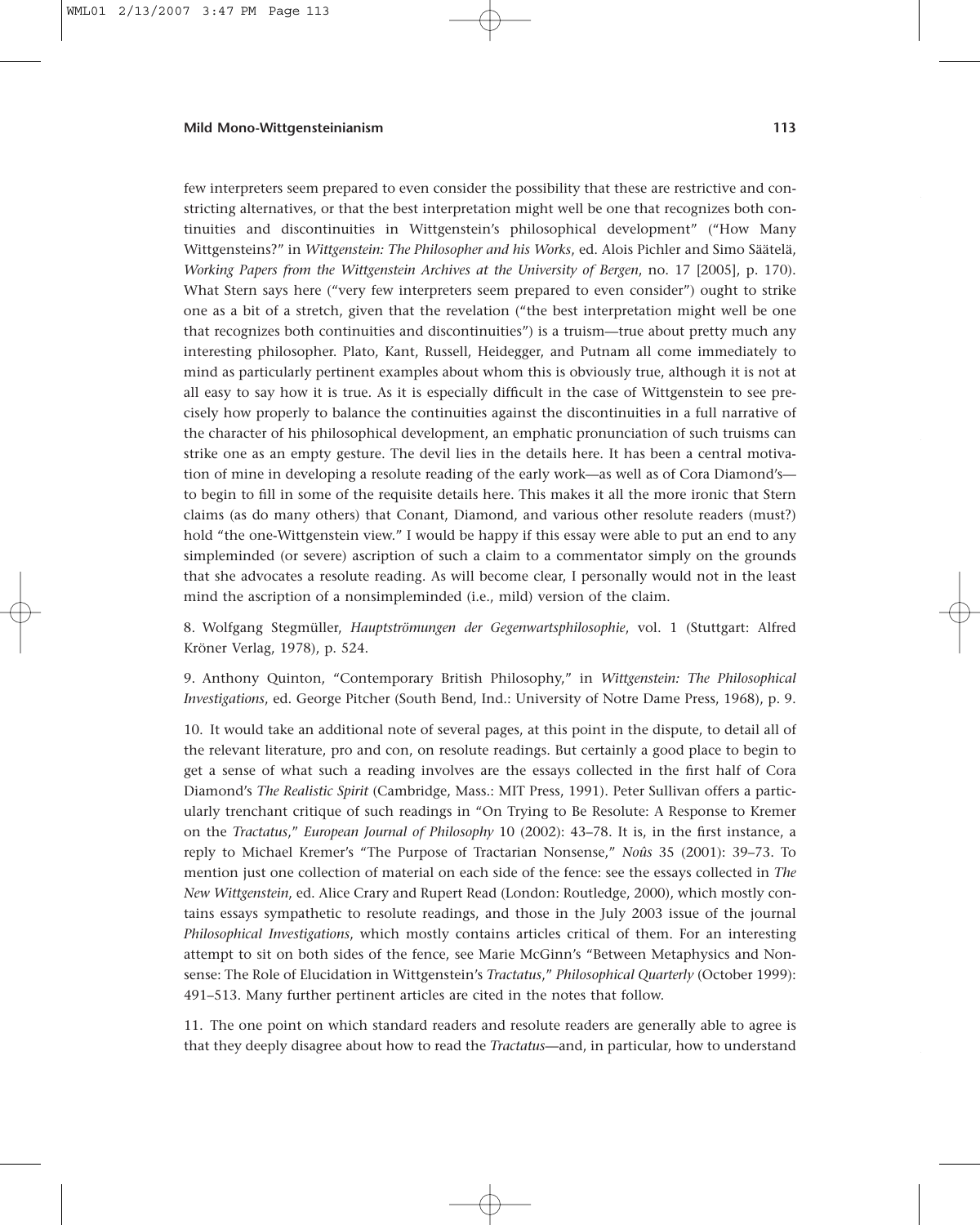its conception of nonsense. Meredith Williams's piece, cited above, does a nice job of laying out some of the basic points of disagreement here. For two particularly vehement statements from standard readers of their agreement with resolute readers on this point (i.e., that there really is deep disagreement here) and on no others, see Hans-Johann Glock's "All Kinds of Nonsense," in *Wittgenstein at Work*, ed. Erich Ammereller and Eugen Fischer (London: Routledge, 2004), 221–245, and Peter Hacker's "Wittgenstein, Carnap, and the New American Wittgensteinians," *Philosophical Quarterly* 53, no. 210 (January 2003): 1–23. See also Cora Diamond's reply to the latter, "Logical Syntax in the *Tractatus*," *Philosophical Quarterly* 55, no. 218 (January 2005): 178–189. But even about this supposed point of agreement there is controversy. Adrian Moore and Peter Sullivan seem to agree with each other that the differences between standard and resolute readers on even this issue are not as great as either side seems to think, thereby eradicating this one prior fixed point in the dispute. See their contributions to the symposium on "Ineffability and Nonsense," *Proceedings of the Aristotelian Society* (2003). Moore suggests that "there are ways of construing the two readings whereby . . . suddenly what seems to make the difference between them has the width of a knife-edge" (p. 180), and Sullivan doubts whether it "has *even* the width of a knifeedge" (p. 204). There is a way in which I am inclined to agree with Sullivan here; inasmuch as I am inclined to think that the standard reading strictly thought through must, at the end of the day, collapse into a variant of a resolute reading. This is connected to a point to which I will return below: all readers of the *Tractatus* must begin life as standard readers. But I doubt most standard readers would look upon this as a friendly suggestion for how to achieve rapprochement. The possibility of rapprochement seems to be envisioned by Moore and Sullivan by assuming that a resolute rejection of substantial nonsense could, if appropriately packaged, be agreeable to a standard reader. But Glock and Hacker (in their articles mentioned above), to cite just two examples, seem determined to rule out any form of détente negotiated along these lines. For an excellent discussion of Glock is freatment of this issue, see Edmund Dain's "Contextualion and Nonsemse in Wittgenstein's *Tractates*," *South African Journal of Philosophy* 25, no. 2 (2006): 91–101.

12. There are at this point a number of articles devoted in small or large part to a series of attempts to embarrass resolute readers with passages thus drawn from the later philosophy. Two of the rhetorically more refined and polemically more piquant examples of the genre are Peter Hacker's article "Was He Trying to Whistle It?" in *The New Wittgenstein*, ed. Crary and Read, 353–388 and Ian Proops's "The New Wittgenstein: A Critique," *European Journal of Philosophy* 9, no. 3 (2001): 375–404.

13. It is therefore a consequence of a resolute reading that one must reject certain fairly standard sorts of account of how Wittgenstein's thought changed. For example, as we shall see, a resolute reading must reject the idea that Wittgenstein changed his views by giving up, in his later thought, a theory of meaning (or of anything else) that he aimed to put forward in the *Tractatus*. If, as resolute readings have it, he did not aim to put forward a theory of meaning (or anything else) in the *Tractatus*, that account of the change in his thought must be rejected. But if one assumes that the *only* way to account for the profound changes in Wittgenstein's thought is in terms of his having put forward a metaphysical theory or a theory of meaning or both in his earlier thought, and his having given up the theory or theories later, then one will take resolute readers to have no choice but to be committed to "a strong continuity thesis." It is this supposed lack of choice that is at issue here.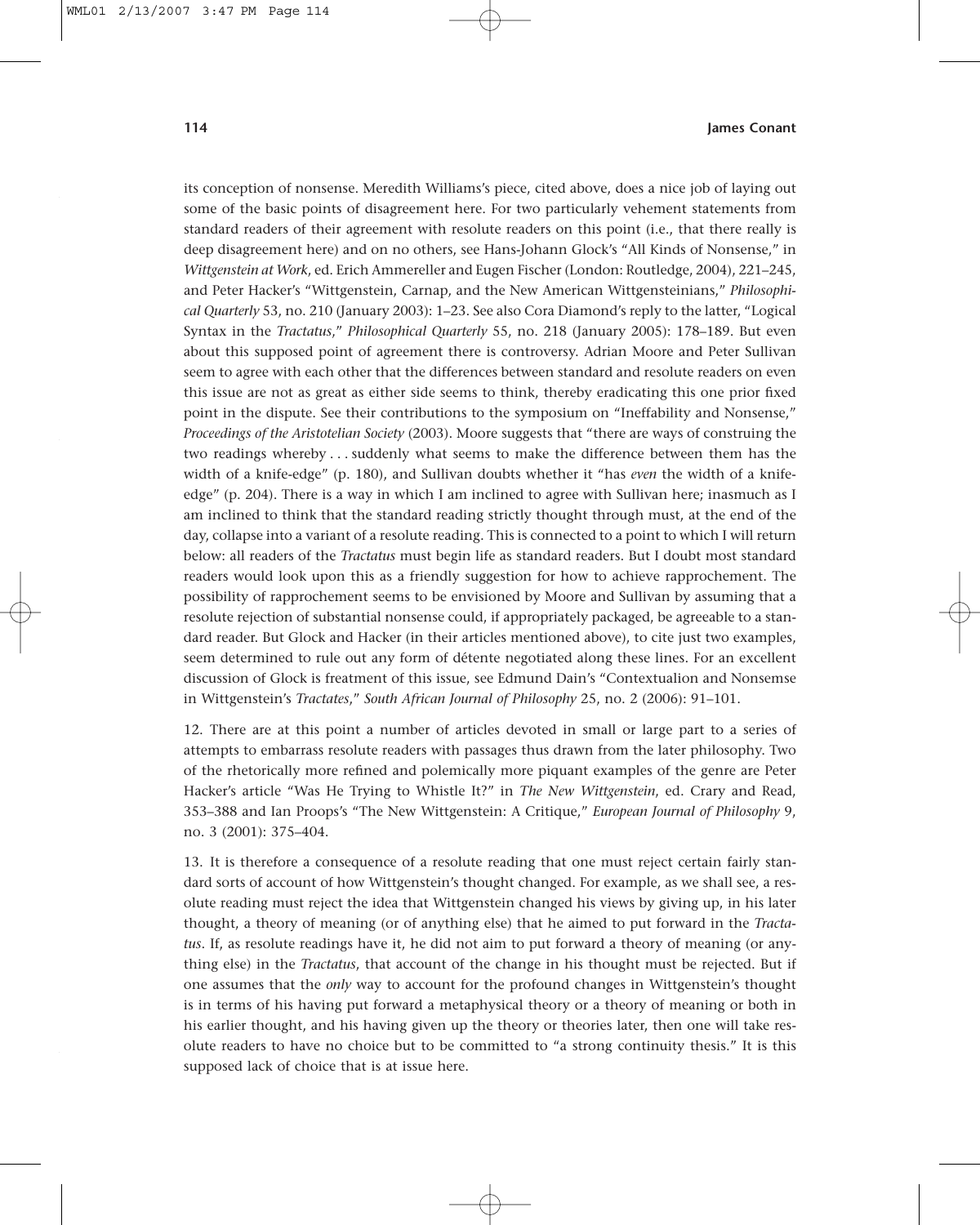14. For further discussion of this topic, see my "On What Ethics in the *Tractatus* is *Not*," in *Religion and Wittgenstein's Legacy*, ed. D. Z. Phillips and Mario von der Ruhr (Aldershot: Ashgate, 2005), 39–88.

15. "For the clarity we are aiming at it is indeed *complete* clarity. But this simply means that the philosophical problems should *completely* disappear" (*Philosophical Investigations*, trans. G. E. M. Anscombe [Oxford: Blackwell, 1953], §133). The point figures no less prominently in Wittgenstein's Middle Period writings:

As I do philosophy, its entire task is to shape expression in such a way that certain worries disappear.

If I am right, then philosophical problems really must be solvable without remainder, in contrast to all others.

When I say: Here we are at the limits of language, that always sounds as if resignation were necessary at this point, whereas on the contrary complete satisfaction comes about since *no* question remains.

The problems are solved in the literal sense of the word—dissolved like a lump of sugar in water. (*The Big Typescript*, ed. and trans. C. Grant Luckhardt and Maximilian A. E. Aue [Oxford: Blackwell, 2005], p. 316)

16. This then leaves the critics of resolute readings with three broad generic options for how to understand the relation between Wittgenstein's early and later thought: (1) they can contend that later Wittgenstein sought to give the correct answers to the questions that he earlier answered incorrectly, (2) they can contend that later Wittgenstein criticized earlier Wittgenstein above all on the ground that he thought that such questions could be answered, or (3) a combination of (1) and (2) in which his earlier answers to certain questions are refuted while his answers to yet other questions are made to vanish along with the questions themselves. It doesn't much matter for the purpose of this essay whether the critic in question prefers option (1), (2), or (3).

17. For a discussion of these issues, see the response to Meredith Williams's criticisms of resolute readings in James Conant and Cora Diamond, "On Reading the *Tractatus* Resolutely," in *Wittgenstein's Lasting Significance*, ed. Kölbel and Weiss, 46–99.

18. Ian Proops, "The New Wittgenstein," pp. 375–376.

19. There are in fact typically many types of passage that are brought into play when such "external evidence" is adduced by critics of resolute readings, including both of the following types: passages from the later work criticizing doctrines held by the *very* early Wittgenstein before he writes the *Tractatus*, and passages in the later work in which Wittgenstein criticizes what he "earlier" thought subsequent to his return to philosophy in 1929. Not every sort of criticism by a comparatively later Wittgenstein of a comparatively earlier one is therefore relevant to our present purpose. And, in fact, passages in the later work often need to be scrutinized carefully in order correctly to ascertain which Wittgenstein is the intended target of the criticism. The only kinds of passage that are relevant to the topic of the present essay are ones in which the criticisms are directed at misconceptions to which later Wittgenstein took the author of the *Tractatus* to be committed. From now on in this essay, when I speak of "external evidence," this is what I will mean. This restriction is justified inasmuch as the aim of this essay is to respond to the criticism that resolute readers are unable to account for Wittgenstein's later criticisms of the *Tractatus*. The introduction of such a restriction, however, threatens to introduce serious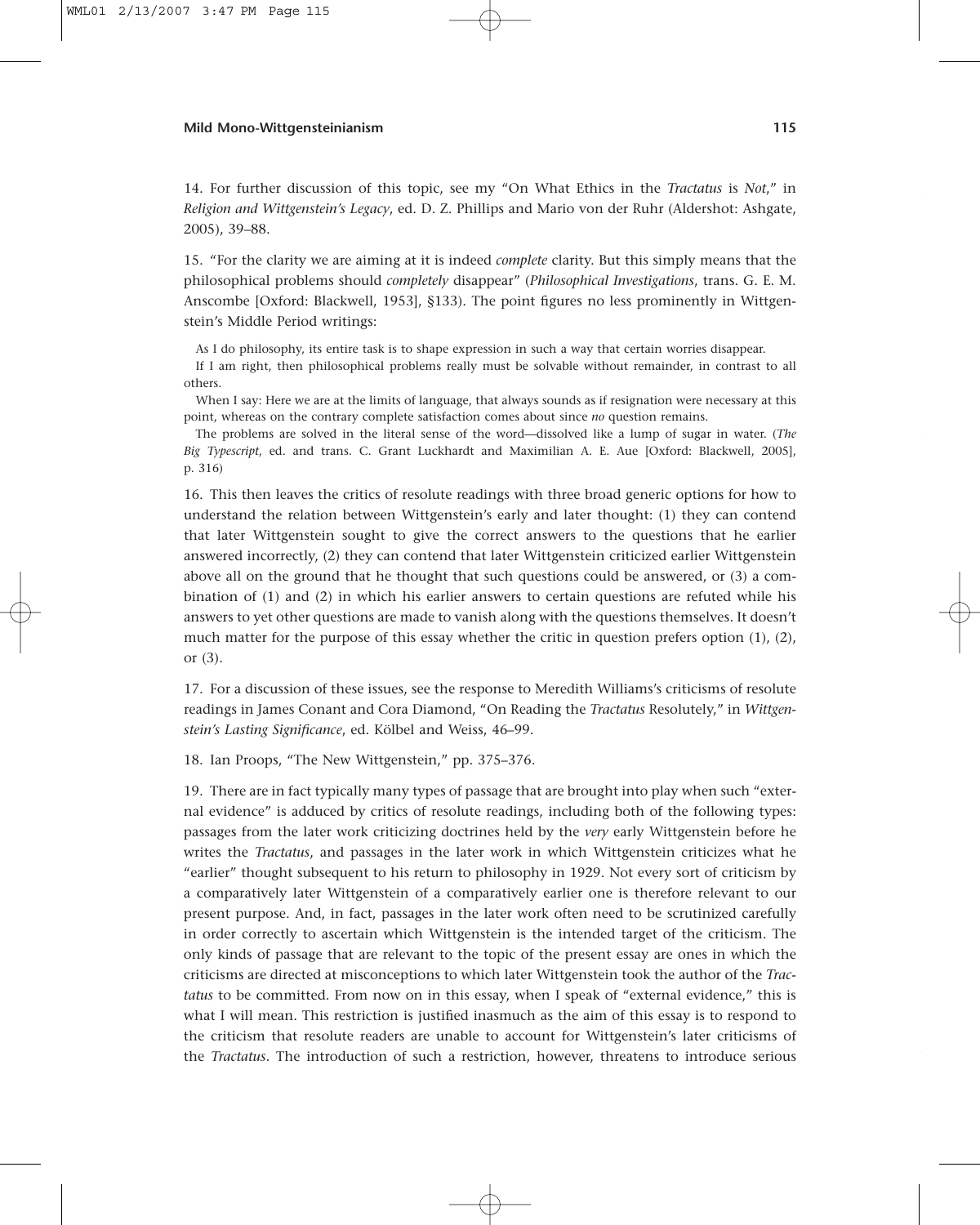**116 James Conant James Conant James Conant James Conant** 

distortions into our understanding of later Wittgenstein if it is taken to license the assumption that all criticisms of "earlier work" are criticisms of the author of the *Tractatus*. I will return to this topic briefly, at the end of this paper, in the penultimate note.

20. In practice, what seems to qualify each item on the list as germane is often little more than the fact that the quotation in question contains in it expressions such as "I used to think  $\dots$ ", "contrary to my earlier view  $\dots$ ," etc. This, of course, can raise problems of the sort mentioned in the previous note.

21. The existence of such putatively damning external evidence is bound to be comparatively more awkward for a resolute reader who is willing to go so far as to hold that later Wittgenstein thought that his earlier project of philosophical clarification did not involve any commitments (and thus none that he was later concerned to criticize). I will return to this topic below.

22. Pun intended.

23. *Tractatus Logico-Philosophicus*, §6.54 (my emphases). Quotations from the *Tractatus* will be drawn from either the David Pears and Brian McGuinness translation (London: Routledge, 1963) or the reprint of the C. K. Ogden translation (London: Routledge, 1981), or some emendation or combination thereof.

24. The characterization of such readings as "resolute" is first due to Thomas Ricketts and first used in print by Warren Goldfarb in his "Metaphysics and Nonsense: On Cora Diamond's *The Realistic Spirit*," *Journal of Philosophical Research* 22 (1997): 57–73, at p. 64; cf. also p. 73, note 10. Goldfarb's article lays out some of the issues here in dispute very well. See also Diamond's "Realism and Resolution" (which replies to Goldfarb), 75–86 in the same issue.

25. Notice: this feature of a resolute reading—as, too, with regard to each of the other features to be mentioned below—merely says something about how the book ought *not* to be read, thereby still leaving much undetermined about how the book ought to be read.

26. For more discussion of this topic, see my "The Method of the *Tractatus*," in *From Frege to Wittgenstein: Perspectives in Early Analytic Philosophy*, ed. Erich H. Reck (Oxford: Oxford University Press, 2002), 374–470.

27. It would be a mistake to read this paragraph as saying (as the writings of standard readers sometimes seem to suggest) that we can just go about inspecting sentences and (apart from consulting their context of use) sorting them into categories such as the *sinnlos* and the *sinnvoll*. For discussion of this topic, see Cora Diamond, "Crisscross Philosophy," in *Wittgenstein at Work*, ed. Ammereller and Fischer, 201–220. In the interest of keeping things as simple as possible, I will have nothing further to say about the topic of that which is *sinnlos* in this paper. For a discussion of some of the points that arise in connection with this topic and how to accommodate them within a resolute reading, see Michael Kremer, "Mathematics and Meaning in the *Tractatus*," *Philosophical Investigations* 25 (2002): 272–303.

28. I am alluding here to a formulation of Wittgenstein's regarding what is involved in philosophical elucidation that surfaces in passages such as the following: "[I]dealism, strictly thought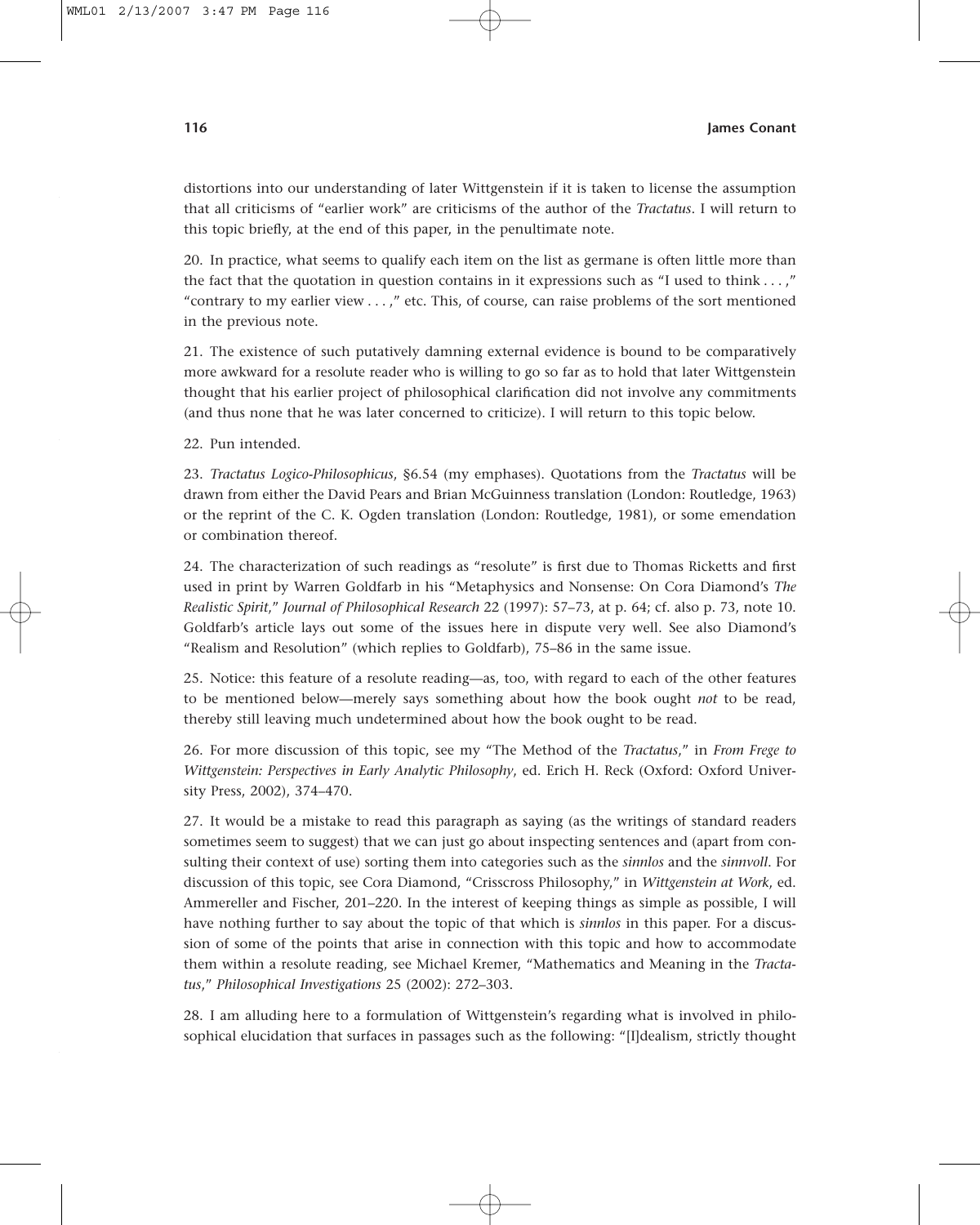out [*streng durchgedacht*], leads to realism."—and: "[S]olipsism, strictly followed through [*streng durchgeführt*], collapses into pure realism." The first is from *Notebooks: 1914–1916*; ed. G. H. von Wright and G .E. M. Anscombe, trans. G. E. M. Anscombe (Chicago: University of Chicago Press, 1979), p. 85. (I have emended the translation.) The second is from the *Tractatus*, 5.64. (I have emended the translation.) For further discussion of the importance in Wittgenstein's work of such a conception of thinking things through, see my "On Going the Bloody Hard Way in Philosophy," in *The Possibilities of Sense*, ed. John Whittaker (New York: Macmillan, 2003).

29. Many critics of resolute readings notice that resolute readers are committed to one or another of these corollaries without ever managing to get the guiding commitment of such a reading clearly into view. Such critics, for example, may notice that resolute readers are committed to rejecting some particular putatively Tractarian account of what makes some sentences nonsensical (say, an account based on illegitimate syntactical combination), while assuming that a resolute reader must share with the proponent of a standard sort of reading the idea that the charge of nonsense leveled at the end of the *Tractatus* is to be underwritten by *some* theory—be it one that is advanced within the body of the work or one that is imported into the work from the outside. These critics thereby assume that these readers must want to substitute some alternative theoretical account of the grounds of sense for the particular one under criticism. These critics then become understandably very puzzled about how such a reading can possibly be thought to be sustainable. For they assume that the discovery that there are no logically distinct kinds of nonsense is itself arrived at through the elaboration and application of a theory of sense that these readers are now committed to viewing as having somehow been successfully articulated by the author of the *Tractatus*, even though the propositions by means of which it is to have been articulated have been relegated to the status of mere nonsense. This then leads to the criticism that the resulting reading renders the propositions of the book too semantically impoverished to be able to articulate the theoretical resources required to fund the conception of the nature of nonsense that the readers in question are committed to ascribing to the work. I enthusiastically endorse this line of argument as a criticism of a possible (misguided) reading of the *Tractatus*. But it is a species of irresolute reading that is here criticized. (For further discussion of this point see Conant and Diamond, "On Reading the *Tractatus* Resolutely.")

30. This idea that we can grasp what certain sentences would say if they had a sense is sometimes called *chickening out*. See Diamond, *The Realistic Spirit*, chapter 6, especially pp. 181–182, 194–195.

31. I am indebted, in rather different ways, for this suggestion to Johannes Climacus, *Concluding Scientific Postscript*, and to Meredith Williams, "Nonsense and Cosmic Exile." For a less abbreviated version of the repudiation of the claim that Ludwig adhered to anything like *The Dogma of the Paradox*, see part 2 of Conant and Diamond, "On Reading the *Tractatus* Resolutely." For discussion of the connection between Climacus's and Wittgenstein's respective ladders, see my "Must We Show What We Cannot Say?" in *The Senses of Stanley Cavell*, ed. R. Fleming and M. Payne (Lewisburg, Pa.: Bucknell University Press, 1989), "Kierkegaard, Wittgenstein, and Nonsense," in *Pursuits of Reason*, ed. Ted Cohen, Paul Guyer, and Hilary Putnam (Lubbock: Texas Tech University Press, 1992), and "Putting Two and Two Together: Kierkegaard, Wittgenstein, and the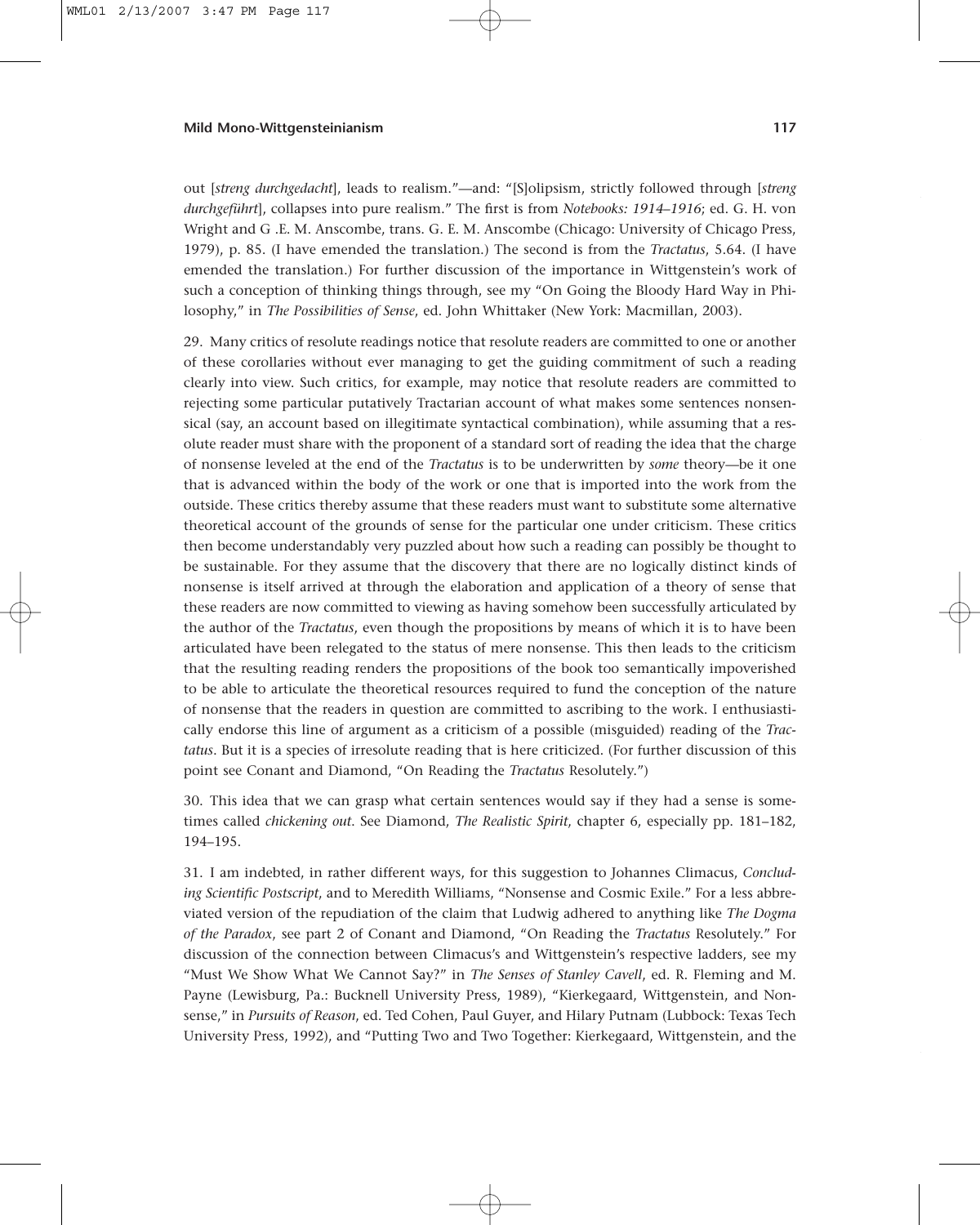**118 International Contract Contract Conducts James Conant James Conant** 

Point of View for Their Work as Authors," in *The Grammar of Religious Belief*, ed. D. Z. Phillips (N.Y.: St. Martins Press, 1996).

32. For further discussion of this example, see Conant and Diamond, "On Reading the *Tractatus* Resolutely," pp. 61–62.

33. See *Tractatus*, §5.4733.

34. A story about this can count as a version of a resolute reading only to the extent that an understanding of the author here rests upon nothing more than a cultivation of the reader's logical capacities—capacities that she exercises whenever she thinks or speaks. These capacities are honed in the context of philosophical elucidation through our learning such things as how properly to parse sentences whose surface grammar confuses us, how properly to employ the fragments of logical notion to which the author of the *Tractatus* introduces us, and so on. But the point of exercising such comparatively more determinate logical capacities is to refine the antecedently available general capacity that the reader brings with her to an encounter with the text: namely, her ability to discern sense, recognize nonsense, and distinguish the one from the other. It is a mistake to assume (as many standard readers do) that possession of this general capacity is something that the author of the *Tractatus* aims to confer on his reader through on encounter with the text.

35. For more discussion of this topic, see my "The Method of the *Tractatus*."

36. The German word in the text of §6.54 to which I mean to allude here is *überwinden*.

37. This question has been pressed by critics of the resolute reading, most notably Peter Sullivan, and it *should* be pressed. I think it is fair to say that the plausibility of a resolute approach to reading the book will depend partly upon how satisfying an answer this question can be given.

38. Any two standard readers may disagree about which sentences belong in the first set; and any two resolute readers may disagree about which sentences belong in the second set. Thus any talk about such a list in the context of a more general discussion of debates between standard and resolute readers, such as the one that follows, will involve a certain degree of idealization. I will return to this topic in the next section.

39. The term "piecemeal" was, as far as I know, first employed by Warren Goldfarb in "Metaphysics and Nonsense" in connection with this issue. It is important to be clear about what, according to a resolute reading, must be piecemeal here. A remark such as the following introduces the possibility of confusing this issue with another:

Don't get involved in partial problems, but always take flight to where there is a free view over the whole *single* great problem, even if this view is still not a clear one. (*Notebooks, 1914–1916*, (2nd edition, trans. G. E. M. Anscombe [Oxford: Blackwell, 1979], p. 23)

Marie McGinn glosses this remark as follows: Wittgenstein "instructs himself not to try to treat each of the problems piecemeal" ("Wittgenstein's Early Philosophy and the Idea of 'The Single Great Problem'," in *Wittgenstein: The Philosopher and His Works*, ed. Pichler and Säätelä, p. 100). What McGinn takes early Wittgenstein to be here instructing himself not to do (in her use of the expression "treat each of the problems piecemeal") and what resolute readers take early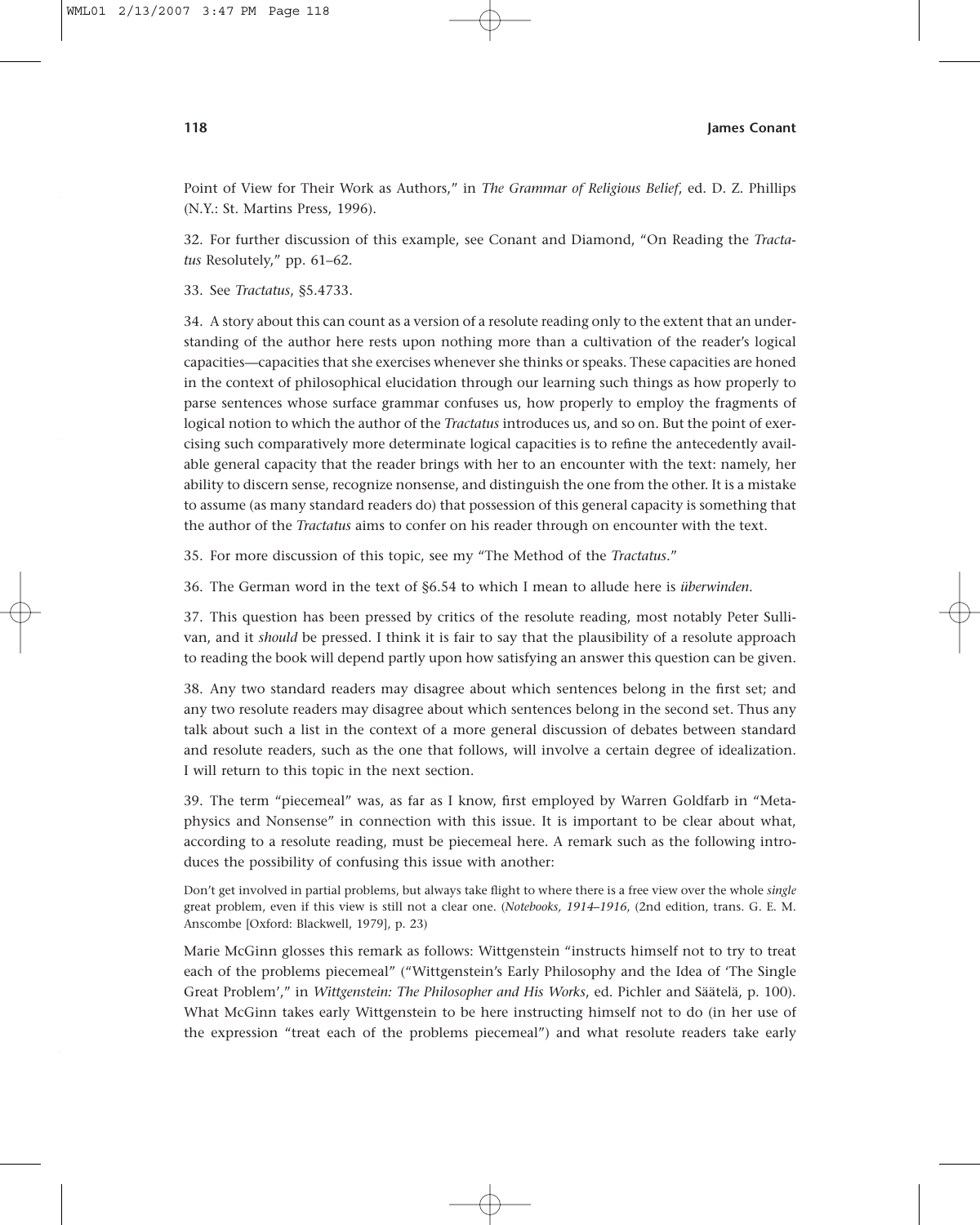Wittgenstein to be committed to doing (in their use of the expression "treat each of the problems piecemeal") is not the same thing. I take it that the ambition touched on in the remark from the *Notebooks* (the ambition to attain a view of the problems of philosophy that allows them all simultaneously to come into view as aspects of "a whole *single* great problem") is an ambition that Wittgenstein takes himself to have realized by the time of completing the *Tractatus*. It is tied to the remark in the preface of the *Tractatus* that "the problems have in essentials finally been solved." The problems have in essentials been solved because *the* method of their (dis)solution has been found. The application of this method to the problems of philosophy (that require treatment by the method) is for early Wittgenstein, nonetheless, a piecemeal process that is why the problems have been solved only in essentials, and not in their details. It is the latter distinction (between solving the problems in essentials vs. in their details) that mandates the early procedure of piecemeal interrogation of sentences that resolute readers insist upon. This opposition (between the piecemeal procedure common to the *Tractatus* and the *Investigations* and the wholesale procedure of philosophical criticism commonly ascribed to the former) is not to be confused with a more fundamental distinction in philosophical conception between the methodological monism of the early Wittgenstein (who seeks to present *the* method of clarification) and the methodological pluralism of the later Wittgenstein (who seeks to present an open-ended series of examples of method*s*—a series that can be continued in both unforeseen and unforeseeable ways). A resolute reader who insists upon things being piecemeal in the former sense need not hold that they are piecemeal in the latter sense (and therefore need not deny that there is this enormous difference in methodological conception between early and later Wittgenstein). The definite article in the title of my paper "The Method of the *Tractatus*" (a paper which, incidentally, insists upon the piecemeal character of any application of *the* method) is supposed to mark an important point of difference between early and later Wittgenstein. A resolute reader who fails carefully to distinguish these senses in which something about the early method can be said to be "piecemeal" runs the risk of falling into thinking that a bare commitment to resolution itself entails a needlessly severe form of mono-Wittgensteinianism.

40. The successive publications of a number of commentators bear witness to how considerable a span of time and effort can intervene between a first resolute recognition of the collapse of a particular sequence of rungs and a subsequent resolute recognition of the collapse of a further sequence of rungs. (For instance certain readers—who are now resolute readers—seem to have first noticed that the apparently realist doctrines in the work collapsed well before they realized that their idealist counterparts must fall, too.) That this sort of time and effort can be required to climb the ladder is one of the features of the phenomenology of seriously working with the book to which a resolute reading aims to do justice. One complaint that such readers are apt to have about standard readings is that they make the process of assimilating the teaching of the work look much *easier* than it is. A slightly arch way to put this point would be as follows: according to resolute readers, the *Tractatus* is much longer than it looks—a quarter of a century of intensive engagement with the text (judging from my own case) may well not be enough time for a reader to be able to claim to have completed a single ascent of the ladder. This seemingly bottomless character to the task of simply working through the text is one of the respects in which resolute readers are apt to think there is an important affinity between the *Tractatus* and the *Investigations*.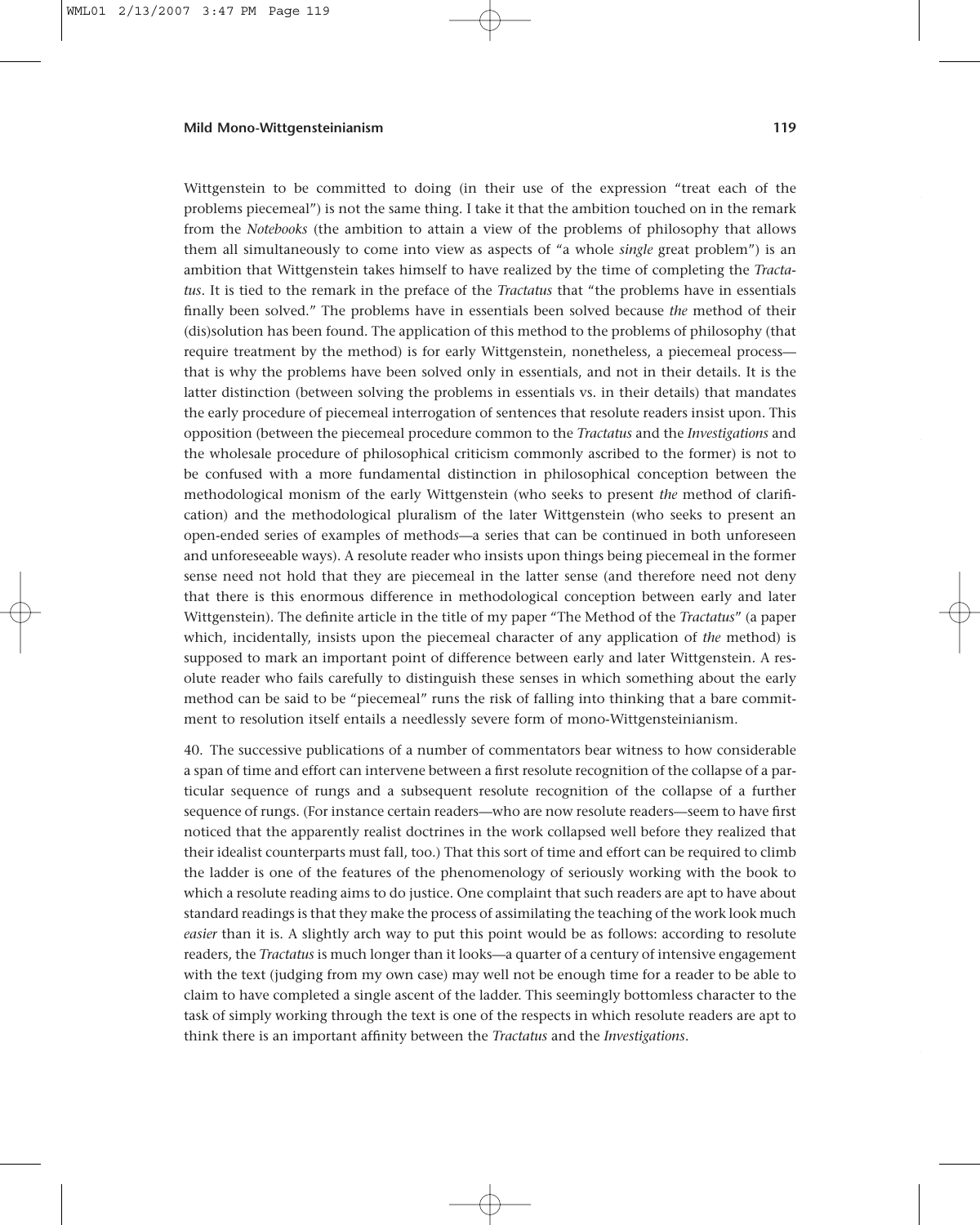41. Some critics of "the resolute reading" seem to think that resolute readers wish to convince us that there is some general philosophical claim (about, say, the nature of nonsense) that one is supposed to take on board right at the outset and which constitutes the proper s*tarting point* for a process of reading through the work. (See John Koethe, "On the 'Resolute' Reading of the *Tractatus*," *Philosophical Investigations* 26, no. 3 (2003): 187–204, for an example of this line of criticism.) Such critics have understandably declared themselves to be utterly perplexed about how such a process of reading is supposed to get off the ground if one is supposed to begin by taking on board a commitment to the effect that each sentence one comes across in the course of reading through the book is to be regarded as never anything more than a piece of plain nonsense. There are three basic misunderstandings here. First, it mistakes what resolute readers take to be the *termini ad quem* (of the activity of reading of the book) for the *terminus a quo*. Second, it takes resolute readers to share a standard reader's conception of wherein the recognition of nonsense (on the part of a reader) consists: namely, in the application of a set of independently available criteria (for distinguishing sense from nonsense) to the sentences of the book. Third, it takes the discovery that many of the sentences in the book are nonsense to be something that can take place wholesale rather than only piecemeal.

42. At the cost of discouraging some overly zealous professed converts, it should be pointed out here that this also means that there is no such thing as a well-founded moment of *wholesale conversion* to the program shared by resolute readers. Such an approach to reading the book must prove its interpretative mettle piecemeal, by illuminating how a dialectical ascent up the ladder unfolds rung by rung. This fact has been obscured by the fact that, in many of the early publications of those of us sympathetic to a resolute approach, we were initially concerned simply with highlighting the very possibility of such a program for reading the book. Such programmatic statements, however, are often read by critics (and even by some overly enthusiastic advocates) as if they purported to settle all the relevant basic questions regarding how to interpret the book rather than—as was intended—to unsettle them all, so that they can be settled again one by one. (This is not to deny the presence of infelicities of formulation and thought in these early writings. I would certainly like to omit or reword the occasional sentence or two from here or there in my earlier writings on this topic. I know that Cora Diamond feels the same.)

43. I take the difficulties at issue here not to be ones that are mere artifacts of a resolute account of this relation, but rather to be ones that themselves belong to Wittgenstein's conception of the task of philosophical criticism and, in particular, to his conception of the *difficulty* of that task.

44. This exercise would be pointless, however, if it were not possible to associate particular passages in the text with *some* of the entries on this list. I take it to be relatively easy to locate moments in the text that correspond to the following two clusters of items 1–5, 13–17. Items 6–12 on the actual list given here, however, play a rather different role in filling in the structure of the ladder. If one were set (say, as an examination question) the task of finding a passage in the text to associate with each of items 6–12, one might be surprised to discover how hard it is to find textual correlates for any of these items on the list, though it would be quite easy to associate them with things that one finds in standard commentaries on the work. (In fact, it is easier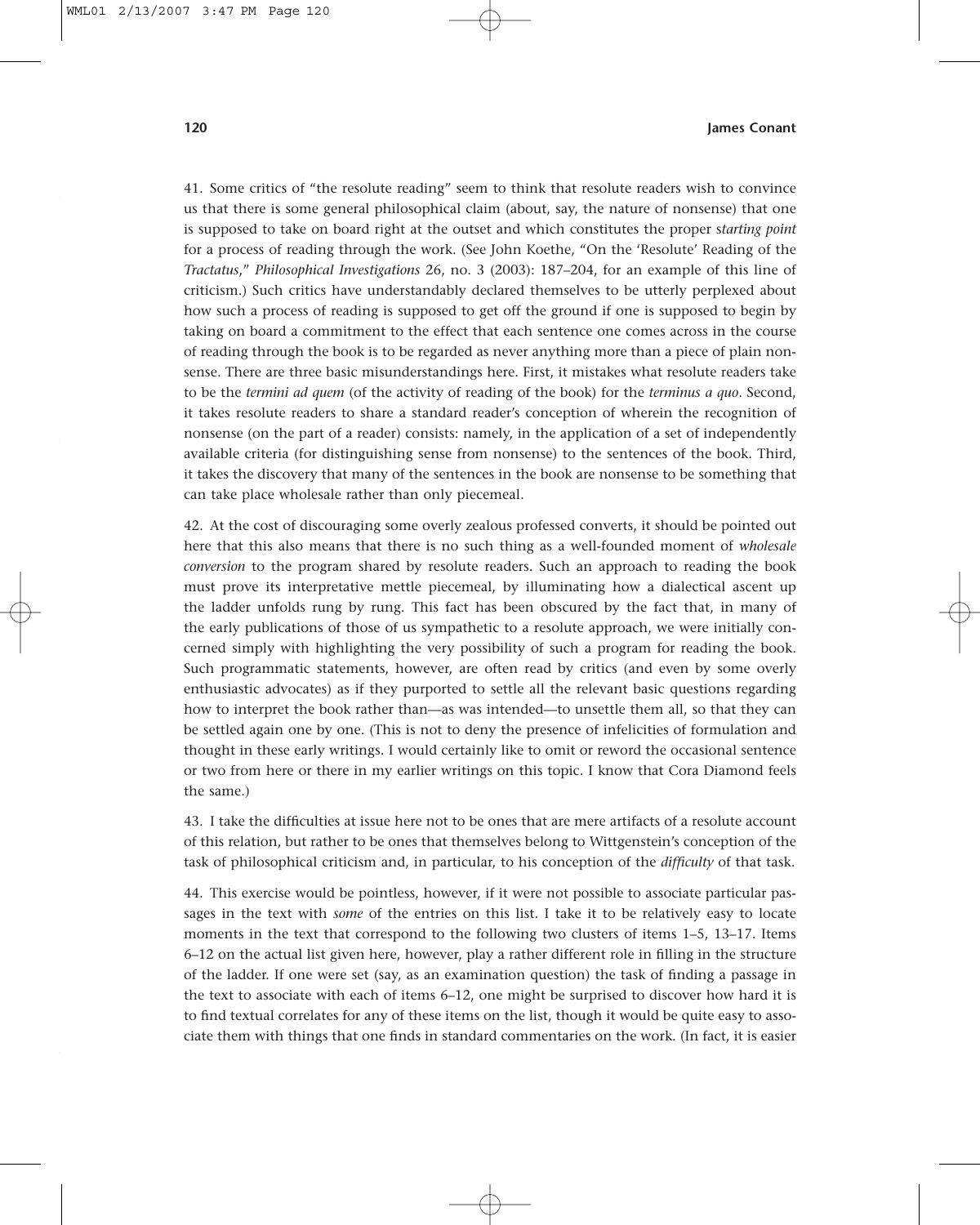to find passages in the text that take issue with these items—especially item 8; see e.g., §§5.473–5.4733.) These items therefore do no represent explicit moments of apparent doctrine in the text as much as implicit lines of "thought" into which a reader is naturally drawn: lines of "thought" that appear to provide a way of filling in the missing links that would enable one to pass from the first cluster of items to the second—a way of filling things in that most commentators on the *Tractatus* have found irresistible. Any specification of the rungs of the ladder in the form of a list will probably require both these sorts of item—both those that figure explicitly in the text as candidate doctrines of the work and those (to which a reader is strongly attracted in making sense of those doctrines) that figure explicitly in the text at most only as targets of criticism.

45. The actual list, given above, is in essence a pastiche, hovering somewhere between these two ways of understanding what the shape of the list ought to be. As a reconstruction of the sequence in which things occur in the text (aside from the fact that it starts things off too late, contains things that are not in the text, breaks off too early, and moves too swiftly), this list allows itself to cheat in all kinds of further ways. Yet the sequence given is even less plausible if it is meant simply to sketch a possible order according to which apparently weight-bearing moments in the text are successively discovered to collapse by some actual reader. The list is purposively constructed so as equally to invite these alternative understandings of how to understand the shape of the ladder. This means that it does not constitute a serious attempt to reconstruct the elucidatory dialectic as it unfolds in the work.

46. This asymmetry in the relations between sense/nonsense and true/false is a source of many of the confusions that the *Tractatus* seeks to address. Propositions do not have sense-nonsense poles in the way that they have true-false poles, so that there can still be a determinate something that we may take "the" proposition to (be striving to) say when we recognize "it" to be nonsense (as there can still be when we recognize a proposition to be false). Our reluctance to come to terms with how little we are left with if we have failed to make sense yields the peculiar phenomenology of our imagining (in our ascent up the ladder) that we are able to recognize what a piece of nonsense is trying to say even as we recognize that it is nonsense.

47. It is such an oscillation that I have briefly sought to enact in my preceding presentation of the two ways of unpacking the metaphor.

48. Peter Sullivan points out, in "On Trying to Be Resolute," pp. 46–49, that certain resolute readers seem to evince a disproportionate hostility to explanations of features of language via an appeal to features of reality and seem to evince a corresponding tolerance toward the reverse order of explanation. This can make it seem as if resolution had something "particularly to do with repudiating a certain sort of realism" (p. 47). I think it is true that certain resolute readers have written things that appear to contain such a lack of equilibrium in attitude (toward realism and idealism respectively) and that Sullivan is right that, insofar as they endorse the appropriateness of this imbalance, they thereby compromise their commitment to resolution. A full explanation of why one finds this tendency in this body of tertiary literature would require a story about how certain strains of an incipiently resolute reading evolved, early on, out of a rejection of certain realist readings. A no-longer merely incipiently resolute reading, however, should be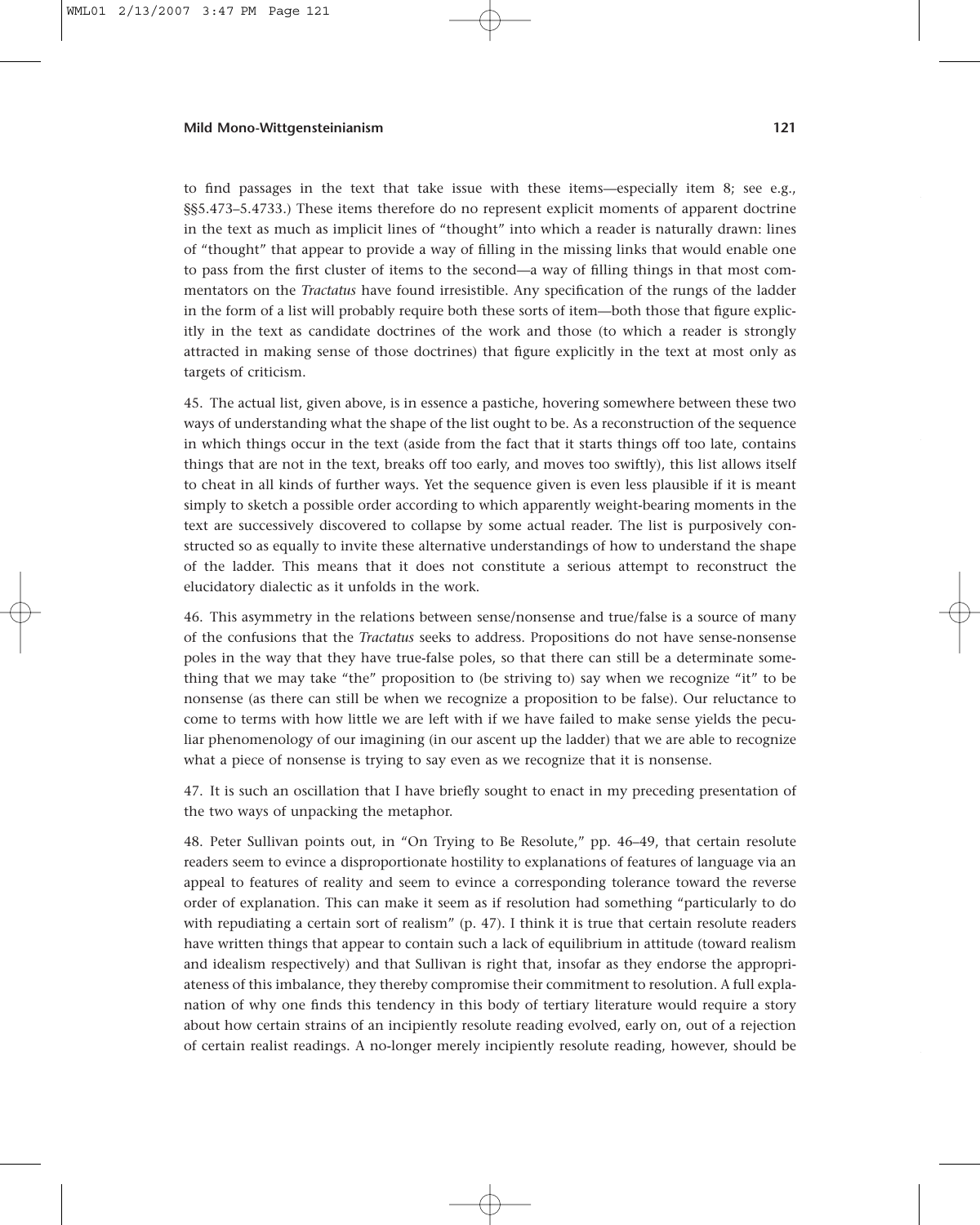equally committed to rejecting an order of explanation in either direction here, and therefore should not accord realism any privileged status as the target of criticism.

49. See the quotations given in note 28.

50. If there figures on the list at some point both a certain form of words and its (apparent) negation, then the list can be continued in two different directions. If there figures on the list a triad of (apparently) mutually divergent philosophical options (such a realism, idealism, and solipsism), then it can be continued in three different directions. And so on.

51. With respect to questions about the relation between realism and idealism, a nice example of such a dialectical reconstruction (that offers cogent reasons for privileging a particular narrative about how things are supposed to unfold) is to be found in Thomas Ricketts's article, "Pictures, Logic, and the Limits of Sense in Wittgenstein's *Tractatus*," in *The Cambridge Companion to Wittgenstein*, ed. Hans Sluga and David G. Stern (Cambridge: Cambridge University Press, 1996), pp. 59–99; see especially pp. 88–94. With respect to the relation of both of these to solipsism, a further pertinent example of this genre of philosophical exegetical narrative (its author's public lashings of the resolute heresy in his other writings notwithstanding) is to be found in Peter Sullivan's "The 'Truth' in Solipsism, and Wittgenstein's Rejection of the A Priori," *European Journal of Philosophy* 4, no. 2 (1996): 195–219.

52. For discussion of the distinction between propositional sign and propositional symbol in the *Tractatus*, see my "The Method of the *Tractatus*," pp. 398–405.

53. Thomas Ricketts, "Pictures, Logic, and the Limits of Sense in Wittgenstein's *Tractatus*," pp. 90, 93.

54. This, in turn, means that a remark that on one construal does make sense—and, so construed, can be taken to contain an intelligible proposal (concerning, say, the employment of a certain sort of notation) or a coherent instruction to the reader (concerning, say, how the reader is to relate herself to the sentences in the book)—on another construal (if taken to form a part of one of the aforementioned collections of remarks) may involve an illusion of sense. As long as there are terms such as "proposition," "nonsense," "sign," "symbol," etc., that figure centrally in sentences that a reader is able to take as forming a part of one of the aforementioned collections of remarks, then her "understanding" of those sentences is likely, in turn, to color that reader's "understanding" of all the other sentences in the book in which those terms figure. Whether a given sentence (such as, e.g., §6.54) is nonsense or not depends on how one takes it to be related to the other sentences in the book. The following challenge, commonly leveled at (nonzealous) mono-Wittgensteinians by standard readers, is ill posed: what are the marks or features that single out the sentences of the work, as they stand on the page, as being the ones that make sense from the ones that do not? The apparent inability of resolute readers to answer this question has been taken to constitute an argument against them. What a (nonzealous) resolute reader needs to hold is only that there are certain sentences of the book that a reader can (on a certain construal of them) come to understand—*not*: that there are certain sentences of the book that the reader is supposed to be able somehow (based on the application of some supposed criteria of meaningfulness) first to separate out from the others as those that are to be understood,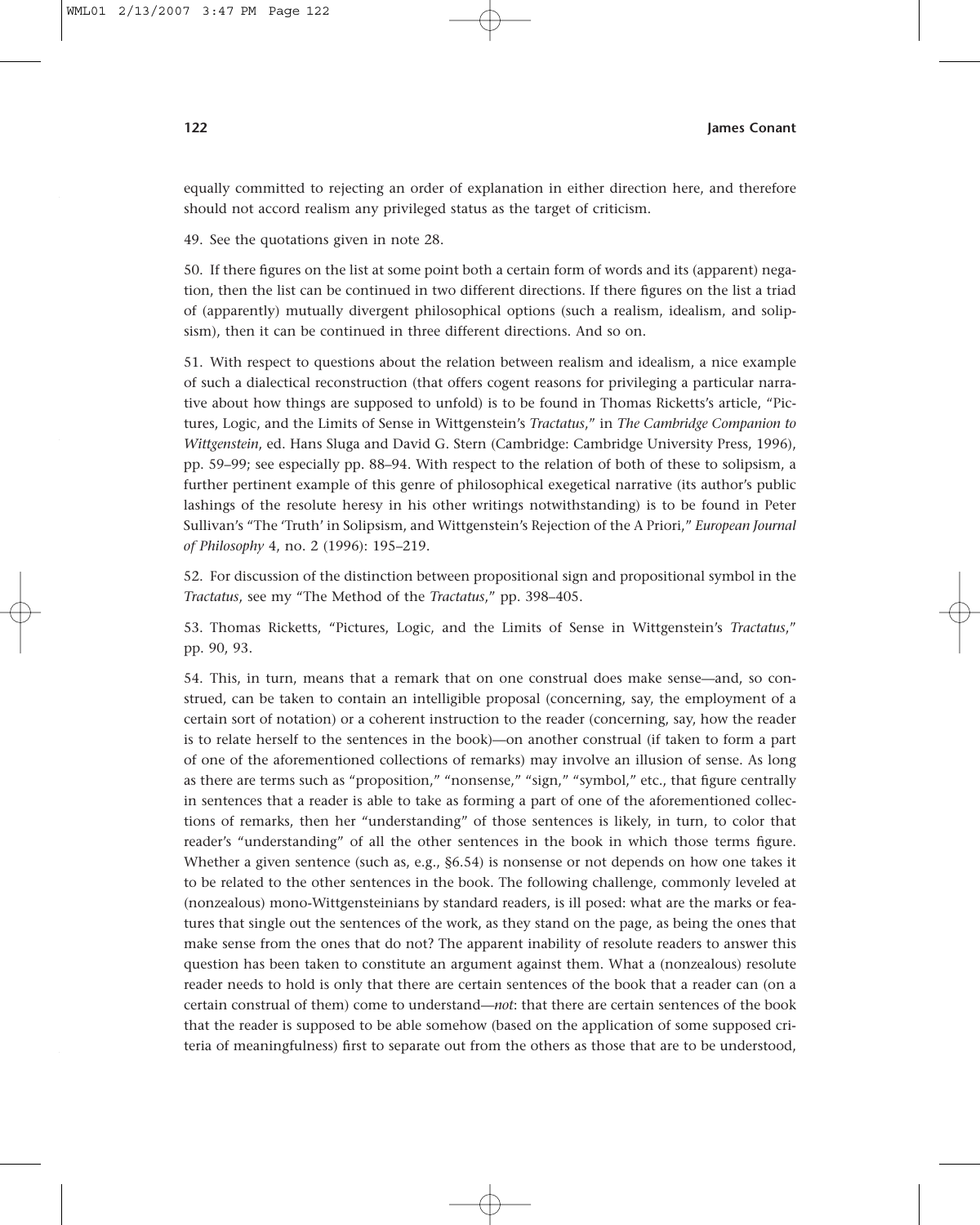prior to and independently of struggling with the task of working her way through the task that the author of the work has set us. A propositional sign has a perceptible sense, according to the author of the *Tractatus*, only given a method of employment; and it belongs to the task that the author sets the reader to discover for herself when, in assimilating the sentences of the book, she has genuinely conferred such a method of employment on her signs and when she has only apparently done so. Apart from a reader exhibiting the sort of use to which she takes the sentences she finds in the book to have been put (apart, that is, from attempting to make out a method of symbolizing that has been conferred upon them), there is no question to be asked regarding the sentences in the book (taken as mere propositional signs) as to which ones make sense and which ones do not. This is why the challenge mentioned above is ill-posed. As the author of the *Tractatus* might have said, where there is no question there is no answer either.

55. This is related to a question that came up earlier: namely, to what degree a given resolute reader thinks the body of sentences that make up the rungs of the ladder coincides with the body of sentences that make up the text of the *Tractatus*.

56. T. S. Eliot, "The Music of Poetry," in *On Poetry and Poets* (London: Faber and Faber, 1969), p. 36.

57. A full discussion of this topic would take us well beyond the scope of this essay. But the three moments of continuity hinted at in this section of the essay should suffice to focus the questions to be explored here. For a brief discussion of further significant moments of continuity, see notes 133 and 134 below.

58. *Tractatus*, §4.112.

59. *Philosophical Investigations*, §128.

60. After some correspondence on the topic, Ogden stays with "to make propositions clear" as a translation of *das Klarwerden von Sätzen*; Pears and McGuinness render it as "the clarification of propositions." Neither of these renderings is ideal; each has something to be said in its favor. Wittgenstein objects to Ogden's translation as follows:

This seems to me wrong now. I think it cannot be the RESULT of philosophy "to make propositions clear": this can only be its TASK. The *result* must be that the propositions *now have become clear* that they ARE clear." (*Letters to C. K. Ogden* [Oxford: Blackwell, 1973], p. 50)

One can see why Ogden might have found this unhelpful.

61. This similarity between the early and the later work, however, is already connected to an important difference. The early work is full of apparent theses that the reader is supposed to come to recognize as merely apparent theses; whereas, in the later work, part of the struggle is to find a way to speak philosophically while systematically eschewing *even the appearance* of philosophical assertion. I discuss this difference in modes of authorship in my "Putting Two and Two Together: Kierkegaard, Wittgenstein, and the Point of View for Their Work as Authors," pp. 293–303.

62. *Tractatus*, §6.54.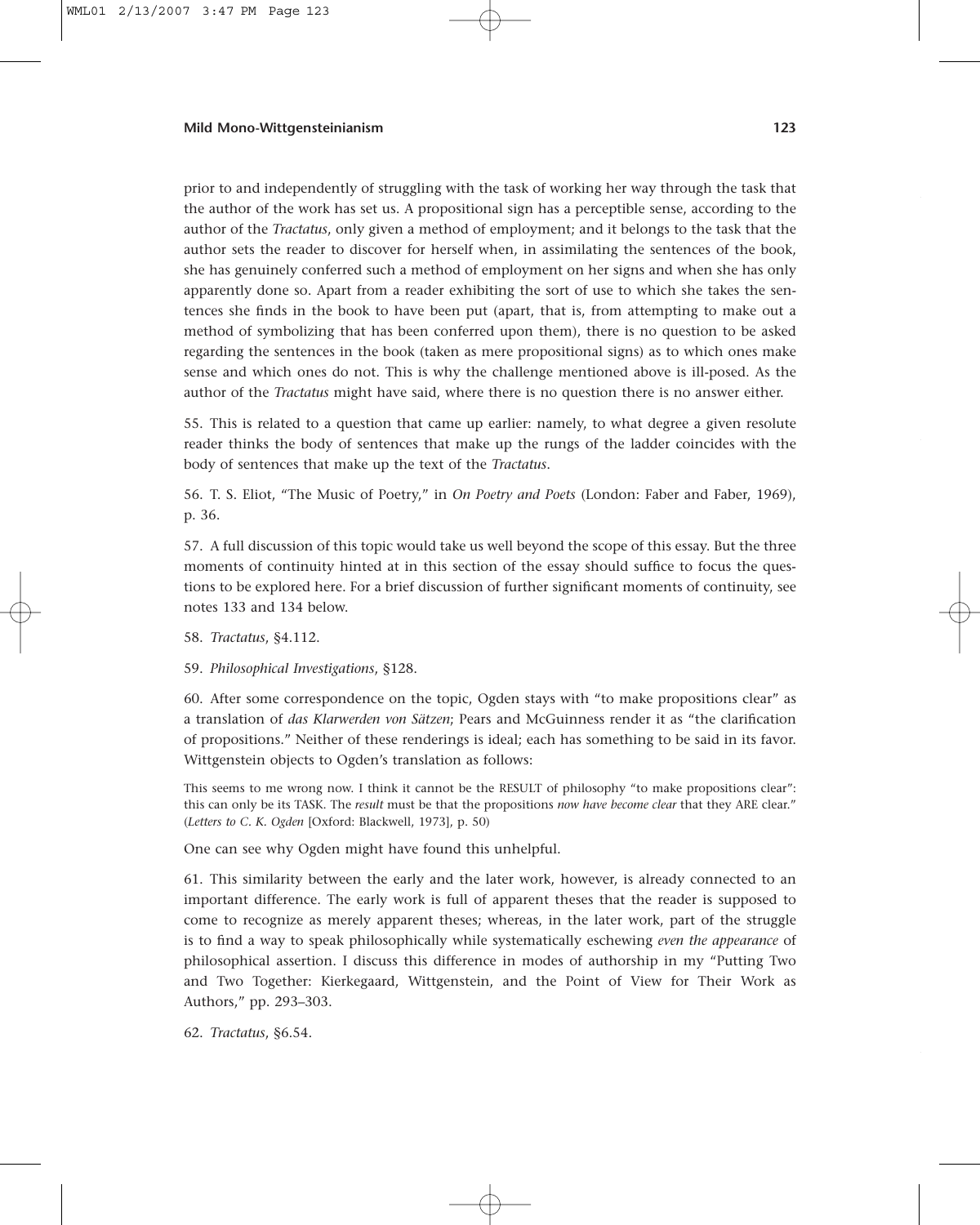## 63. *Philosophical Investigations*, §464.

64. For further discussion of this topic, see my "Why Worry about the *Tractatus*?" in *Post-Analytic Tractatus*, ed. Barry Stocker (Aldershot, U.K.: Ashgate, 2004).

65. For further discussion of this topic, see my "Wittgenstein on Meaning and Use," *Philosophical Investigations* 21, no. 3 (1998): 222–250.

66. This topic should be distinguished from the topic briefly touched on in note 39: is it possible to attain a perspicuous overview of all of the possible forms of philosophical confusion—so that, even if the task of philosophical treatment never comes to an end, at least the scope and shape of all the possible forms of confusion can be grasped as aspects of a single unity—a single big problem? If this were possible, then, even if there remained, in one sense, an infinite amount of work still to be done, in another, it would be right to say that the really *hard* part of the task will have been completed and, in this sense, the problems will have, in essentials, all been solved. This is a point on which early and later Wittgenstein sharply diverge; and this, in turn, is connected to the topic of the second list, to which we will turn below.

#### 67. *Philosophical Investigations*, p. x.

68. There is a German edition of the two books bound together that is published by Suhrkamp Verlag (Frankfurt am Main, 1984). In this respect it comes close to respecting this wish of Wittgenstein's (and, to my knowledge, is the only volume published in any language that does so to any degree). This may have come about largely by accident: these are Wittgenstein's only two authorized book-length publications and the Suhrkamp volume in question is *Band I* of their *Wittgenstein Werkausgabe*. Those who are inclined to doubt that Suhrkamp was motivated by any desire to honor Wittgenstein's wishes here will find various grounds for their skepticism—including the following: the volume also includes the *1914–1916 Notebooks* (the inclusion of which would not have struck Wittgenstein as a merely minor variation on his plan; see e.g., *Letters to C. K. Ogden*, p. 46), and the volume bears the following title on its cover and spine: *Tractatus Logico-Philosophicus*. So there is a sense in which Wittgenstein's book still remains unpublished!

69. "A main cause of philosophical disease—a one-sided diet: one nourishes one's thinking with only one kind of example" (*Philosophical Investigations*, §593 [I have amended the translation]).

70. This point is first developed by Stanley Cavell in "The Availability of Wittgenstein's Later Philosophy," collected in *Must We Mean What We Say? and Other Essays* (Cambridge: Cambridge University Press, 1976), 44–72, and is central to the reading of Wittgenstein he offers in *The Claim of Reason* (Oxford: Oxford University Press, 1979).

71. Arguably part of the way that standard readings of the *Tractatus* first developed was through commentators attributing to the early work as substantive theoretical commitments a great many of the doctrines that later Wittgenstein is concerned to criticize, so that they could provide themselves with a tidy target at which those criticisms could be directed. Perhaps the now three most classic instances of this genre are Norman Malcolm's *Nothing is Hidden* (Oxford: Blackwell, 1986), Peter Hacker's *Insight and Illusion*, rev. ed. (Oxford: Oxford University Press, 1986), and David Pears's *The False Prison* (Oxford: Oxford University Press, 1987). Malcolm developed his version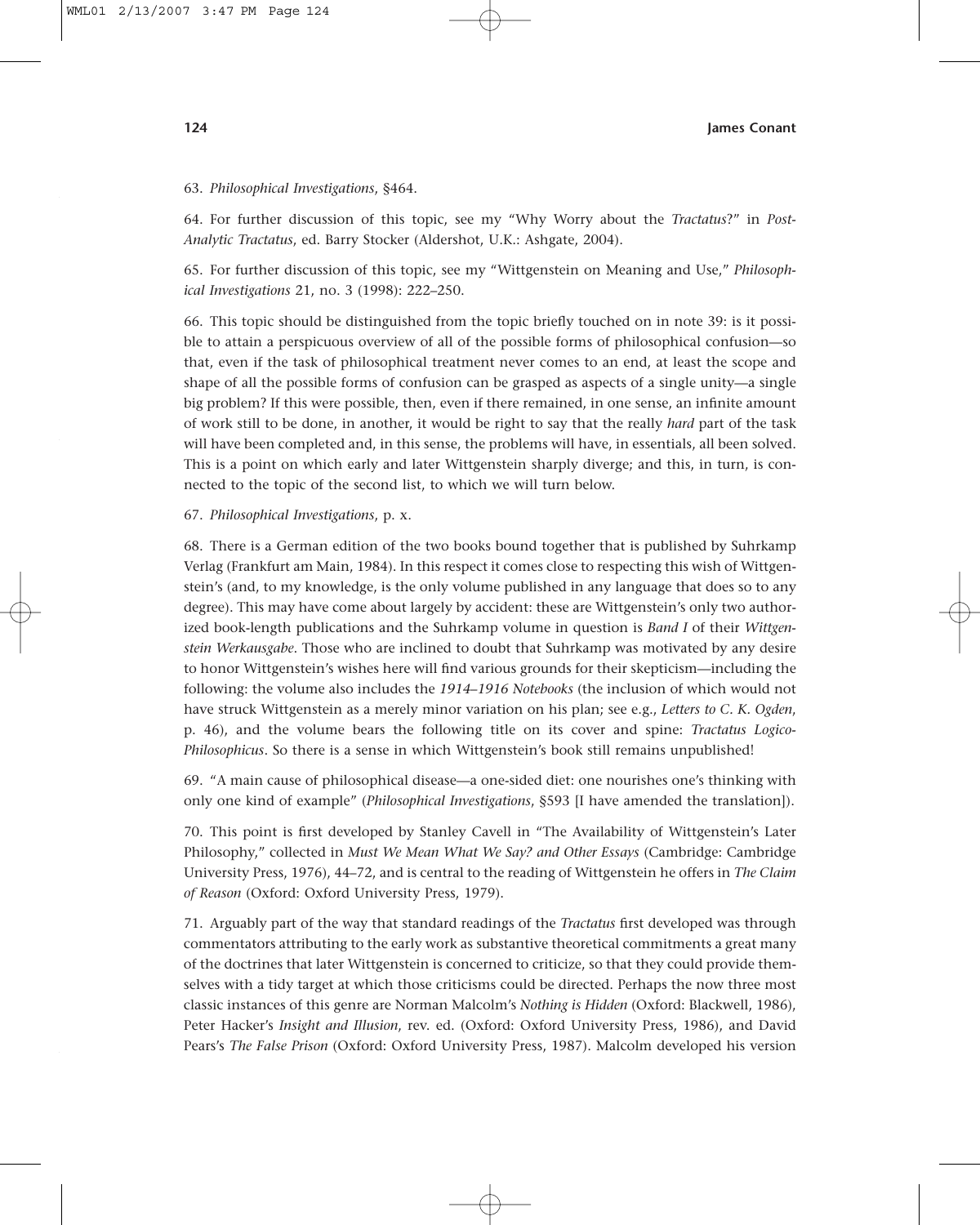of such a narrative much earlier than the others. Malcolm's 1967 article on Wittgenstein in the *The Encyclopedia of Philosophy*, ed. Paul Edwards (London: Macmillan, 1967) is a fascinatingly vehement statement of the standard reading, adamant in its rejection of the possibility of an even mildly mono-Wittgensteinian view (probably directed, above all, at Erik Stenius's somewhat idiosyncratic and not at all resolute proposal for such a reading, as put forward in his *Wittgenstein's Tractatus* [Oxford: Blackwell, 1960]). I say at the beginning of this note that this is only *part* of the way (that standard readings of the *Tractatus* first developed) because a full story would also have to take into account the paths of reception encouraged by the work of Russell, Ramsey, Schlick, Carnap, Waismann, Black, Anscombe, Stenius, and many others. A good *Rezeptionsgeschichte* of the *Tractatus* has yet to be written.

72. This tendency is reinforced by an academic environment in which commentators spend much of their time studying each other's work and in which most of the commentary there is to study is written by authors whose interest in wrestling with the letter of the text of the *Tractatus* has mostly been whetted through reading the later work—and through expectations that have been thus formed regarding what sort of philosophy there must be in the early work, as well as what it is they are supposed to do with it once they find it. This generally leads to their getting down to the business of criticizing the *Tractatus* prematurely.

#### 73. *Tractatus*, sixth paragraph of the preface.

74. This point acquires special pertinence if one thinks, as some resolute readers do, that the criticism of Frege represents a central task for the *Tractatus*. This is itself a topic of some controversy now—one that cuts interestingly across the standard/resolute divide. Elizabeth Anscombe, Cora Diamond, Peter Geach, Michael Kremer, Marie McGinn, Erich Reck, Thomas Ricketts, and I have all argued for the importance of the Fregean background to an understanding of the *Tractatus*. This approach to reading the book has been challenged; see especially Warren Goldfarb's "Wittgenstein's Understanding of Frege: The Pre-Tractarian Evidence," in *From Frege to Wittgenstein*, ed. Reck; and Ian Proops's "Early Wittgenstein on Logical Assertion," *Philosophical Topics* 25, no. 2 (1997): 121–144).

75. There are countless relevant examples here, but to mention only one: the doctrine that the meaning of a primitive term is conferred by a mental act of concentration or through a sufficiently emphatic gesture of ostensive definition. One need not enter at all into the commitments of a resolute reading in order to think it is a serious mistake to ascribe a doctrine of this sort to the *Tractatus*. Without yet having taken a step on the path toward resolution, one can easily begin to worry about the fairly standard ascriptions of such doctrines to the *Tractatus* in many of the book-length treatments. One consequence of this is that the relation of some of the comparatively early disputes between commentators (such as Ishiguro, McGuinness, and Winch) who deny the presence of *these* doctrines in the *Tractatus* and commentators (such as Malcolm, Hacker, and Pears) who insist upon the presence of one of these doctrines there—to the comparatively later disputes (between resolute readers and their critics) is by no means a straightforward one. One the one hand, the denial of these doctrines need not push a commentator toward accepting any part of a resolute view of the items that ought to figure on the first list. Yet it is surely no accident that commentators such as Ishiguro, McGuinness, and Winch have proved comparatively receptive to the writings of resolute readers and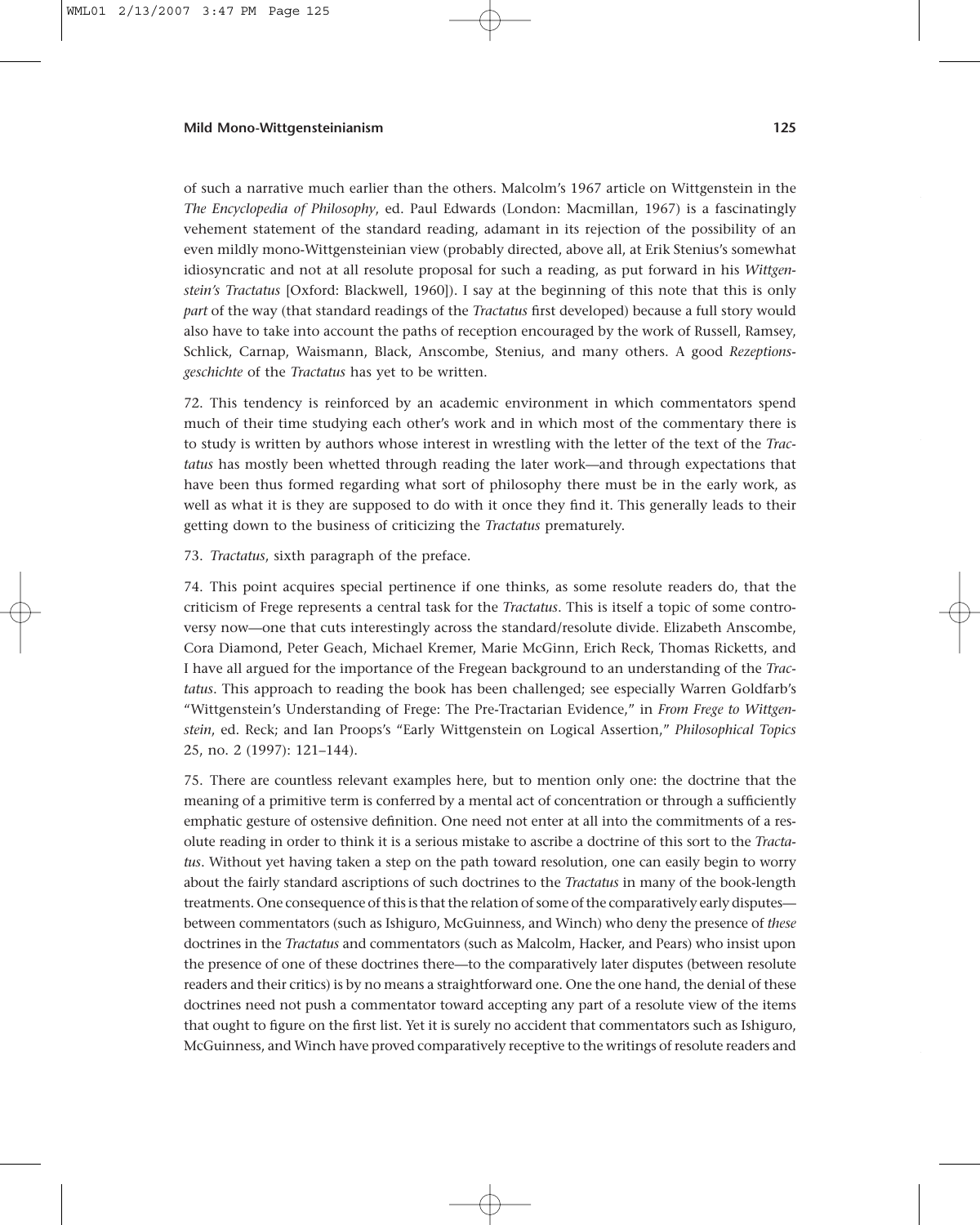vice versa. For a relevant article by each of the latter three authors, see Hide Ishiguro, "Use and Reference of Names," in *Studies in the Philosophy of Wittgenstein*, ed. Winch, 20–50; Brian McGuinness, "On the So-Called Realism of the *Tractatus*," in *Perspectives on the Philosophy of Wittgenstein*, ed. Irving Block (Cambridge, Mass.: MIT Press, 1981), 60–73; and Peter Winch, "Language, Thought, and World in Wittgenstein's *Tractatus*," collected in his *Trying to Make Sense* (Oxford: Basil Blackwell, 1987), 3–17. For a discussion of the bearing of such articles on resolute readings, see the controversy between Peter Hacker, especially his "Naming, Thinking, and Meaning in the *Tractatus*," *Philosophical Investigations* 22 (1999): 119–135, reprinted in *Wittgenstein: Connections and Controversies* (Oxford: Oxford University Press, 2001), 170–183; and his "Postscript" (also in the same volume), 184–190, and Cora Diamond, see especially her "Peter Winch on the *Tractatus* and the Unity of Wittgenstein's Philosophy," in *Wittgenstein: The Philosopher and his Works*, ed. Pichler and Säätelä, 133–143.

76. And, indeed, one often comes across a commentator who can strike one as, in this sense, lost—adrift, as it were, in the text of the *Tractatus*. The three most telling symptoms of such disorientation on the part of a reader are: (1) that his reading seems to be guided, above all, by a desire to find certain doctrines (such as naïve mentalism) *somewhere* in the book, (2) that this leads him to cast about for hooks onto which to hang such doctrines, regardless of how little weight the candidates for hooks can bear, and (3) that this impetus to suppose that the doctrines in question are in the text seems to flow (not from an encounter with the text itself, but rather) from firmly entrenched antecedent assumptions about what *must* be there.

77. Considerations of space regrettably preclude more than intermittent brief discussion of this topic in the pages that follow.

78. For more on this topic, see my "The Method of the *Tractatus*," 411–418.

79. Indeed, early Wittgenstein went to some trouble (1) to redesign his logical notation so that it could best serve the exclusive ends of philosophical elucidation (as opposed to, say, those of formalizing mathematical proof, eliminating a reliance upon intuition, etc.), and (2) to drain it of the sort of potential doctrinal philosophical significance with which Frege and Russell wished to invest a *Begriffsschrift* in the context of (their respective understandings of) a logicist demonstration of the true metaphysical character of the truths of mathematics.

80. The assumption that these questions can effect such a division informs much of the relevant body of critical tertiary literature on resolute readings.

81. Some further questions that may do the trick are the following: How important is *that* question (i.e., the question about how to read the *Tractatus* that divides them) to an understanding of later Wittgenstein? How important is it to arrive at an accurate account of Wittgenstein's original self-understanding as author of his early work, in order to achieve an accurate appreciation of what he later thought was confused and self-deluded in his earlier self-understanding of what he had achieved in philosophy? And how important is an appreciation of *that* to an understanding of much else in his later philosophy?

82. What Wittgenstein perhaps did not anticipate is the extent to which this might become an extraordinarily difficult thing for a later generation of students of his work to undertake to do in part because of the extraordinary success that his later work would come to enjoy.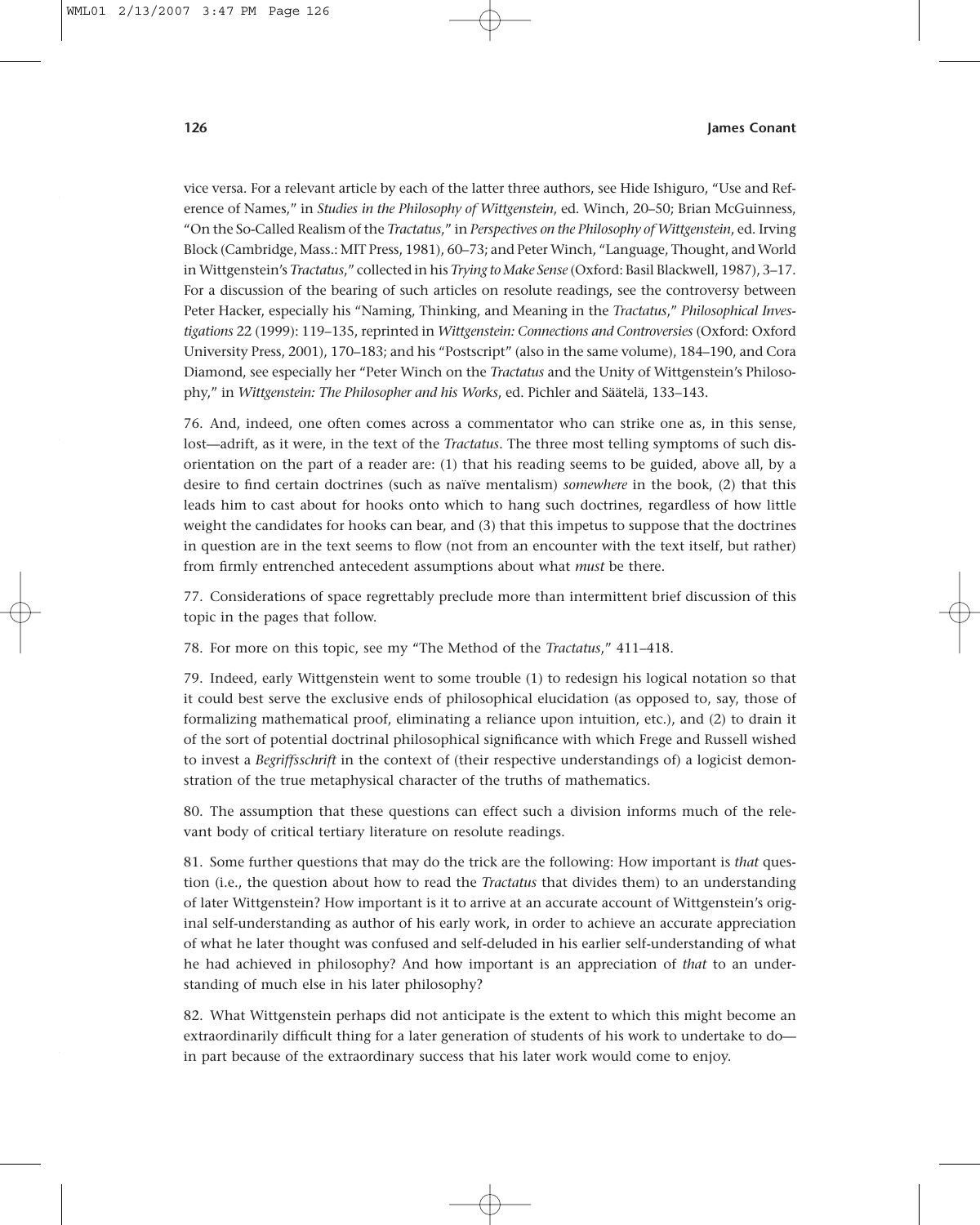83. I do not mean in the least to suggest here that reading the *Tractatus* through the lens of the *Investigations* is simply irrelevant to the task of viewing the old and new ways of thinking together, but only that what will thus come into view for us when we read in that direction will inevitably suffer some distortion if we are not equally adept at the complementary task of reading in the opposite direction—if we are not able to see clearly what stands out as genuinely new and what does not in the new way of thinking when it is contrasted with the old way of thinking. But to see this we need some independent appreciation of how tremendously radical (even if, by his later lights, very insufficiently radical) his old way of thinking already was.

84. The validity of the point made here is not restricted to an appreciation of the momentous yet unwitting character of the specific commitments of the author of the *Tractatus*. Throughout his later work, Wittgenstein seeks to instill in us an appreciation of how we can become philosophically ensnared without being aware of it. The specific form of sensitivity that he wishes to impart here (which a properly attentive critical reading of the *Tractatus* calls for) acquires its primary significance in relation to these more general aims of the *Philosophical Investigations*. For what is required of us in such a mode of reading the *Tractatus* is meant to offer a particularly vivid illustration of a sort of sensitivity that later Wittgenstein wants us to learn to exercise more generally—in our relation, not only to the philosophical utterances of others, but especially in relation to those moments in our own philosophizing with respect to which we ourselves feel on most secure ground. This means that we will have understood the object-lesson here (i.e., the example that his later interrogation of his own earlier philosophy is meant to provide) only when we have learnt to direct the same exquisite degree of sensitivity to discovering just how philosophically momentous and altogether noninnocuous many of the forms of expression that presently strike us as obvious and innocent actually are.

85. Again, I take the difficulties at issue here not to be ones that are mere artifacts of a resolute account of this relation, but rather to be ones that themselves belong to Wittgenstein's conception of the task of philosophical criticism and, in particular, to his later conception of the difficulty of that task.

86. *Philosophical Investigations*, §91.

87. It was, above all, in connection with this presupposition that Piero Sraffa's Neapolitan gesture of disdain (along with his query "What is the logical form of *this*?") was able to do its fixationshattering work.

88. This commitment involves a great many subsidiary commitments about the character of the process of analysis, about such a process presupposing a point at which the analysis terminates, about when such a point is reached, about what is thereby disclosed, etc. A great many items could be added to the list in this connection.

89. There are a great many subsidiary commitments that come into play here through the commitment to the idea of an absolutely perspicuous notation. That any entailment can be set out as a truth-table tautology is perhaps the most famous such commitment. Additional commitments come into play through his attachment to the Sheffer-stroke notation and the topic of the nature of logical constants, through the operator N and the topic of the general form of the proposition, and through the *Klammerausdruck* notation and the topic of the nature of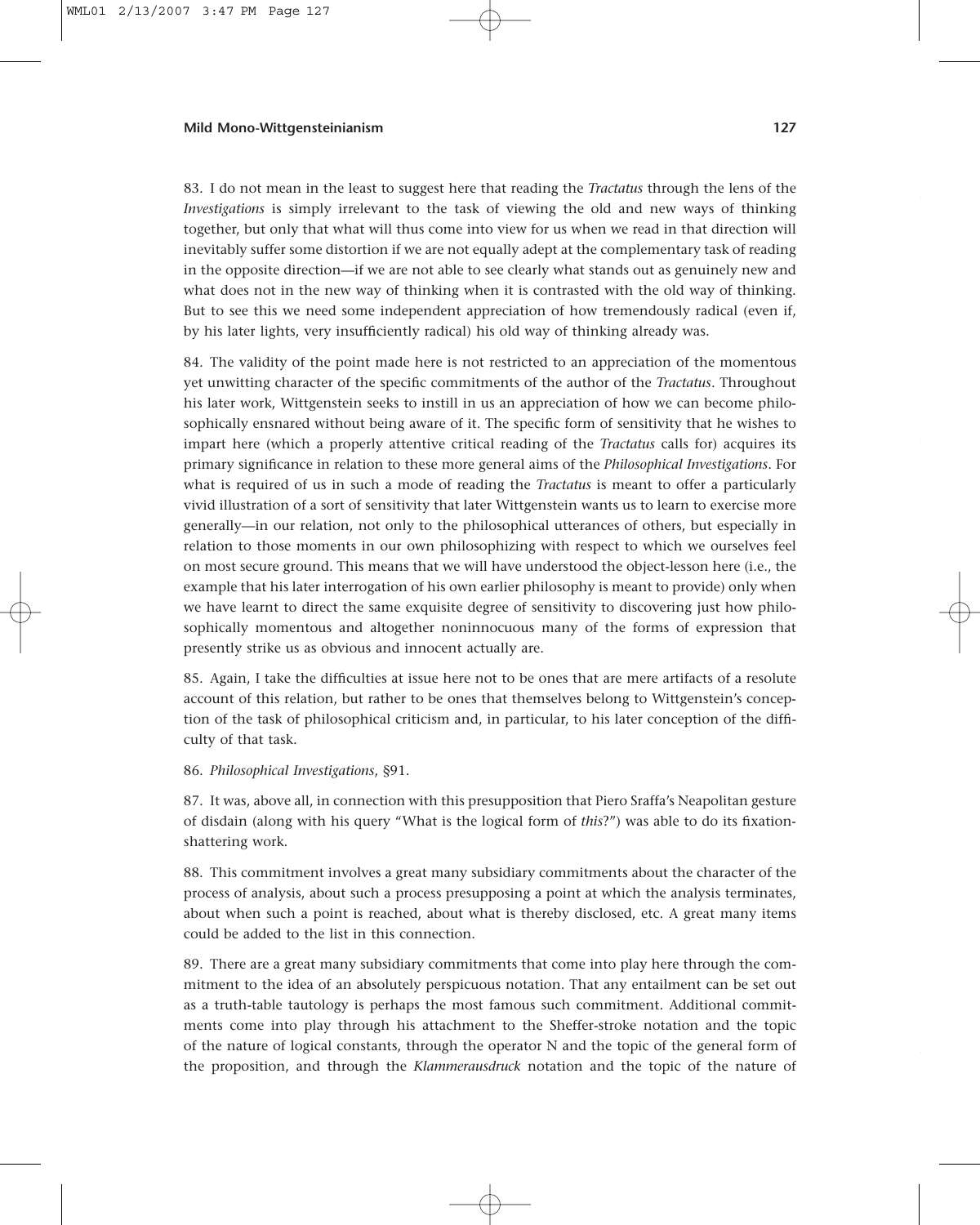quantification. It would go well beyond the scope of this essay to show why Wittgenstein did not, at the time of writing the book, take his attachments to any of these to reflect a substantial doctrine and why he later changed his view about each. The point that matters for our present purpose is simply that a great many additional items, tied to more determinate commitments regarding *the* logic of our language, could be added to the list in this connection.

90. I have attempted to arrange the items on the actual list above so as to give some sense of how one of these commitments quickly begins to bleed into another and so on.

91. A standard reader might be happy to include all of the items on the second list on his (standard reader's) list. This might suggest the following conclusion: standard and resolute readers are at least in full agreement about the status of the set of sentences that belong to the intersection of the standard reader's list and the second list. One can think this only if one overlooks many of the points established previously, including the differences between standard and resolute readers with respect to the following topics: (1) the role of the doctrinal schema, (2) the role of the paradox, (3) how to understand the prefatory remark, and, above all, (4) the second sort of indiscriminateness.

92. See part 4 of "On Reading the *Tractatus* Resolutely" for discussion of this point, in which Conant and Diamond reply to Peter Sullivan's article "What Is the *Tractatus* About?"; the latter is also in *Wittgenstein's Lasting Significance*, ed. Kölbel and Weiss, 32–45.

93. Such sentences themselves could not even apparently be expressed in anything that would count, by the author of the *Tractatus*'s lights, as a proper logical grammar—i.e., a perspicuous logical notation with the sorts of properties that these sentences aspire to claim such a notation must have.

94. This latter option requires an understanding of the early procedure of elucidation in which it can be brought to a kind of completion in which its commitments to its own canons of analysis (which underwrite its employment of logical notation) are themselves dissolved. The threat of reinstating a variant of the paradox looms here. Later Wittgenstein has a ground to stand on here (in espousing such a nondogmatic ideal of clarification) that early Wittgenstein lacks: the ground of the ordinary. The availability of such a ground requires taking seriously the thought that in ordinary language *nothing* is hidden. Each of the commitments on the second list is tied to early Wittgenstein's picture that what is of real interest—the logical structure of the proposition *is* hidden, disguised by its surface appearance in language, and must be brought to light.

95. To show that a zealous interpreter must invite Incredulity does not, of course, suffice to show that he is wrong. It is open to the zealous to maintain that, at the end of the day, standard readers and mild mono-Wittgensteinians alike ought to learn to embrace that which presently excites their incredulity.

96. There seem to be a number of these. Burton Dreben is sometimes rumored to be the founder of this denomination of resolute readers. Rupert Read and Rob Deans are clearly zealous. (Rupert Read claims in print that Warren Goldfarb is, but I don't see the evidence for this claim.) Some things Matthew Ostrow says suggest an inclination to lean this way (see his *Wittgenstein's*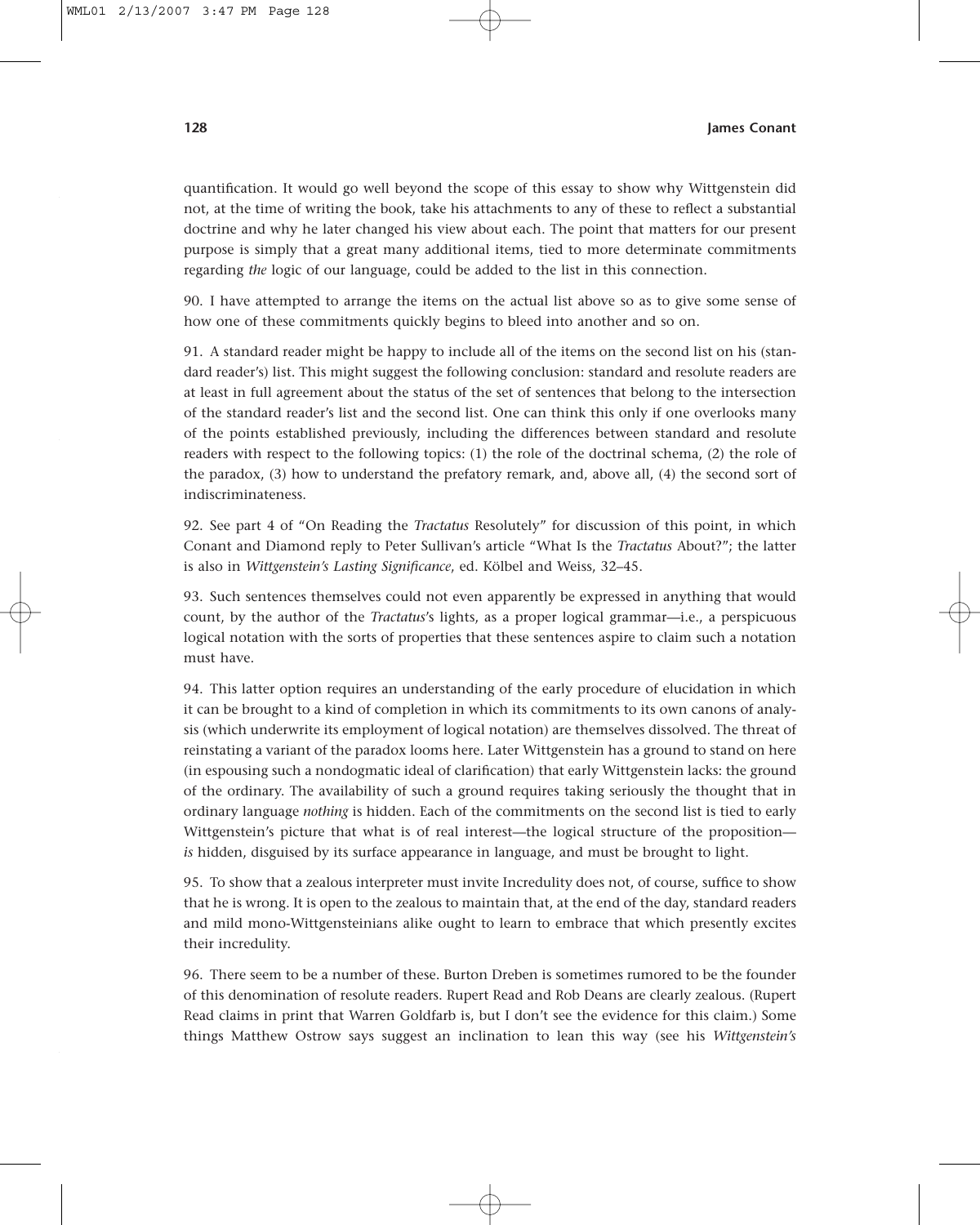*Tractatus: A Dialectical Interpretation* [Cambridge: Cambridge University Press, 2002]), but he also says "it is unquestionable that the notion of a canonical *Begriffsschrift* plays an important (if extremely unclear) role in the *Tractatus*" (p. 9). There seems to be a variety of ways to flesh out a zealous approach. Warner Goldfarb, Rupert Read, and others have found the most provocative elaboration of this variant of mono-Wittgensteinianism in several of Juliet Floyd's recent articles. She has seemed to such readers to be concerned to advance (what Goldfarb, in his unpublished article *Das Überwinden*, without endorsing the reading in question, calls) a *Jacobin reading*—a reading that denies that the *Tractatus* is committed to any canons of analysis, and *a fortiori* to the metaphysical commitments that figure on the actual second list above. (In "On Reading the *Tractatus* Resolutely," Diamond and I also read Floyd in this way.) See, for example, Floyd's "Number and Ascriptions of Number in Wittgenstein's *Tractatus*," in *From Frege to Wittgenstein*, ed. Reck, 308–352). She appears to claim there that "the best answer that can be given to those critics of Diamond (and other anti-metaphysical readers of the *Tractatus*)" is to allow that early Wittgenstein "does not think any notation can depict *the* grammar of language . . . *the* logical order" (p. 340). It is perhaps helpful to note in this connection that Floyd's phrase "antimetaphysical readers of the *Tractatus*" is ambiguous. On one understanding of it (i.e., as denoting those who read the *Tractatus* as aiming to avoid metaphysics), it is well suited to sort comparatively resolute readers from others; on another understanding of it (i.e., as denoting those who read the *Tractatus* as having largely avoided metaphysics), it is better suited to sort the (much narrower class of) comparatively zealous resolute interpreters from all others. On the second understanding of the phrase, what Floyd appears to say here (about what such readers should hold) is arguably correct, but then Diamond is not, in fact, such a reader. On the first understanding of the phrase, Diamond is such a reader, but what is here said (about what such readers should hold) is arguably no longer correct. Perhaps the intention of the remark is to claim that those who wish to join Diamond in being "anti-metaphysical readers" in the first sense will be able best to answer her critics if they join Floyd in taking the further step here mentioned in the direction of becoming "anti-metaphysical readers" in the second sense. This seems to be the invitation that Rupert Read and his coauthors find in Floyd's work and enthusiastically take up. (I fear, however, that rather than answering the critics of resolute readings, this plays directly into their hands.) I am told that Floyd takes such readings of her work to be misreadings and that she seeks to redress them in her contribution to the present volume.

97. This means that mild and zealous mono-Wittgensteinians alike will insist, though with rather different motives, that it is no less important to a proper understanding of the items on the second actual list (than it was to those on the first) that they be taken to be associated with sentences, not thoughts.

98. And this means that the dispute is not likely to be resolved, at least by appeal only to "internal" textual evidence, any time soon.

99. Some of what Rupert Read has written in a number of his recent writings suggests that he takes something of this sort to be true. He seems to take resolution to define a certain direction one can go in one's reading of the *Tractatus*, but then sees Conant and Diamond as wanting to jump off the train while it is still en route, whereas he (along with other zealous mono-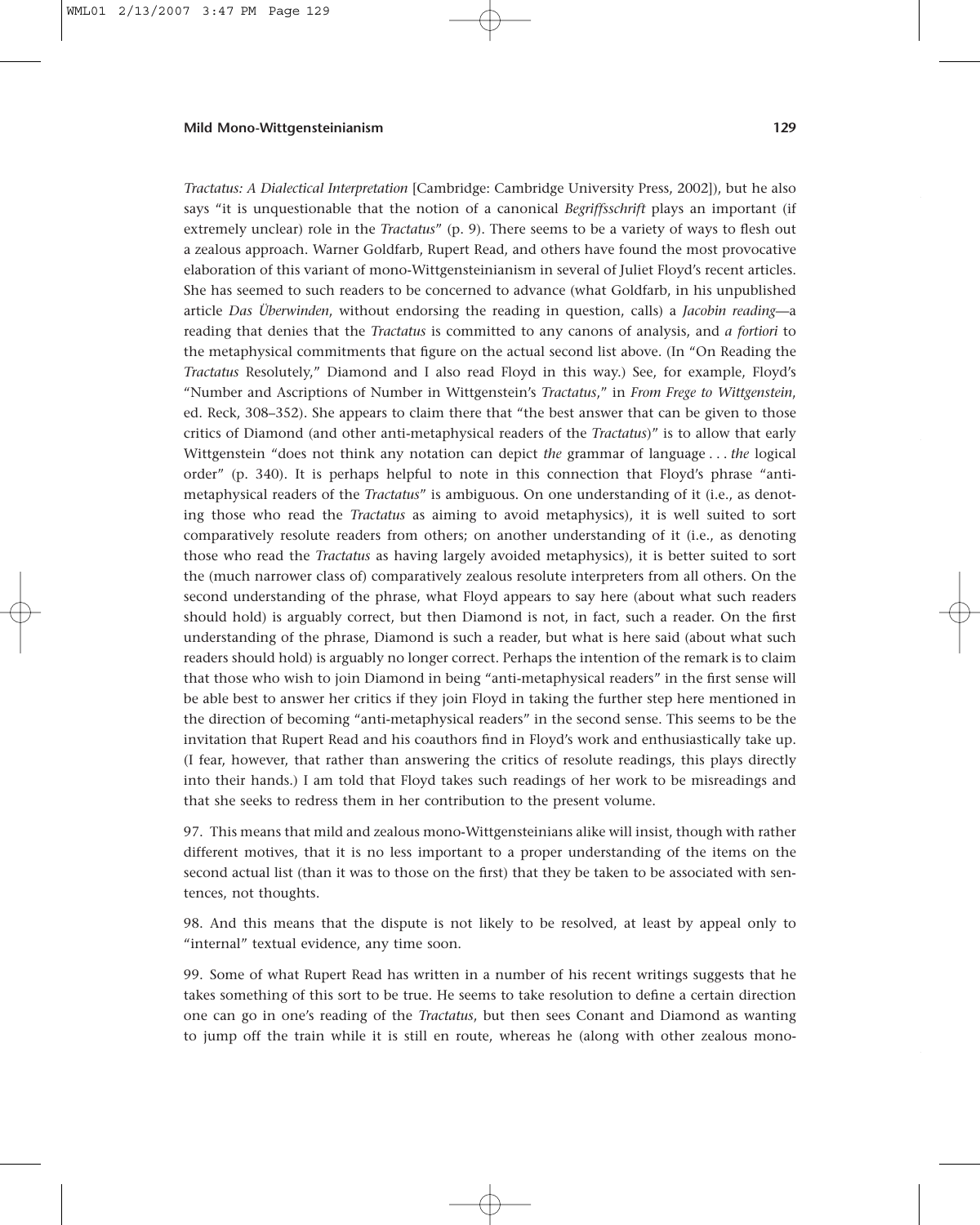Wittgensteinians) "resolutely" remains on board until the last stop. (See, for example, his "A No-Theory? Against Hutto on Wittgenstein," *Philosophical Investigations* 29, no. 1 [January 2006], where on p. 81 it is suggested that Conant and Diamond are enacting "something of a retreat" from the program of reading that they once shared with him.) Conant and Diamond take resolute readers to be committed to trying to make as much sense of the *Tractatus* as is possible in the light of a certain approach to understanding Wittgenstein's *aim* in that book. Resolution thus understood is an interpretative strategy for *making sense of a book* not a self-standing *measure of the book's philosophical success.* To read the *Tractatus* resolutely is to try to make out what the author of that book took himself to be up to in the light of this particular understanding of his aim. Someone who tries to read the book in this way need not claim that the author was completely successful in realizing that aim. It might be that the only way to make full sense of the book requires sensitivity to where it falls short of its aspirations. To claim that early Wittgenstein had a resolute conception of his project in the *Tractatus*, on this understanding of what it is to be "resolute," does not commit one to claiming that the project, conceived in its original terms, was free of misconception, any more than claiming that Kant was a transcendental idealist commits one to the claim that transcendental idealism is true. If one saddles oneself qua interpreter with an additional commitment to the effect that Kant (not only never intended to be, but actually) never was wrong about anything, then it may be very hard to make sense of everything he says. Similarly, if resolution is a strategy for making sense of a text, one ought not to saddle oneself with any further commitment of this sort up front. One ought to have an understanding of what Wittgenstein was trying to do that is able to tolerate the possibility that he may not have succeeded in doing it. It seems desirable therefore to employ the term "resolution" (as a label for a program of reading the text) in such a way as to leave room for debate about the further question of the success of the project thus understood. This is not to deny that early Wittgenstein's aspiration in the book was to think the problems through in such a way that one cleanses oneself of all apparently weighty philosophical commitments, rids oneself of all confusion, and makes the problems completely disappear. One can easily slide, for this reason, into using the term "resolute" as a term for a measure of a philosopher's success in living up to these aspirations. Using the term in this second way, one can now say that Wittgenstein turns out to have been more resolute on Read's assessment of his early project than he turns out to have been on the Conant-Diamond reading. It seems to me that Read falls into using the term "resolute" in this second way on occasion and that doing so runs the risk of begging important interpretative questions both about the early work and about its relation to the later work. This possible slide in the usage of the term "resolute" contains two dangers: (1) it can lead one into thinking that one needs to claim that early Wittgenstein is fully "resolute" in the second sense in order to be entitled to claim that one's reading of him is fully "resolute" in the first sense, (2) it can thereby lead one (in a zealousness to be resolute in the second sense) to lose track of the original interpretative task: namely, to make the best possible sense of the text as it stands on the page.

100. Unless, as indicated in the previous note, one wants to build the following extra premise into the very idea of resolute reading: ". . . and, moreover, the author of the *Tractatus* was in no way mistaken about anything." First, for reasons indicated in the previous note, this must be an additional premise. It cannot be a consequence of a mere commitment to resolution (understood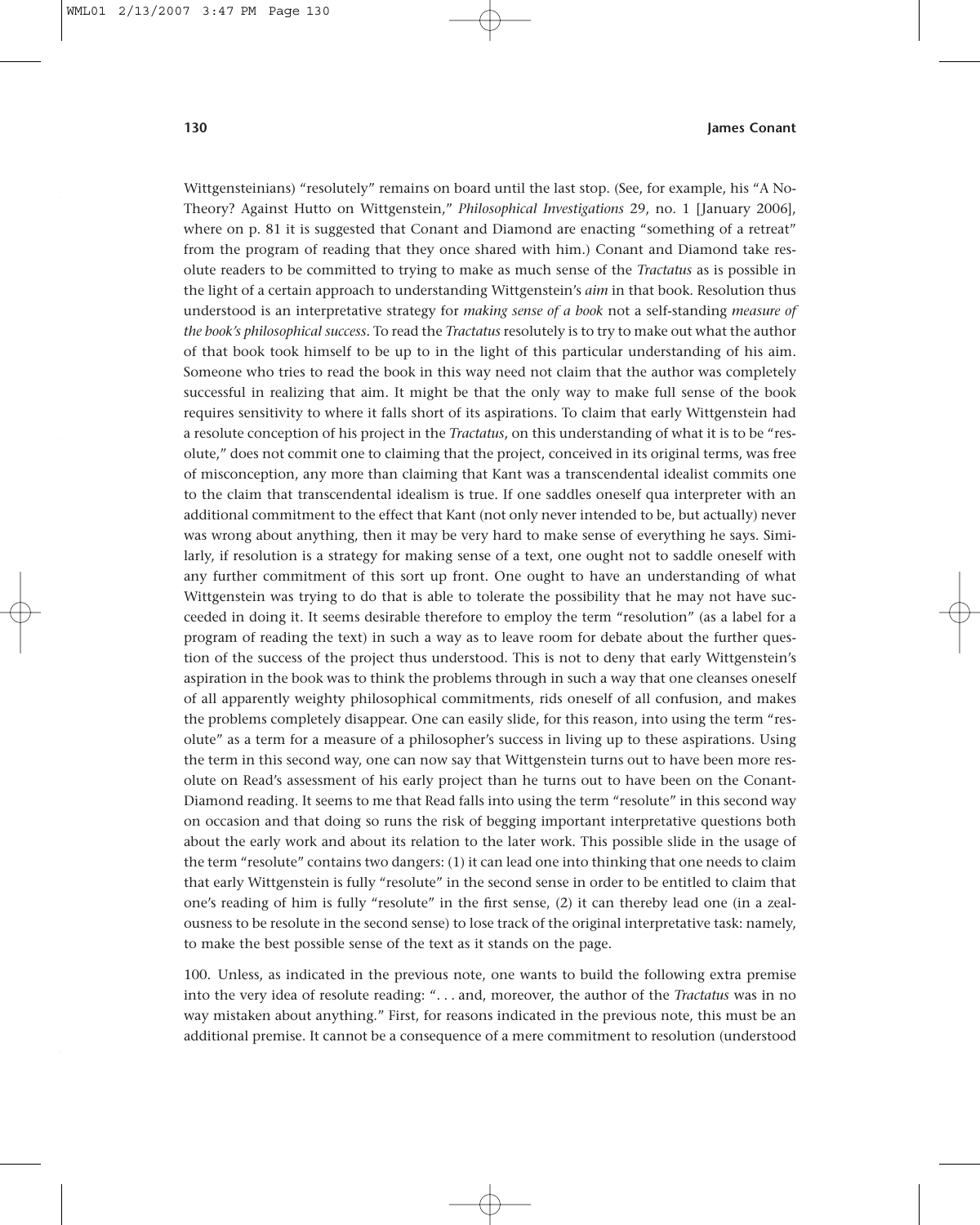as a program for reading the book). A pithy (and slightly misleading) way of putting the point is to say: the latter is a *de dicto* ascription of certain philosophical aims to the early Wittgenstein; whereas the former is a *de re* claim about the successful prosecution of those aims. Second, it is hard to see how the *de re* claim in question, without further backing, can constitute anything more than a dogmatic assertion. Third, the premise, if added, would entirely rob a resolute reading of its greatest feature of interest to its original progenitors—the feature of it that will preoccupy us, beginning with the next paragraph, for the remainder of this essay.

101. Rupert Read and Rob Deans, in their article "Nothing Is Shown," *Philosophical Investigations* 26 no. 3 (2003): 239–268, distinguish between (what they call) "weak resolutism" and "strong resolutism" in ways that worry me partly for the reason raised here. In fact, their distinction between two purported kinds of resolute reader tries to tie so many (potentially independent) issues together that only some of what they say about it is evidently pertinent to the topic of mono-Wittgensteinianism per se. But at least some of the criteria (see, e.g., pp. 251–252) they wish to employ to effect their division seem to be intended to sort readers into those who are, by my lights, mildly and those who are zealously mono-Wittgensteinian. Their classification does not appear to admit of degrees of severity, however, partly because of extraneous considerations that are introduced. At points, Read and Deans, for example, try to distinguish the "strong" from the "weak" (versions of "resolutism") by further stipulating that members of the strong camp hold that the *Tractatus* (further?) seeks to show that no language or logical system is able to express perfectly general truths about which "possible configurations of signs" as such can or cannot make sense (while members of the weak camp are said not to hold this). But *any* configuration of *signs* can be given a sense, according to the *Tractatus*. If this is changed to a claim about permissible configurations of *symbols*, it still cannot serve as a principle for classifying such readers. Any (unconfused) resolute reader is obliged to hold that such sentences about what can and cannot be expressed are no better off than sentences about the (supposed) inexpressibility of "There are objects" (see, e.g., *Tractatus*, §4.1272)—which is not to say that there is a determinately intelligible something in view here in either case that it turns out that one *cannot* express. (Read and Deans further muddy the water here by sometimes suggesting that this disagreement has something to do with a claim about no system being "powerful enough" to "express" such "truths"—a claim that the strong camp is said to affirm and the weak to deny; see, e.g., p. 250.) If members of the strong camp take there to be something in this vicinity for the *Tractatus* to "establish" (and over which they and the members of the weak camp can then disagree as to whether the book is further seeking to establish *that*), then it is hard to see why they are not chickening out. If they do not, it is hard to see how at least this one of their criteria for classifying resolute readers is supposed to do any work. This example is representative of the manner in which Read and Deans tend to conflate issues on which all resolute readers as such ought to be able to agree (at least if the issues come to be expressed more carefully) with ones that may genuinely divide them (such as whether early Wittgenstein's conception of the activity of elucidating such sentences—i.e., ones that purport to express such "truths" as, e.g., that "no language [or logical system] can express truths about what can be expressed in any language [or logical system]"—itself implicitly rests on certain philosophical preconceptions regarding what language [or logic] is). In a later article, Phil Hutchinson and Rupert Read appear to wish to draw a far less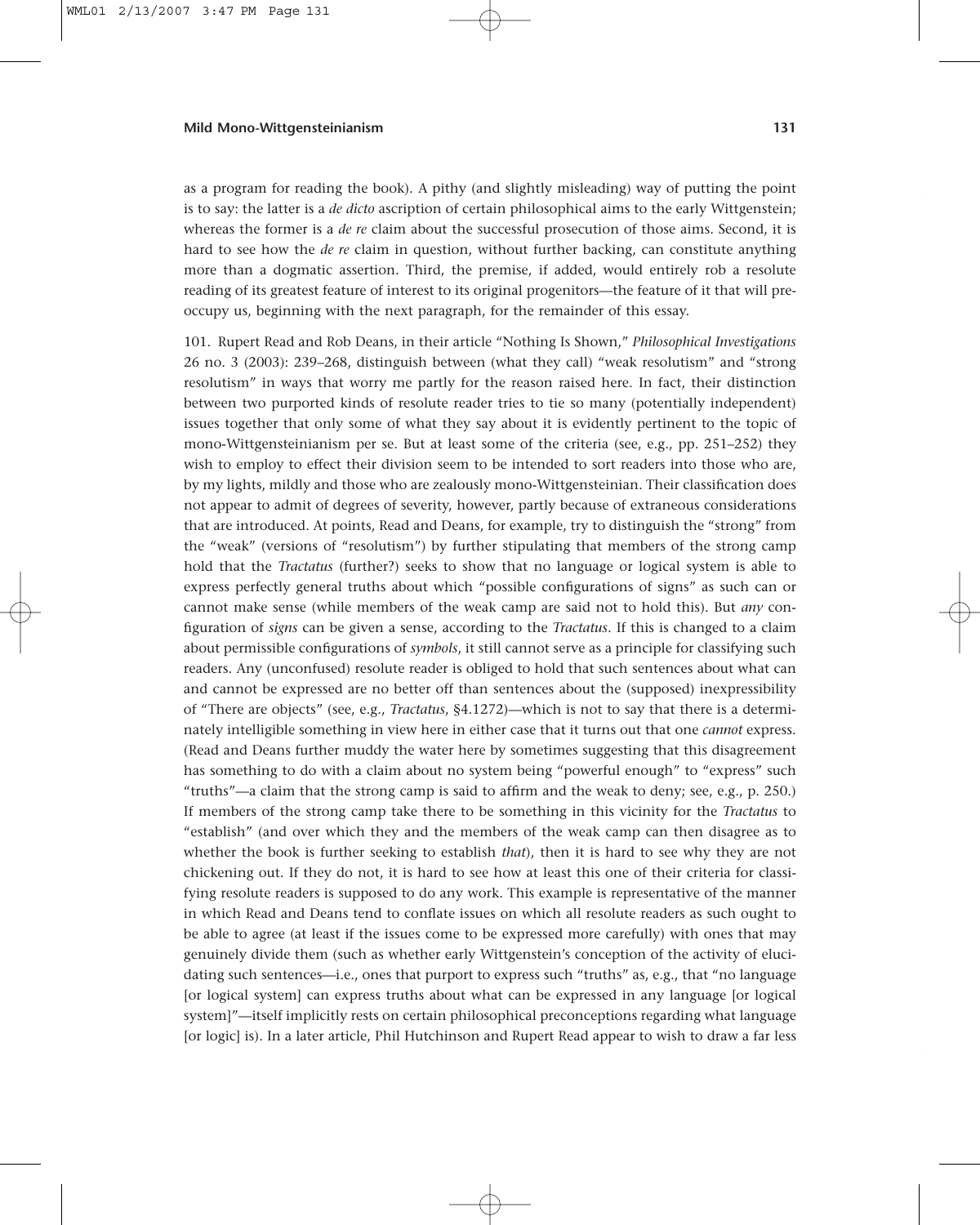complicated but related distinction between what they call (borrowing the terminology of Floyd and Goldfarb) "Girondin" and "Jacobin" versions of a resolute reading. See their "Whose Wittgenstein?" *Philosophy* 80 (2005), see p. 444n. These articles certainly testify to how resolute readers can find themselves in disagreement with one another!

102. A central interest of mine from the beginning in developing such a reading of the *Tractatus* has been to try to understand why later Wittgenstein singles out for criticism only (what are, from a standard reader's point of view, *very*) particular aspects of the *Tractatus*. It is clear from Cora Diamond's writings—and, in particular, from the way she draws the contrast between the metaphysical spirit and the realistic spirit—that this has also been true of her. (See her *The Realistic Spirit*, especially pp. 20–22.)

103. It is open to a zealous interpreter to claim either (1) that such (mildly mono-Wittgensteinian) readings of the relevant passages in the later work involve a complete misconstrual of their critical intention, or (2) that later Wittgenstein misrepresented (perhaps because he came no longer to understand) his own early work. Neither option strikes me as overly promising. An attempt to assess the merits of either is well beyond the scope of this essay. A brief remark about how each option might go is, however, perhaps in order. One way a zealous interpreter could go about trying to pursue option (2) is to point out that there does seem to be a certain bias in later Wittgenstein's discussions of the *Tractatus*. I think there is something to this point. (See note 110.) One way a zealous interpreter could go about trying to pursue option (1) is to urge that most of the criticisms of "earlier work" in later writings are criticisms of some other Wittgenstein than the author of the *Tractatus.* Though I do not see how to make this strategy work for a great many passages, this is not because I think criticism of "earlier work" is, for the most part, exclusively focused on the *Tractatus*. Many of the passages I discuss below drawn from later writings (that I contend contain criticisms of the *Tractatus*'s unwitting commitments) equally involve, for example, criticisms of Middle Wittgenstein. I will return to this issue briefly in the penultimate note.

104. Though, as a mere matter of nomenclature, the author of the *Investigations* might have been slightly inclined to prefer the term "grammatical" (over "logical") in his formulation of each of the resulting remarks.

105. In my subsequent remarks in this section, I occasionally borrow and elaborate points made in the final pages of Conant and Diamond, "On Reading the *Tractatus* Resolutely."

106. "The only way namely for us to avoid prejudice—or vacuity in our claims, is to *posit* the ideals as what it is, *namely* as an object of comparison—a measuring rod as it were—within *our way of looking at things*, & not as a preconception to which everything *must* conform. This namely is the dogmatism into which philosophy can so easily degenerate" (Wittgenstein, *Culture and Value*, 2nd ed., ed. G. H. von Wright, trans. Peter Winch [Oxford: Blackwell, 1998], p. 30). See also *Philosophical Investigations*, §131: "For we can avoid ineptness or emptiness in our assertions only by presenting the model as what it is, as an object of comparison—as, so to speak, a measuring-rod; not as a preconceived idea to which reality *must* correspond. (The dogmatism into which we fall so easily in doing philosophy.)" The differences that come out through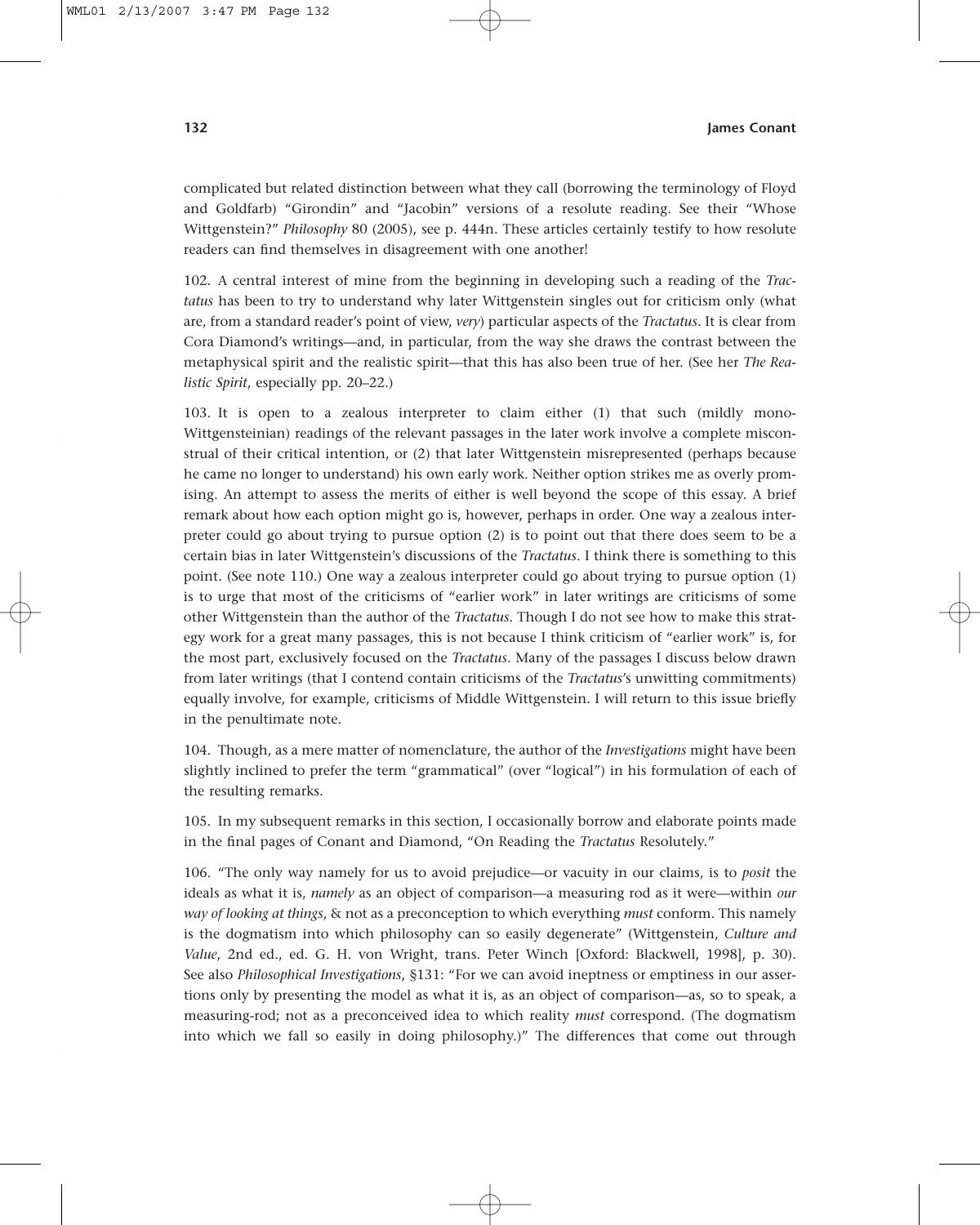Winch's and Anscombe's respective translations of (these two slightly different versions of) this passage are helpfully suggestive and pertinent to our present topic. I take it that there is a connection between the topic of this passage and that of the following famous passage that is more focally concerned with the preconceptions of the author of the *Tractatus*:

We see that what we call "sentence" and "language" has not the formal unity that I imagined, but is a family of structures more or less related to one another. . . . The *preconceived idea* of crystalline purity can only be removed by turning our whole examination round. (One might say: the axis of reference of our examination must be rotated, but about the fixed point of our real need.) (Philosophical Investigations, §108 [I have modified the translation.])

The first of these passages connects the topic of dogmatism (of a sort into which we easily fall in doing philosophy) with that of an object of comparison (and what its proper role in philosophy should be). Later Wittgenstein sees his earlier self as employing helpful objects of comparison (comparing a proposition with a picture, a natural language mode of expression with its translation into a particular logical notation, etc.) for the purpose of overcoming certain philosophical confusions, but in the process in each case mistaking the role that the object of comparison plays in the demonstration, taking it to be something more than a mere object of comparison, and thereby subliming that which he takes the comparison to reveal. The second of these passages touches on some of the notions that thus come to be sublimed in his early thought—"sentence," "language," "unity," "structure." This suggests that, by Wittgenstein's later lights, a way to eliminate the italicized expressions (and the corresponding moments of insistence) from some of the items on the second list would be to attain clarity regarding the role that objects of comparison (e.g., forms of notation) ought to play in the activity of philosophical elucidation. This dimension of his later engagement with aspects of his early philosophy is a central theme in Oskari Kuusela's work. See his "From Metaphysics and Philosophical Theses to Grammar: Wittgenstein's Turn," *Philosophical Investigations* 28, no. 2 (April 2005), as well as his forthcoming book *Wittgenstein and the Concept of Philosophy*.

#### 107. *Tractatus*, §3.324.

108. That is, early Wittgenstein fails to realize that the very idea of "an absolutely clear way of expressing thoughts" itself represents a substantial metaphysical commitment. For an illuminating discussion of this idea, see Martin Gustafsson, "Travis, the *Tractatus*, and Truth-Conditions," in *A Philosophical Smorgasbord*, ed. Krister Segerberg and Rysiek Sliwinski, Uppsala Philosophical Studies 52 (Uppsala: Uppsala University, 2003), pp. 169–182.

109. The later Wittgenstein differs from the early even here, however, inasmuch as there is no longer room on his later conception for anything that could be correctly described as *the* method or *the* aim of his philosophy. Not only the realization of "the aim" and the application of "the method" must unfold piecemeal over time (as was already the case in his early philosophy), but now a new dimension of pluralism is introduced into the heart of his very conception of each. The aims and methods of the later philosophy no longer have the unity of the aspects of a single great problem, but rather that of a family, deriving their unity from the interrelated family of problems of which they treat—a form of unity that admits of the possibility that hitherto unanticipated members of the family may constantly continue to burst onto the scene, newly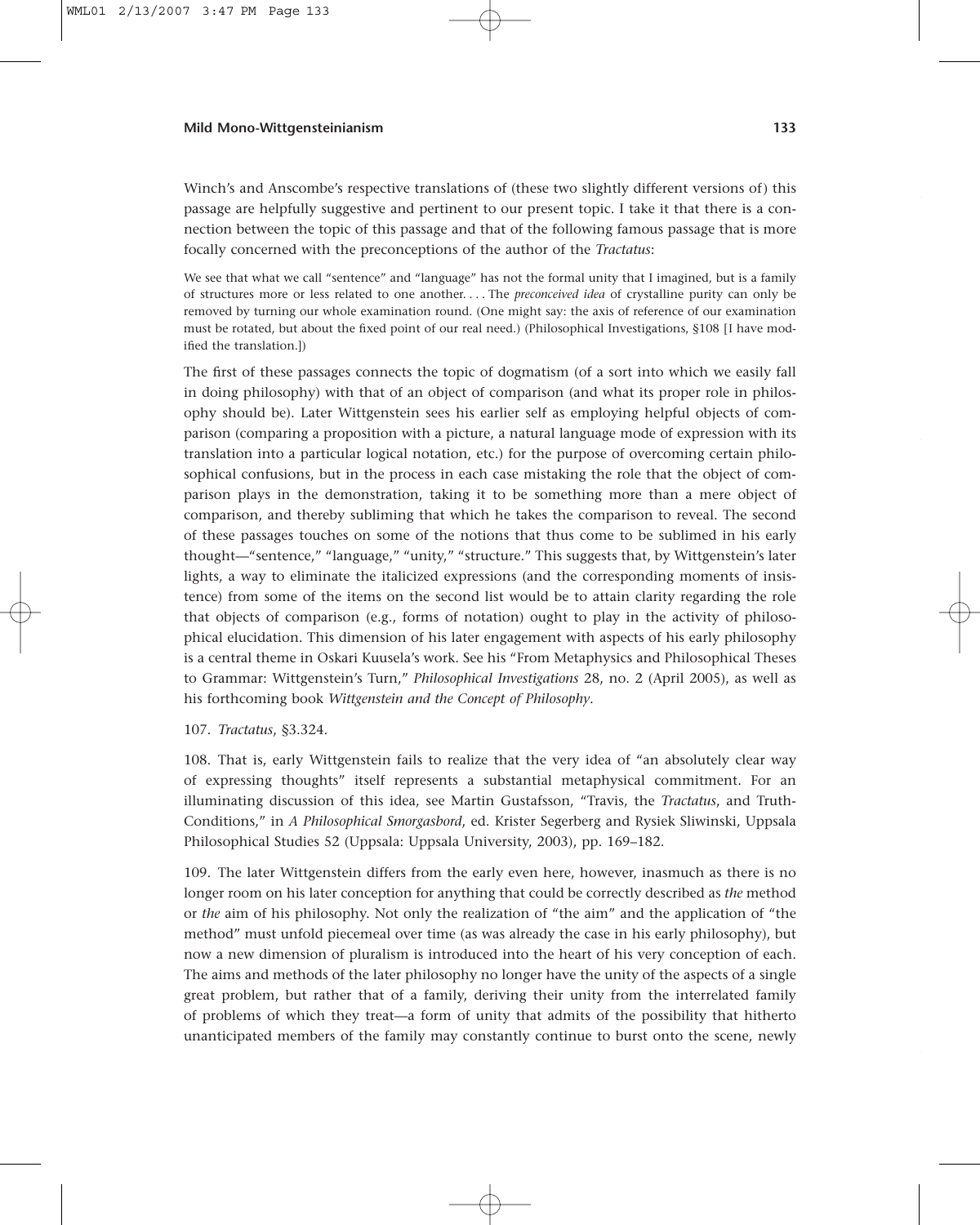demanding a degree of genuine innovation in both aim and method. This difference in the early and later philosophies is, in turn, tied to a profound difference in their respective conceptions of *essence*—e.g., of language—and the forms of novelty, surveyability, and surprise that these can tolerate.

110. The difficulty of attaining a clear view of this is compounded by the fact that in his later writings Wittgenstein is primarily concerned to highlight what is *wrong* in his earlier way of thinking; he is not primarily concerned to highlight continuities in his philosophy. His overt aim, generally, when later reflecting on one or another aspect of his earlier way of thinking, is to try to pinpoint its philosophical Achilles heel. One therefore needs to handle such retrospective comments in his later writings with some care if one wishes to tease out of them a portrayal of what his earlier way of thinking might have been, such that it would have had the power to captivate a philosopher with his high standards of rigor and clarity, with his determination to think things through to the bloody end, and with his desire not only to avoid but to put an end to metaphysics.

111. Do the "must" and the "any" in this sentence reintroduce moments of dogmatism into Wittgenstein's later philosophy? This question takes us beyond the scope of this essay. But it is the right sort of question to ask, if one wants to begin to locate the fundamental differences between the early and the later work.

112. *Philosophical Investigations*, §308.

113. One way of summing up this immense difference between early and later Wittgenstein would be to say that the following question assumes a pivotal importance in later Wittgenstein's investigations that it never (could have) had in early Wittgenstein's procedures: How does philosophy begin? On this, see Stanley Cavell's "Notes and Afterthoughts on the Opening of Wittgenstein's *Investigations*," in *The Cambridge Companion to Wittgenstein*, ed. Sluga and Stern, 261–295.

114. "[M]y thoughts were soon crippled if I tried to force them on in any single direction against their natural inclination—And this was, of course, connected with the very nature of the investigation. For this compels us to travel over a wide field of thought crisscross in every direction" (*Philosophical Investigations*, p. ix).

115. This parenthetical remark involves some overstatement in part for the following reason: any condidate for a first step on the ladder must be one whose character is equivocal as to whether it represents an unobjectionable aspect of the elucidatory process or part of the beginning of an ascent up the ladder. This therefore allows a different sort of consideration to acquire importance in reflection upon the shape of the first list—one that puts a new pressure on the question: how should the list begin? The first item on the actual first list above, if shorn of its insinuation of an explanatory order, might be turned into a formulation about which it would no longer be clear as to which list it belonged on. As long as the so-called "picture theory" of the *Tractatus* is formulated so that its theoretical pretensions are unmistakable (which requires slanting "the theory" so as to privilege a direction of explanatory order), the resulting formulation corresponds to a rung on the ladder. As long as formulations of observations about picturing take on the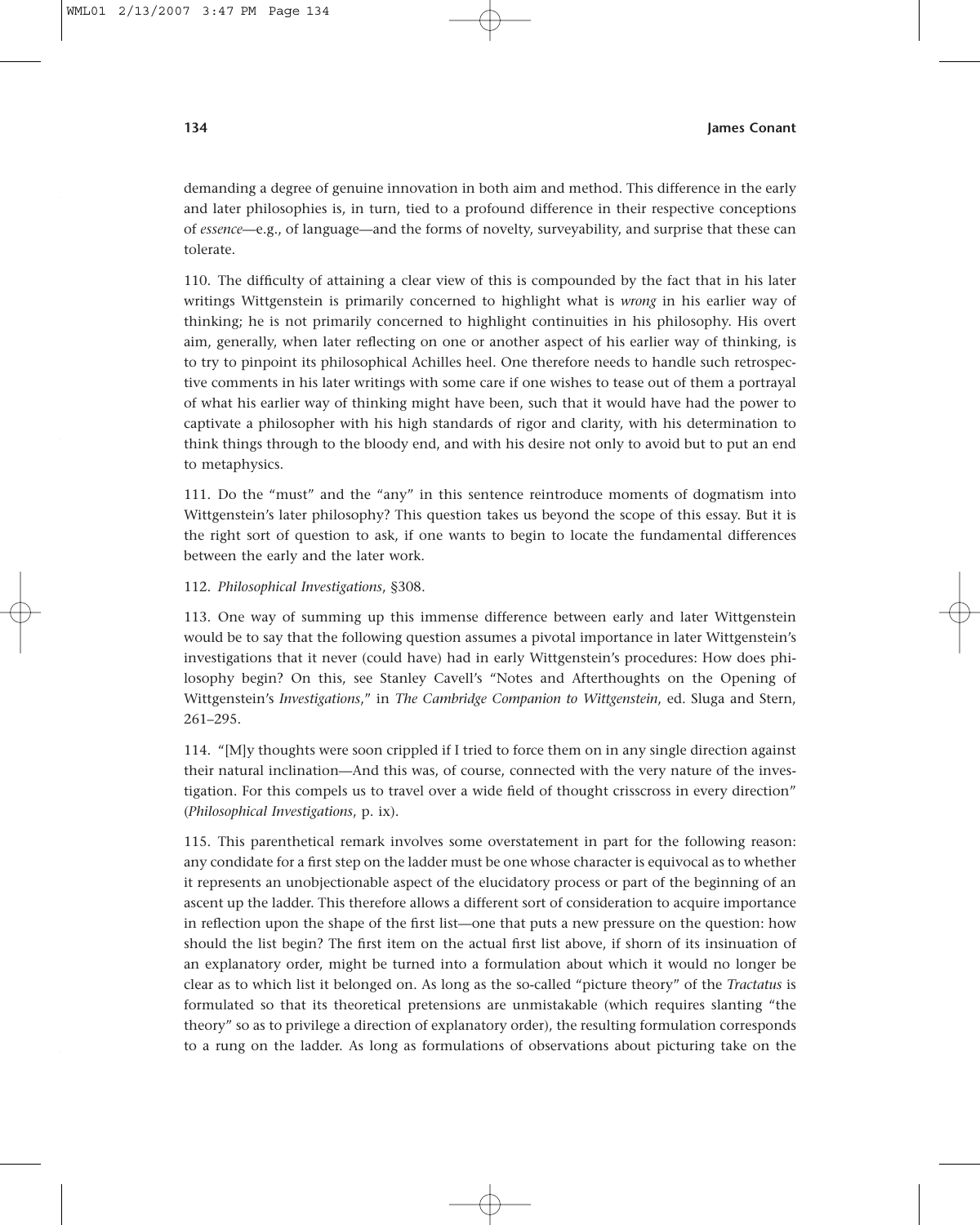aspect of (what for the author of the *Tractatus* might be) remarks internally related to those on the second list, it must become less clear as to how we should answer questions as to which list these particular formulations themselves belong on. (These are questions for *us*. There are no such questions for the author of the *Tractatus*—there is no second list made up of items of this sort for him.) Resolute readers are committed to the idea that any version of something properly called "the picture *theory*" is, at the end of the day, to be thrown away. But this does not entail that the idea that comparing a proposition with a picture might be helpful (for dispelling certain philosophical confusions) needs to be thrown away. (Incidentally, and for internally related reasons, a similar point holds about the notion of *showing* that the *Tractatus* opposes to saying—as long as a formulation of that notion turns it into a form of "quasi-saying," resolute readers are obliged to see it as comprising a rung of the ladder; as long as it does not, they are not obliged thus to regard it. [See Conant and Diamond, "On Reading the Tractatus Resolutely," for further discussion of this point, especially pp. 65–67; and Michael Kremer's "The Cardinal Problem of Philosophy," in the present volume].) So a mere commitment to resolution cannot suffice to decide the question as to whether any given remark about picturing in the *Tractatus* is best regarded as a candidate for inclusion on the first or on the second list. For it depends on the point at which one thinks the second list begins to bleed into the first. (Again, it must be an interpretative error to suppose that this point could have itself been a clearly marked one for the author of the *Tractatus*.) These are matters about which resolute readers can disagree and whose adjudication can be settled only through closer attention to the details of the text.

116. It is interesting in this connection to note how many of the doctrines of the sort that standard readers ascribe to the *Tractatus* and that resolute readers are committed to rejecting—such as the commitment to the existence of ineffable truths, various optional subsidiary doctrines (such as realism, mentalism, solipsism, etc.) and optional subsidiary commitments (such as the distinction between understanding propositions and "understanding" nonsense, between saying and "conveying" truths, etc.)—never figure in any of the passages in Wittgenstein's later writing where he is explicitly concerned to criticize something he identifies as a questionable philosophical commitment actually held by the author of the *Tractatus*. What figure in such passages instead are the sorts of metaphysical commitments that belong on the second list.

117. *Zettel*, trans. G. E. M. Anscombe (Oxford: Blackwell, 1967), §444.

118. The questions that exercised us in section IV regarding how to specify the shape and rungs of the ladder no longer have straightforward application to the crisscross. What counts as a *step* along such a philosophical path? Or if you prefer: What counts as a *philosophical* step along such a path? And what counts as a step *forward* in the direction of progress and clarity in one's thinking? These become questions that acquire in Wittgenstein's later philosophy new degrees of difficulty.

119. This difference in early and later Wittgenstein's respective conceptions of philosophical procedure is tied to a further difference in their conceptions of what it is to exhibit forms of order or systematicity—in language. As we have seen above, a resolute reader may hold, for example, that Wittgenstein's having taken himself to have dissolved the "Big Question" of the nature of language (and thus to have solved the problems of philosophy "in essentials" by having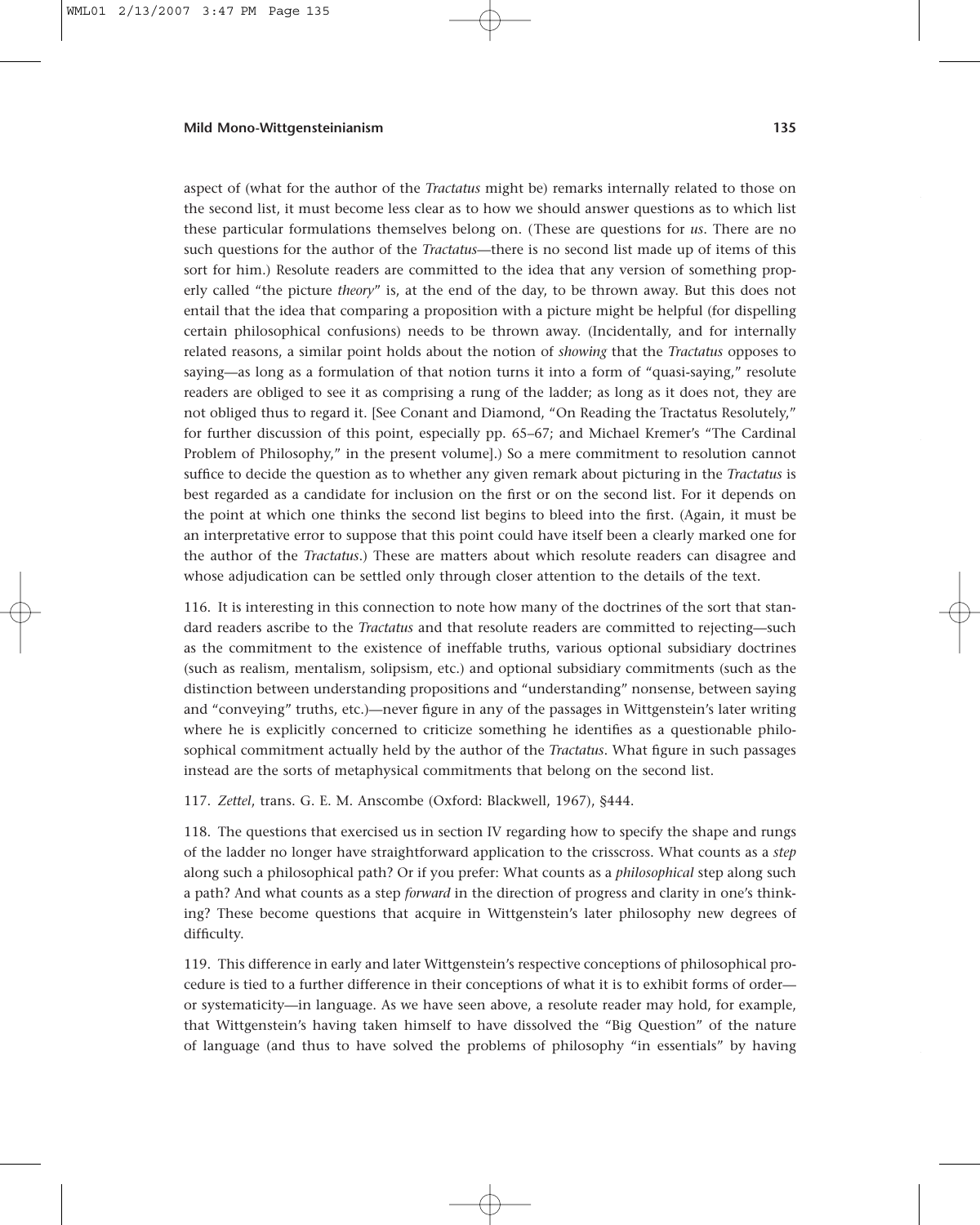demonstrated a method through which *all* confusions could be clarified) itself reflected a kind of philosophical confusion that colored also his ideas about philosophical method. Such a reader may take a remark in the later writing such as the following to be concerned to mark a further aspect of this difference between the early and later philosophies: "We want to establish an order in our knowledge of the use of language: an order with a particular end in view; one out of many possible orders; not *the* order" (*Philosophical Investigations*, §132).

120. It is partly this quest to identify the moment at which philosophy begins that makes what Wittgenstein later engages in (properly termed) *Untersuchungen*. There are no *Untersuchungen*, in this sense, in the *Tractatus*, only *Erläuterungen.*

121. What I here present as a contrast between the procedure of the *Tractatus* and that of the *Investigations* might be more happily reformulated as a contrast between sorts of procedure both of which are present in the *Investigations*. That would allow us to see the *Investigations* as inheriting and reshaping a feature of the early procedure while supplementing it with procedures that were originally foreign to it. I briefly attempt such an alignment in my "Varieties of Skepticism," in *Wittgenstein and Skepticism*, ed. Denis McManus (London: Routledge, 2004), see especially pp. 124–128.

122. The following remark of Stanley Cavell's is to the point here: "[T]he shortest way I might describe such a book as the *Philosophical Investigations* is to say that it attempts to undo the psychologizing of psychology" (*Must We Mean What We Say?* p. 91). Part of what is so nice about this remark is how it simultaneously marks a moment of significant continuity in Wittgenstein's philosophy (the quest to preserve the gains of his early attempts to undo the psychologizing of logic) while drawing attention to an equally significant discontinuity (the quest to recover the logical/grammatical aspects of so much that had been tossed into the early garbage can of the "merely psychological"). Many of the specific investigations undertaken in the later work into the grammar of pain-talk, the intentionality of sensation, the epistemic standing of avowals, first-person authority, the first-person pronoun, our apparent immunity to errors of selfidentification, our picture of the inner, the expressive dimension of language, etc.—are contributions to this task (of undoing the psychologizing of psychology).

123. "A picture held us captive. And we could not get outside it, for it lay in our language and language seemed to repeat it to us inexorably" (*Philosophical Investigations*, §115). I take this passage, among other things, to be an autobiographical statement by the author of the *Investigations* looking back on the author of the *Tractatus*.

#### 124. *Philosophical Investigations*, §103.

125. It is not the *pictures* themselves that are to be criticized, but the forms of fixation and insistence to which they give rise if we are, in our philosophizing, held captive by them. One way we can go wrong, in seeking to liberate ourselves from such captivity, is to place the blame on the pictures themselves rather than on ourselves and our miscontruals of their application. For discussion of this point, see my "Introduction" to Hilary Putnam's *Words and Life* (Cambridge, Mass.: Harvard University Press, 1994), pp. xlvi–lviii. See also John McDowell, "Intentionality and Interiority in Wittgenstein," collected in *Mind, Value, and Reality* (Cambridge, Mass.: Harvard University Press, 1998), 297–324.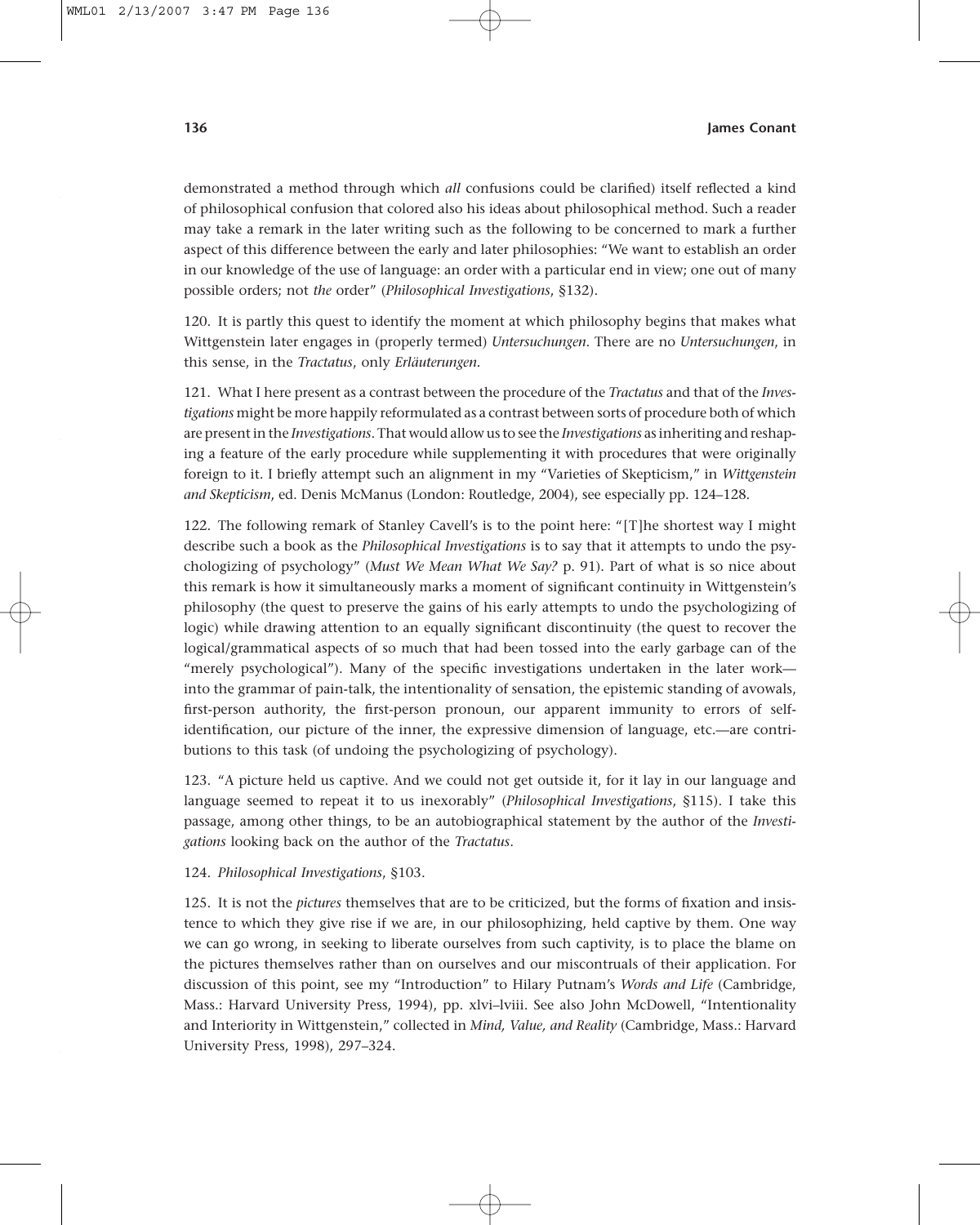# 126. Such as, e.g., the following excerpt:

If one says "Moses did not exist," this may mean various things. It may mean: The Israelites did not have a *single* leader when they withdrew from Egypt—or: their leader was not called Moses—or: there cannot have been anyone who accomplished all that the Bible relates of Moses—or: etc., etc.—We may say, following Russell: the name "Moses" can be defined by means of various descriptions. For example, as "the man who led the Israelites through the wilderness," "the man who lived at that time and place and was then called 'Moses'," "the man who as a child was taken out of the Nile by Pharaoh's daughter" and so on. And according as we assume one definition or another the proposition "Moses did exist" acquires a different sense, and so does every other proposition about Moses.—And if we are told "N did not exist," we do ask: "What do you mean? Do you want to say, . . . . . or . . . . . etc.?

But when I make a statement about Moses,—am I always ready to substitute some *one* of these descriptions for "Moses"? I shall perhaps say: By "Moses" I understand the man who did what the Bible relates of Moses, or at any rate a good deal of it. But how much? Have I decided how much must be proved false for me to give up my proposition as false? Has the name "Moses" got a fixed and unequivocal use for me in all possible cases?—Is it not the case that I have, so to speak, a whole series of props in readiness, and am ready to lean on one if another should be taken from under me, and vice versa? (*Investigations*, §79)

## 127. See *Tractatus*, §3.326.

128. This passage and those that follow it in the *Investigations* seek to bring out not just how "Moses did not exist" might mean various things, but how, on some of the nontrivially different understandings of what it would thus mean, the resulting differences in meaning would not be a function of differences of a sort that could be reflected through symbolically distinct *Begriffsschrift* expressions corresponding to each. Thus they would not be the sorts of difference in meaning that could be made perspicuous by the *Tractatus*'s method of clarification. The attempt to understand each of the possible differences in meaning here as possible ways of conferring alternative Tractarian methods of symbolizing on one and the same propositional sign leads to a representation of the differences we are concerned with here in which the difference between any two such cases comes out being either too small (for, *qua* propositions, they end up occupying the same position in logical space) or too large (for, *qua* propositions, they end up being utterly distinct—having nothing more than their mere signs in common—each expressed in a proper logical notation by a distinct propositional symbol).

129. This can be seen, for example, simply by noting the degree of continuity in conception to be found between many passages in the *Tractatus* and a passage such as §664 of the *Investigations*:

In the use of words one might distinguish "surface grammar" from "depth grammar." What immediately impresses itself upon us about the use of a word is the way it is used in the construction of the sentence, the part of its use—one might say—that can be taken in by the ear.—And now compare the depth grammar, say of the word "to mean," with what its surface would lead us to suspect. No wonder we find it difficult to know our way about.

A modified version of a central Tractarian idea—that one cannot immediately gather from the language of everyday life what sort of logical (or grammatical) role a sign is playing merely from those outward features of it such as how it appears to the eye or is taken in by the ear—is still very much alive here; along with a continuing commitment to the complementary thought: "Thus there easily arise the most fundamental confusions (of which the whole of philosophy is full)" (*Tractatus*, §3.324). An important difference here, however, is that in the later thought this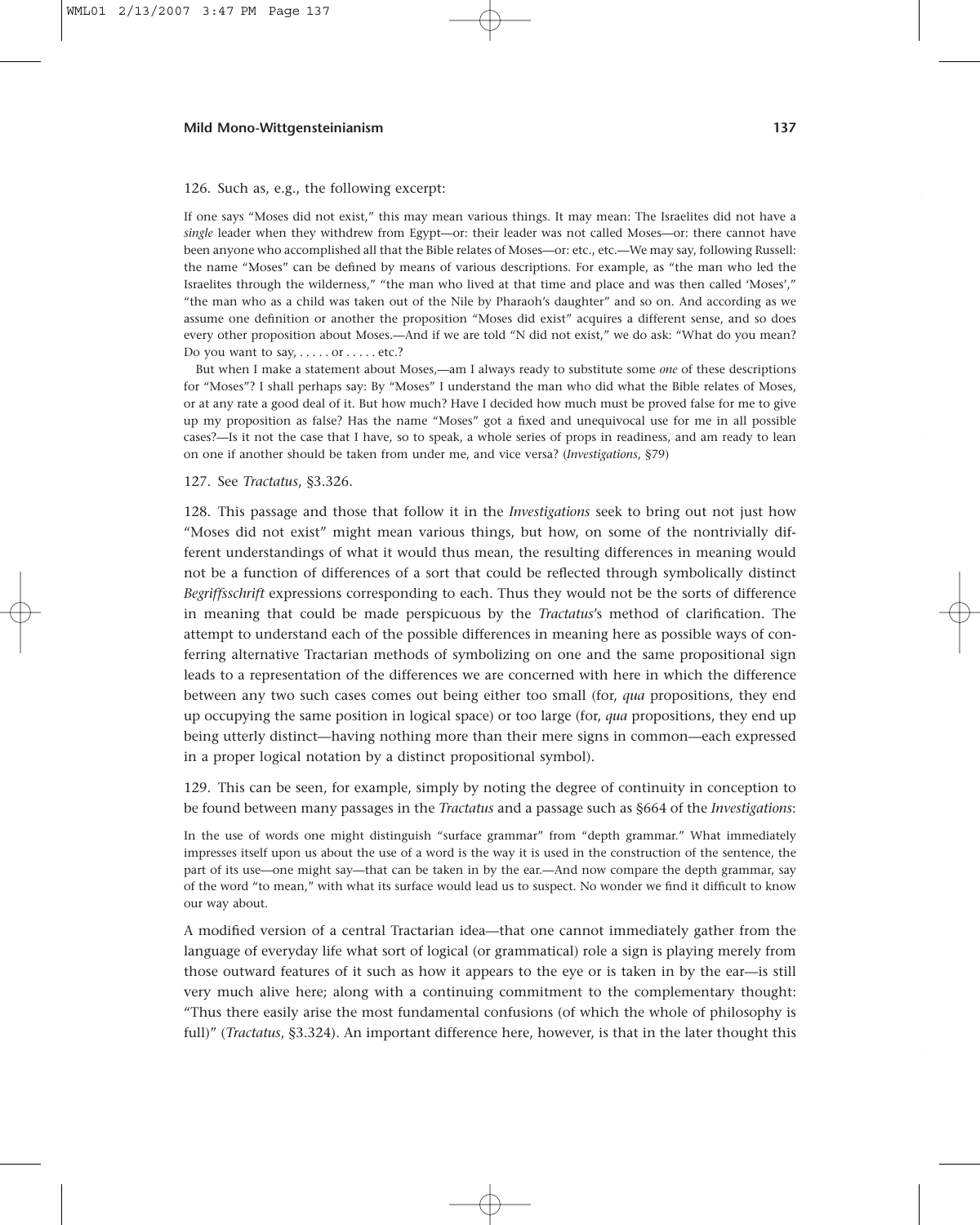idea (that we can be misled by superficial similarities between sentences) is no longer taken to underwrite a conception of there being something hidden—*the* structure of the proposition. The virtue of a good notation, for later Wittgenstein, is simply that it helps us overcome confusion. It no longer is taken to supply a logical X-ray of hidden structure.

130. Consider, e.g., §90 of *Philosophical Investigations*. Although the passage occurs in the midst of a series of remarks critical of the *Tractatus*, it also seeks to make clear that there is still an important place in the later conception for the following three ideas—all of which play a central role in the early conception: (1) that *some* misunderstandings concerning the use of words are caused by analogies between the forms of expression in different regions of language, (2) that these *can* be removed by substituting one form of expression for another, and (3) that this process *may* be called "analysis" because it is like taking a thing apart. All of this shows that in the later conception there is still plenty of room for the idea that a misunderstanding may be removed by substituting a logically regimented form of expression for its natural language counterpart. I have, however, here used italics to mark the way in which the modal force that attaches to each of these ideas has been weakened. Each of the italicized expressions in (1)–(3) above now corresponds to a nondogmatic moment (of noninsistence, as it were). This is typical of the manner in which even those of the earlier ideas that are most fully preserved in the later writings still undergo significant reformulation.

131. More focally at issue in §79, in particular, is the role that Russell's theory of descriptions played for the author of the *Tractatus* as a paradigm of analysis—as an exemplary demonstration of how depth structure in a proposition can be shown to differ from surface structure. (See, e.g., §4.0031.) The three ideas mentioned in the previous note (all of which figure in §90 of *Philosophical Investigations*) fit very nicely together with the sort of use to which the author of the *Tractatus* wished to put the theory of descriptions. The "misunderstandings" here at issue lead to the idea that something *must* exist (in some way or to some degree) in order to be spoken about. This means, I take it, that (if we can keep ourselves from being seduced into certain misconceptions by various features of the tool that we are employing) the theory of descriptions, even by his later lights, can serve as a helpful tool in philosophical clarification in bringing out how *some* misunderstandings concerning the use of words are caused (by analogies between the forms of expression in different regions of language), that these *can* be removed by substituting the Russellian form of expression for its natural language counterpart, and that this process *may* be called "analysis". So while §§79ff. in part seek to show that the author of the *Tractatus* was seduced into certain misconceptions by the Russellian tools that he employs for elucidatory purposes, at the same time, §90 in part seeks to recover and modify aspects of this very moment in the early philosophy that is subjected to such severe criticism in §§79ff.

132. The italics in items 3 and 21 on this list are Wittgenstein's.

133. The commentary is, above all, on §5.5563 of the *Tractatus*. It brings out how the achievement of a proper alignment of the old and new ways of thinking requires sensitivity to yet a further moment of discontinuity folded with an overarching continuity in Wittgenstein's thought. The text that is the immediate object of this commentary runs as follows: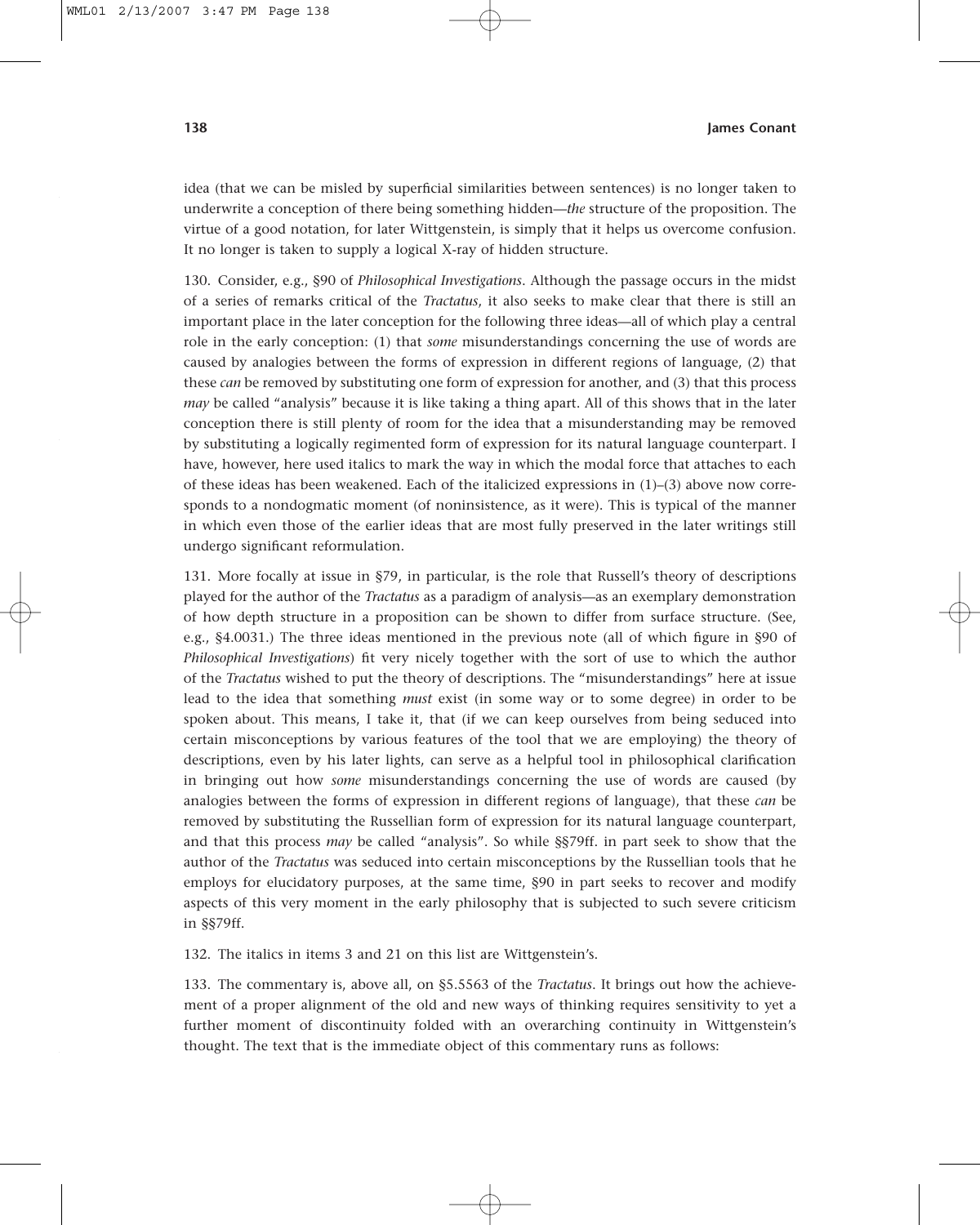All propositions of our everyday language are actually, just as they are, logically completely in order. That simple thing which we ought to give here is not a model of the truth but the complete truth itself. (Our problems are not abstract but perhaps the most concrete that there are.)

The *Tractatus* is here concerned to effect a break with Frege's and especially Russell's disparagement of ordinary language. What for Frege can only be the structure of an ideal language is for early Wittgenstein the structure of all language. This thought itself contains a moment that is inherited and one that is repudiated by later Wittgenstein. The overly neglected moment of continuity here constitutes another instance of how some of what is standardly put forward by commentators as a criticism that later Wittgenstein directs against his earlier work is in fact already partially developed in the *Tractatus* as a criticism of Frege and Russell. In his remarks clarifying his emendations of Ogden's initial attempt to translate §5.5563, Wittgenstein says:

By this [i.e., §5.5563] I meant to say that the propositions of our ordinary language are not in any way logically *less correct* or less exact or *more confused* than propositions written down, say, in Russell's symbolism or any other *Begriffsschrift*. (Only it is easier for us to gather their logical form when they are expressed in an appropriate symbolism.) (*Letters to C. K. Ogden*, p. 50 [emphases in the original])

On the one hand, we see here that, already in the *Tractatus*, Wittgenstein's interest in a logical symbolism is not that of someone who seeks to overcome an imprecision in ordinary thought through recourse to a more precise medium for the expression of thought. On the other, this early rescue of ordinary language from false philosophical conceptions of it is, in turn, shaped by the Tractarian conception (toward which we have just seen, in the previous section of this essay, later Wittgenstein directs critical attention) regarding how the logic of our language can be gathered from a transposition of sentences into a suitably constructed symbolism, modeled on Frege's *Begriffsschrift* (though designed now solely to further the clarificatory ends of the *Tractatus*, without ostensible further constructive or theoretical aspirations constraining or deforming its design). So what we have here is a moment in the early thought which is a *defense of ordinary language* on the part of the author of the *Tractatus* (against what he takes to be Frege's and Russell's failures to appreciate its perfection within concreteness) and yet also a central example for the *Investigations* of his earlier impulse to *sublime ordinary language* (mistaking its concreteness for a kind of crystalline purity)—again, a moment of subliming in his thinking to which he himself was, at the time of writing the *Tractatus*, oblivious. It is to the final parenthetical sentence of §5.5563 that the following remark is directed: "[T]his crystal does not appear as an abstraction; but as something concrete, indeed, as the most concrete, as it were the *hardest* thing there is" (*Philosophical Investigations*, §97).

134. This is a feature of the text that was already well understood and emphasized by Elizabeth Anscombe in a number of writings, including her book *An Introduction to Wittgenstein's "Tractatus"* (London: Hutchinson, 1959). Thus, for example, in connection with the topic of the previous note, she is quite sensitive to how the moments of continuity and discontinuity intertwine here. She goes to a slightly earlier moment in the text (than I do in the previous note) to illustrate the complexity of the relation, connecting the discussion of ordinary language being "all right" in *Investigations*, §95 with *Tractatus*, §5.5563: "It is a mistake to suppose that the dictum 'Ordinary language is all right' is an expression only of Wittgenstein's later views" (p. 91). She explores this connection to show how Wittgenstein is "dialectically expounding, not opposing"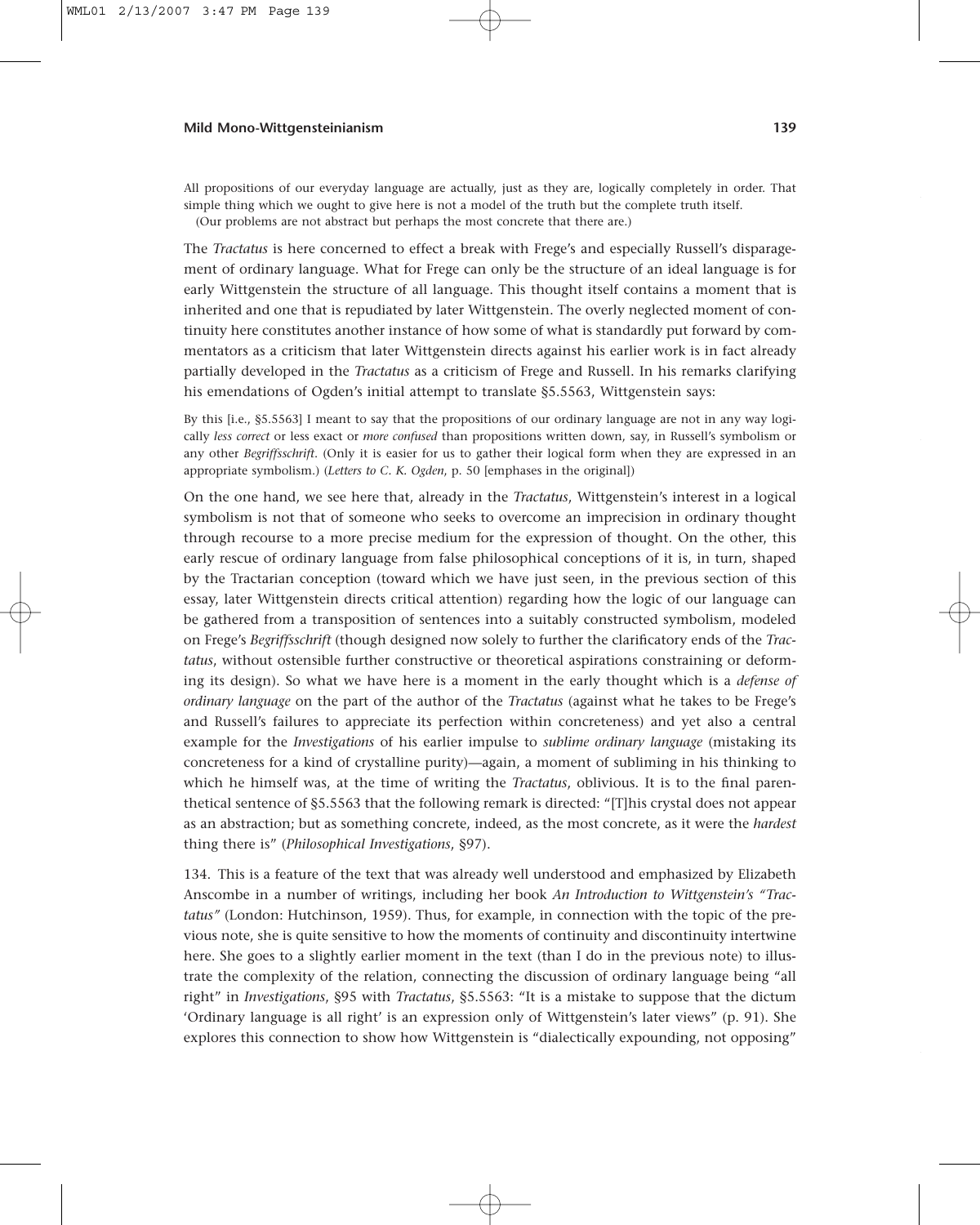(pp. 91–92) his earlier view. (I would prefer to say: "not merely opposing." I am sure Anscombe would agree.) Her discussion of ordinary language being all right comes after her discussion of an equally central Tractarian point—one that, at first blush, constitutes another such moment of significant continuity: "What does not get expressed in the signs, comes out in their application: What the signs fail to express their application declares" (*Tractatus*, §3.262). Anscombe takes the continuity here to be obvious, but she also rightly worries that it might lead one to overestimate the extent of the continuity. So she seeks to bring out (albeit very briefly) the moment of discontinuity here as well, by focusing on what can be meant by "application" in the philosophies of early and later Wittgenstein respectively. This discussion of Anscombe's shows, on the one hand, how you do not need to be a resolute reader in order to be sensitive to the complexity of the relation between the philosophies of early and later Wittgenstein, and, on the other hand, how such a sensitivity does require a willingness to forgo conceiving that relation in the terms dictated by the doctrinal schema. The impressive depth of Anscombe's sensitivity to the intricacy of the relation raises an interesting question about *how far* one can go here (in recognizing the complexity of continuities that enfold discontinuities) within the constraints of a nonresolute reading. This question lies outside the brief of this essay (which is merely to show that a resolute reading *can* go quite far here). As mentioned in note 7, alongside Anscombe, Rhees and Winch are the two other commentators who are particularly sensitive to this dimension of complexity in Wittgenstein's development. An exploration of this question (concerning how far one can go here within the constraints of a nonresolute reading) would need to take account of the work of at least these three commentators.

135. Of particular interest in this connection is the entire stretch in *Philosophical Investigations* that runs from §89 to §133. In almost every remark, we have some effort on Wittgenstein's part to bring his later method*s* of philosophy into relief by contrasting them with his earlier conception of *the* method (cf. §133) of philosophy, and yet numerous local moments of continuity surface within this overarching contrast. This contrast—between *the* (early) method and the (later) *methods*—draws many of the other points of difference between the early and later philosophies together and, in particular, the difference between the *Tractatus*'s point of view on the problems of philosophy (according to which they have in essentials been solved) and the refusal of such a point of view in the *Investigations* (in which the essentials can no longer be separated in such a manner from the details). The confidence expressed in the claim (in the preface to the *Tractatus*) that the problems of philosophy have in essentials been solved is tied to a confidence that, at least in its essentials, the basic outline of the method for dissolving *all* such problems has been put in place. (This, in turn, is tied to a confidence that there is something which is *the* logic of our language—the structure of which can be displayed in a perspicuous notation—and hence to the items on the second list.) The *Tractatus* is to furnish this basic outline and demonstrate its worth. Once it has successfully done so, it is now to become clear, in retrospect, that the prior absence of a serviceable method had been the big problem for the early philosophy for the solution to all other problems had depended on the solution to this one—and now that *it* has been resolved, they, are in principle (if not yet in practice) also resolved. This central (apparent) achievement of the early philosophy, in turn, becomes a central target of the later philosophy. The entire stretch in *Philosophical Investigations* that runs from §89 to §133 can be read as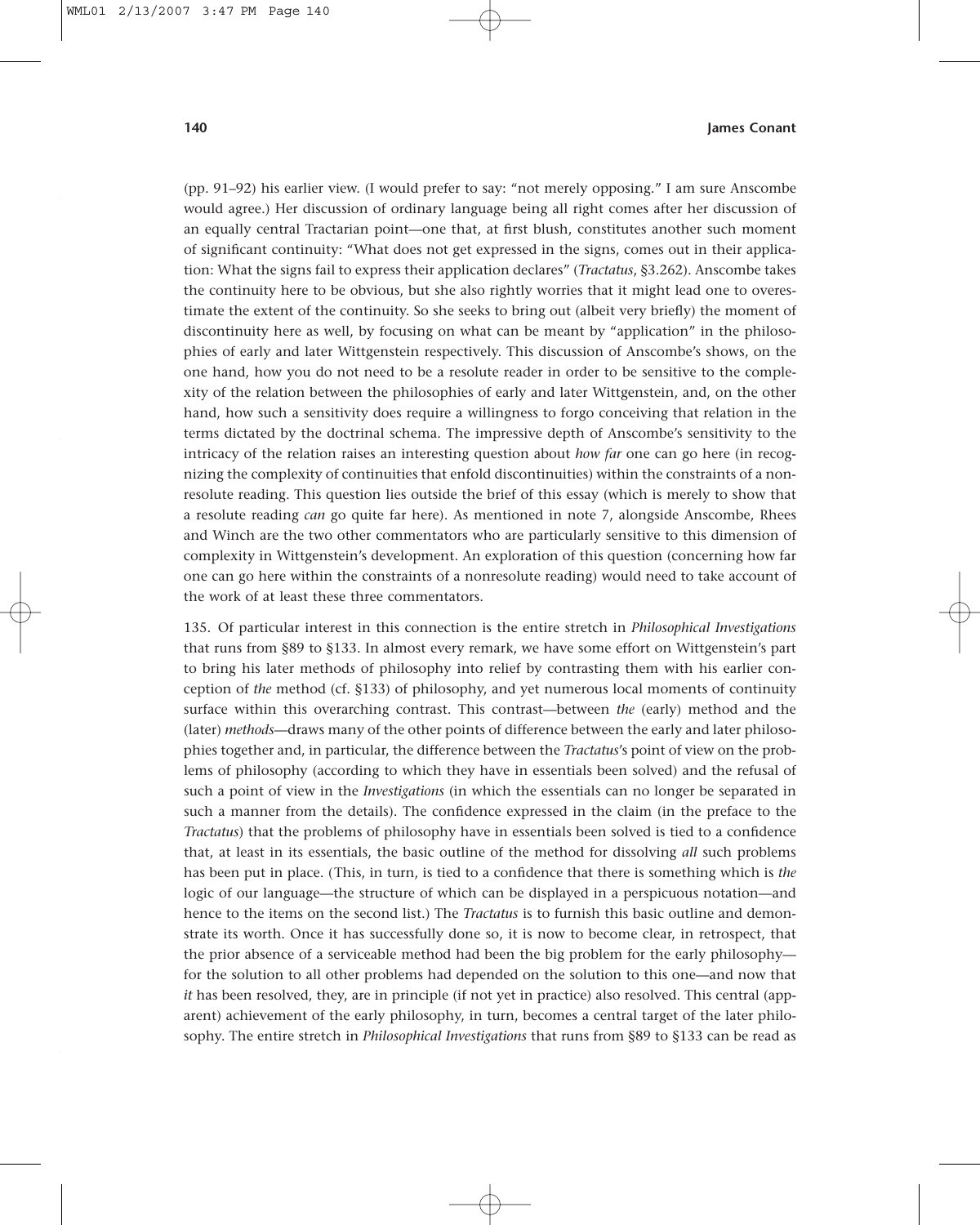seeking to expose the latent preconceptions that allowed early Wittgenstein to imagine that he had done this—that he had been able to survey *the* structure of the problems *as such* and attain a perspective on them from which there could appear to be one big problem that could admit of an overarching form of solution (at least in its essentials). Yet, at the same time, there is much of local value in his early conception of clarification that is to be recovered within this fundamental break with the early conception. Hence, even in the course of this markedly critical sequence of reflections on the relation between the early and later conceptions of philosophical method, a crisscrossing method of investigation is required—one that denies nothing of value and recoups each of the gains of the early philosophy, while laboring to identify each of the moments in which it oversteps or overreaches.

136. The question of "the extent of the continuity and the discontinuity in Wittgenstein's philosophy" here at issue has to do with the relation between the author of the *Tractatus* and the author of the *Investigations*. This, however, is by no means the only question worth addressing regarding the extent of continuity and/or discontinuity in Wittgenstein's philosophy. The narrow focus here is a function of the aim of this essay (i.e., to show that a resolute reader can make sense of the relation between the *Tractatus* and the *Investigations*). This limitation, however, can introduce its own sort of distortion into a narrative of the development of Wittgenstein's philosophy. And this is especially the case in connection with the last sentence of §133. The contrast emphasized in my remarks in the previous note is between the Tractarian methodological conception (the conception of *the* method) and that of §133 (the conception that there is not *one* philosophical method, though there are indeed method*s*). But there is also criticism by Later Wittgenstein of *Middle Wittgenstein* here. For this idea of "the method" did not immediately die with Wittgenstein's return to full-time philosophizing in 1929. §133 is arguably equally concerned to draw a contrast between the later methodological conception and the very emphatic views of Middle Wittgenstein. Despite the far-reaching differences in their respective methodological conceptions, there remains the following important similarity between Early and Middle Wittgenstein: each believes he has hit upon *the* method. One of Middle Wittgenstein's favorite ways of putting this, in the context of discussing his "new" method, is to emphasize how philosophy can now become a matter of *skillful* practice. There can be skillful philosophers as there are skillful chemists because "a new method" had been *discovered*, as happened when chemistry was developed out of alchemy: "The nimbus of philosophy has been lost. For we now have a method of doing philosophy . . . Compare the difference between alchemy and chemistry; chemistry has a method" (*Wittgenstein's Lectures: Cambridge, 1930–1932*, ed. Desmond Lee [Ottawa, N. J.: Rowman and Littlefield, 1980], p. 21). What matters now is not the truth or falsity of any specific philosophical results but rather this all-important fact: "a method had been found" (ibid.). (Joachim Schulte explores this topic of the relation between middle and later Wittgenstein on method in his article "Wittgenstein's 'Method'," in *Wittgenstein and the Future of Philosophy*, ed. Rudolf Haller and Klaus Puhl [Vienna: ÖBV & HPT, 2002], 399–410, emphasizing the contrast between there being *a* philosophical method [according to Middle] and there being philosophical method*s* [according to Later].) This suggests that it would be no less a mistake (than any of the ones this essay seeks to correct) to insist that §133 (in its denial that there is "*a* philosophical method") must be concerned to draw a contrast solely with the "early" view (where